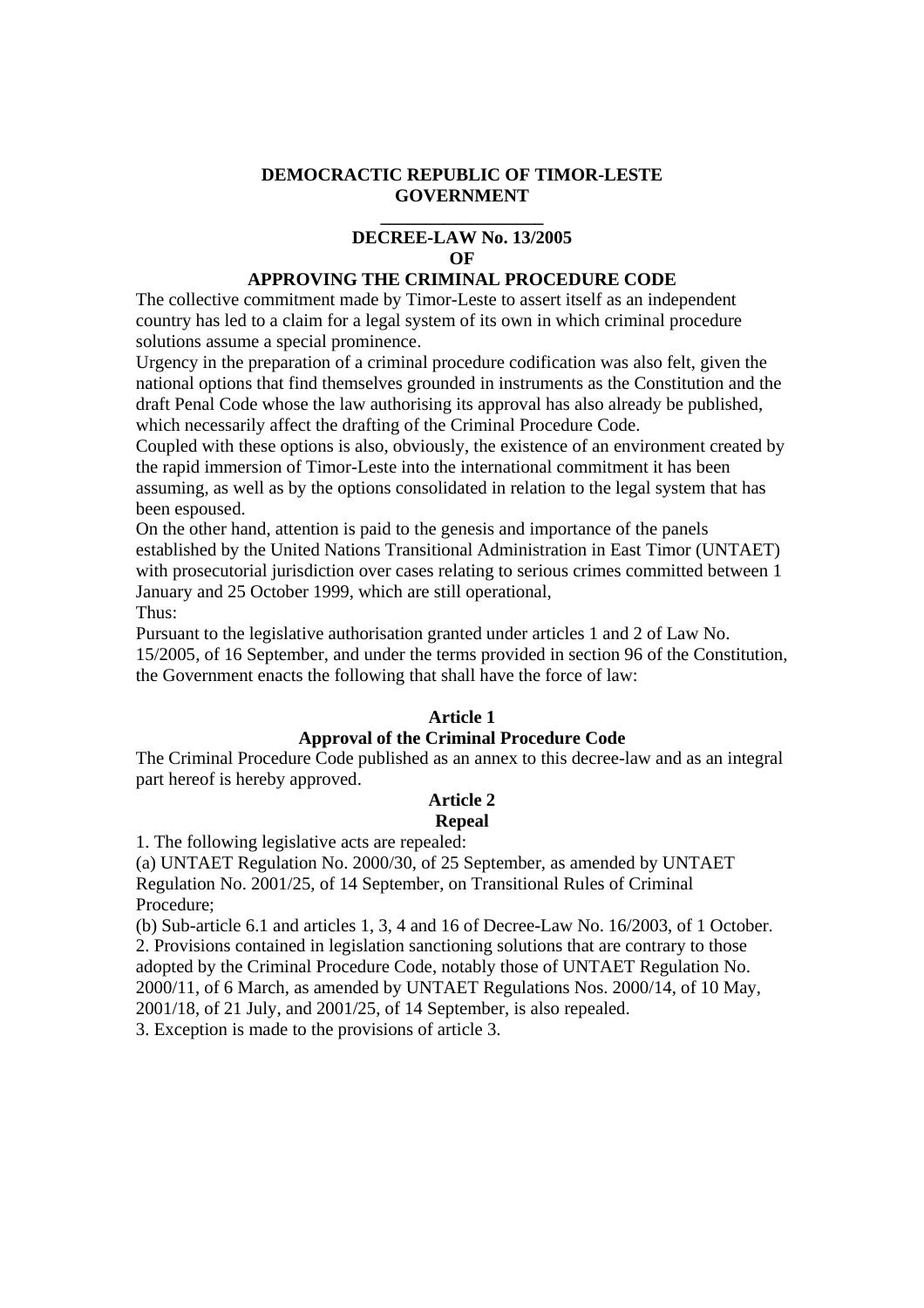# **Article 3 Serious Crimes**

All provisions regulating cases related to serious crimes committed between 1 January and 25 October 1999 remain in force, notably those contained: (a) in sub-articles 9.1, 9.2 and 9.4 of UNTAET Regulation No. 2000/11, of 6 March, as it currently reads;

(b) in UNTAET Regulation No. 2000/15, of 6 June.

# **Article 4 Misdemeanours**

Until such a time as there are misdemeanours in the Timorese legal system, the provisions of the Code approved by this decree-law shall, with the necessary adaptations and on a subsidiary basis, apply to cases relating to misdemeanours.

# **Article 5 Entry into Force**

This decree-law and the Criminal Procedure Code shall come into force on 1 January 2006.

The Prime Minister [Signed] (Mari Bim Amude Alkatiri)

The Minister of the Interior [Signed] (Rogério Tiago Lobato)

The Minister of Justice [Signed] (Domingos Maria Sarmento)

Promulgated on 22 November 2005

To be published.

The President of the Republic [Signed] (Kay Rala Xanana Gusmão)

# **ANNEX**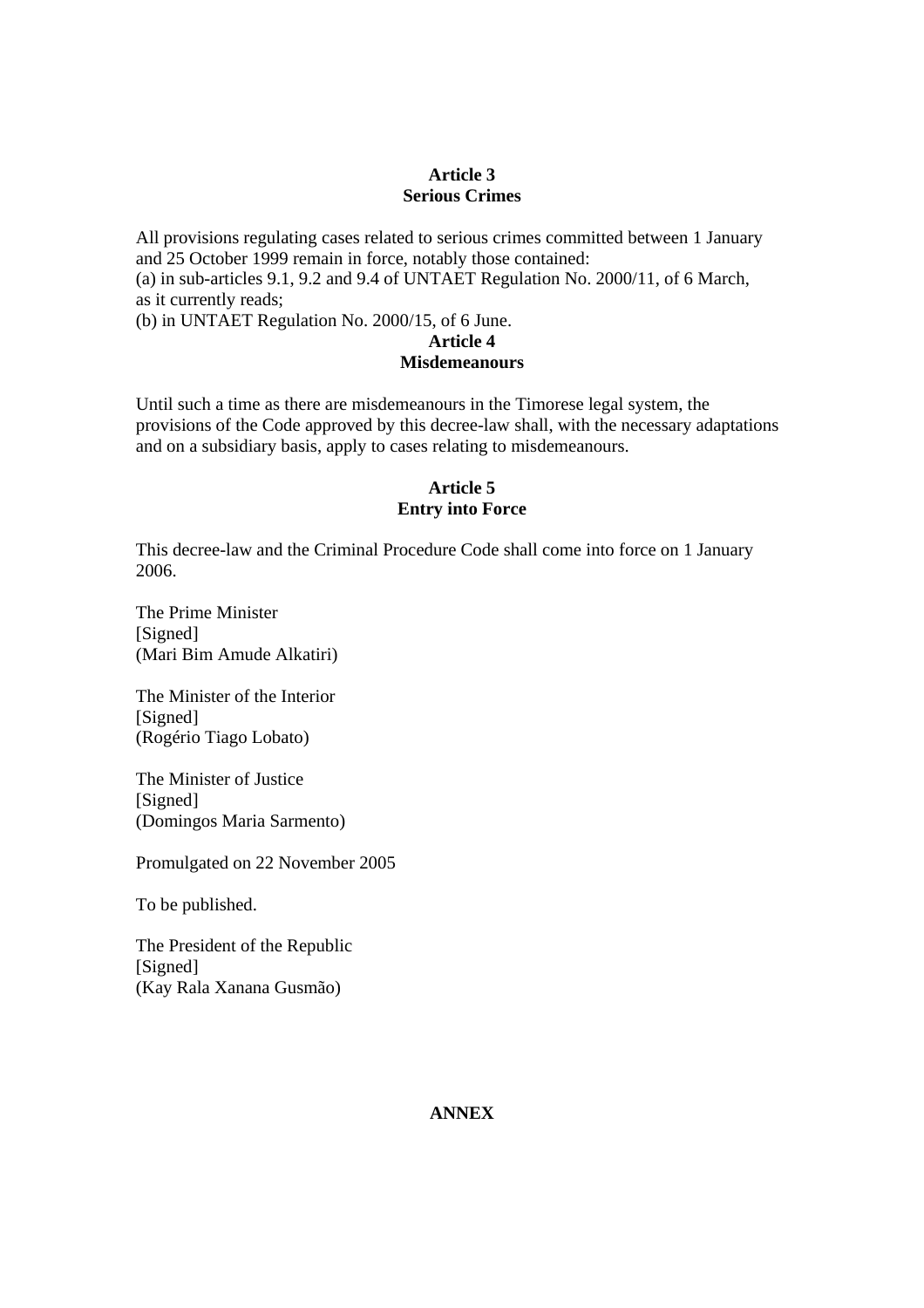#### **CRIMINAL PROCEDURE CODE**

### **Preamble**

1. The normative framework presented by the Criminal Procedure Code is inspired by and fully consistent with the options enshrined in the Constitution in the area of individual rights, liberties and guarantees of the person, thus confirming the traditional doctrinal statement that the criminal procedure system is true "applied constitutional  $law$ ".

Hence, the normative solutions adopted in this Code are primarily aimed at consolidating and regulating what is safeguarded by the Constitution of the Republic on matters of criminal procedure guarantees and other individual rights, limiting the innovative activities of the legislator in order to ensure that "the extent and scope of the essential contents of the constitutional provisions" is not reduced.

2. On the other hand, without losing sight of the thought of a protective nature previously expressed, the criminal procedure legislator has sought to adopt the most adequate procedure mechanisms for an effective fight against the various forms of crime occurring in the Timorese social fabric, which is a sine qua non of the survival of a State based on the rule of law.

We are convinced that the practical concordance among the bare minimum of restrictions on constitutionally supportable individual liberties, but necessary as an essential guarantee of survival of a democratic society, has been reached in this Code in a balanced and proportional fashion.

3. An exhaustive characterisation of procedural participants has been done with regard to their regulation. A rigorous definition has been given of the circumstances and of the time when the perpetrator of a criminal offence assumes the procedural position of suspect, defendant or convict, respectively, as well as the respective procedural duties and rights.

The status of an aggrieved person has been adopted as a mere auxiliary to the public prosecutor in a criminal proceeding. The aggrieved person is represented by the public prosecutor, and civil compensation arising from the commission of a criminal offence may, at the discretion of the latter, be arbitrated in the criminal proceeding, except as otherwise stated by the aggrieved person.

The delimitation of general police powers and the enumeration of police measures and their respective prerequisites are also set out.

4. With respect to evidence, emphasis is placed on the provisions concerning the prohibition of evidence, absolute or relative, and its respective value, in addition to providing, as a general rule, for the obligation to produce or examine the evidence at the trial hearing in order that the formation of an opinion by the court can be sustained. Reference should also be made to the regulation of the means of evidence "searching a crime scene" as a tool of acknowledged importance during the course of the investigation.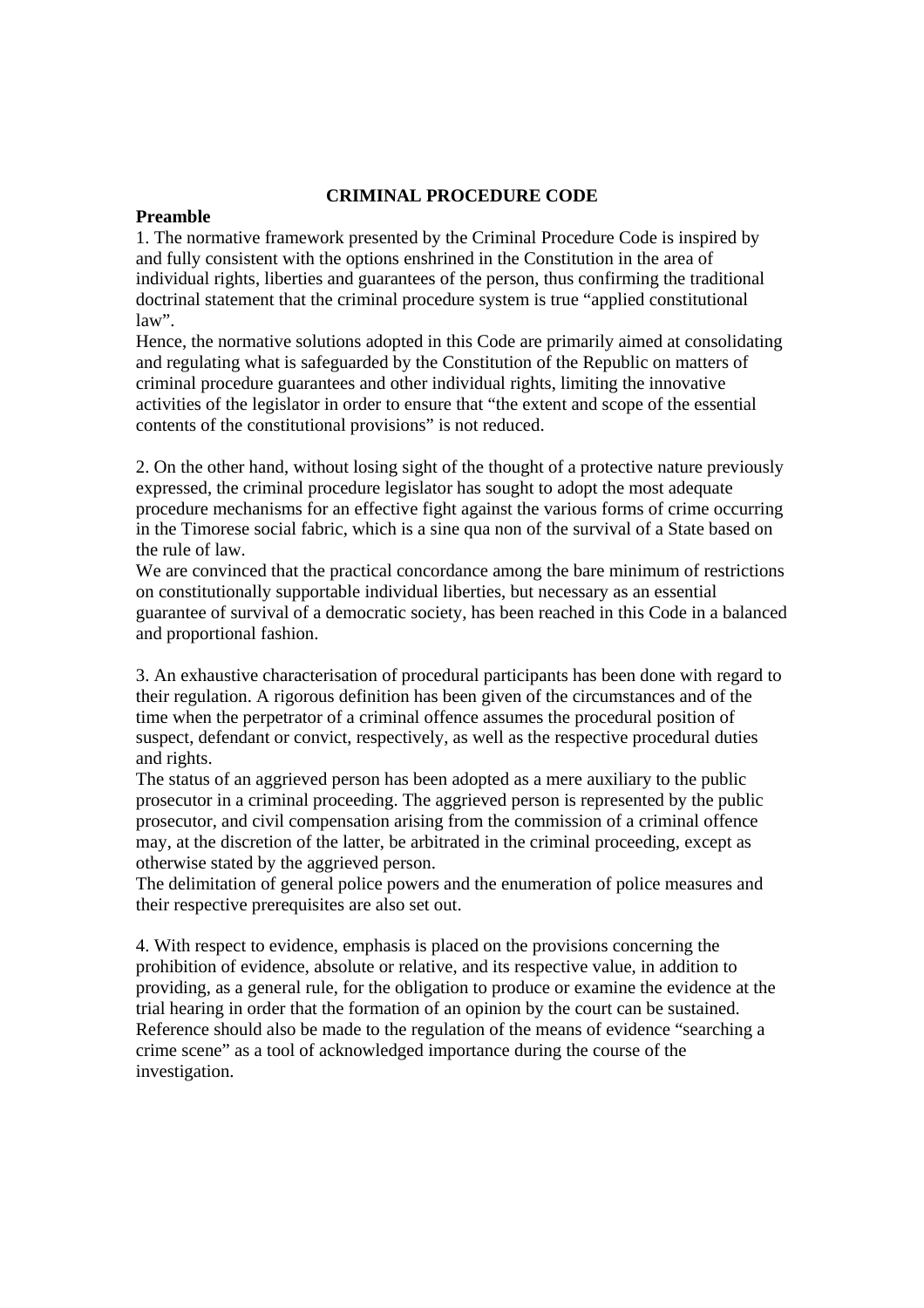5. In regard to the means of obtaining of evidence, nullities, and restrictive and property guarantee measures, a very exhaustive regulation has been effected in order to facilitate the application thereof by the various judicial operators.

6. A pattern of procedural steps as simplified as possible with the objective of favouring procedural expeditiousness as a tool capable of ensuring greater effectiveness in preventing crime. Consequently, there is only one form of ordinary proceeding and one form of expedited proceeding, the latter being intended to handle small and less serious crimes involving *flagrante delicto*.

In the form of ordinary proceeding, the investigation is done through an enquiry conducted by the public prosecutor, and police shall act under the functional purview of the Public Prosecution Service. It is incumbent upon the judge, still in this phase, to either practise or authorise acts that may limit fundamental rights and liberties of the citizen, namely, the judge has the obligation to conduct the first questioning of the detainee within seventy two hours of the time he or she was arrested.

7. Deadlines adequate to the Timorese judicial reality have been set for the duration of pre-trial detention and for conducting an enquiry, particularly where defendants have been placed under pre-trial detention or in particularly complex cases.

8. In relation to sentencing, there is an obligation to present the factual and legal basis for the sentence in an unequivocal manner. Therefore, in addition to the possibility of documenting the evidence obtained at the hearing, factual and legal knowledge during appeal proceedings is ensured, and, through the obligation to present the basis for the sentence, the "monitoring" by the community of the action taken by the organs responsible for the administration of justice is made possible.

9. Finally, jurisdictional competence during the penalty execution phase is assigned to the trial judge.

# **CRIMINAL PROCEDURE CODE PART I ON THE GENERAL PART TITLE I PRELIMINARY AND GENERAL PROVISIONS**

### **Article 1 Legal definitions**

For the purposes of this Code:

(a) "Crime" means a set of prerequisites upon which the imposition of a criminal penalty or security measure on the perpetrator depends; (b) "Judicial authority" means the judge and the public prosecutor, each one in relation to procedural acts falling under his or her respective competence; (c) "Clearly unfounded indictment" means an indictment that does not contain a

statement of acts or indications conducive to identifying the defendant, fails to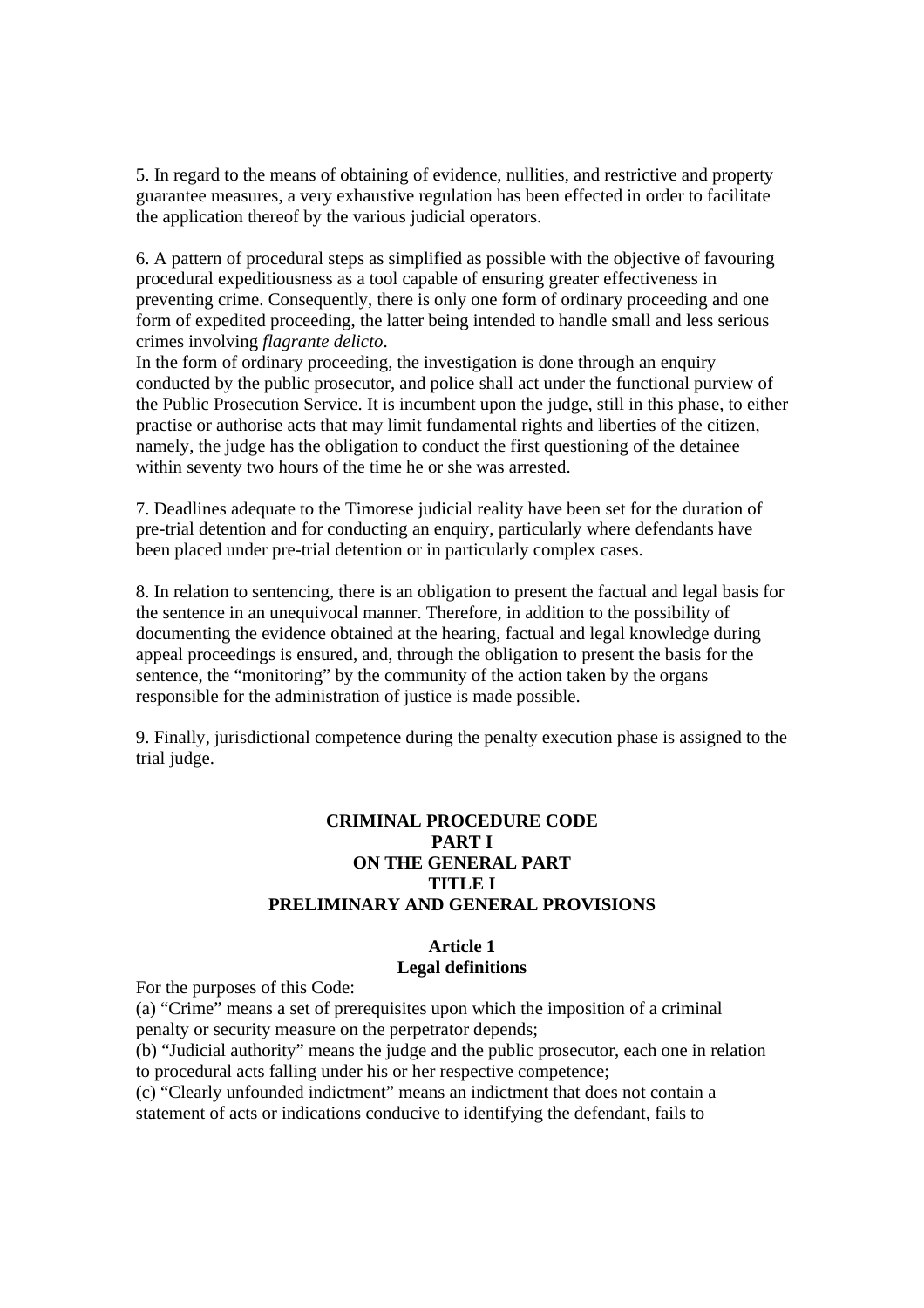indicate the applicable legal provisions or the evidence in which the indictment is grounded, or where the stated acts do not constitute a crime; (d) "Social report" means a document prepared by technical services with competence to assist the courts, with the objective of assisting in the identification of the personality of the defendant, or of the victim, and the provision of elements regarding the living conditions of the latter.

### **Article 2**

#### **Principle of legality**

The legal and criminal consequences arising out of the commission of a criminal offence may only be applied in accordance with the provisions of this Code.

#### **Article 3**

#### **Filling of lacunae**

In cases of omission, where the provisions of this Code may not apply by analogy, the provisions of the civil procedure, which are consistent with the criminal procedure, or, in the absence of the latter, the general principles of the criminal procedure, shall be complied with.

### **Article 4**

# **Application of the law over time**

1. The criminal procedure law shall be immediately applicable, without prejudice to acts practised during the time the previous law was in force.

2. The criminal procedure law shall not apply to proceedings initiated before its entry into force where from its immediate applicability may result.

(a) considerable aggravation, which can still be avoided, of the procedural situation of the defendant, namely a limitation on his or her right to counsel; or

(b) breach of harmony and unity of the various acts of the proceeding.

#### **Article 5**

#### **Territorial application of the law**

1. The criminal procedure law applies throughout the territory of Timor-Leste.

2. The criminal procedure law also applies in a foreign territory, under the terms defined in international law treaties, conventions, and rules.

#### **Article 6**

### **Application to other offences**

With the necessary adaptations and on a subsidiary basis, the provisions of this Code apply to disciplinary and administrative proceedings.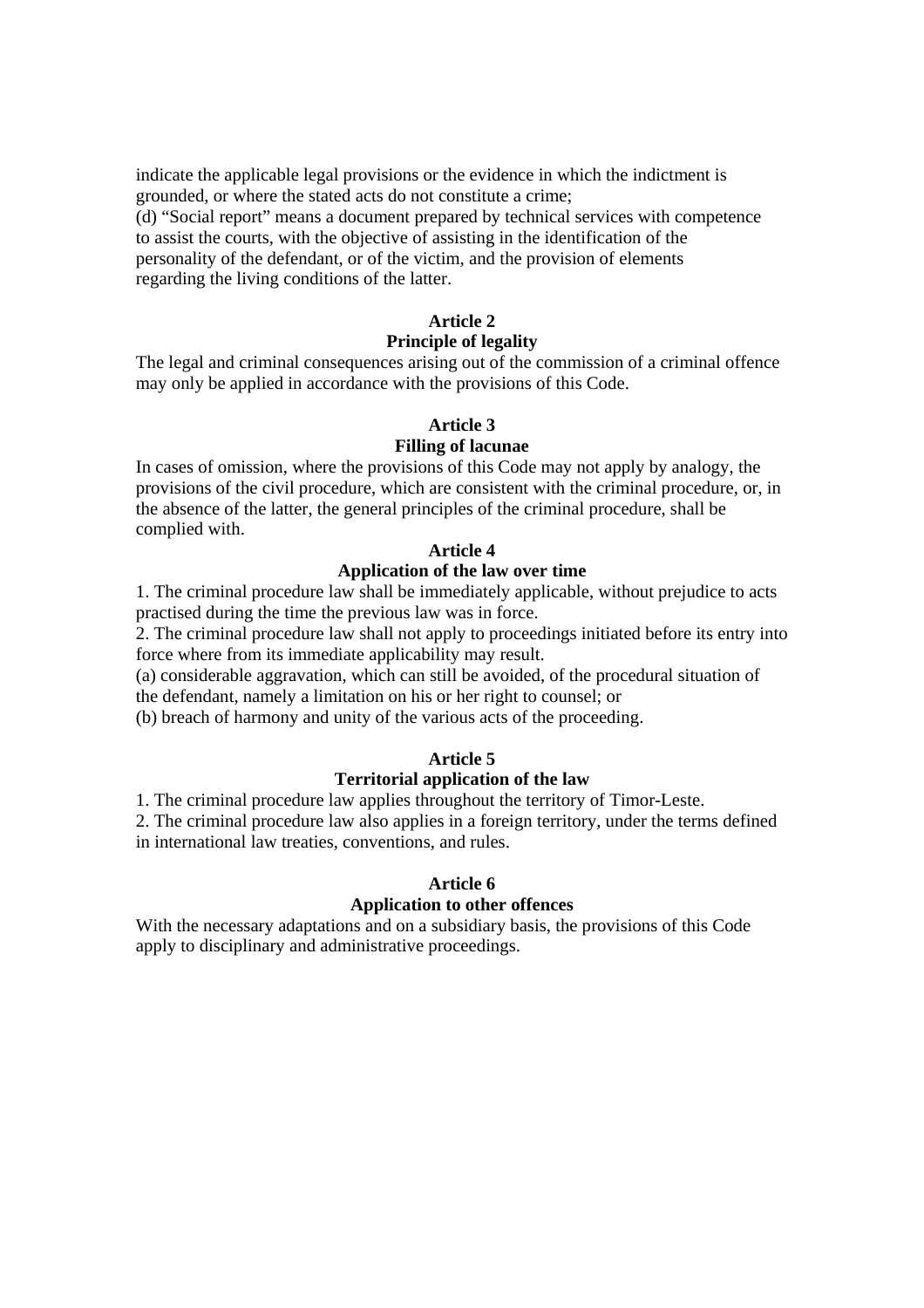### **TITLE II ON THE COURTS CHAPTER I ON JURISDICTION Article 7**

#### **On criminal jurisdiction**

1. Only the courts provided in the law on judicial organisation are competent to administer criminal justice.

2. In the exercise of this function, the courts owe obedience only to the law and the rule of law.

# **Article 8**

#### **Cooperation between authorities**

1. Every public authority is obliged to cooperate with the courts in the administration of criminal justice, as and when requested.

2. The cooperation referred to in the preceding sub-article takes precedence over any other service.

#### **Article 9**

#### **Sufficiency of criminal jurisdiction**

1. Except as otherwise stated, every issue relevant to the decision of a case, regardless of its nature, is settled through the criminal procedure.

2. Once the indictment has been presented, at its own request or discretion, the court may suspend the proceeding in order that any issue of a non-criminal nature, essential to the disclosure of the truth, which cannot be properly settled in the criminal proceeding, may be decided in a competent court.

3. Suspension may not exceed the duration of one year and does not impede the carrying out of urgent search to establish evidence.

4. Where a lawsuit has not been filed within thirty (30) days from the date the decision on suspension was made, or once the time limit referred to in the preceding sub-article has expired without a decision on the prejudicial issue, the criminal proceeding shall proceed and the decision must be rendered therein.

5. In the case of suspension, the public prosecutor may intervene in the non-criminal proceeding to seek to expedite it and inform the criminal court.

### **CHAPTER II**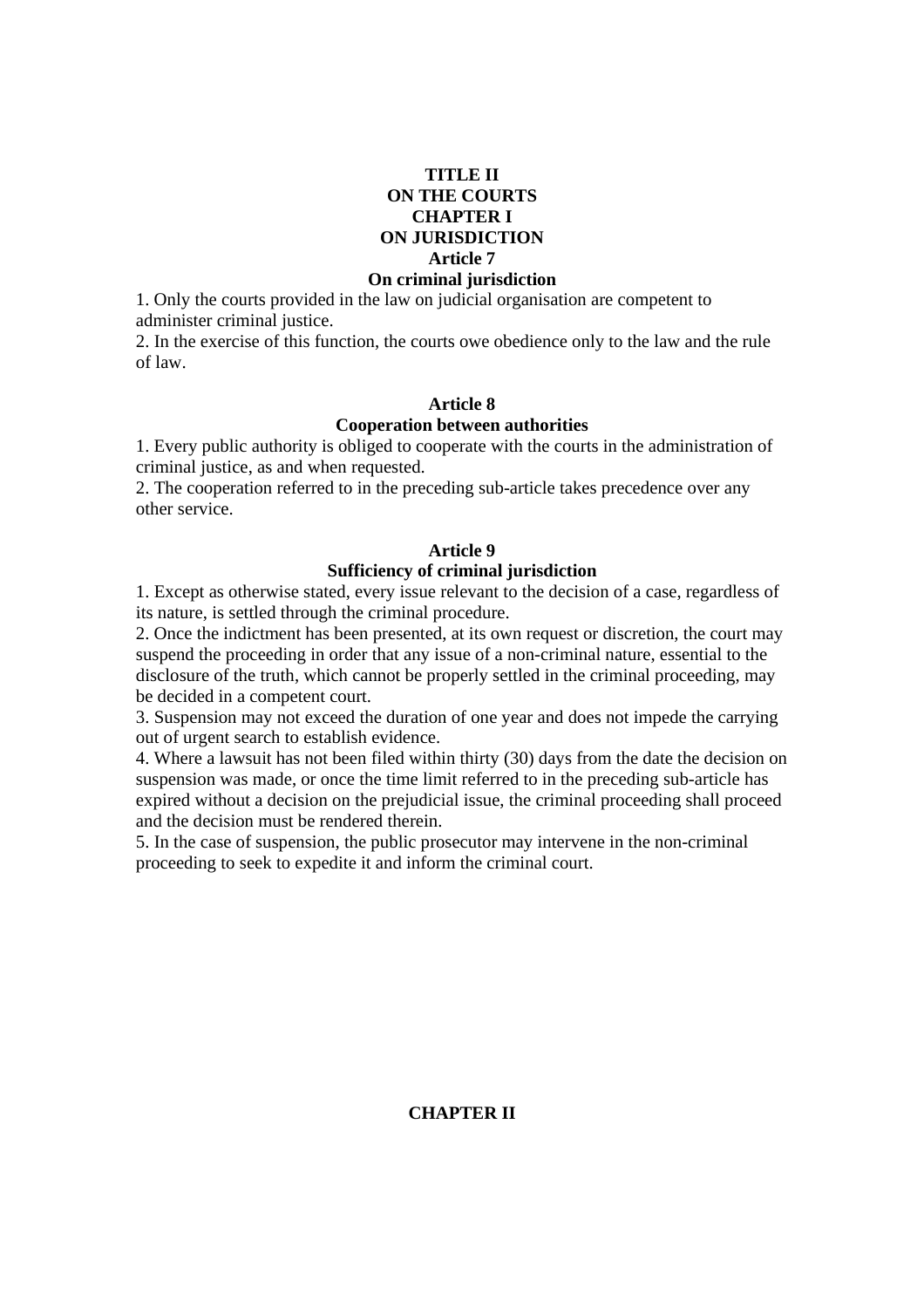# **ON JURISDICTION SECTION I ON GENERAL PROVISIONS Article 10 Determining the applicable penalty**

1. For the purposes of assessing jurisdiction, the circumstances increasing the legal maximum limit of the penalty that corresponds to the type of criminal offence shall be taken into account in determining the abstractly applicable penalty. 2. In the case of accumulation of criminal offences, the highest penalty, which is

abstractly applicable to the most serious crime, shall be imposed.

# **Article 11**

# **Subsidiary regime**

On matters of criminal competence, the laws on judicial organisation apply on a subsidiary basis.

# **SECTION II**

#### **ON SUBJECT MATTER AND FUNCTIONAL JURISDICTION SUBSECTION I JURISDICTION ON GROUNDS OF HIERARCHY Article 12**

# **Jurisdiction of the Supreme Court of Justice**

1. On criminal matters, it is incumbent upon the full bench of the Supreme Court of Justice to:

(a) try the President of the Republic;

(b) adjudicate appeals against decisions that have been handed down, in first

instance, by the criminal section of the Supreme Court of Justice;

(c) standardise the jurisprudence, under the terms established by article 321 and subsequent articles:

(d) exercise such other competencies as assigned by law.

2. On criminal matters, it is incumbent upon the criminal section of the Supreme Court of Justice to:

(a) adjudicate cases in connection with criminal offences committed by judges of the Supreme Court of Justice, the Prosecutor-General, and other public prosecutors posted to that court;

(b) adjudicate cases in connection with criminal offences committed by judges of first-instance courts or by public prosecutors;

(c) adjudicate appeals that are not provided for in sub-article 12.1;

(d) admit conflicts of competence between the courts referred to in paragraph  $12.1(b)$ ;

(e) admit <<*habeas corpus>>* motions filed on grounds of unlawful imprisonment or detention;

(f) adjudicate judicial cases of extradition;

(g) adjudicate cases of review and confirmation of foreign criminal sentences;

(h) exercise such other competencies as assigned by law.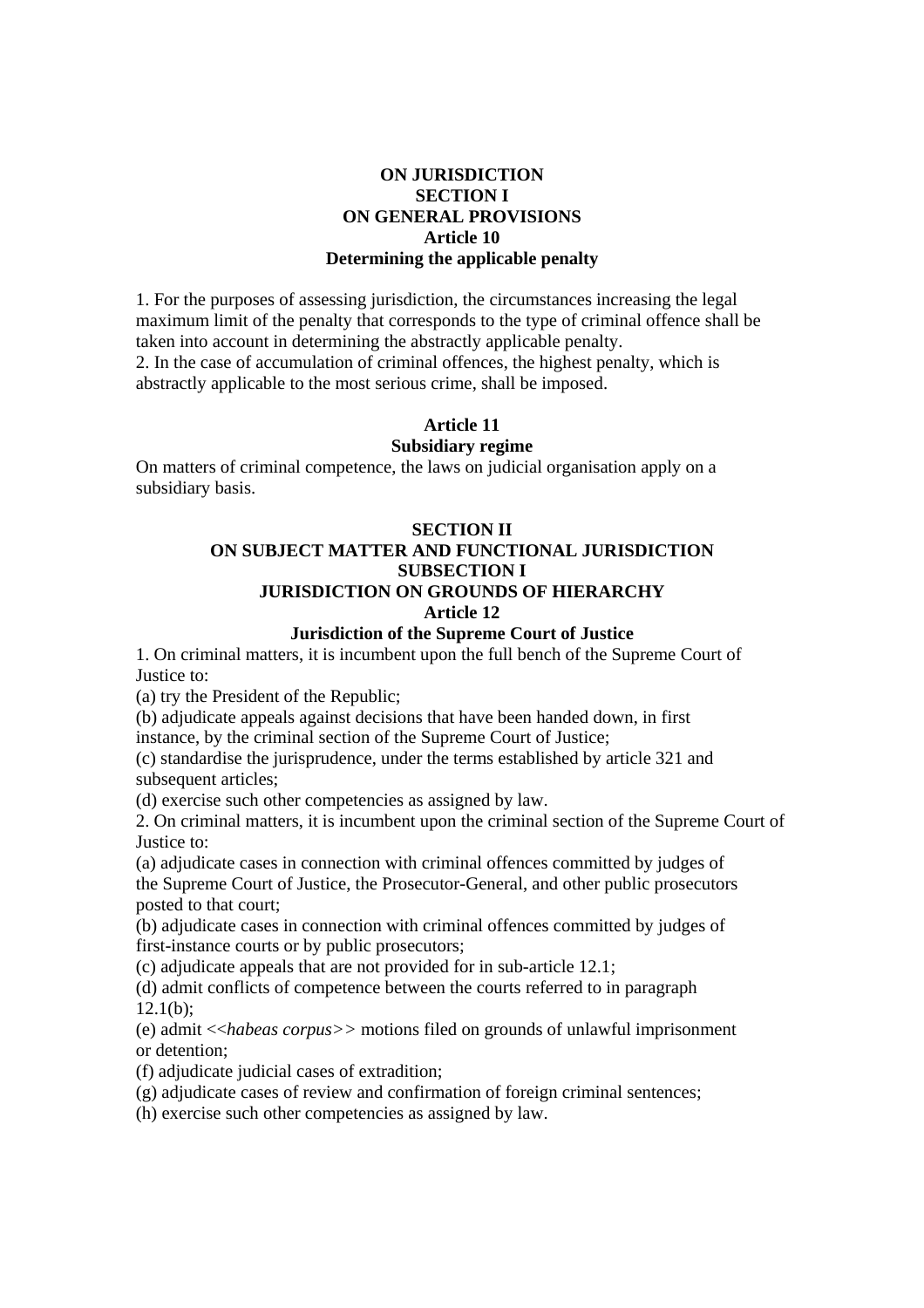### **Article 13 Jurisdiction of District Courts**

It is incumbent upon district courts to:

(a) adjudicate cases in connection with criminal offences the jurisdiction of which is not assigned by law to any other court;

(b) adjudicate appeals lodged against decisions by administrative authorities in proceedings of an administrative nature;

(c) exercise judicial competence in the sentence execution phase;

(d) exercise jurisdictional competence in the enquiry phase;

(e) decide all criminal issues, which are not expressly assigned to any other entity or court;

(f) exercise such other competencies as assigned by law.

# **SUBSECTION II**

# **JURISDICTION ON GROUNDS OF THE COMPOSITION OF THE COURT Article 14**

# **Jurisdiction of courts with more than one judge**

Courts function collectively, on criminal matters, for the trial of cases in connection with criminal offences the maximum abstract penalty of which exceeds five years' imprisonment.

# **Article 15**

# **Jurisdiction of one- judge courts**

It is incumbent upon one-judge courts, on criminal matters, to try cases in connection with criminal offences that cannot be tried by a court functioning collectively and to exercise such other competencies as set forth in article 13.

### **SECTION III ON TERRITORIAL JURISDICTION Article 16 General rule**

1. The court of the jurisdiction where a criminal offence was consummated is the competent court to adjudicate the offence.

2. Where a criminal offence could not be consummated or was consummated through successive or reiterated acts, or through a permanent act, the competent court is the one in whose jurisdiction the last act was practised or where the offence was fully consummated.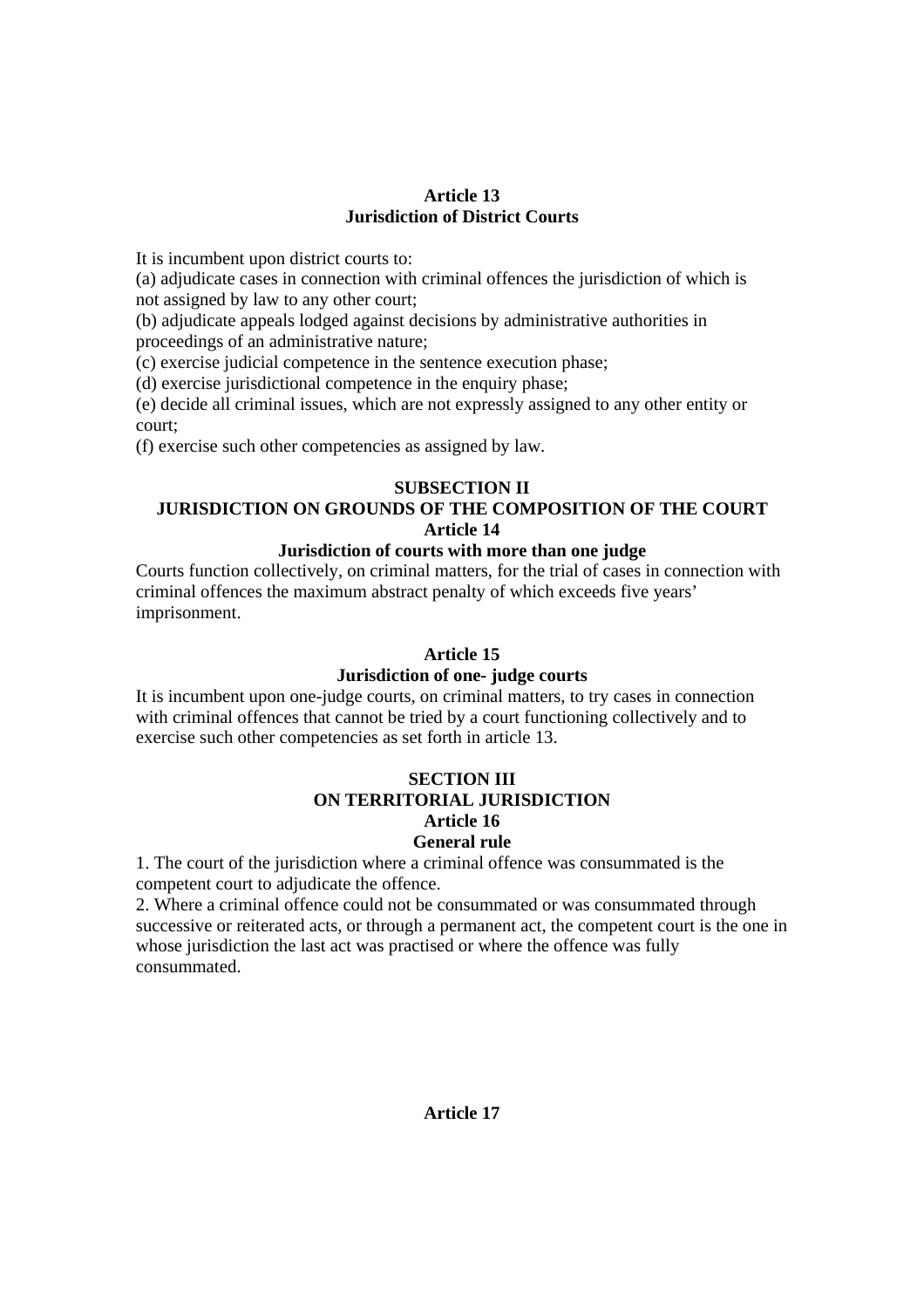#### **Criminal offence committed aboard a vessel or aircraft**

1. The court in whose jurisdiction the perpetrator disembarks is the competent court to adjudicate an offence practised aboard a vessel or aircraft.

2. Where the perpetrator does not disembark in Timorese territory, the court of the jurisdiction where the vessel or aircraft was registered is the competent court.

#### **Article 18**

### **Criminal offence committed overseas**

1. Where a criminal offence is committed overseas, the competent court is the court with jurisdiction over the area, within the territory of Timor-Leste, where the perpetrator was found.

2. Where the perpetrator was not found or he or she remains overseas, the competent court is the court with jurisdiction over the area of his or her last known residence in Timorese territory.

# **19**

#### **Subsidiary rule**

1. In case a criminal offence is related to places falling within the jurisdiction of more than one court and should there be any doubts as to the determination of territorial jurisdiction, or where the criminal offence was committed in an unknown place, the competent court is the court to which the offence was first reported.

2. In cases other than those foreseen in this section, the competent court is the court to which the criminal offence was first reported.

#### **SECTION IV**

### **ON JURISDICTION ON GROUNDS OF RELATIONHIP Article 20 Full relationship**

1. A single case file is organised where:

(a) the same or different criminal offences have been jointly committed by several perpetrators;

(b) the same or different perpetrators have committed various criminal offences through the same conduct, or at the same time or place, or where some of such offences are the cause or effect of others, or where some are meant to carry on or hide others.

2. Where distinct cases have been initiated, all related files shall, at request or on a discretionary basis, be attached as a single file as soon as that relationship becomes known and the records are found to be at the same procedural stage.

# **Article 21**

#### **Partial relationship**

1. Even with regard to cases not provided in article 20, case files for trial must be attached together where the same perpetrator is accused of committing several criminal offences.

2. Where the determining reason for relationship becomes known after the trial was held, case files shall be attached together if there is an accumulation of offences.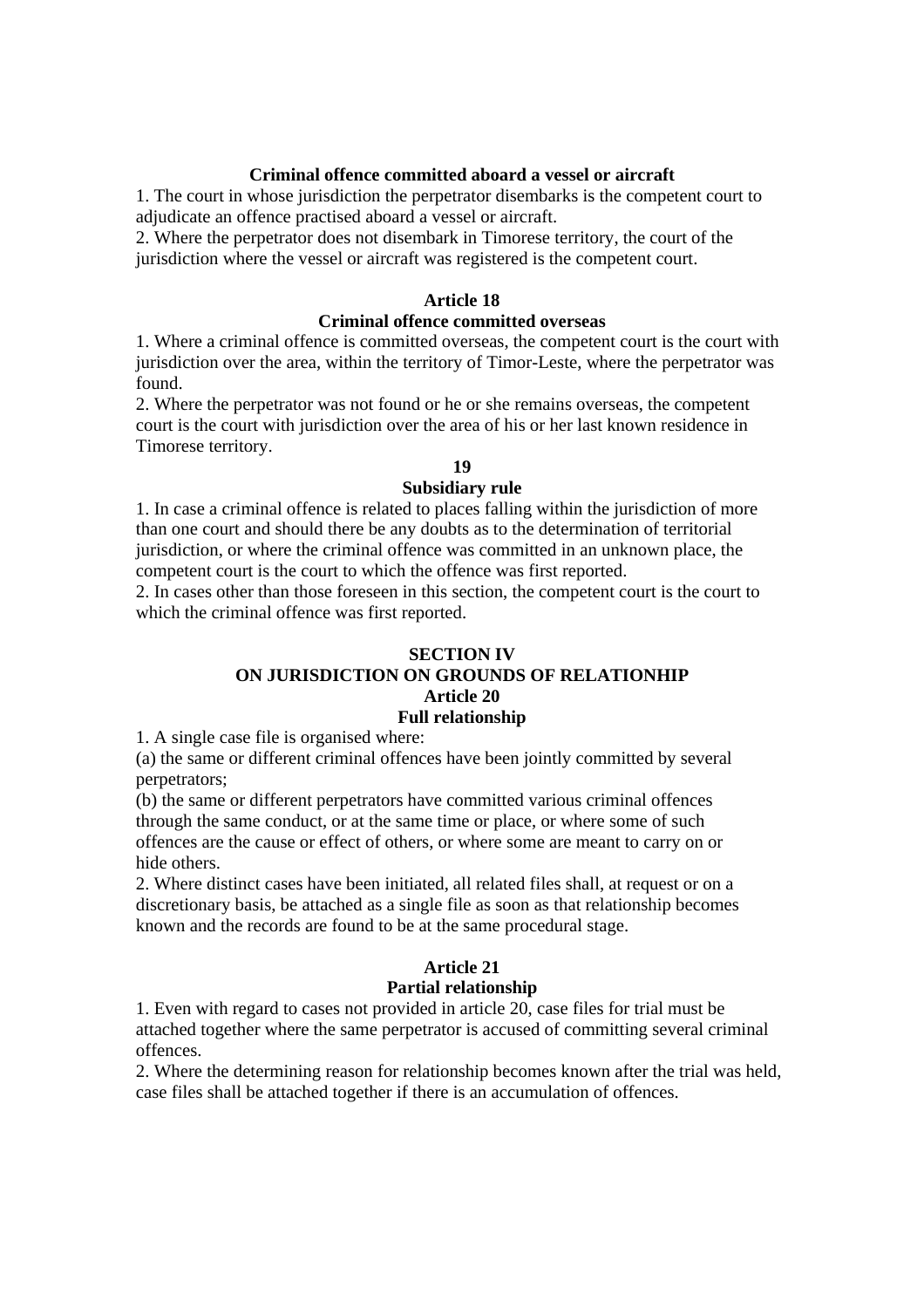# **Articles 22 Limitations on relationship**

A jurisdictional relationship becomes ineffective between cases that fall under the jurisdictions of:

(a) juvenile courts;

(b) the Supreme Court of Justice functioning as a first-instance court where any of the accused should not be tried in that court.

# **Article 23**

# **Determining jurisdiction on grounds of relationship**

1. Where related proceedings must be under the jurisdiction of courts of a different hierarchy or with a different mode of operation, the court of the highest hierarchy or the court hearing cases of the highest gravity shall be the competent court.

2. Where related proceedings must be under the jurisdiction of various courts, on territorial grounds, the competent court to adjudicate all the proceedings is the one to which corresponds the criminal offence carrying the heaviest penalty, within its maximum limit, or the court to which any of the criminal offences was first reported, in the case of equal maximum limit of the applicable penalties.

# **Article 24**

# **Extending jurisdiction**

A jurisdiction determined on the grounds of relationship is retained even where:

(a) the separation of proceedings is ordered under the terms of article 25;

(b) the court pronounces a decision of acquittal in relation to any of the criminal offences;

(c) the extinguishment of criminal liability occurs in relation to any of the criminal offences;

# **Article 25**

# **Separation of proceedings**

Exceptionally, separation of proceedings is permitted, either at request or on a discretionary basis, where:

(a) there is a reasonable and agreeable interest of any defendant in separation,

particularly in reducing the duration of pre-trial detention;

(b) relationship may pose a serious risk to the punitive intention of the state or to the interests of the aggrieved persons or

(c) relationship may result in significant delays in the proceedings.

### **SECTION V ON DECLARARTION OF LACK OF JURISDICTION Article 26 General rule**

Lack of jurisdiction of a court and the Public Prosecution Service is, respectively, assessed and declared by the latter, either at request or on a discretionary basis.

**Article 27**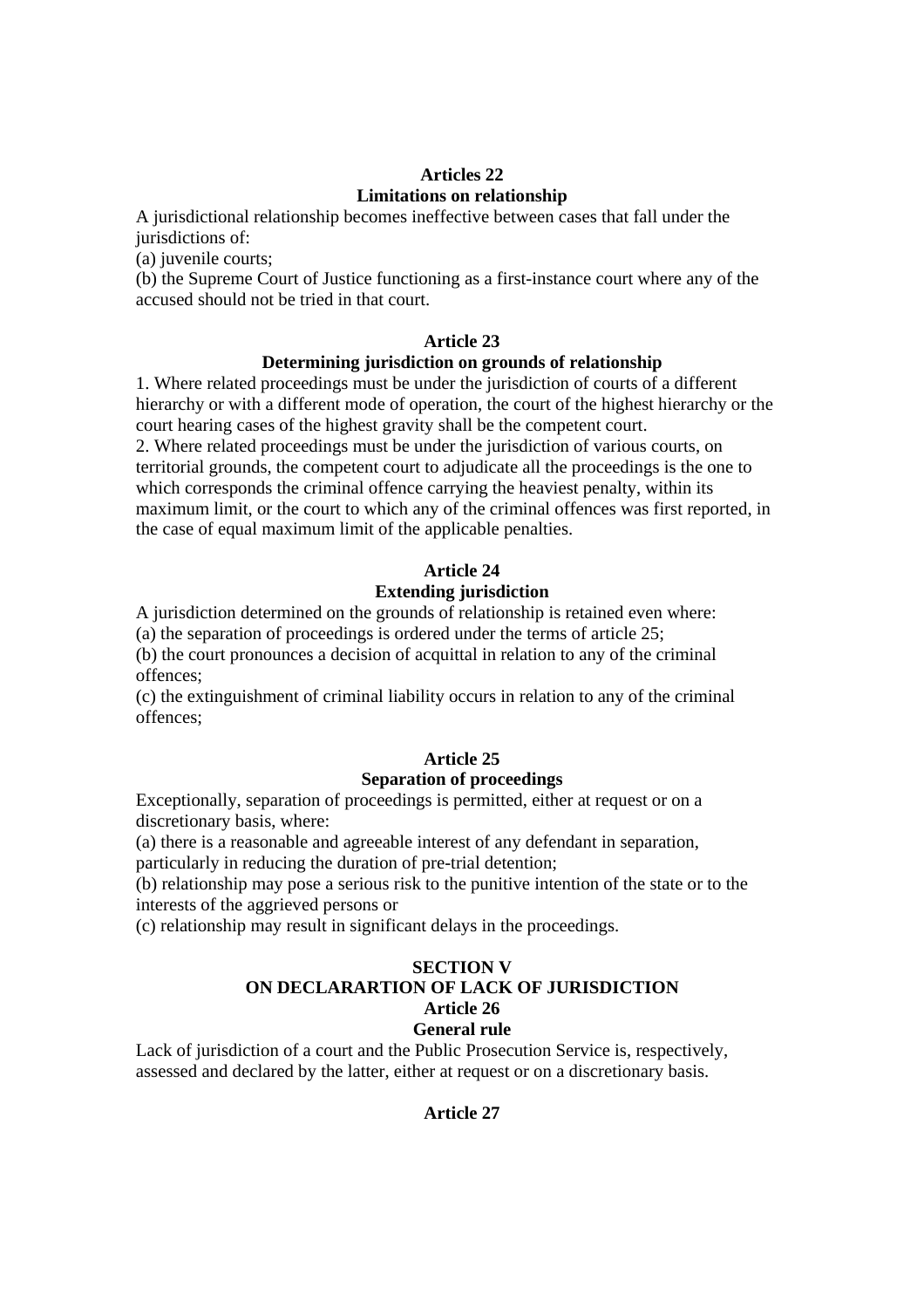#### **Lack of jurisdiction of a court**

Lack of jurisdiction of a court may be required and declared until such a time as a final decision is rendered, except in the case of lack of territorial jurisdiction, in which case it must be declared until trial hearings start.

### **Article 28**

#### **Lack of jurisdiction of the Public Prosecution Service**

Lack of jurisdiction on the part of the Public Prosecution Service may be declared until such a time as the indictment is presented.

#### **Article 29**

### **Effects of declaration of lack of jurisdiction**

1. A declaration of lack of jurisdiction implies referring the records to the competent entity forthwith.

2. A declaration of lack of jurisdiction on the part of Timorese courts to adjudicate a criminal offence implies dismissing the proceeding, once a final decision thereon has been rendered.

#### **Article 30**

#### **Urgent acts**

A court or Public Prosecution Service agent, who makes a declaration of lack of jurisdiction, shall perform, however, those procedural acts that are urgent in nature.

#### **Article 31**

### **Validity of prior acts**

Evidence adduced, restrictive measures imposed, and all other procedural acts performed before a declaration of lack of jurisdiction is made, retain their validity, except where the competent court deems them unnecessary.

# **SECTION VI ON CONFLICTS OF JURISDICTION Article 32**

### **Concept of conflict**

There is a conflict of jurisdiction, either positive or negative, where various judicial entities consider themselves, respectively, competent or incompetent to adjudicate the same criminal offence or to perform the same procedural act.

# **Article 33**

#### **Disclosure of conflict**

The last judicial entity to declare itself either competent or incompetent reports the situation of conflict immediately to the presiding judge of the higher court or to a superior with competence to settle such a conflict, as the case may be.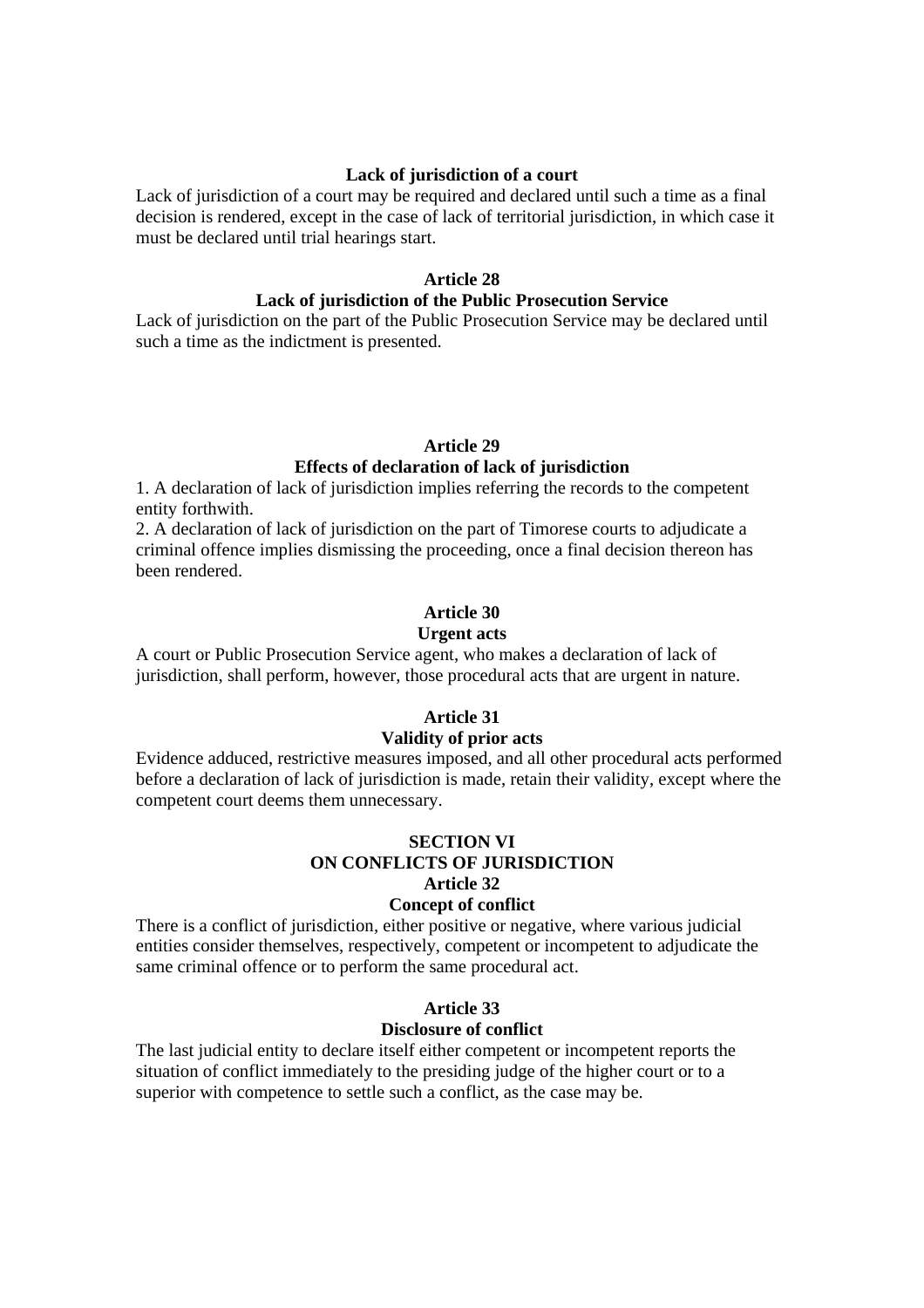# **Article 34 Competence to settle conflicts**

1. Where a conflict arises between courts, the competence to settle the conflict rests with the presiding judge of the higher court.

2. Where a conflict arises between public prosecutors, the competence to settle the conflict rests with a superior common to both of those public prosecutors.

# **Article 35**

# **Investigating and handling incidents**

1. A conflict may arise, either on a discretionary basis or at request, and the report disclosing the conflict must be accompanied by all the elements necessary to the settlement thereof.

2. Once the report disclosing the conflict has been received, the judicial entities which are the parties to the conflict and all other procedural subjects concerned are notified to issue, if they so wish, a pronouncement within five days.

3. Once the deadline set in the preceding sub-article has elapsed, and after the information and evidence necessary to its settlement have been collected, a decision is passed.

4. The decision is communicated to the judicial entities that are the parties to the conflict and to all other procedural subjects.

# **Article 36**

### **Urgent acts and prior acts**

Articles 30 and 31 are correspondingly applicable.

# **TITLE III ON PROCEDURAL PARTICIPANTS CHAPTER I GENERAL PROVISION Article 37 Subsidiary norms**

In addition to the provisions of this Code, the norms relating to judicial organisation and the various statutory laws concerning the various procedural participants, shall, on a subsidiary basis, apply to the matters regulated in this title.

# **CHAPTER II**

# **ON JUDGES**

# **Article 38**

# **General rule for intervention of judges**

The competent judge in a given criminal proceeding shall stop intervening therein if there are any grounds for disqualification or suspicion.

# **Article 39**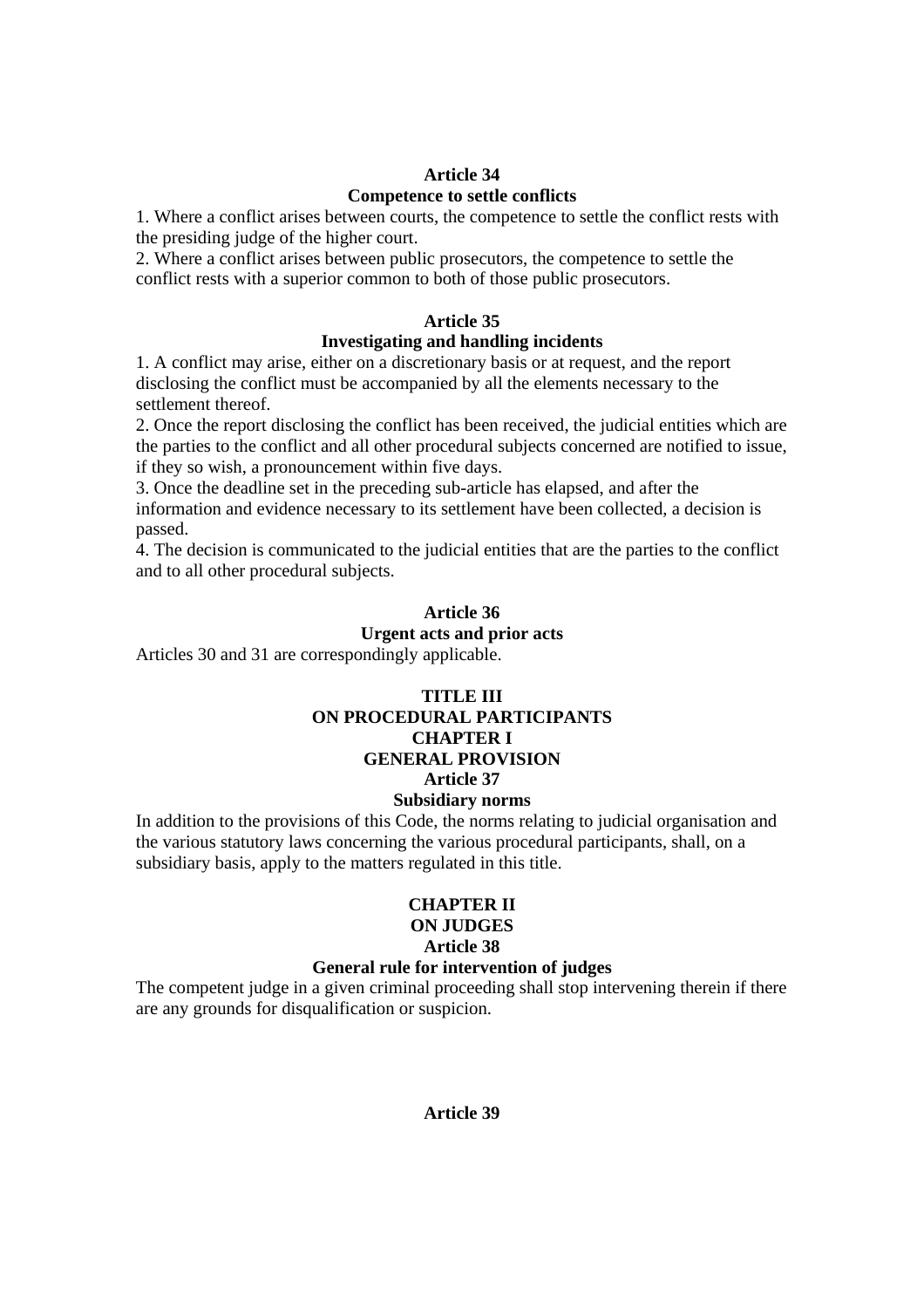#### **Grounds for disqualification**

The grounds for disqualification are as follows:

(a) to be, or to have been, a spouse, legal representative, or related by blood or affinity up to the third degree to the victim or to the perpetrator of the criminal offence, or to cohabit, or to have cohabited, with either of the latter in a relationship similar to that of spouses;

(b) to have intervened in the proceeding as a public prosecutor, police officer, judicial agent, public defender, or as an expert;

(c) to have a spouse or anyone related by blood or affinity up to the third degree, or a person with whom the judge cohabits or has cohabited in a relationship similar to that of spouses, taking part in the proceeding, in any capacity;

(d) to be, or ought to be, a witness in the proceeding.

### **Article 40**

### **Grounds for suspicion**

A judge raises suspicion where there are strong reasons to call into question his or her impartiality, namely, having expressed opinions revealing a pre-judgement in relation to the object of the proceeding.

#### **Article 41 Reporting an incident**

1. Until such a time as a final decision is rendered, as soon as the existence of any grounds likely to legitimise the suspicion or the disqualification is perceived, shall the judge declare it at his or her own discretion.

2. A declaration of disqualification or refusal on grounds of suspicion may be requested by the public prosecutor, the victim or the defendant, within eight days from the date on which the act in which the declaration or refusal is grounded became known.

3. The decision on a declaration of disqualification may only be appealed against if the judge fails to acknowledge himself or herself disqualified.

4. A decision on suspicion falls, at all times, under the competence of a court at the next higher level than that of the court in which the judge is serving or of the full bench of the Supreme Court of Justice, if the judge is posted to the criminal section.

# **Article 42**

#### **Handling an incident of suspicion**

1. Where suspicion is raised by the judge, the latter states in the order the grounds and all other elements deemed necessary for the review of the case, and immediately notifies the public prosecutor, the victim and the defendant to make a pronouncement within five days, if they so wish.

2. Where the incident is raised by way of a petition, the petition shall contain the grounds for suspicion and all other elements relevant to the case, and the judge shall then act as stated in the second part of the preceding sub-article and shall, within the same time limit, made a pronouncement on the petition.

3. Once the procedures set out in the preceding sub-articles have been complied with, the case is referred to the competent court for a decision to be pronounced within three days.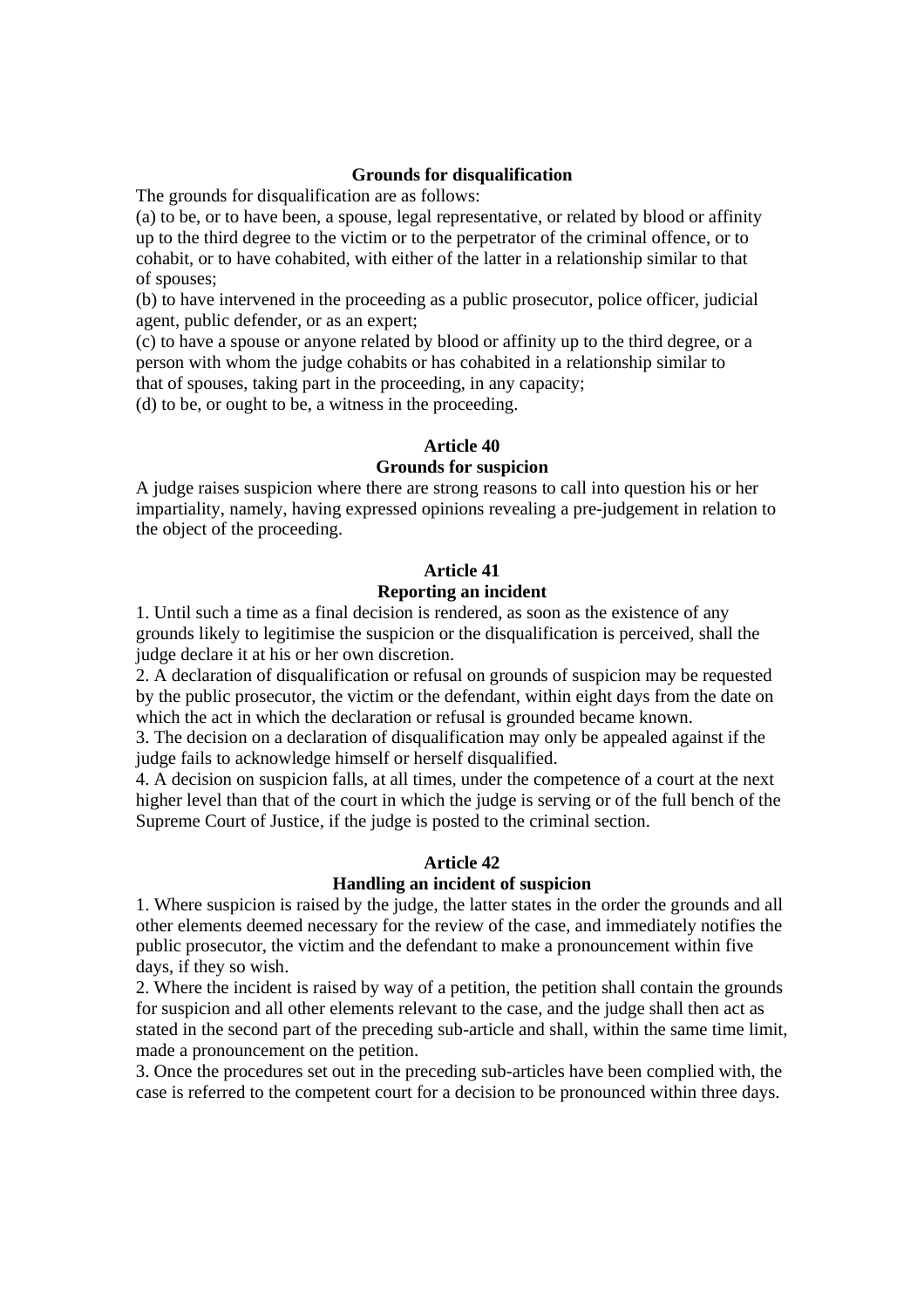# **Article 43 Validity of performed acts**

1. Acts performed before the incident is raised are valid, except where they prove to cause damage to the fairness of the decision.

2. Acts performed after the incident is raised are valid only if they cannot be repeated and cause no damage to the fairness of the decision.

# **Article 44**

### **Referring a case**

A definitive decision on disqualification or suspicion implies referring the case to the competent court forthwith, in conformity with the laws on judicial organisation.

### **Article 45**

### **Bad faith**

1. Where the public prosecutor, the defendant or the victim reports an incident of disqualification or of suspicion after more than eight days have elapsed since he or she became acquainted with the existence of grounds substantiating the incident, the petition is refused and the defendant or the aggrieved person is declared a bad-faith litigant. 2. Refusal of the petition on the grounds of a blatantly baseless allegation also amounts to declaring the petitioner to be a bad-faith litigant.

3. A person declared to be a bad-faith litigant is penalised with a fine to be determined under the terms of the Code of Court Costs.

# **Article 46**

#### **Extent of the regime**

The provisions of this chapter apply to experts, interpreters and court clerks, with the necessary adaptations.

# **CHAPTER III ON JURISDICITONAL COMPETENCE Article 47**

### **Jurisdictional competence**

1. The competence to conduct a trial in a criminal case is exclusive to a judge appointed by a court composed of one or more judges.

2. In the inquiry and sentence execution phases, the judge exercises such competencies as conferred upon him or her by law as a single judge.

# **CHAPTER IV ON THE PUBLIC PROSECUTION SERVICE Article 48**

# **Responsibilities of the Public Prosecution Service**

1. The Public Prosecution Service is the holder of the criminal action and it is incumbent upon it to cooperate with the court in disclosing the truth and in applying the rule of law by complying, in every procedural intervention, with strict criteria of legality and objectivity.

2. It is specifically incumbent upon the Public Prosecution Service to: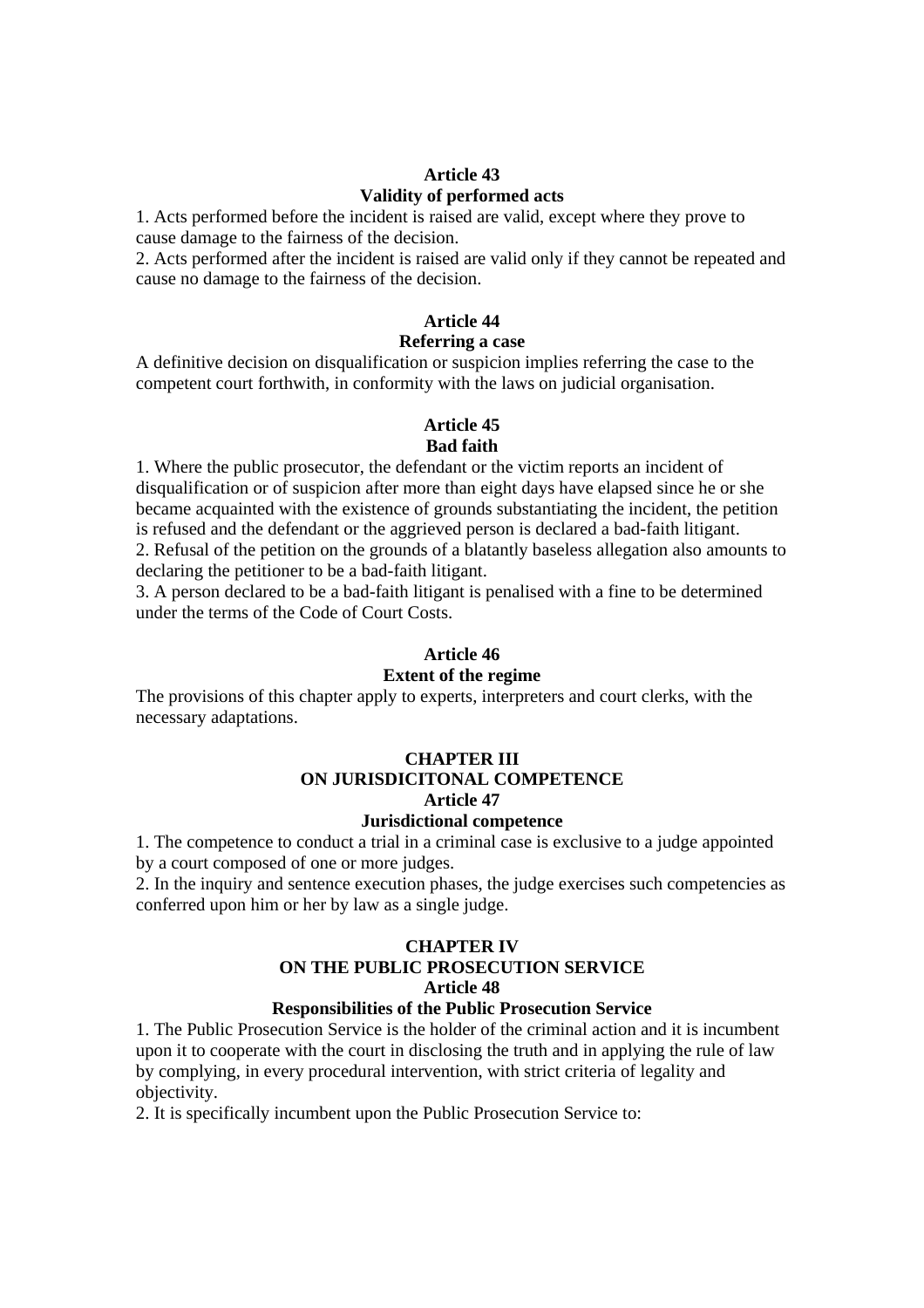(a) receive claims, complaints and reports and order the initiation of criminal proceedings, once the requirements for legitimacy have been met;

(b) conduct the enquiry and take over the procedures it deems advisable to conduct directly in this phase;

(c) request the intervention of the judge in performing jurisdictional acts during the enquiry;

(d) present the indictment and sustain it in court;

(e) lodge appeals;

(f) promote the execution of court decisions;

(g) perform such other acts the law considers to be under its competencies.

### **Article 49 Legitimacy**

1. The Public Prosecution Service is legally competent to initiate criminal proceedings, with the limitations contained in the sub-article 49.2.

2. Where a criminal proceeding depends on the lodgement of a complaint, by either the victim or other persons, these persons are required to report the fact to the Public Prosecution Service in order that the latter may initiate the proceeding.

3. A complaint is valid, whether filed with the Public Prosecution Service or the police authorities, who shall report it to the former.

# **Article 50**

# **Claims**

A claim against a decision issued by the Public Prosecution Service, during the enquiry, may only be filed with a superior where expressly stated in the law.

# **Article 51**

#### **Disqualifications and suspicions**

1. The provisions concerning disqualifications and suspicions in respect of judges are applicable to public prosecutors, with the necessary adaptations.

2. A claim against a decision in which the public prosecutor fails to acknowledge himself or herself disqualified or in excusatory circumstances arising from suspicion may be filed with his or her superior.

# **CHAPTER V ON POLICE Article 52**

### **General police powers**

1. It is incumbent upon police officers, even on their own initiative, to prevent criminal offences from being committed, gather reports thereof, track down their perpetrators, and take the necessary and urgent precautionary acts in order to secure evidence.

2. It is also incumbent upon the police to assist, upon request, judicial authorities in achieving the objectives of the proceeding, particularly the Public Prosecution Service during the enquiry.

#### **Article 53**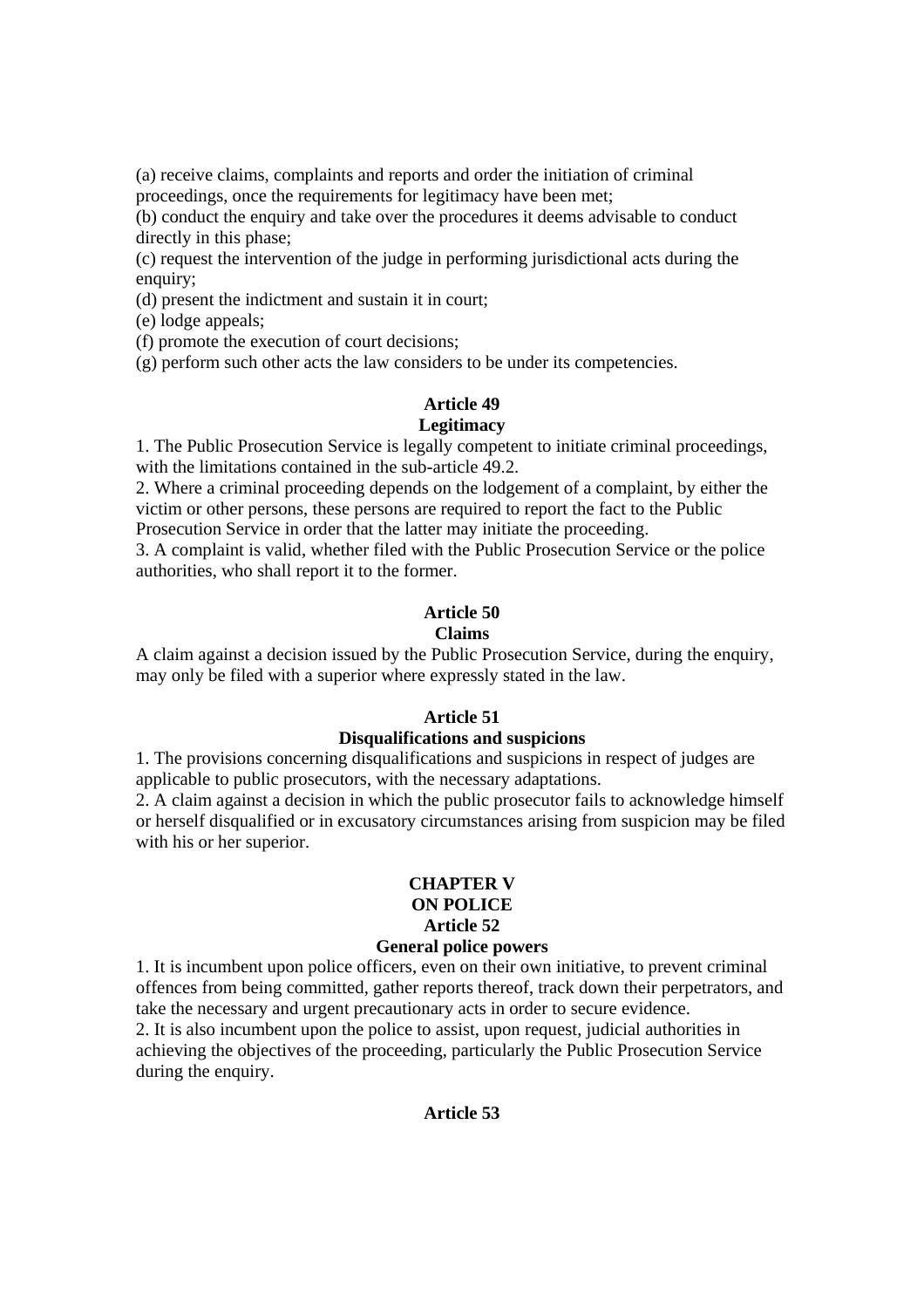#### **Identifying a suspect**

1. A police officer may request the identity of any person where there is suspicion that such a person is preparing to commit, or has either committed or taken part in, a criminal offence.

2. Where the person is not able to identify himself or herself, or refuses to do so, such a person shall be taken, with urbanity, to the nearest police station where the person shall be furnished with the available means required to render his or her identification possible.

3. Where required, the person may be obliged to subject himself or herself to tests to adequately establish his or her full identification, which do not offend human dignity, notably fingerprint, picture taking or body check.

4. Before twelve hours have elapsed; the person must be restored to full liberty,

regardless of the success of the action taken, provided there is no ground for detention. 5. Acts performed in compliance with the preceding sub-articles are put to writing in the form of a report to be conveyed to the Public Prosecution Service forthwith.

### **Article 54**

# **Frequenting suspected places**

Article 53 is correspondingly applicable to a person found at a place open to public access, which is habitually frequented by criminals.

# **Article 55**

# **Collecting information**

1. It is incumbent upon the police to collect information from persons who might facilitate the discovery of the perpetrator of the criminal offence and his or her identification.

2. The information referred to in the previous sub-article is forthwith attached to the case file or conveyed to the Public Prosecution Service where a criminal case has not yet been initiated.

# **Article 56**

# **Urgent searches, checks and seizures**

1. The police may conduct searches, checks or seizures without a court order: (a) In the case of *flagrante delicto* in connection with a criminal offence that carries imprisonment; or

(b) where there is strong suspicion that items relating to a criminal offence are hidden and a delay in securing permission to retrieve them might lead to the modification, removal or destruction of such items or pose a danger to the safety of persons and goods.

2. A report of occurrence of any of the acts referred to in the preceding sub-article is prepared and either incorporated into the respective criminal case or conveyed to the Public Prosecution Service where the respective criminal proceeding is not initiated immediately, and the competent judicial authority shall assess the validity of the act. 3. Sub-article 56.2 does not apply to searches or checks in which no items relating to a criminal offence have been found.

4. Sub-article 56.1 does not apply to home searches.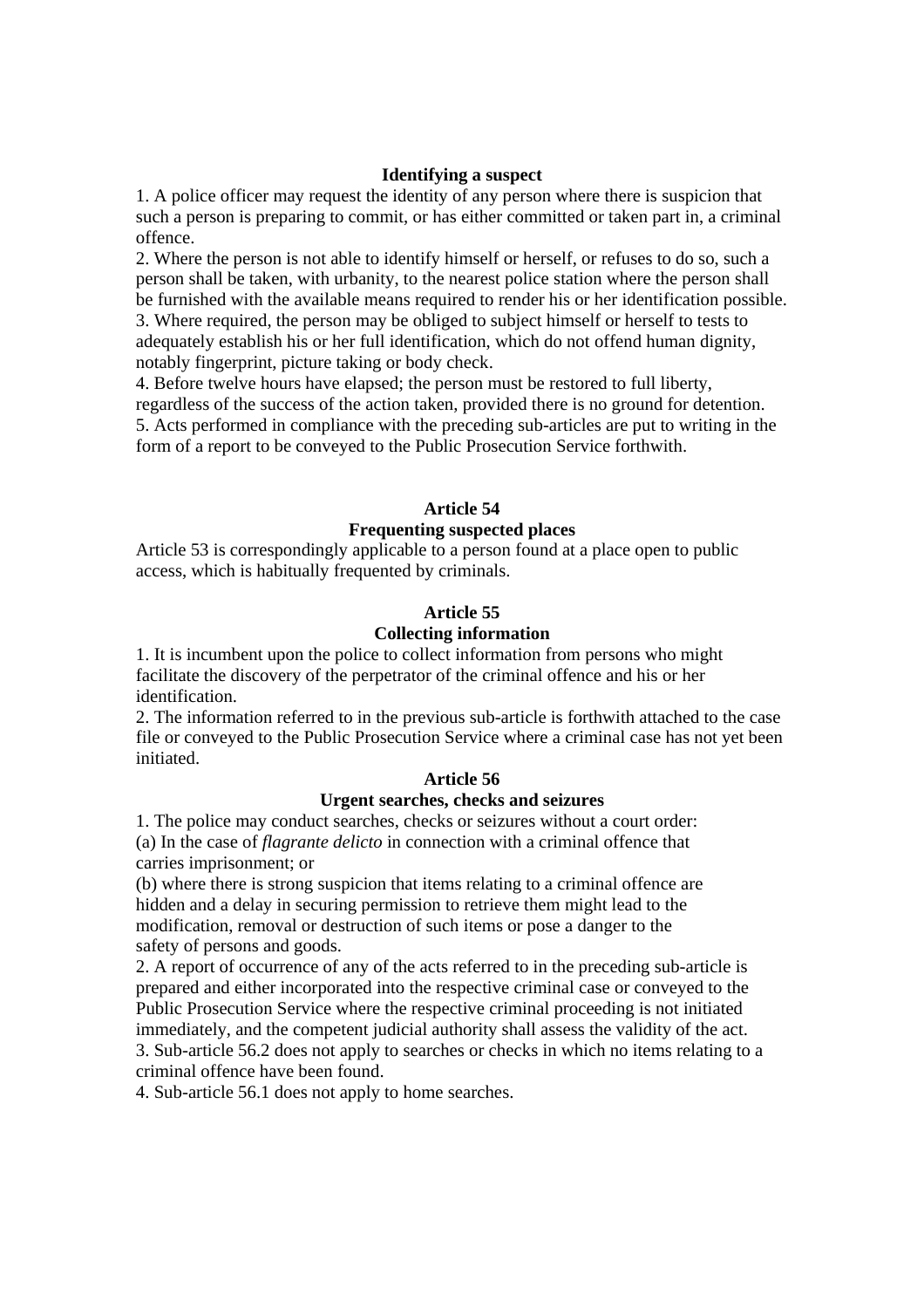#### **Article 57**

# **Authorities with competence to conduct enquiries**

1. The competence to conduct and carry out enquiries rests with the Public Prosecution Service.

2. The Public Prosecution Service may grant the police or court staff competence to carry out inquiries or to perform any acts relating to an inquiry.

3. The provisions concerning disqualifications and suspicions are applicable to police officers and court staff carrying out an enquiry, with the necessary adaptations.

#### **CHAPTER VI ON SUSPECTS, DEFENDANTS AND CONVICTS Article 58 Suspects**

A suspect is considered as every person in regard to whom there are indications that he or she has committed, has taken part in, or is preparing to take part in, a criminal offence.

# **Article 59**

#### **Being declared a defendant**

1. The status of defendant is granted to every person against whom an indictment is presented in a criminal proceeding

2. Subject to sub-article 59.1, the status of defendant must be declared as soon as: (a) an investigation is commenced against a particular person and the latter makes a statement before any judicial authority or police entity;

(b) a restrictive or property-guarantee measure has to be imposed on any person;

(c) a suspect is arrested; or

(d) a report stating that a person has committed a crime is prepared, and the person is notified of such a report.

3. The status of defendant is granted through notice, oral or in writing, served to the person concerned by a judicial authority or police entity, informing that that person must consider himself or herself a defendant in a criminal proceeding; the notice shall contain an indication and, if necessary, explanation of that person's procedural rights and duties as a defendant, and identify the case file and the defender, if appointed.

4. Omission or breach of the procedures laid down in sub-articles 59.2 and 59.3 implies that the statements made by the person concerned shall not be used as evidence against him or her.

5. The status of defendant lasts for the duration of the entire proceeding.

#### **Article 60**

#### **Rights of the defendant**

In addition to other rights enshrined in the law, the defendant enjoys the following rights: (a) when under arrest, to be presented to the judge for the first questioning within seventy two hours from the arrest;

(b) to be informed of the acts being imputed to him or her and of the rights to which he or she is entitled, whenever asked to make statements;

(c) to freely decide to make or not to make statements and to do it, even at his or her own request, at any stage of the investigation or of the trial hearing, except as provided in paragraph 61(a);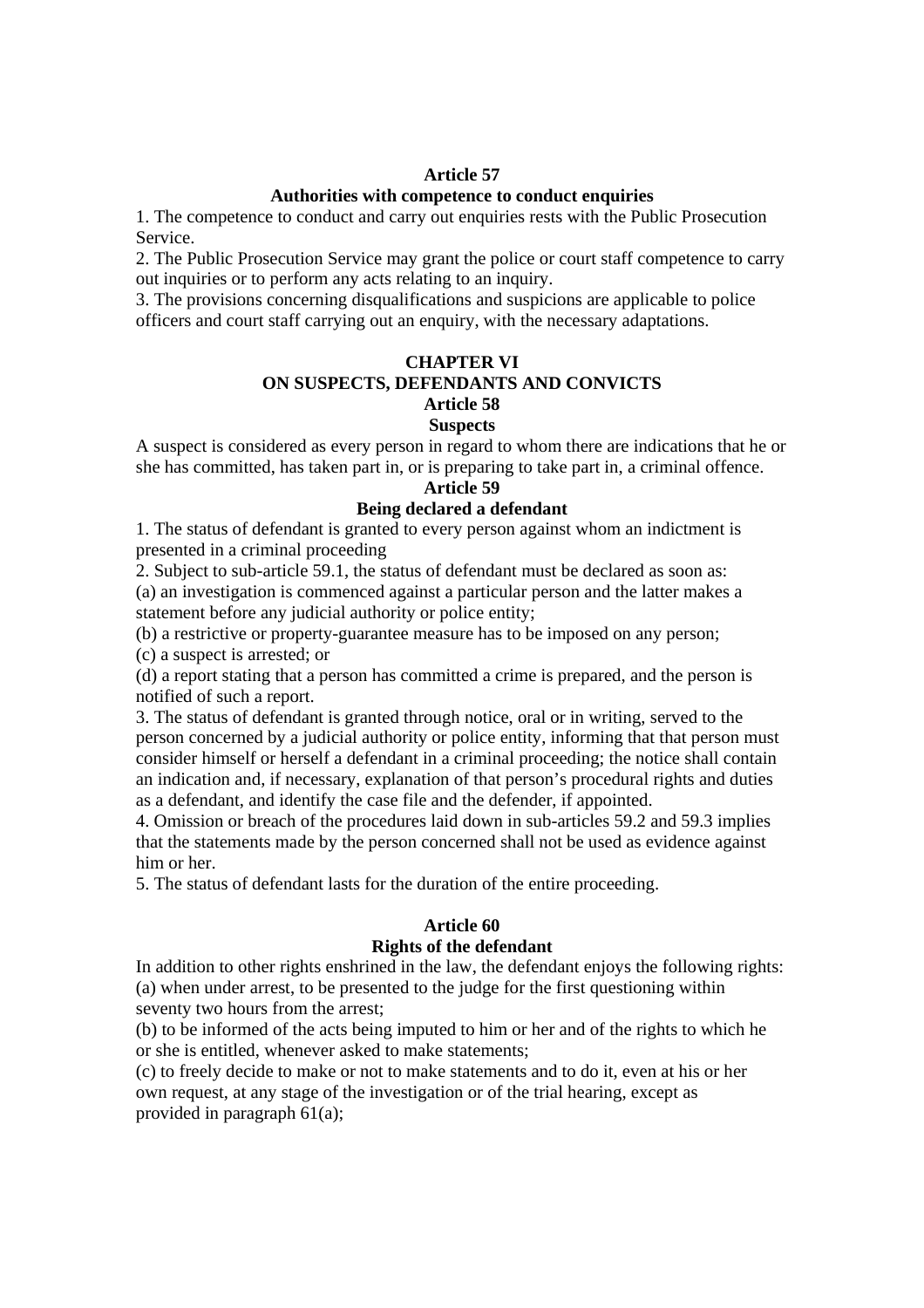(d) to be assisted by a defender, where the law determines compulsory assistance or where he or she so requires;

(e) a defender appointed by the court, in the cases referred to in paragraph 68, if he or she has not done so;

(f) to freely communicate with the defender, even where the defendant is under arrest or detention;

(g) to have his or her designated family member informed, when arrested or detained;

(h) to provide evidence and request any action deemed necessary for his or her defence; (i) to appeal, under the terms of the law, against any decision that is unfavourable to him or her.

# **Article 61 Duties of the defendant**

In addition to those duties provided in the law, the defendant is subject to the following duties:

(a) to provide the identification particulars required, when questioned, and, outside the trial, inform about his or her criminal background in a full and truthful manner;

(b) to appear before the competent authorities, when summoned regularly;

(c) to subject himself or herself to any search for evidence required for the investigation and trial, to the extent that such a search is not prohibited by law;

(d) to provide proof of identity and residence as soon as he or she assumes the status of defendant ;

(e) to subject himself or herself to other restrictive and property-guarantee measures.

### **Article 62**

#### **General rules for questioning**

1. Even if the defendant is under arrest or detention, he or she shall be released during questioning, exception being made to the strictly necessary precautionary measures to avoid the danger of escape or the practice of any acts of violence;

2. Methods and techniques, which might restrict or impair the freedom of will or of decision, or the ability to recall and reason, shall not be employed, even with the consent of the defendant.

3. Questioning starts with the reading and explanation of the rights and duties of the defendant, with the express warning that failure to comply with paragraph 61(a) may cause him or her to incur criminal liability.

4. The defendant is subsequently informed, in a clear and precise fashion, of the acts being imputed to him or her and, where this might not impact negatively the investigation, of the evidence against him or her; questioning shall then be conducted, should the defendant wish to make any statements, the latter being advised that silence

shall not be detrimental to him or her.

#### **Article 63**

#### **Persons to conduct and attend the first questioning of the defendant under arrest**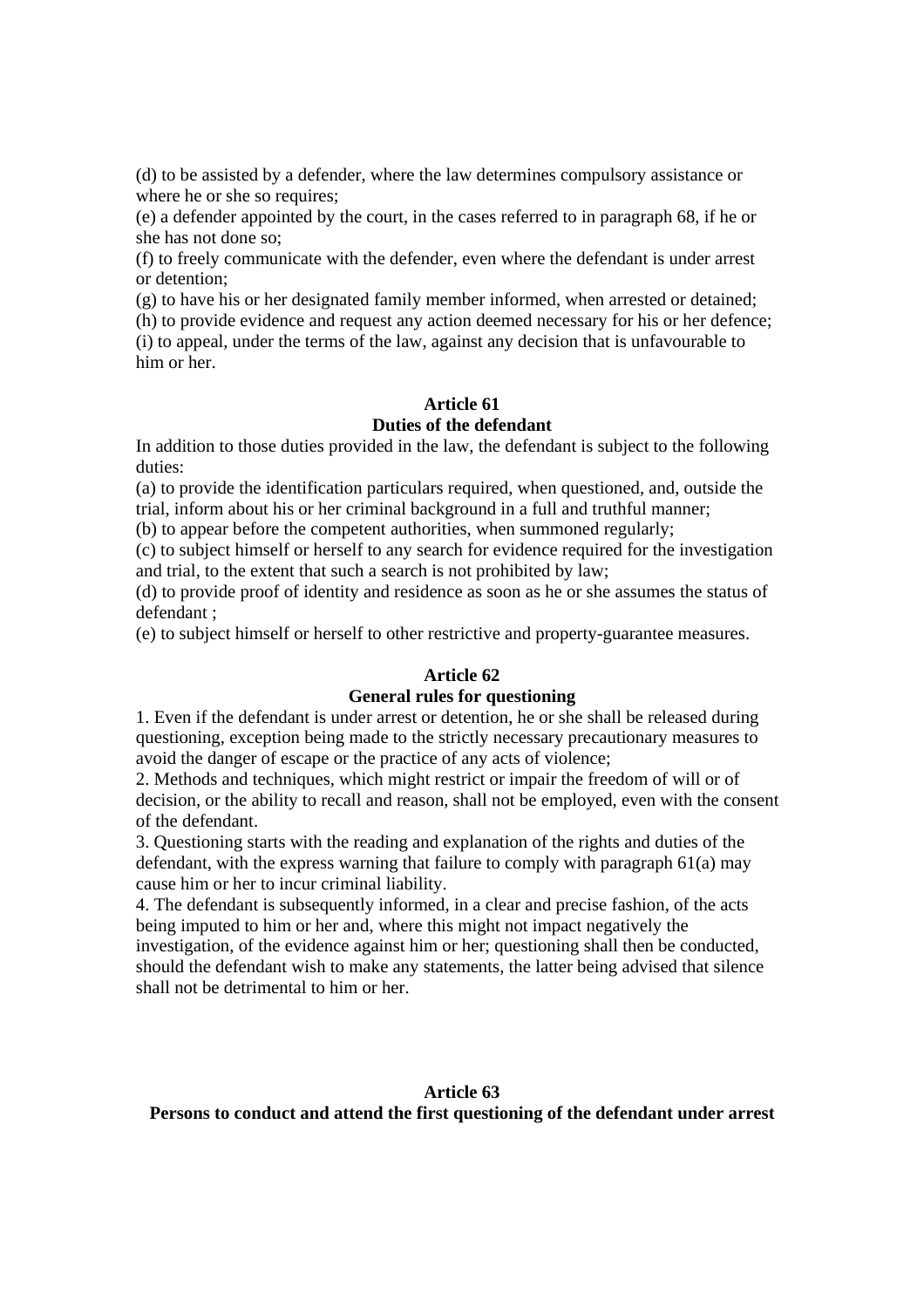1. The police authority who arrests a person in flagrante delicto must present that person for the first judicial questioning as soon as possible, but under no circumstances shall they do so after seventy two hours from the arrest.

2. The judge has exclusive competence to conduct the first questioning after the defendant has been arrested, this questioning aiming, above all, to apply the adversarial principle in relation to the prerequisites for the arrest and the conditions for the execution thereof.

3. The questioning is attended by the person conducting it, the public prosecutor, the defender, the interpreter and the official tasked with taking precautionary security measures, when required, in addition to the official entrusted with putting the statements to writing.

#### **Article 64**

### **Further questioning**

1. Any further questioning is undertaken by the entity with competence to conduct the procedural phase in which it occurs, or by a person with delegated competence to undertake it.

2. Questioning at the trial hearing shall be in compliance with article 62, in addition to specific provisions on trial hearings.

### **Article 65**

#### **Status of convict**

1. The status of convict is assumed by any person against whom a final convicting decision has been pronounced by a court.

2. A convict enjoys the same rights and is subject to the same duties as those of a defendant, except to the extent that they are inconsistent with the fact that he or she has been definitively convicted.

#### **CHAPTER VII ON DEFENDERS Article 66 The defender**

1. A defendant has the right to retain counsel or to have a defender appointed, whether on a discretionary basis or at request.

2. The competence to appoint a defender rests with the judicial authority conducting the respective procedural phase.

3. Should there be no public defender available, the defender shall preferably be appointed from among lawyers or law graduates.

3. The replacement of a defender, on the initiative of the defendant or of the defender himself or herself, by invoking reasoned grounds, is permitted.

### **Article 67 Responsibilities of the defender**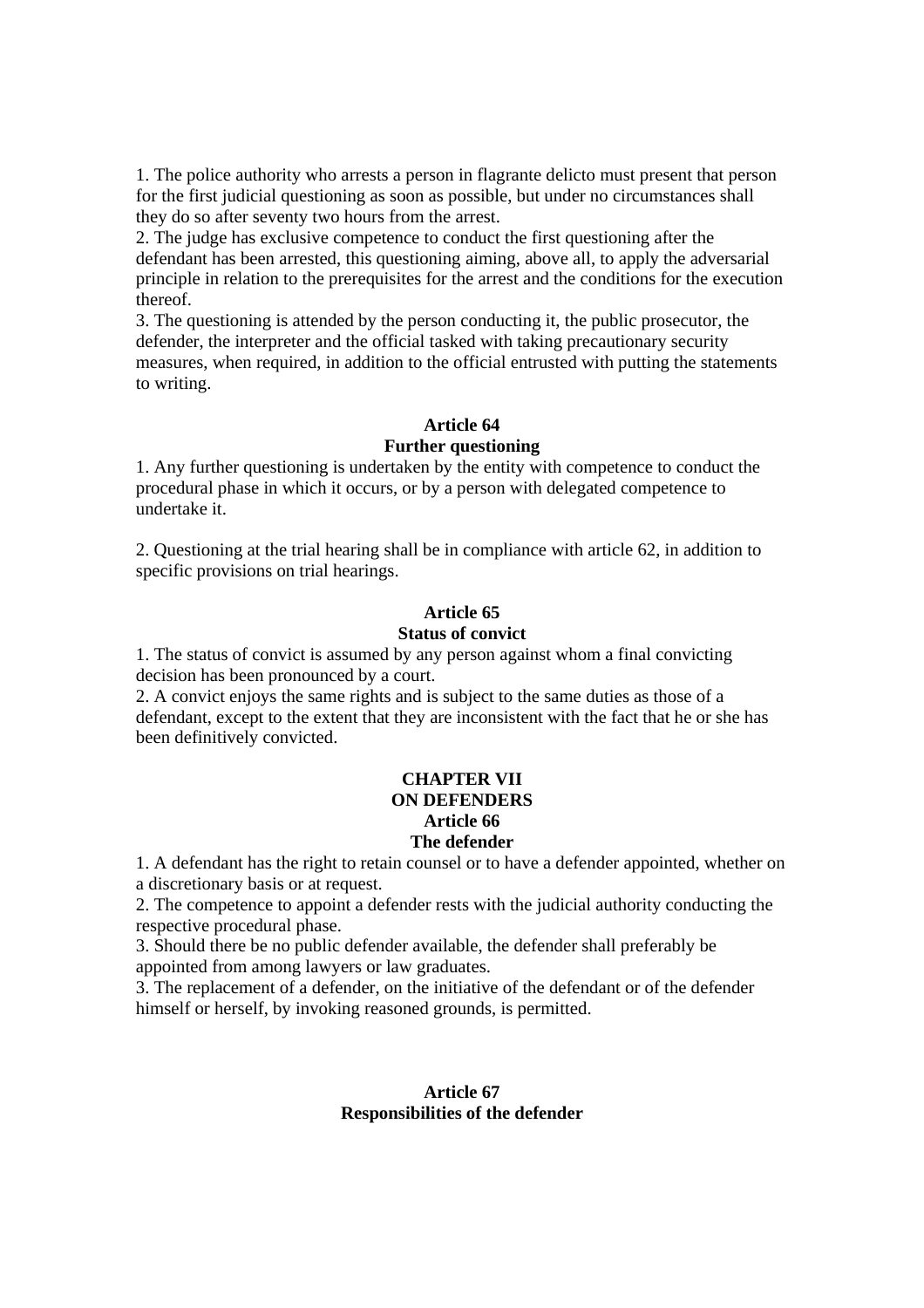1. The defender assists technically the defendant and exercises the defendant's rights as recognised by law, except those rights that must be exercised by the defendant personally.

2. The defendant may render invalid any act performed by the defender on his or her behalf, provided that the defendant does so in writing before a decision on such an act has been pronounced, through a statement for entry in the minutes or in the records.

### **Article 68**

#### **Compulsory assistance**

Assistance by a defender is compulsory:

(a) in the first questioning of a defendant held under arrest or detention;

(b) from the time the indictment is presented until such a time as a decision is rendered final, particularly in lodging an appeal;

(c) in filing claims;

(d) in such other cases as stated in the law.

#### **Article 69**

#### **Assistance to various defendants**

1. Where there is more than one defendant in the same case, each one may have his or her own defender or have a common defender, if this does not thwart the work to be carried out by the counsel for the defence;

2. The court may appoint a defender for those defendants who have not retained counsel, from among the counsels retained by the other defendants.

#### **Article 70**

### **Duties of the defender**

1. In addition to complying with the provisions regulating this matter, the defender shall at all times act with due respect for the court in any allegations and/or petitions he or she makes.

2. A conduct that runs counter to sub-article 70.1 shall be sanctioned with a warning and, should the defender persists in such a misdemeanour, he or she shall be ordered to remain silent or replaced by another defender.

# **CHAPTER VIII ON THE AGGRIEVED PARTY Article 71**

### **Legitimacy of the aggrieved party**

In addition to persons upon whom specific laws confer that right, the aggrieved party in a criminal case is considered to be:

(a) the victim, construed as meaning the holder of any interests that the law

specifically envisaged to protect with the incrimination;

(b) a person on whose complaint criminal action is dependant;

(c) any person in a criminal offence involving corruption, embezzlement or abuse of office by a public authority.

#### **Article 72**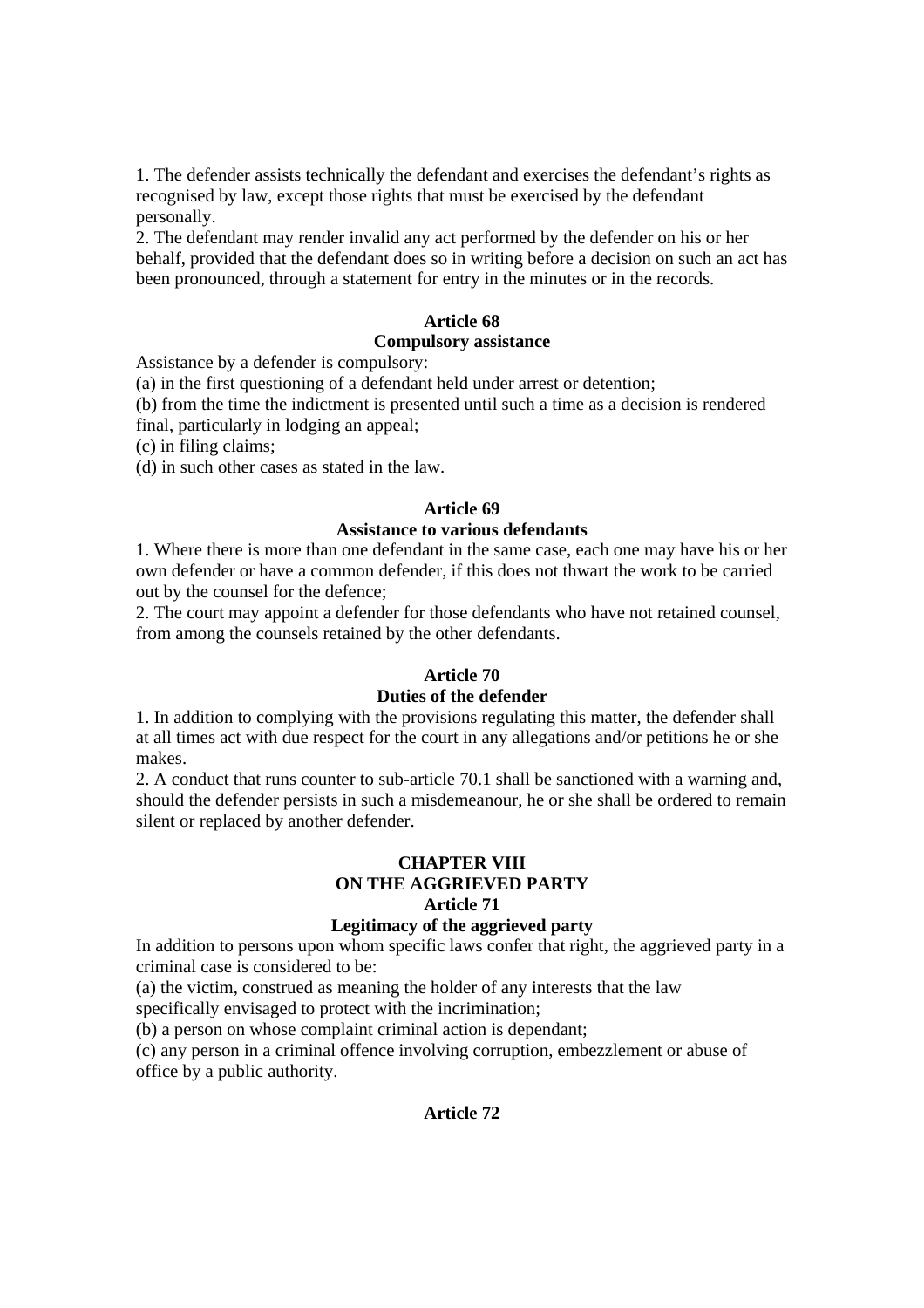#### **Procedural positions**

1. An aggrieved party is, on criminal matters, a mere assistant to the public prosecutor and assigns all his or her procedural activity to the latter in relation to the presentation of evidence or request for any action relevant to the disclosure of the truth, regardless of the nature of the criminal offence.

2. With respect to civil compensation for damage arising from the commission of a criminal offence, the aggrieved party shall, as soon as the latter becomes known, be informed, even if by way of a public notice, of the rights to which he or she is entitled and, particularly:

(a) that he or she may file a civil request separately, if he or she expressly declares his or her intention to do so;

(b) that compensation is discretionarily arbitrated in the criminal proceeding where the aggrieved party fails to make a pronouncement on the issue within eight days;

(c) that he or she is represented by the public prosecutor in the criminal proceeding.

3. Where the aggrieved party becomes known before the investigation comes to a close, the public prosecutor shall, acting on behalf of the former, include in the indictment the elements required for determining civil liability.

4. The court may, on a discretionary basis or at request, refer the civil compensation case to a civil court for a decision where the issues raised therein render impossible a rigorous decision or are likely to generate incidents that would excessively delay the criminal proceeding.

# **TITLE IV ON PROCEDURAL ACTS CHAPTER I ON GENERAL PROVISIONS**

# **Article 73**

### **Maintaining order in procedural acts**

1. It is incumbent upon the person conducting the procedural act, and the official taking part therein, to take action necessary to maintain order.

2. To that effect, a public force, who shall act under the direction of the person conducting the procedural act, may be called in to assist.

#### **Article 74**

#### **In-camera proceedings**

1. Every procedural participant and any person who, in whatever capacity, come into contact with the proceeding and become acquainted, in entire or in part, with the content thereof, are not allowed to make it public.

2. Persons are prohibited from attending a proceeding in regard to which he or she has not the right or duty to attend, or otherwise from becoming acquainted with the content of the procedural act.

### **Article 75 Public character of proceedings**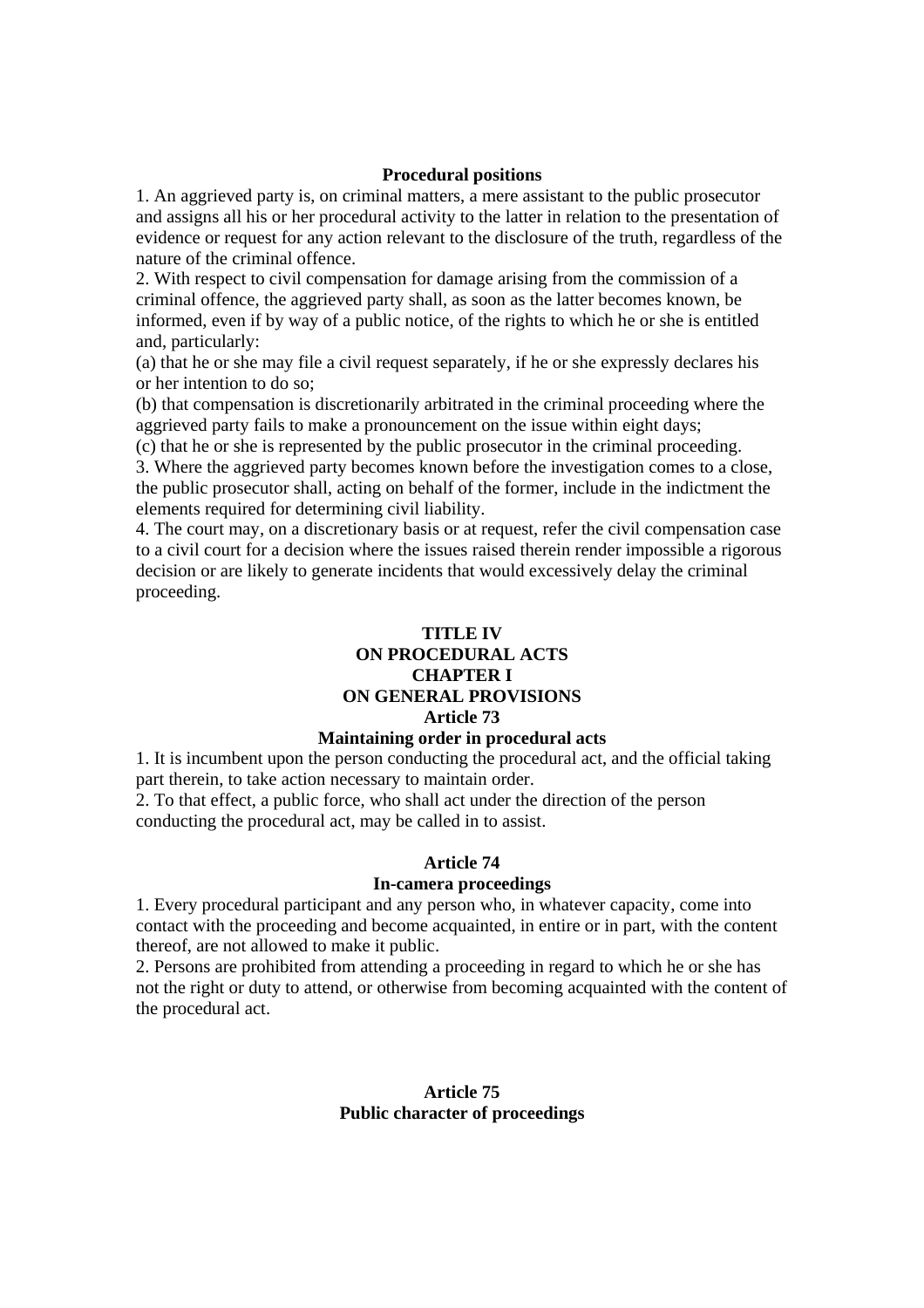1. A criminal proceeding is open to the public from the time the indictment is presented.

2. The public character of a proceeding entails the right of:

(a) the media and the general public to attend the proceedings;

(b) a detailed account of the content of the proceedings by the media;

(c) access to and extraction of copies, abstracts and certificates of any portion of the records under the terms of sub-article 77.1;

3. The reproduction of briefs or of documents attached to the records, and the making of audio and/or video recordings in relation to proceedings, require prior authorisation from the court.

# **Article 76**

# **Limitations on the public character of proceedings**

1. Exceptionally, the court may, in entire or in part, restrict the public character of a proceeding, provided that the specific circumstances surrounding the case so advise, as a way of preserving other values, notably public morals and human dignity.

2. A limitation on the public character of a proceeding shall never cover the reading of a sentence or the decision on an appeal.

3. A decision by the court to bar some people from attending a proceeding, in entire or in part, namely as a way of sanctioning incorrect behaviours or of guaranteeing the security of the venue of the proceeding and/or of the people taking part therein, shall not be taken to be a restriction on the public character of the proceeding.

4. The court may also bar any person aged less than 18 years from attending the proceeding, and this is not to be construed as a restriction on the public character of the proceeding.

5. In the case of a proceeding in connection with a sexual criminal offence against a person aged less than 18 years, the proceeding shall, as a rule of thumb, be devoid of its public character.

#### **Article 77**

#### **Access to the records and extraction of certificates**

1. Subject to the preceding articles, the public prosecutor, the suspect, the defendant and the aggrieved person may have access to the records and obtain a certificate or copy there from.

2. Where it becomes evident that that request may not be attended to from a legal perspective, the performance of such acts shall be dependent upon prior authorisation from the judicial authority conducting the ongoing procedural phase.

3. Subject to the previous articles, access to, and the obtaining of a certificate or copy from, the records by other persons shall require the due demonstration of a legitimate interest and prior authorisation from the judicial authority conducting the ongoing procedural phase.

# **CHAPTER II ON THE TIME SCHEDULE, FORM AND DOCUMENTATION OF**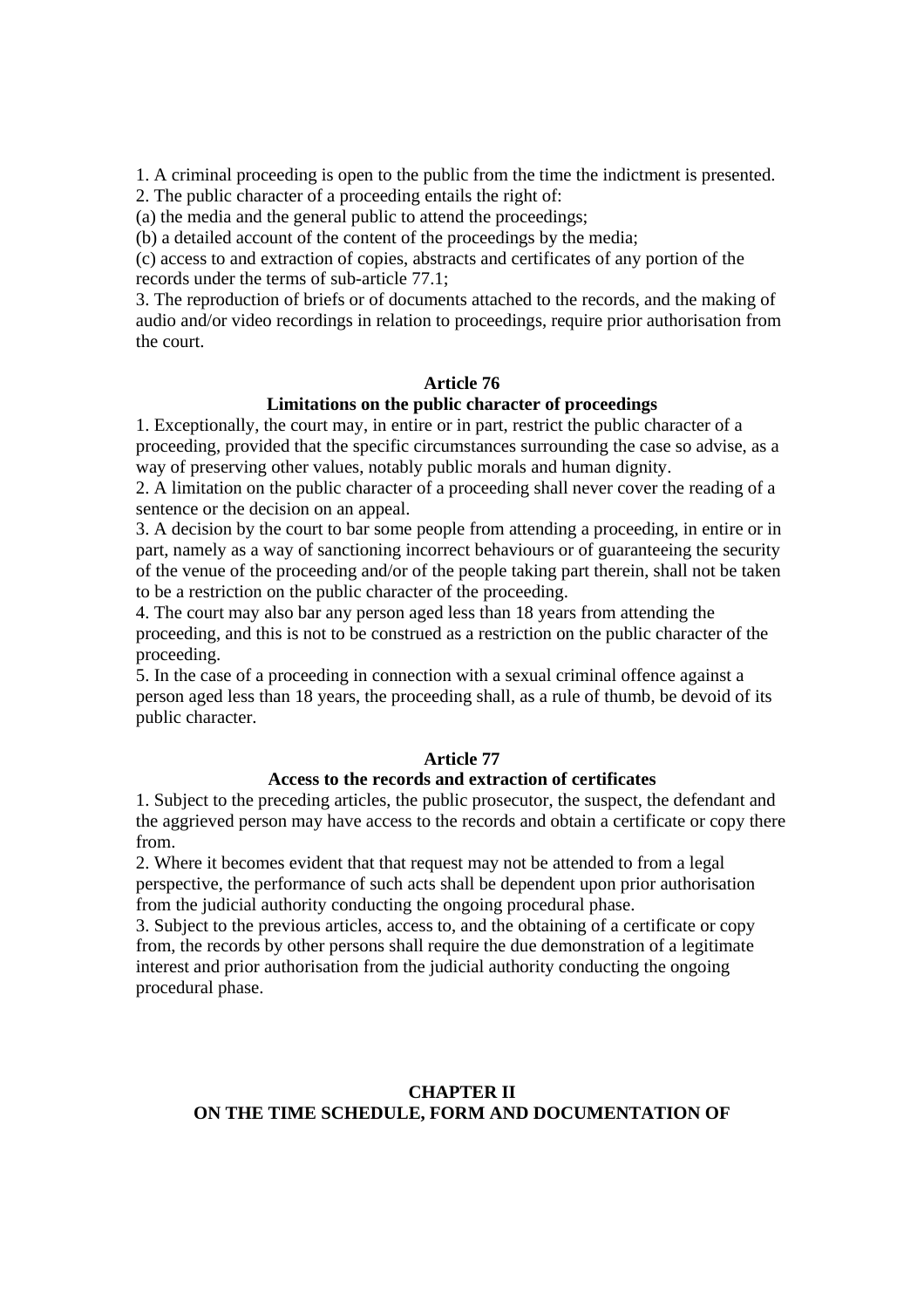### **PROCEEDINGS Article 78 Time schedule for proceedings**

1. Procedural acts are performed on workdays, during office hours of the justice services and outside the period of judicial recess.

2. Excepted from the preceding sub-article are:

(a) procedural acts involving persons under arrest or detention, or which are

indispensable for guaranteeing the liberty of the persons;

(b) investigative and hearing acts, where the initiation, conduct or completion of such acts without such restrictions proves to be a clear advantage.

3. Except in an act following arrest or detention, the questioning of a defendant may not take place from 00:00 to 6:00 a.m., under penalty of irreparable nullity.

# **Article 79**

# **General rule for time limits**

1. Except as otherwise stated in the law, five days is the time limit for carrying out any procedural act.

2. Two days is the time limit for recording the proceeding and for issuing warrants, except where this time limit encroaches upon the duration of the deprivation of liberty, in which case such acts must be performed immediately.

# **Article 80**

#### **Acts relating to persons under arrest or detention**

1. The performance of procedural acts relating to cases involving persons under arrest or detention shall take precedence over any other service.

2. Holidays are credited toward the time limits regarding the cases referred to in the previous sub-article.

# **Article 81**

#### **Crediting time limits**

1. Time limits for proceedings shall de determined in hours, days, months or years, in accordance with the ordinary calendar.

2. A time limit ending on a holiday, Saturday or Sunday, is extended until the following workday; the same applies in relation to judicial recess where an act is to take place in court.

3. A time limit determined in days runs uninterruptedly.

4. A time limit determined in weeks, months or years, starting from a given date, ends at 24:00 hours of the day that corresponds, within the last week, month or year, to that date; but where there is not a corresponding day in the last month, the time limit ends on the last day of that month.

5. Except as otherwise stated in the law, where the time limit is determined in hours, the day or time at which the event has occurred, and from which the time limit starts to run, is not credited toward any time limit.

6. The time limit for making a statement, filing a document or performing any other act at the court registry is considered to have expired by the time that office closes to the public.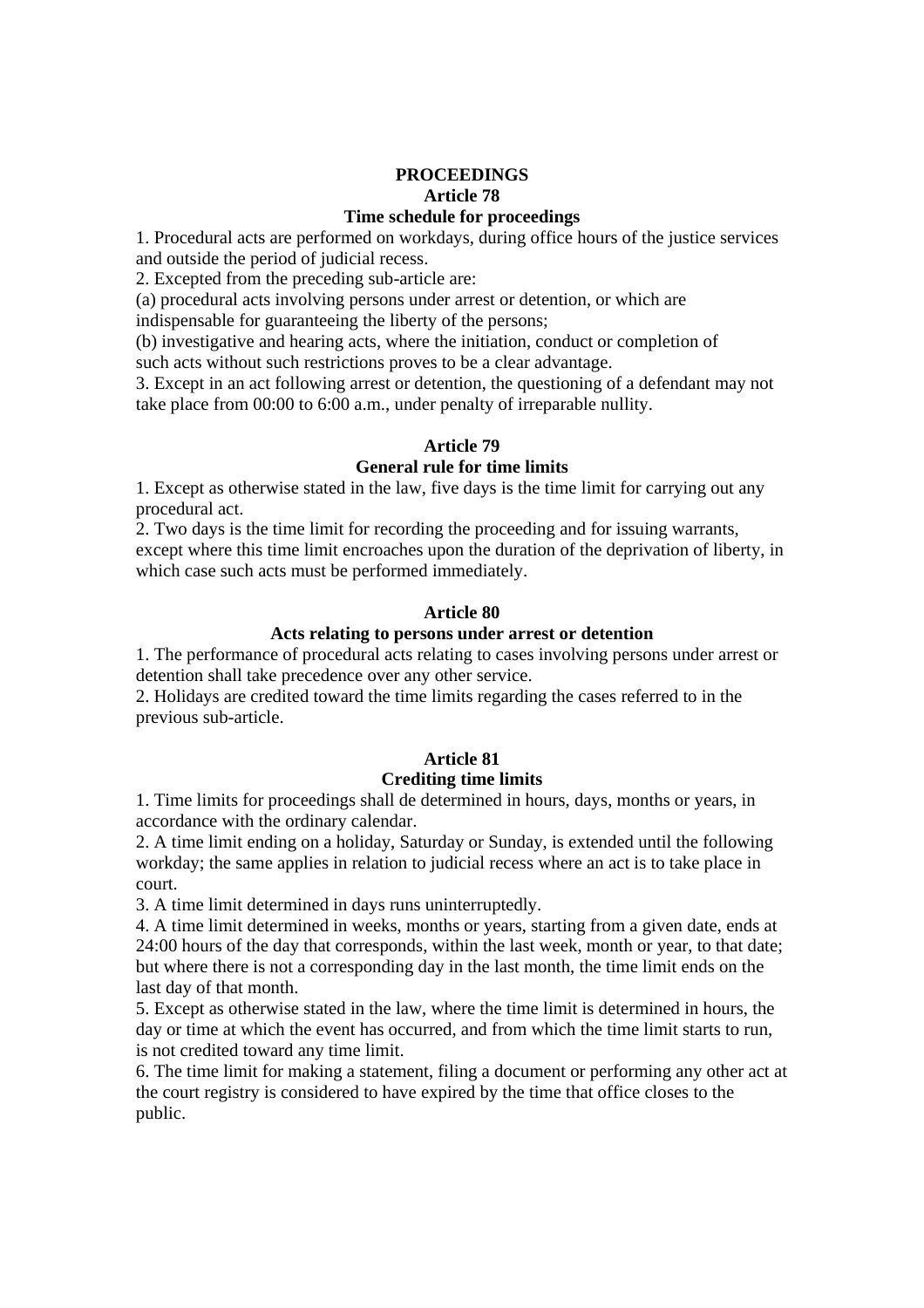7. In the vent that there is not a corresponding day in the last month to which reference is made in sub-article 81.4, the time limit expires on the last day of that month.

#### **Article 82**

#### **The language to be used in the acts**

1. Under penalty of nullity, procedural acts shall be performed using an official language of Timor-Leste.

#### **Article 83**

# **Appointing an interpreter**

1. An interpreter shall be appointed where a person, who does not either know or master the official language in use, is to make a statement.

2. In addition to the situation referred to in the preceding article, the appointment of an interpreter is compulsory:

(a) if it is necessary to translate a document written in a language other than one of the official languages of Timor-Leste or if such a document is not accompanied by a certified translation;

(b) if a hearing-impaired person who cannot read, a speaking-impaired person who cannot write, or a hearing- and speaking-impaired person who cannot either read or write, is to make a statement.

2. The appointed interpreter takes the following oath :<< *I undertake, on my honour, to faithfully fulfil the role that has been entrusted to me >>* 

#### **Article 84**

#### **Written procedural acts**

1. Except as otherwise provided in the law, procedural acts shall be in the written form.

2. Namely, the following are performed in the written form:

(a) decisions by a judge or public prosecutor other than the ones mentioned in Sub-article 85.3;

(b) acts to be performed by court staff in the course of a proceeding;

(c) petitions other than those provided in sub-article 85.3, briefs and expositions.

3. Paragraphs 87.2 (a) and (c) and sub-article 87.3 are correspondingly applicable.

# **Article 85**

# **Acts in the oral form**

1. Statements in a criminal proceeding are made orally and without recourse to previously written documents.

2. The person conducting the act may, exceptionally, authorise the person making a statement to resort to written notes as a reminder, and shall make mention of that fact in the records and, if need be, order that the notes used be attached to the file.

3. Petitions and decisions in a proceeding conducted in the oral form shall also be made orally.

4. Police and disciplinary acts in procedural acts shall be performed orally and need not be entered in the records.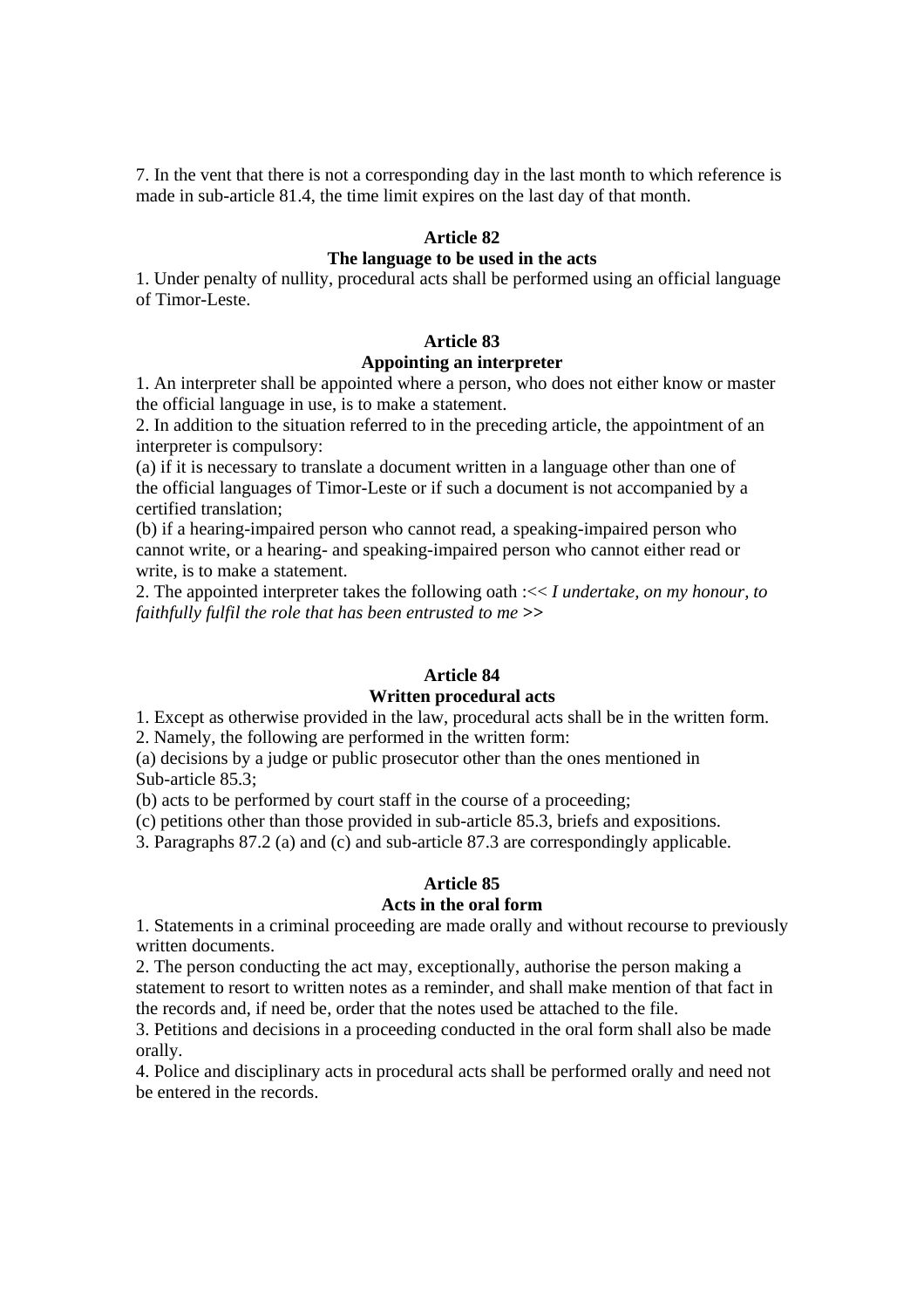5. Excepted from sub-article 85.1 are the cases in which the law permits one to read out, at the hearing, statements made at an earlier stage and the cases to which reference is made in paragraph 84.2(b).

# **Article 86 Documenting oral acts**

1. Except as otherwise stated in the law, procedural acts in the oral form are documented in a record.

2. The record shall be prepared by the court clerk or by the police officer during the investigation, under the direction of the person conducting the act.

3. It is incumbent upon the person conducting the act to ensure that the record faithfully reflects what has come up and the content of the statements made, and may dictate or permit the procedural participant to dictate his or her own statements.

4. Any inconsistency between the content of the dictation and what has come up must be challenged forthwith or before the record is finalised, after its final reading; the person conducting the act shall make a decision after consultation with the parties concerned and, if need be, write down in the record the position of each of the parties concerned before the decision is made.

5. Either a typewriter or a word processor may be used for preparing the record and the use of previously-printed sample forms or stamps to be completed with the definitive text is also permitted.

#### **Article 87**

# **Elements required for a record**

1. The record is a tool for the purpose of attesting to the terms under which the procedural acts it documents have been performed and to make a written note of statements, defence and prosecutorial motions, and oral decisions.

2. The elements required for a record are as follows:

(a) indication of the time, day, month and year in which the act was performed;

(b) place where the act was performed;

(c) identification of the persons taking part in the act;

(d) grounds, if known, for the absence of any persons who were required to be in attendance and the indication of the sanctions imposed or other action taken;

(e) detailed description of the operations carried out, of the intervention by each of the procedural participant, of the statements made, of the manner in which the statements have been made, and of the circumstances in which the statements have been made, of the documents filed or received, and of the outcomes achieved, in order to guarantee a genuine expression of the occurrence;

(f) any other circumstance relevant to the assessment of the evidence or the regularity of the act.

3. The record shall be drafted in a readable fashion, free from blank spaces, erasures, interlineations or amendments that are yet to be crossed out or corrected;

### **Article 88**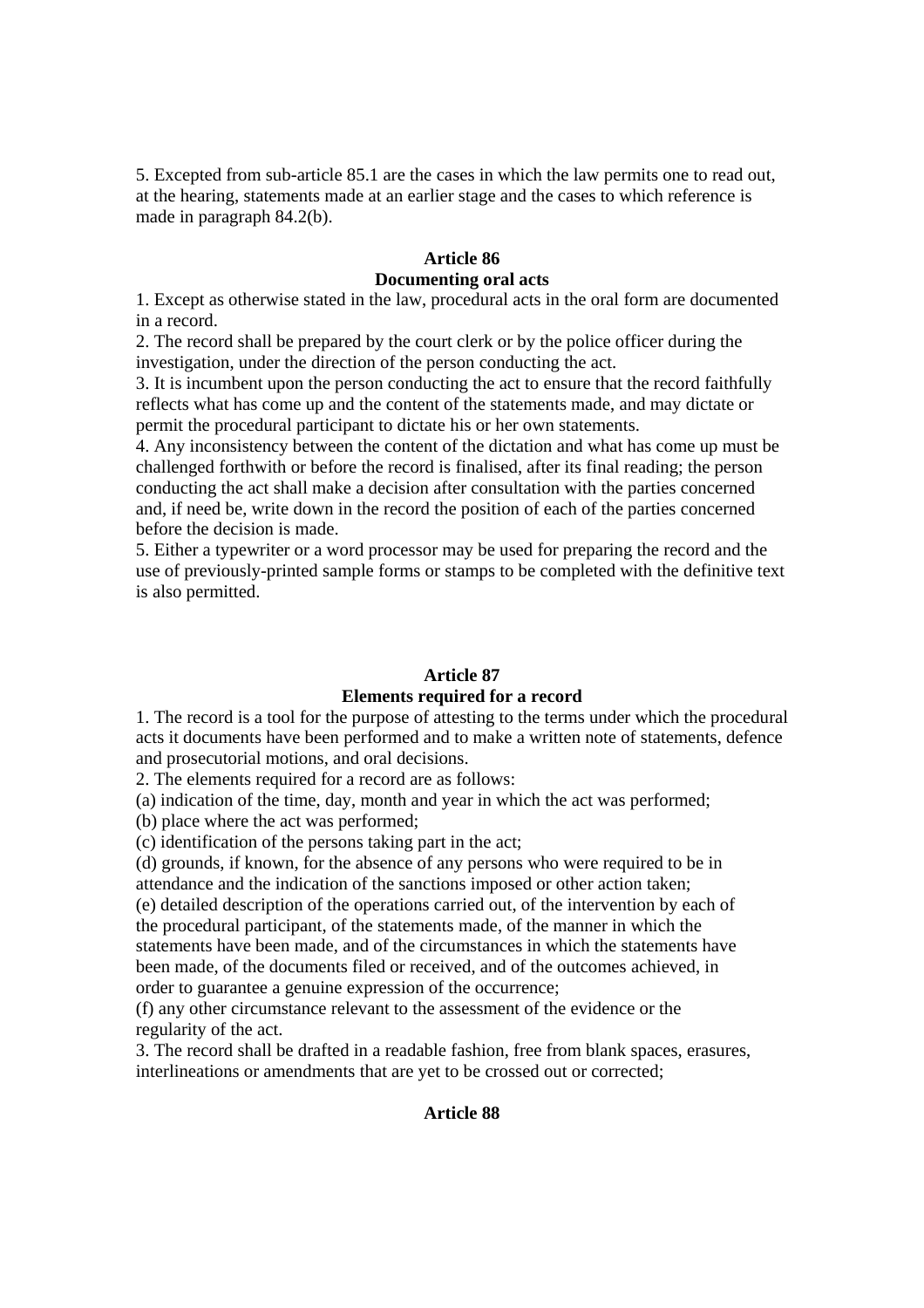#### **Certifying an act**

1. At the end of each procedural act, the record prepared shall, even if the procedural act is to be continued on another occasion, be personally signed by the person conducting the act, by the persons whose statements have been documented therein, and by the official that has drafted it.

2. If any of the persons referred to in sub-article 88.1 is unable to sign the record or refuses to do so, mention of this disability or refusal and of the grounds invoked shall be made in the record.

#### **Article 89 Decisions**

1. Decisions made by judges shall take on the form of:

(a) sentences, when they constitute the final result of the proceeding;

(b) orders, they refer to an interlocutory matter or where they bring the proceeding to a close in a manner distinct from the one provided in paragraph (a);

(c) rulings, where they refer to a decision made by a collegial court.

2. Decisions made by public prosecutors shall take on the form of orders.

3. The decisions referred to in sub-articles 89.1 and 89.2 meet the formal requirements for written or oral acts, as the case may be.

4. Decisions shall at all times be well-founded, specifying the factual and legal grounds for every decision.

#### **Article 90 Absence from a procedural act**

1. At the beginning of any act, the person conducting it shall justify any absences or shall, failing to do so, punish the absentee with a fine, under the terms of the civil procedure law, in addition to any other sanctions of a procedural nature as specifically provided by law.

2. The absence of a counsel shall be reported to the person who has retained that counsel and the absence of the public defender shall be reported to the agency to which the latter is disciplinarily answerable.

3. The absence of the public prosecutor shall be reported to his or her superior.

4. Except in the cases referred to in sub-articles 90.2 and 90.3, the judge may order the arrest of the absentee for the duration strictly necessary to ensure the presence of the person concerned in the procedural act from which he or she has been unjustifiably absent.

# **CHAPTER III ON NOTIFICATIONS**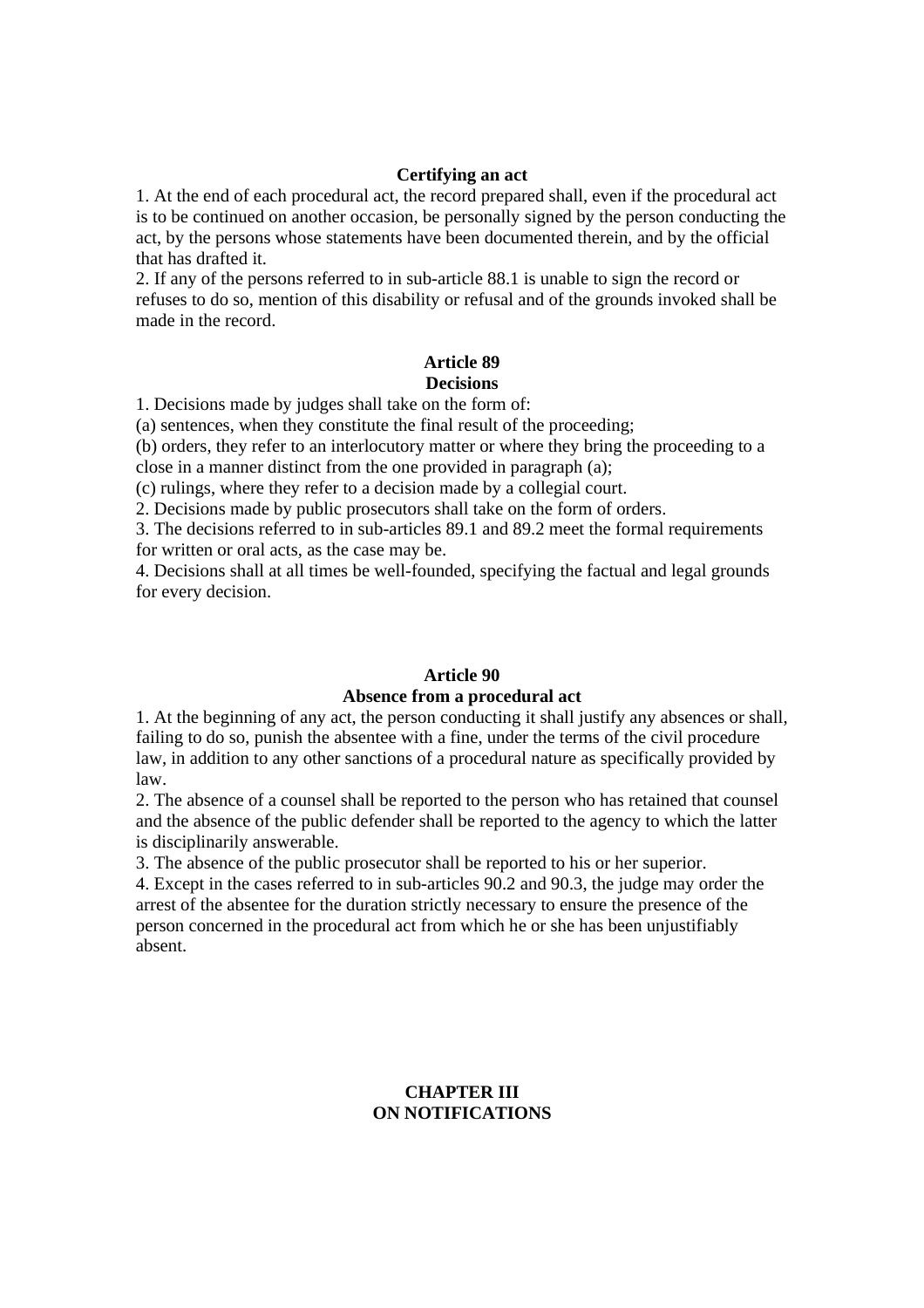#### **Article 91 Notices**

1. A summons to appear or to take part in a procedural act and the conveyance of the contents of the act performed or of the decision pronounced is made through a notice. 2. In the case of an urgent need to summon a person to a procedural act, the notice may be replaced by a summons served by telephone, telegraphy or by any other means of communication, and a written observation shall be made in the records.

3. A notice is served by a court clerk, police officer or any other law-enforcement agent upon whom the law confers competence to do so and may be either preceded by a decision or ordered at the discretion of the court registry.

4. Summons or communications to any persons present in a procedural act, made by the person conducting the act with the intent of notifying the former, shall be equated with notices, provided that the summons or communications are documented in the records.

# **Article 92**

### **Forms of notification**

1. A notice may be hand-delivered to the person concerned wherever that person is found, served by registered mail or by publication when expressly permitted by law.

2. Except as otherwise stated in the law, a notice of indictment or of dismissal of a case, an order indicating a date for the trial or imposing a restrictive or property-guarantee measure is hand-delivered both to the aggrieved person and the defendant.

3. All other notices may be served through the defender or counsel, respectively, to the defendant or aggrieved person, or through a person residing in the court area, designated by the person concerned for that purpose, and such notices may be in the form of mail. 4. Notices to public prosecutors, defenders and counsels are served by an entry into the records, by an electronic means or by mail.

5. Where the person to be notified is under arrest, the director of the prison institution is requested to notify the person concerned through a hand-delivered notice.

6. Where the person to be notified is a civil servant, the superior of the person concerned is requested to notify the latter, and failure to comply with such a request carries criminal liability.

7. Where the person to be notified is aged less than 14 years or suffers from a mental disorder, the notice shall be served through his or her legal representative.

### **Article 93 Nullity of notice**

A notice is null and void where:

(a) the notice is drafted in an incomplete fashion, namely fails to indicate the court or the case file to which it refers, fails to indicate the person to be notified or the purpose of the notice or any other element deemed essential from the perspective of the procedural position of the person to be notified;

(b) a public notice is used in a case other than the ones authorised by law;

(c) the person notified fails to sign the notice or the mention referred to in sub-article 88.2 is not made;

(d) in the case of a public notice, the notice is neither posted in public places nor published as required;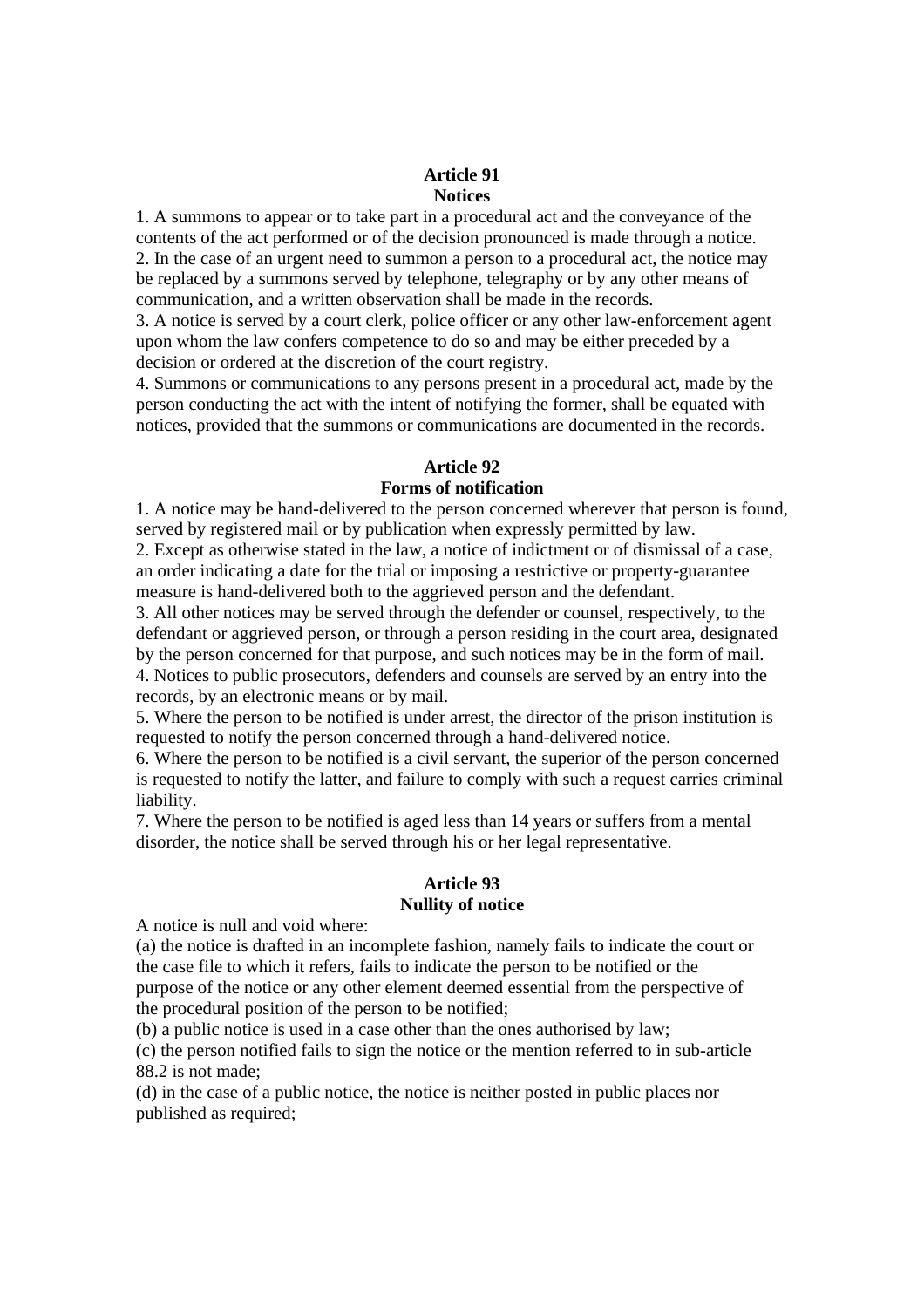(e) the notice is in contravention of article 92.

# **Article 94**

#### **Subsidiary provisions**

The provisions of the Civil Procedure Code shall apply to a criminal case on a subsidiary basis and with the necessary adaptations.

# **CHAPTER IV ON CRIMINAL RECORDS Article 95**

# **Purpose**

1. Criminal identification is intended to collect and keep, in an orderly fashion, extracts of criminal decisions pronounced by Timorese courts against all individuals indicted therein and of all facts affecting such individuals in other that the criminal background of these persons can be known.

2. Extracts of decisions of the same nature pronounced against Timorese citizens by foreign courts are also collected.

# **Article 96**

# **Elements of a criminal record**

The following decisions are subject to entry into a criminal record:

(a) convicting decisions;

(b) decisions cancelling the suspension of sentences;

(c) decisions granting or cancelling parole;

(d) decisions granting amnesty, pardon or clemency, or commuting sentences;

(e) extraordinary decisions authorising the review of previous decisions;

(f) decisions imposing security measures or reviewing, suspending, or cancelling the suspension of, those or other measures in regard to persons immune from criminal culpability;

(g) decisions regarding the death of convicted defendants;

(h) decisions cancelling sentences or security measures;

(i) decisions to not enter certain convictions in a criminal record certificate.

(j) decisions refusing to grant extradition requests;

(k) decisions reviewing and confirming convicting decisions by foreign courts.

# **Article 97**

### **Criminal record forms**

1. A criminal record form, also known as CRF, shall contain:

(a) the identification of the defendant, the remitting court, and of the case file; (a) a summarised description of the fact to be recorded and of the contents of the decision;

(c) the date, name, signature and rank of the staff responsible for its completion; (d) express mention of the impossibility of completing the form in its entirety, where applicable:

2. The identification of the defendant covers his or her name, and the names of his or her parents, nickname, birth of place, sub-district, district, nationality, date of birth, marital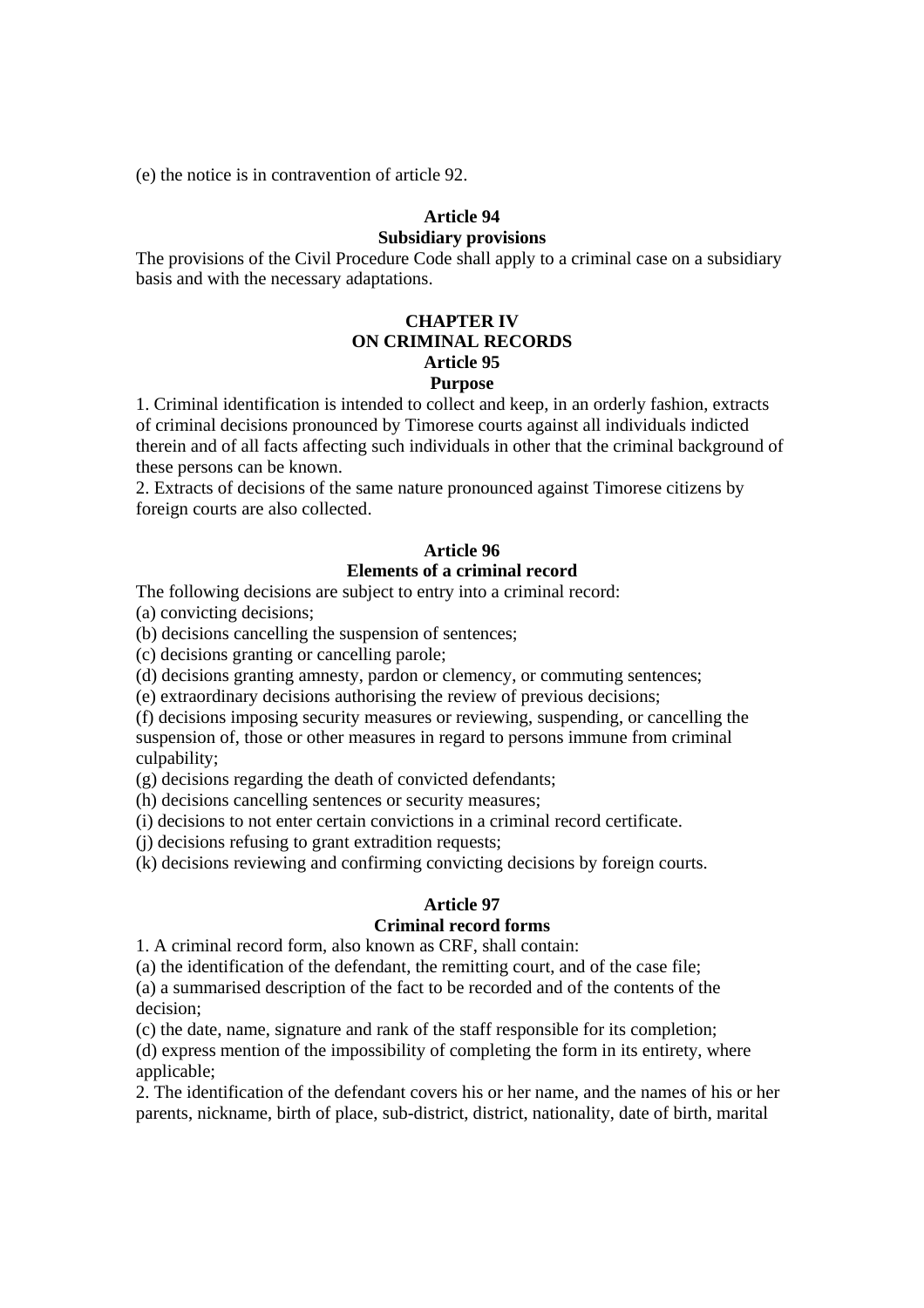status, occupation, residence, identification number and, where possible, being the defendant present at the trial, his or her fingerprints.

3. The decision shall be annotated with an indication of the date on which it was made and the designation of the crime or contravention committed, and with an indication of the provisions breached, of the penalty imposed, or of the duration of the internment determined.

4. Non-compliance or faulty compliance with the requirements set out in sub-article 97.1 results in the return of the form to the remitting court for due completion.

#### **Article 98**

### **Transmission of forms**

1. Criminal record forms are transmitted to the competent services within five days of the date on which a final decision was rendered, of the date on which the fact subject to registration became known, or of the date on which the records were remitted back to the first-instance court.

# **Article 99**

### **Cancelling a registration**

1. The cancellation of a registration is compulsory where:

(a) conviction to a penalty is declared null and void;

(b) the time limit for rehabilitation has lapsed;

(c) a decision is declared null and void by virtue of a legal provision.

2. Any facts or decisions that are a consequence of any decision that must be omitted under the terms of sub-article 99.1 shall also be deleted from the record.

# **Article 100 Decisions not to be entered in a certificate**

A court that passes a sentence of up to one year's imprisonment or a non-custodial sentence may determine, in either the sentence or in a subsequent order, where no danger of occurrence of further criminal offences can be inferred from the circumstances that have surrounded the criminal offence and where the person concerned is a first offender, that the respective sentence be not entered into a certificate that is not meant to prepare a criminal case.

#### **Article 101**

#### **Complementary legislation**

In addition to the provisions of this chapter, criminal records are regulated by Decree-Law No. 16/2003, of 1 October.

### **CHAPTER V ON NULLITIES**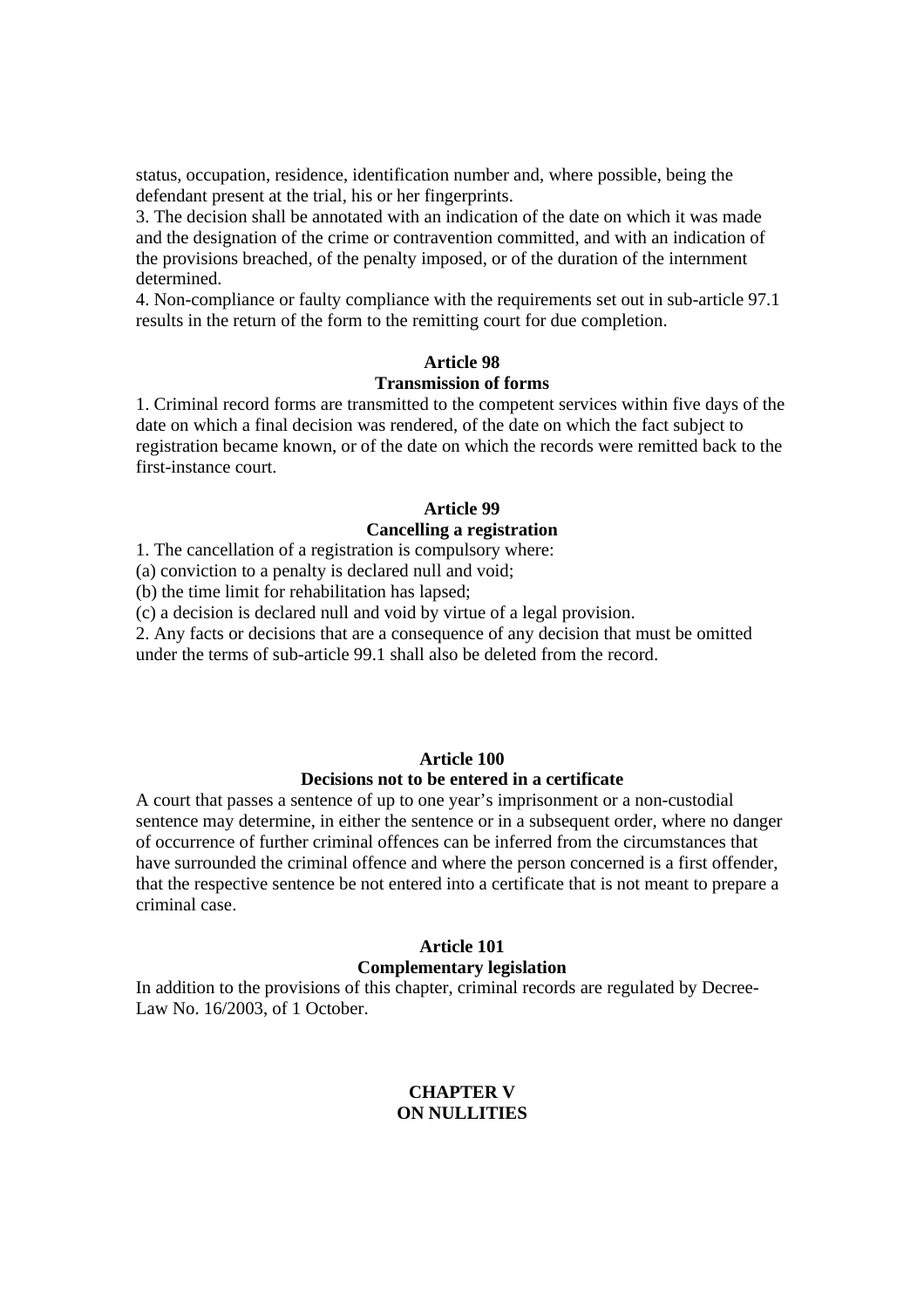# **Article 102 The principle of legality**

1. Defects in procedural acts breaching any of the criminal procedure provisions shall generate nullity of the act only where expressly determined by law.

2. In all other cases, an unlawful act generates irregularity.

# **Article 103**

# **Irreparable nullities**

1. In addition to the cases specifically stated in the law, irreparable nullities include: (a) lack or insufficient number of judges to constitute the court, or breach of any of the legal rules for determining the composition thereof;

(b) failure by the public prosecutor to prosecute the case or to attend any of the acts in which he or she is required to attend by law;

(c) failure to appoint a defender or absence of the latter from any of the acts where he or she is required to attend;

(d) absence of the defendant or convict where he or she is required to attend by law; (e) breach of any of the rules on court jurisdiction, subject to the second part of article 27;

(f) The use of an expedited proceeding where an ordinary proceeding was to be employed.

2. Subject to the second part of article 27, irreparable nullities are discretionarily established in any phase of the proceeding until such a time as a final decision is rendered.

# **Article 104**

# **Reparable nullities**

1. Reparable nullities are all those that are not expressly stated in the law as irreparable, namely:

(a) the use of an ordinary proceeding where an expedited proceeding was to be employed;

(b) absence of the aggrieved person from any of the acts due to lack of notification, where he or she is required to attend by law;

(c) lack of an interpreter where the appointment thereof is required by law;

(d) insufficient inquiry or failure to take any action, during the trial phase, deemed essential for the disclosure of the truth.

2. Reparable nullities may be established only if challenged by procedural participants, within the time limit determined by law, other than the ones who have originated such nullities.

# **Article 105**

# **Time limit for challenging a nullity**

1. The nullities referred to in article 104 must be challenged before the act is finished if the party concerned is attending it or within five days following the date on which the defect affecting the act becomes known if the latter was not attended by the party concerned.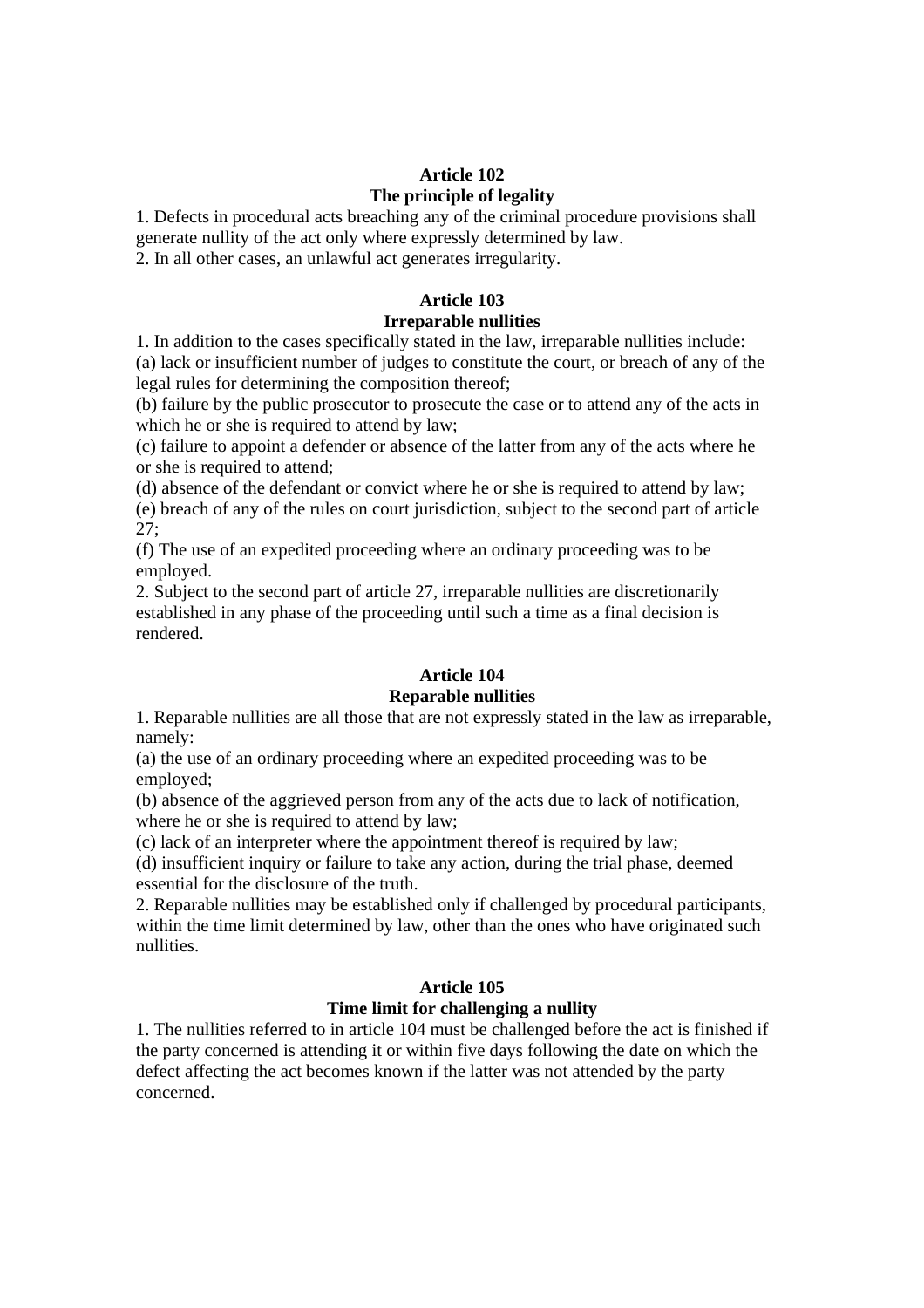2. A person is presumed to have become acquainted with the defect by the time when he or she is notified of any step in the proceeding, consults the record or intervenes in any act practised in the proceeding.

# **Article 106 Remedy of defect**

1. A defect that is likely to result in the nullity of the act is considered repaired if the parties concerned let elapse the time limits referred to in article 105 without challenging the nullities, expressly waive their challenge to the act, or capitalise on the advantage deriving from the defective act.

2. Failure to notify or to summon to a procedural act, or defective notification or summon thereto, is also considered repaired where the parties concerned either refuse to attend the act or attend on it.

3. Excepted from the final part of sub-article 106.2 are the cases in which the parties concerned attend the act with the sole intent of challenging its nullity.

# **Article 107 Irregularities**

1. Irregular acts shall be declared invalid only where the defect might affect the value of the act practised, in such a way as to undermine the disclosure of the truth, and the time limits set in article 105 have been observed.

2. A decision to repair an irregularity may be made on a discretionary basis as soon as such an irregularity becomes known, provided that the requirements laid down in subarticle 107.1 are met.

# **Article 108**

#### **Declaration of nullity or of irregularity**

1. Depending on the procedural phase or the competence to perform the act, only the judge or the public prosecutor may declare the nullity or irregularity of a procedural act. 2. Nullities or irregularities result not only in the invalidity of the defective act but also of any subsequent acts that may have been affected.

3. A declaration of nullity or irregularity determines what acts are to be considered invalid and orders, where necessary and possible, that such acts be performed again, the expenses pertaining thereto being borne by the person who has maliciously caused the defect.

> **TITLE V ON PROOF**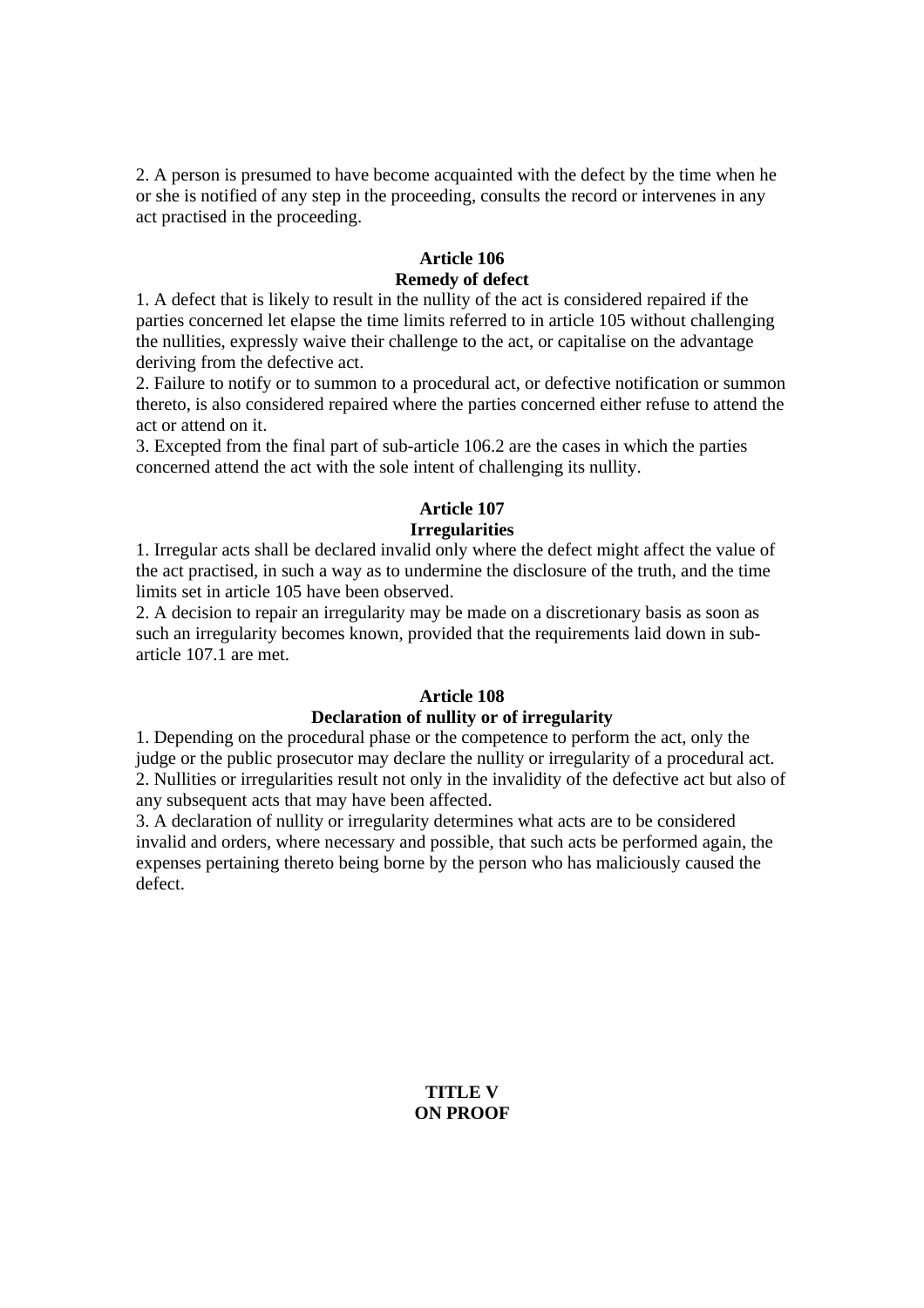### **CHAPTER I GENERAL PROVISIONS Article 109 Elements of proof**

Elements of proof comprise any facts that are legally relevant to the existence or nonexistence of a criminal offence, the punishability or unpunishability of the defendant, and the determination of the sentence, or security measure, or of any civil liability that may arise from the case.

# **Article 110**

### **Absolute prohibition of evidence**

1. Proof obtained through torture or duress in general or by offences against the physical or moral integrity of a person is absolutely prohibited.

2. Offensive to the physical or moral integrity of a person is any proof obtained, even with the consent of the person concerned, by:

(a) impairing the free will or the freedom of decision through mistreatment, bodily harm, the employment of methods of any nature, hypnosis or the use of cruel or misleading means;

(b) impairing, by any means, the ability to recall or to reason;

(c) the use of force in cases other than the ones, and beyond the limits, permitted by law;

(d) threatening with a legally inadmissible measure, including refusing or restricting the a benefit contemplated in the law;

(e) promising a legally inadmissible advantage.

### **Article 111**

# **Relative prohibition of proof**

Except in the cases provided in the law or where there is the express consent of the respective holder, proof obtained through intrusion into one's private life, domicile, mail or into any other forms of communication is also prohibited.

### **Article 112 Value of prohibited proof**

1. Proof obtained in breach of the previous articles or of any other provision prohibitive

of proof is invalid from a procedural standpoint and may only be used for criminally or disciplinarily prosecuting those committing the breach.

2. Removal of any prohibited proof from the records is compulsory, under penalty of irreparable nullity.

### **Article 113**

#### **Free assessment of proof**

1. Except as otherwise stated in the law, proof is assessed according to the free conviction of the competent entity, which shall be formed on the basis of rules of experience and logical criteria.

#### **Article 114**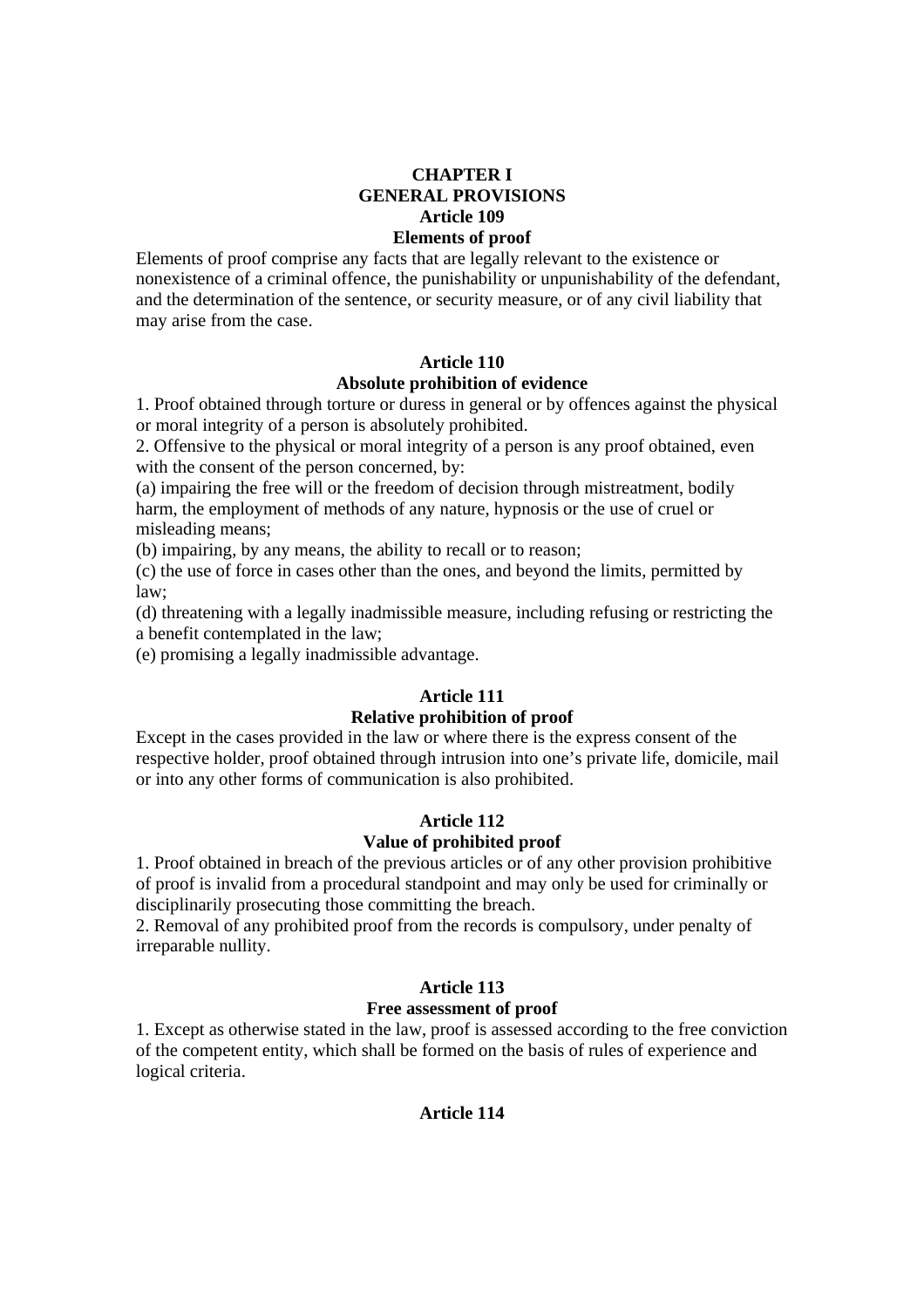#### **Discretionary investigation**

1. There is no burden of proof on the defendant in a criminal case.

2. It is incumbent upon the public prosecutor to sustain the indictment in trial and the court may order, either on a discretionary basis or at request, that any evidence the knowledge of which is deemed necessary to uncover the truth and to make a proper decision on the case be produced, namely in respect of civil liability.

### **Article 115**

#### **Subsidiary regime**

On matters of evidence, civil procedure provisions shall apply to a criminal case, with the necessary adaptations, except in fields they prove to be inconsistent.

# **CHAPTER II ON EVIDENCE SECTION I**

# **GENERAL PROVISION**

**Article 116** 

# **Admissibility of evidence**

1. Any evidence that is not prohibited by law is admissible in a criminal case.

2. Evidence in a criminal case include, namely:

(a) statements made by the accused;

(b) statements made by the aggrieved party;

(c) witness testimonies;

(d) identification;

(e) expert evidence;

(d) documentary evidence;

(g) confrontation of witnesses;

(h) inspection of the crime scene;

(i) reconstruction of the facts.

#### **SECTION II ON STATEMENTS BY THE DEFENDANT Article 117 General rule**

1. Statements by the defendant shall constitute evidence only where, after the latter is advised that he or she may refrain from doing so, the defendant decides to make such statements, which can be made at all times until the closure of the trial hearing.

2. If the defendant decides to make statements, he or she does not take an oath and may, without any justification, refuse to answer some of the questions only.

3. Articles 62 to 64 are correspondingly applicable.

4. Statements by the defendant are assessed at the court's discretion.

### **SECTION III ON STATEMENTS BY THE AGGRIEVED PERSON**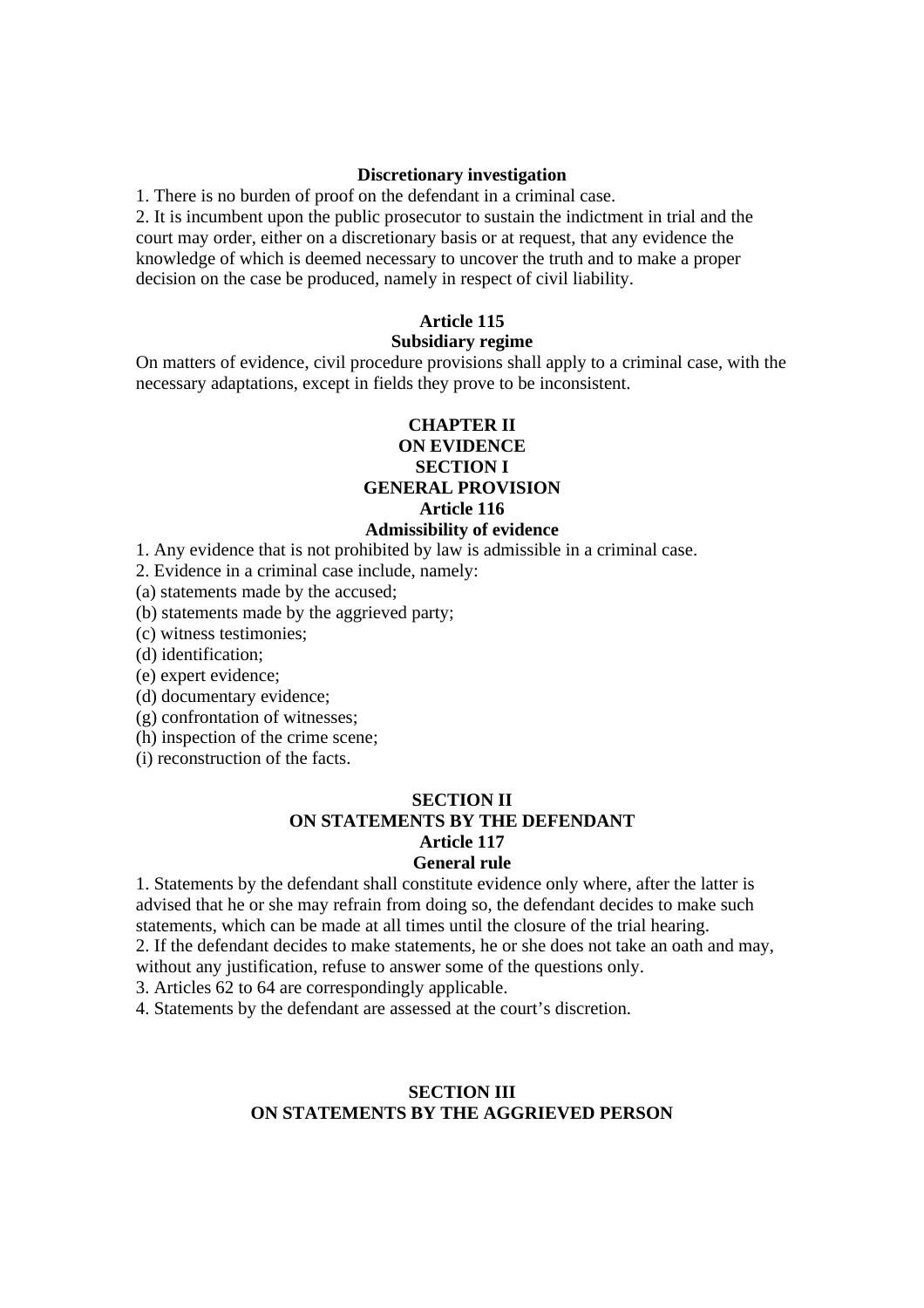### **Article 118 General rule**

1. The aggrieved person takes an oath and he or she is subject to the duty to truth and the ensuing criminal liability for the breach thereof.

2. Provisions related to the regulation of witness testimony are correspondingly applicable.

3. Statements by the aggrieved person are assessed at the court's discretion.

### **SECTION IV WITNESS TESTIMONY Articles 119 Purpose and limits of depositions**

A witness may be questioned about the facts of which he or she may be directly aware and constitute elements of proof.

#### **Article 120 Indirect deposition**

1. Where a deposition results from something heard being said to a certain person, the judge may call such a person to give testimony.

2. If the judge fails to call the person referred to in sub-article 120.1 to give testimony, the deposition that has been actually produced may not, to that extent, serve as evidence, except where the investigation of that person is not feasible on grounds of death, mental disorder or special vulnerability, particularly in the case of a sexual criminal offence, or where that person cannot be found.

3. Sub-article 120.2 applies to cases where the deposition results from reading a document written by a person other than the witness.

4. Under no circumstances shall the deposition by a person who refuses or is not in a position to indicate the person or the source whereby he or she has become acquainted with the facts serve as evidence.

# **Article 121**

# **Public voices and personal convictions**

1. The repetition of public opinions or rumours is not admissible as a deposition.

2. The manifestation of mere personal convictions on facts or the interpretation thereof is admissible only in the following cases and to the strict extent indicated therein:

(a) where it is not possible to distinguish it from a deposition on concrete facts;

(b) where it occurs by means of any science, technique or art;

(c) in regard to a subscribing witness.

# **Article 122 Eligibility and duty to witness**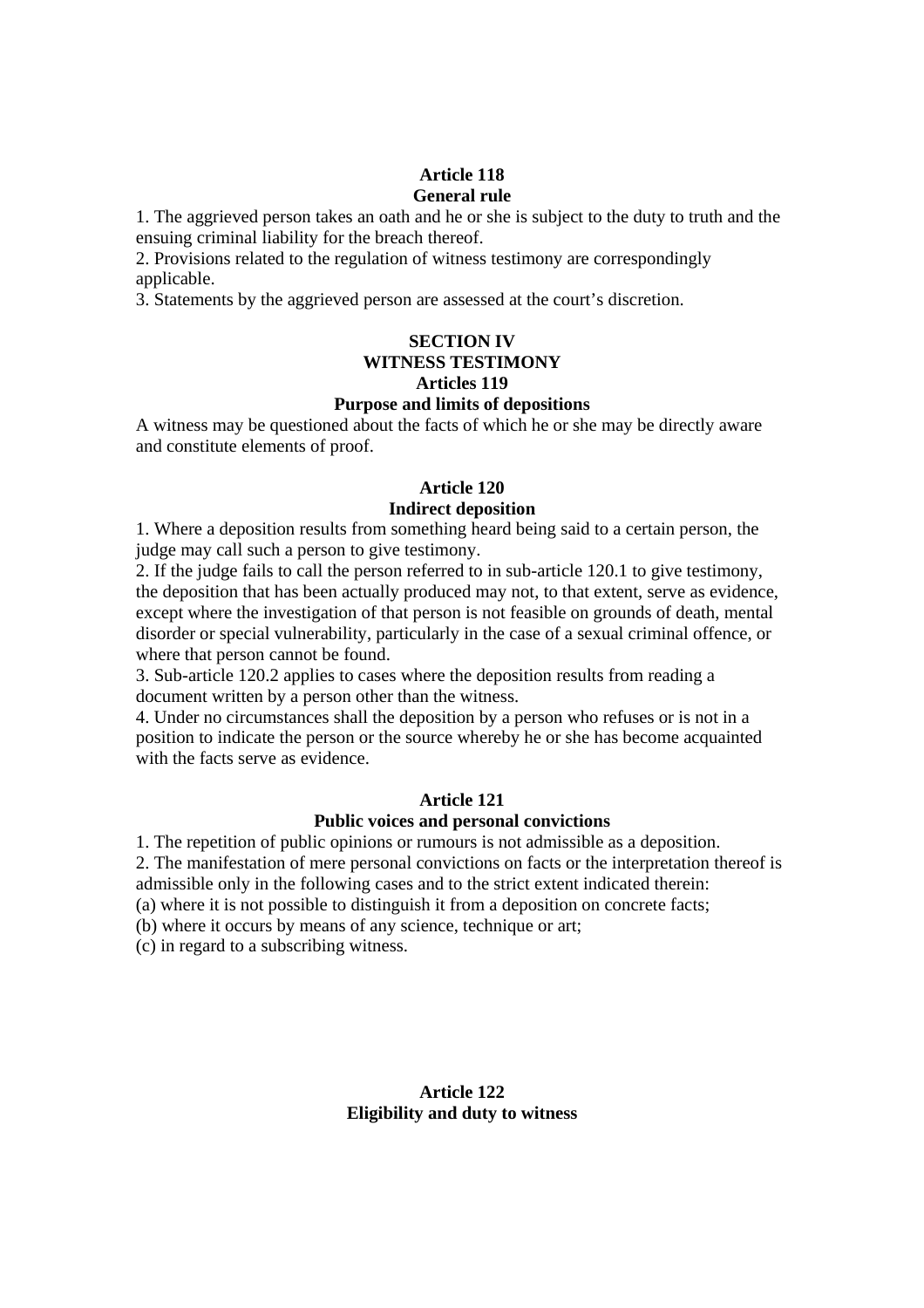1. Any person who is not impeded to do on grounds of a mental disorder is eligible to serve as a witness and may only refuse to do so in the cases stated in the law.

2. The court checks the physical or mental fitness of any person to give testimony, where this is necessary to appraise his or her credibility and can be done without preventing the proceeding from running smoothly.

3. The check mentioned in sub-article 122.2, to be ordered prior to the deposition, does not impede the latter from being given.

#### **Article 123 General duties of a witness**

1. Except as otherwise stated in the law, a witness is required to fulfil the following duties:

(a) to appear, on the set date, time and venue, before the court, if lawfully summoned or notified, and to remain at the disposal of the court until such a time as the latter exonerates him or her from that obligation;

(b) to take an oath, when being heard by a judicial authority;

(c) to act upon the instructions given to him or her as to the way in which he or she is to give the deposition.

2. A witness is not obligated to answer any questions where he or she alleges that such answers might cause him or her to incur criminal liability.

# **Article 124**

### **Disqualifications**

A defendant or aggrieved person is disqualified from deposing as a witness in a case to which he or she is a party.

# **Article 125**

# **Lawful refusal to give a deposition**

1. The persons below may refuse to give a deposition as witnesses:

(a) progenitors, siblings, descendants, relatives up to the second degree, adopters, adoptees, and the spouse of the defendant;

(b) a person who has been married to the defendant or who cohabits, or has cohabited, with the latter in a relationship similar to that of spouses, in relation to facts that have occurred during marriage or cohabitation.

2. The authority competent to take the deposition shall, under penalty of nullity, advise the persons referred to in sub-article 125.1 that they are allowed to refuse to give a deposition.

# **Article 126**

# **Professional secrecy**

1. Church or religious ministers, lawyers, medical doctors, journalists, members of credit institutions and other persons allowed or required by law to maintain professional secrecy may refuse to give a deposition on facts covered by that secrecy.

2. In the case of reasonable doubts about the lawfulness of the refusal to give a deposition, the judicial authority before which the incident has been raised carries out the necessary investigations; and if, once such investigations have been completed, the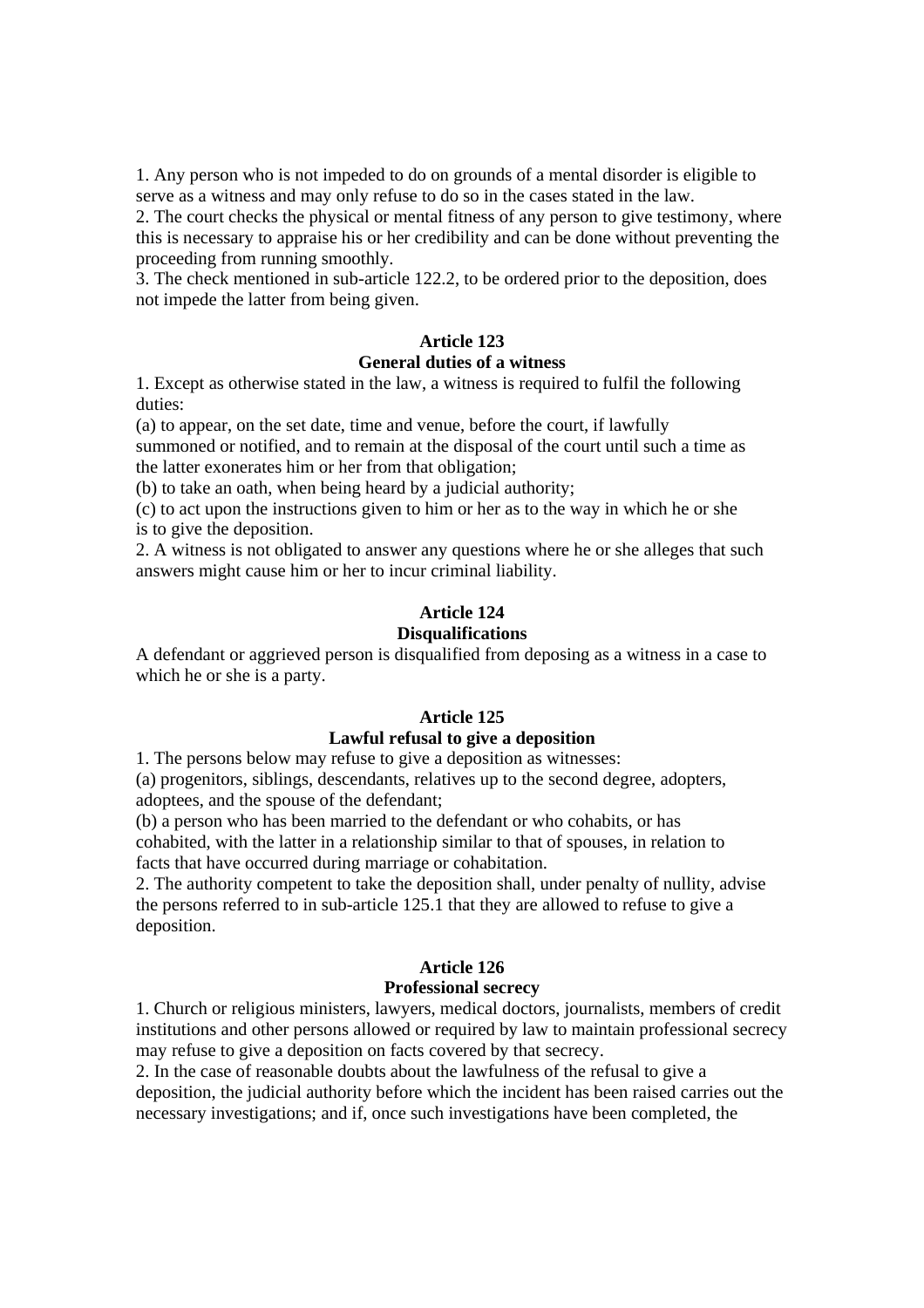refusal is considered to be unlawful, the judicial authority orders or requests the court to order that the deposition be given.

3. A court higher than that where the incident has been raised, or its full bench, if the incident has been raised before the Supreme Court of Justice, may decide that a deposition be given by breaking professional secrecy where this proves to be justifiable in the face of the applicable provisions and principles of the criminal law, particularly in view of the principle of prevalence of the predominant interest; and the intervention is initiated by the judge, on a discretionary basis or at request.

4. Sub-article 126.3 does not apply to religious secrecy.

5. In the cases provided in sub-articles 126.2 and 126.3, a decision is made by the court or the Supreme Court of Justice after the agency representative of the profession related to the professional secrecy in question has been heard, under the terms of, and with the effects provided in, legislation applicable to that agency.

### **Article 127**

#### **Employees' secrecy**

1. Employees may not be enquired about facts that constitute a secret and with which they have become acquainted in the exercise of their functions. 2. Sub-articles 126.2 and 126.3 are correspondingly applicable.

#### **Article 128**

### **State secret**

1. Witnesses shall not be questioned about facts that constitute a state secret.

2. The state secret referred to in the present article covers, namely, the facts the disclosure of which may, even if it does not constitute a crime, cause damage to the internal or external security of the Timorese State or to the defence of the constitutional order.

3. If the witness invokes a state secret, such must be confirmed, through the Minister of Justice, within 60 days from the date on which the Minister was officially notified by the court.

4. If no confirmation is obtained within the deadline set in sub-article 127.3, the deposition must be given.

#### **Article 129 Inquiry rules**

1. A deposition is a personal act and as such shall under no circumstances be given through a proxy.

2. A witnesses shall not be asked any suggestive or impertinent questions, or any other questions that might undermine the spontaneity and sincerity in which answers are to be given.

3. The enquiry shall deal primarily with the elements required to identify the witness, on his or her family relationships or common interests with the defendant, the aggrieved person or other witnesses, as well as on any other circumstances relevant to the assessment of the credibility of the deposition.

4. If required to take an oath, the witness shall take it and then give the deposition under the terms and within the limits established by law.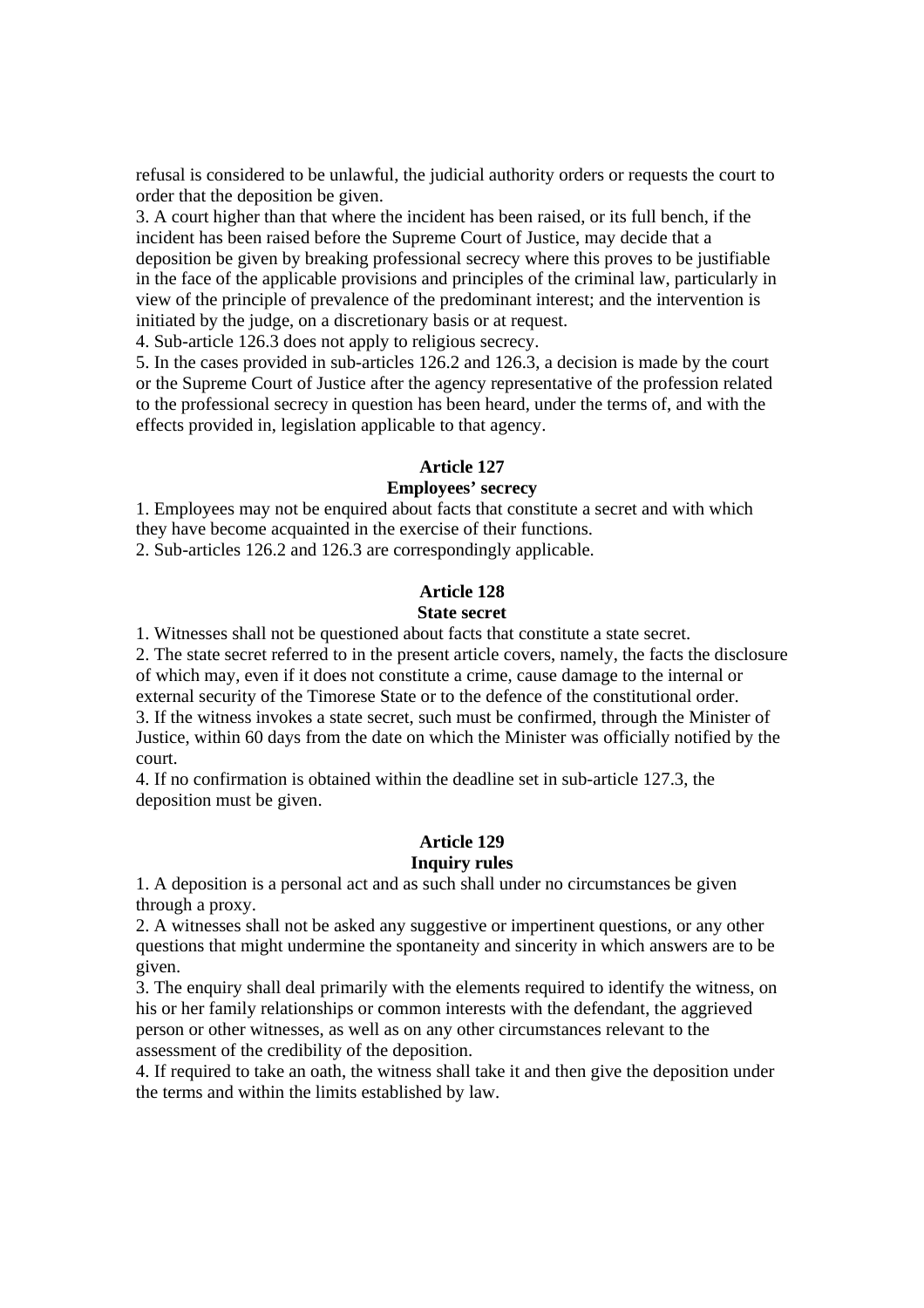5. Where deemed advisable, a witness may be shown any briefs, documents related thereto, tools used for committing the criminal offence or any other items seized. 6. Where the witness presents any item or document that can serve as proof, mention of its presentation is made and such an item or document is to be properly kept or attached to the records.

#### **Article 130**

#### **Immunities and prerogatives**

1. Immunities and prerogatives established by the law in respect of the duty to witness and the manner in which and the place where a deposition is to be given are applicable in relation to a criminal proceeding.

2. Where legally applicable, the adversarial principle shall be applied in a case.

# **Article 131**

# **Probative effect**

The probative effect of witness testimony is assessed at the court's discretion.

# **SECTION V DOCUMENTARY EVIDENCE Article 132**

# **Concept of documentary evidence**

Documentary evidence is considered to be a statement, sign or notation embodied in writing or any other technical means, under the terms of the criminal law.

#### **Article 133**

#### **Time for presentation**

1. The document shall be presented in the course of the enquiry or, where this is not feasible, until the adjournment of the hearing.

2. Where legally applicable, the adversarial principle shall be applied in either case, and the court may grant a time limit of no more than eight (8) days for that purpose.

3. Sub-articles 133.1 and 133.2 are correspondingly applicable to opinions by lawyers, legal advisers or paralegals, which may at all times be presented until the closure of the hearing.

4. The provisions of this article do not affect the procedural status of the defendant.

## **Article 134**

# **Types of written documents**

1. A written document may be either authentic or private.

2. An authentic document is a document issued, in accordance with legal procedures, by public authorities within the purview of their competencies or by a notary or other public servant who has been granted full faith and credit, within his or her sphere of activity. 3. Private is any other document that is construed to have been authenticated when confirmed by the parties before a notary under the terms of the notaries laws.

## **Article 135 Documents issued in a foreign country**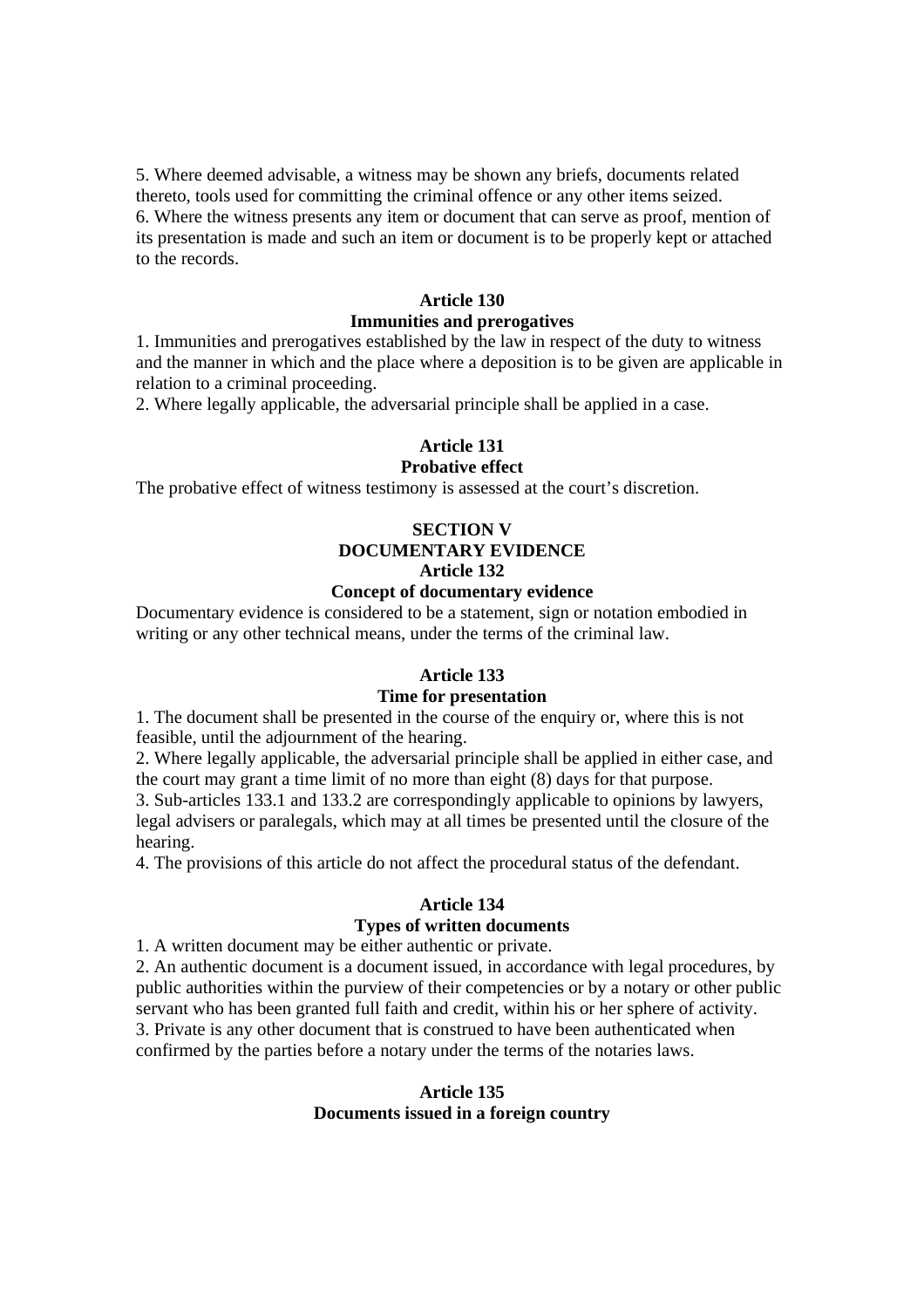1. An authentic or private document issued in a foreign country, in accordance with the relevant law of that country, is as trustworthy as any document of the same nature issued in Timor-Leste.

2. Notarisation may be required where a document has not been notarised under the terms of the procedural law and there are any reasoned doubts as to its authenticity or the authenticity of its certification.

#### **Article 136**

#### **Probative value of mechanical reproductions**

1. Photographic, film, phonographic or electronic reproductions and, in general, any mechanical reproductions of the facts or things reproduced can be admitted as proof only where such reproductions are not prohibited under the terms of the procedural law. 2. For the purposes of applying sub-article 136.1, any reproductions, particularly mechanical ones, made in compliance with Chapter III of this Title, are not considered to be prohibited.

#### **Article 137**

#### **Reproduction of documents**

Subject to article 136, where the original of any document cannot be attached to the records or kept therein, but solely its mechanical reproduction, the latter has the same probative value as that of the original if the reproduction has been identified with the original in that or another proceeding.

#### **Article 138**

#### **Probative effect**

1. An authentic or authenticated document fully attests to a fact said to have been performed by a public authority or official, as well as to the facts attested therein on the basis of a scrutiny by the documenting entity; however, mere personal judgements by the documenting person has only the value of an element subject to a free assessment by the judge.

2. If the document contains amended or truncated words or words written over erasures or interlineations, without proper reference to the fact, the judge shall determine the extent to which the external defects of the document either exclude or reduce its probative effect.

3. Private documents are freely assessed by the court.

#### **Article 139**

#### **Forgery**

1. The probative effect of an authentic document may only be challenged on the basis of forgery.

2. A document is forged when any fact that has not actually occurred or any act that has not been actually performed is attested therein as having been subjected to a scrutiny by a public authority or official.

3. If the forgery is self-evident in the face of the external signs on the document, the latter may, on a discretionary basis or at request, be declared fake by the court.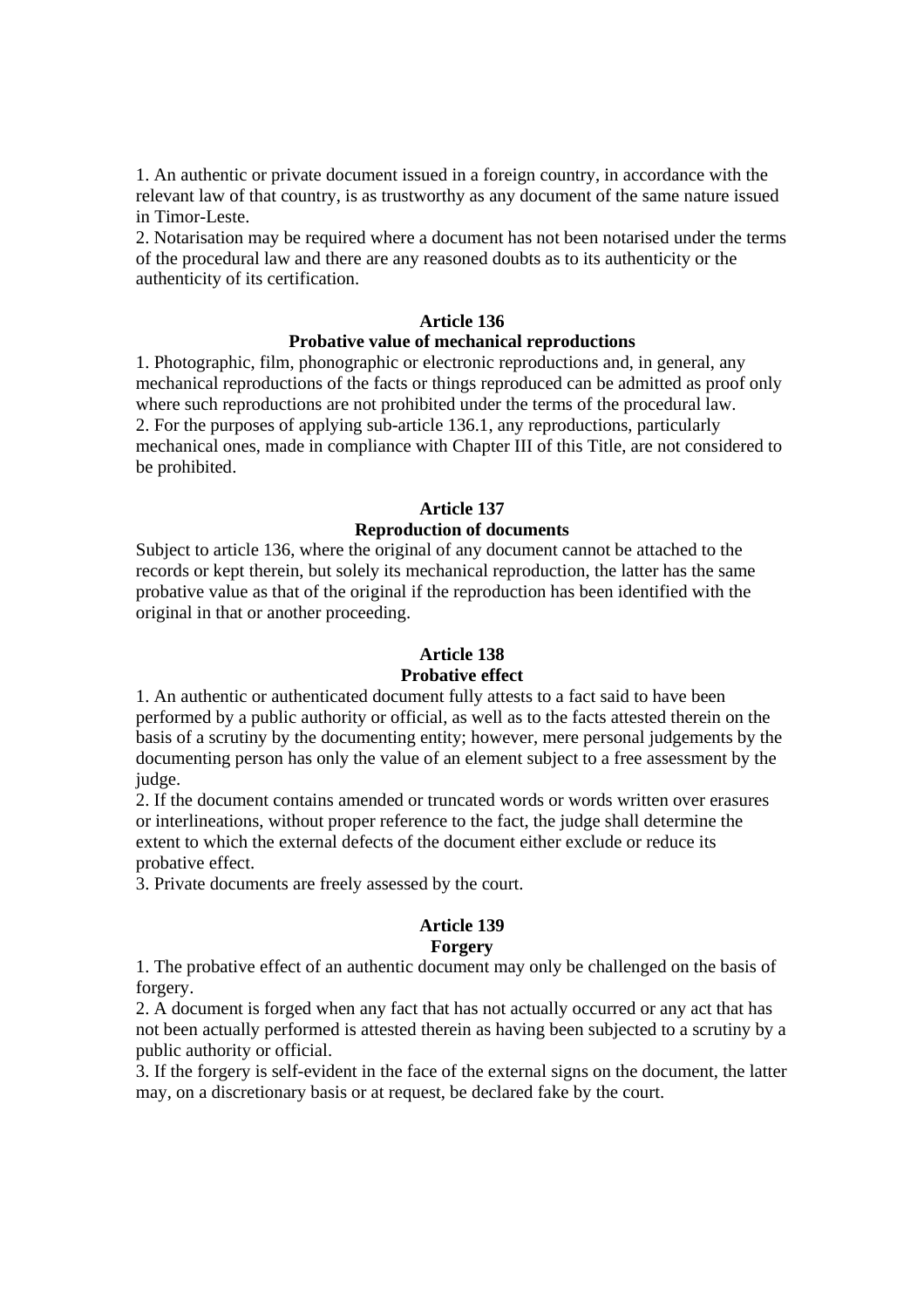4. Where the court only has reasoned suspicion that a particular document has been forged, the fact is reported to the Public Prosecution Service for legal purposes.

# **SECTION VI CONFRONTATION OF WITNESSES Article 140**

# **Confrontation of witnesses**

In the case of direct contradiction over a certain fact between witness testimonies, between the latter and statements by the aggrieved person or the defendant, between statements by the aggrieved person and the defendant, or between statements by codefendants, the persons who have given conflicting testimonies or statements may be confronted on a discretionary basis or at request.

## **Articles 141**

## **Procedural steps**

1. Where the persons concerned are present, the confrontation shall be carried out forthwith;

2. Where the persons concerned are not present, a date shall be set for that purpose.

3. If the persons to be confronted have given a testimony or made a statement by means of a rogatory letter filed with the same court, it is incumbent upon the court to which the request has been made to carry out the confrontation, except if the trial judge orders the persons to be confronted to appear before him or her, weighing the sacrifice that such a trip would represent..

4. If the testimonies or statements are to be recorded or written down, the outcome of the confrontation shall also be recorded or written down.

# **Article 142**

# **Probative value**

The outcome of the proof by means of confrontation is assessed at the court's discretion.

## **SECTION VII INSPECTION OF A CRIME SCENE Article 143 Object**

Proof by means of inspection is intended for a direct perception of facts by the court or the authorities responsible for the investigation.

#### **Article 144**

## **Purpose of inspection**

When deemed convenient, a court or a person conducting an investigation may, at his or her own discretion or at the request of the parties concerned, and with due regard, to the extent possible, for personal privacy, inspect items or persons in order to clarify any fact of relevance to the decision, and may, if deemed necessary, visit the crime scene or have the facts reconstructed.

#### **Article 145**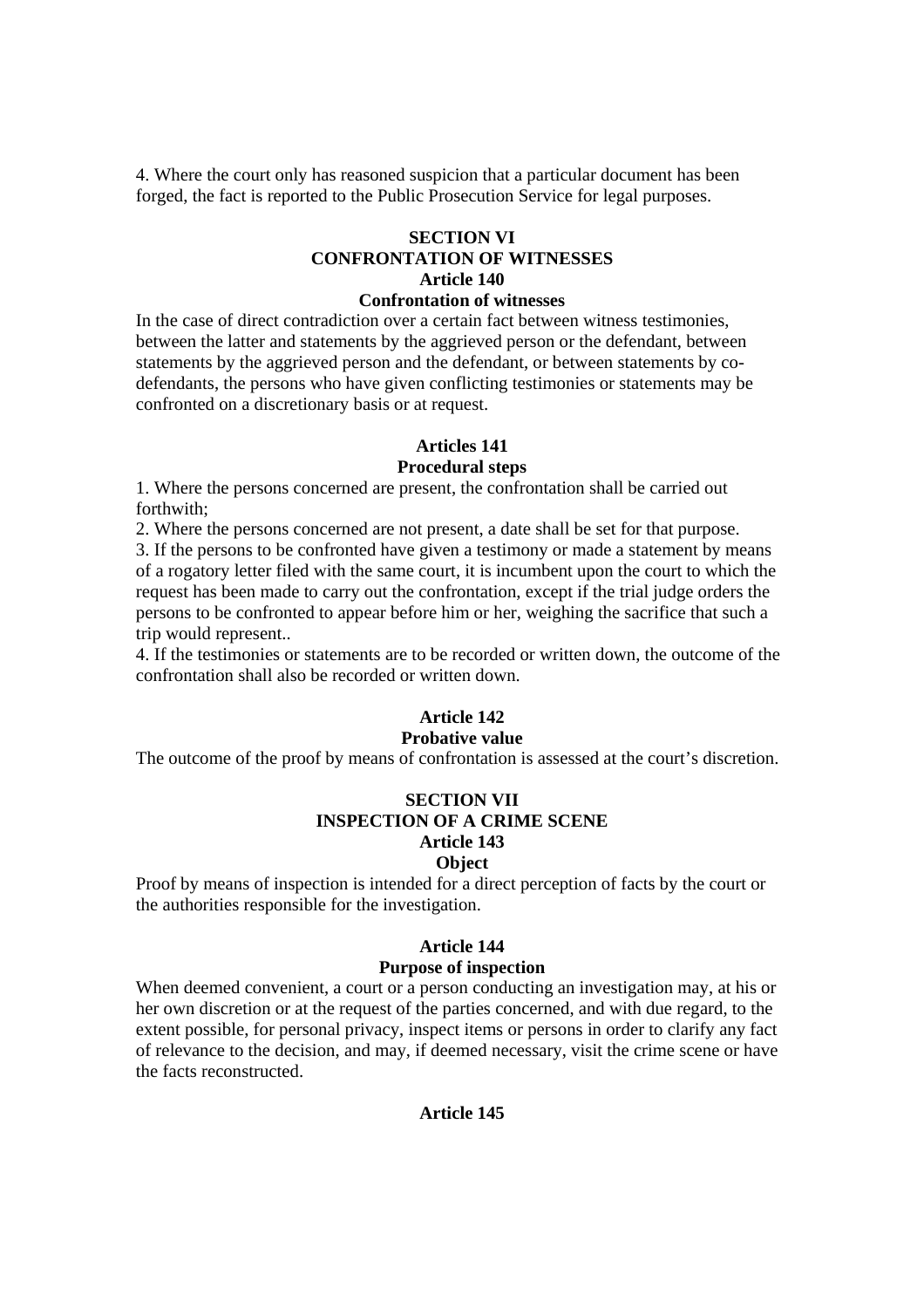## **Intervention by the defendant or the aggrieved person**

The defendant and the aggrieved person are notified of the date and time of the search and may, directly or through their counsels, provide the court with any clarifications it may need, or call the court's attention to any facts deemed relevant to the settlement of the case.

## **Article 146**

#### **Intervention by experts**

1. The court is allowed to be accompanied by a person qualified to explain the inspection and interpret the facts it intends to look at.

2. The expert shall be appointed in the decision ordering the inspection and shall attend the trial.

## **Article 147**

## **Reporting an inspection**

A report of the inspection containing all of the elements helpful in making an assessment and decision of the case is prepared, and pictures may be taken and attached thereto.

# **Article 148**

#### **Probative effect**

The outcome of the inspection is assessed at the court's discretion.

#### **SECTION VIII EXPERT PROOF**

# **SUBSECTION I**

# **DESIGNATING EXPERTS AND THE OBJECT**

# **Article 149**

# **Object**

Expert proof is aimed at scrutinising or assessing facts through experts, where specific knowledge is not possessed by the judges or where the facts, relating to persons, are not the object of a judicial inspection.

#### **Article 150**

#### **Competence to authorise and carry out examinations**

1. The examination is ordered by the judicial authority.

2. Either the public prosecutor or the judge, depending on the procedural phase, requests an appropriate, official establishment, laboratory or service to carry out the examination or, where such is not feasible or advisable, the examination shall be carried out by a single expert, nominated from among professional and ethical persons with ability in the issue under assessment, subject to the provisions of article 151.

3. Medico-legal examinations are carried out by medico-legal services or by hired medical experts, under the terms established by the legal instrument regulating such examinations.

## **Article 151**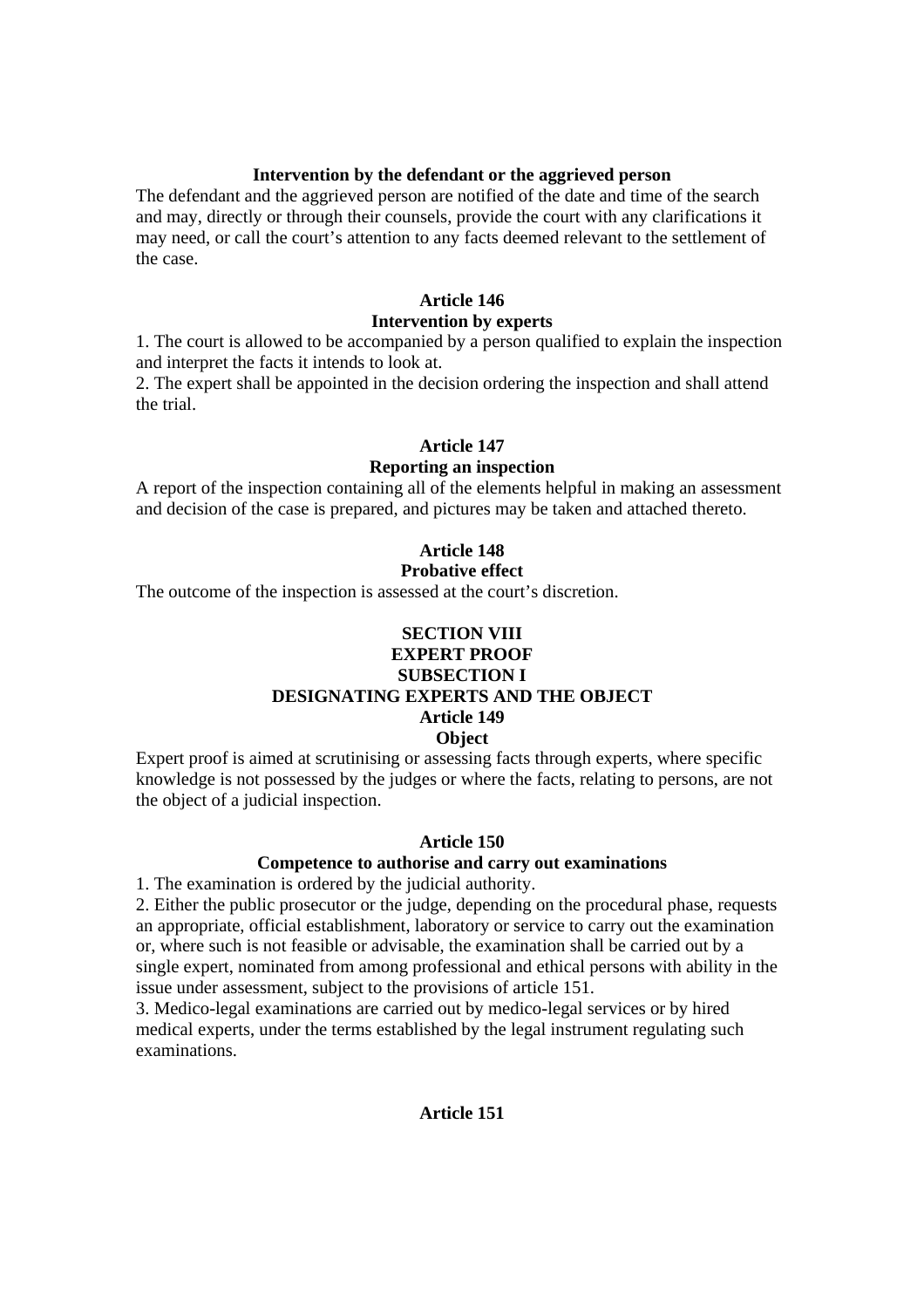# **Single-expert or collegial examinations**

1. The examination is carried out by a single expert, except as otherwise stated in a court decision.

2. The examination is carried out by more than one expert, up to a maximum of three, on a collegial or interdisciplinary basis where:

(a) the examination is of a particular complexity or requires knowledge of multidisciplinary subjects;

(b) the examination is requested by the public prosecutor, the defendant or by the aggrieved person on grounds that justify the employment of more than one expert. 3. In the case provided in paragraph 151. 2(b), both the defendant and the aggrieved person may appoint an expert, being the responsibility of the court to appoint the expert who will preside over the examination.

# **Article 152**

# **Serving as an expert**

1. An expert is obligated to fulfil with diligence the task for which he or she has been appointed, and may be punished with a fine in the case of breach of his or her duties to cooperate with the court.

2. An expert may be removed or dismissed by the appointing authority, if he or she fulfils in a negligent manner the task he or she has been entrusted with in a negligent manner, namely where the expert fails to submit or, by inertia, renders impossible the submission of the expert report within the set deadline.

# **Article 153**

# **Obstacles in appointing experts**

1. The regime on disqualifications and suspicions for judges is applicable to experts, with the necessary adaptations.

2. Barred from serving as an expert are the incumbents of the organs of sovereignty, as well as those who have been granted a similar status by law, public prosecutors in the full exercise of their functions and diplomats from foreign countries.

3. Any person who requires not to serve as an expert may ask to not intervene as an expert, taking into consideration the personal reasons invoked.

# **Article 154**

# **Appointment of new experts**

Where the appointment of a new expert as a result of the identification of any of the obstacles provided in article 153, of the removal or dismissal of the originally appointed expert or of a subsequent inability for the latter to carry out the examination, for reasons imputable to the expert nominated by the party, the judicial authority has the competence to appoint a new expert.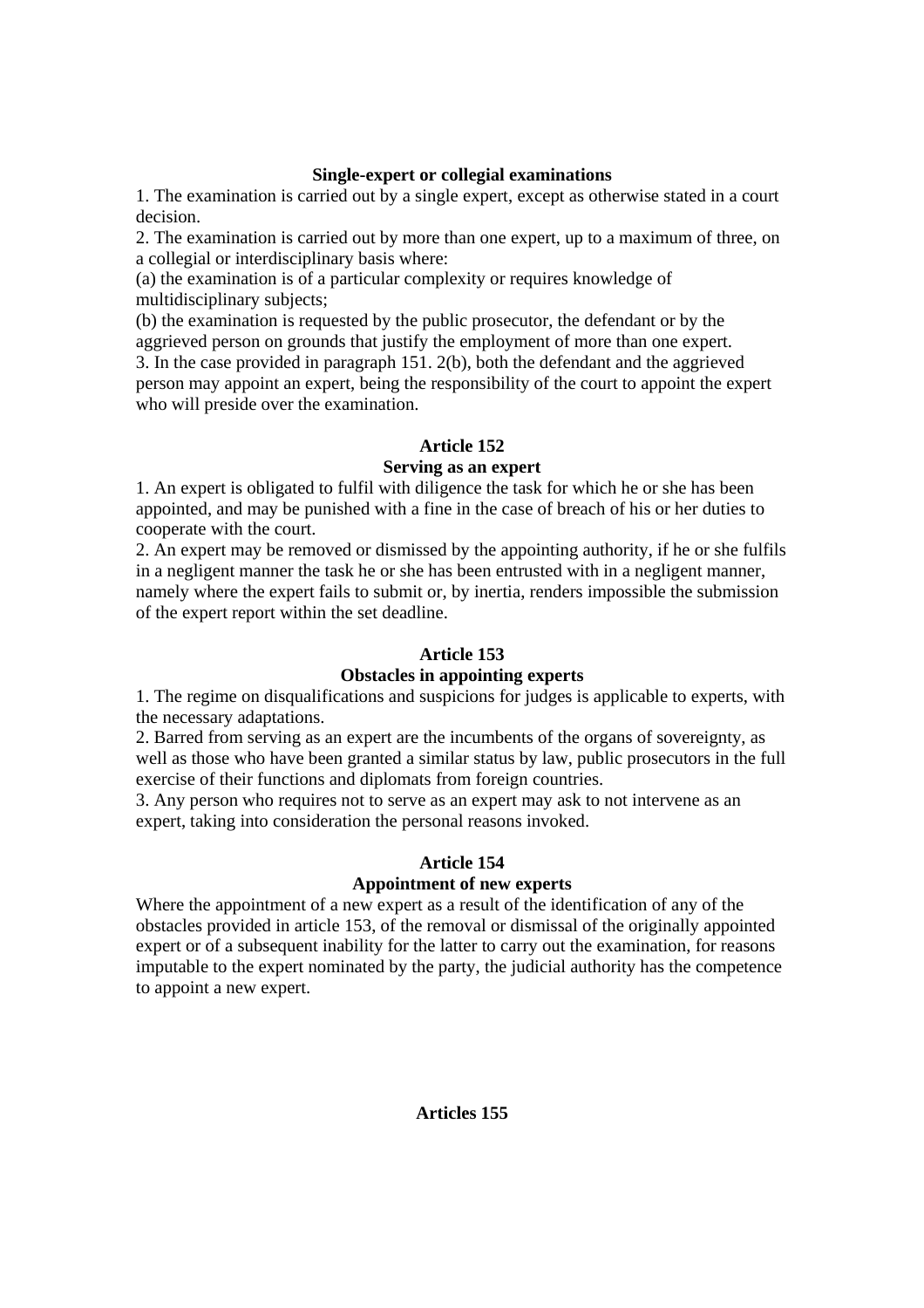#### **Determining the object of an expert examination**

1. The decision ordering the expert examination shall also determine the object and queries to be dealt with.

2. Should the expert examination be carried out at the request of the defendant or at the suggestion of the aggrieved person, the defendant or aggrieved person may indicate the issues he or she deems relevant for the expert examination to look into.

## **SUBSECTION II CARRYING OUT AN EXPERT EXAMINATION Article 156**

# **Determining the date for an expert examination**

1. The same decision which orders the expert examination and appoints the experts shall also indicate the date and venue for the beginning of the examination, and the parties concerned shall by notified thereof.

2. Where the examination is to be carried out in a public institute or establishment, the director of such an institute or establishment is requested to carry out the examination, with an indication of the object of the examination, the queries, and the deadline for submitting the expert report.

# **Article 157**

#### **Pledge by experts**

1. An appointed expert makes a pledge to perform the task that has been entrusted to him or her, except in the case of a public servant carrying out the examination while exercising his or her functions.

2. The pledge referred to in sub-article 157.1 is made at the beginning of the examination where the entity that has ordered is present.

3. Where the entity referred to above is not present at the examination, the pledge mentioned in sub-article 157.1 may be made through a written statement signed by the expert and optionally attached to the expert report.

# **Article 158 Expert report**

1. The result of the expert examination is conveyed by means of a report in which the expert(s) issues a well-founded opinion on the object and queries of the examination. 2. In the case of lack of unanimity in a collegial examination, the dissenting expert adduces the reasons for his or her disagreement.

#### **SUBSECTION III CLARIFYING OR REPEATING AN EXPERT EXAMINATION Article 159 Clarifications**

1. The competent judicial authority may, at any stage of the proceeding, determine, on a discretionary basis or at request, where such is deemed to be of relevance to the disclosure of the truth, that the experts be summoned to provide complementary clarifications, namely where the expert report contains deficiencies, obscurities or contradictions or its

conclusions are not duly substantiated.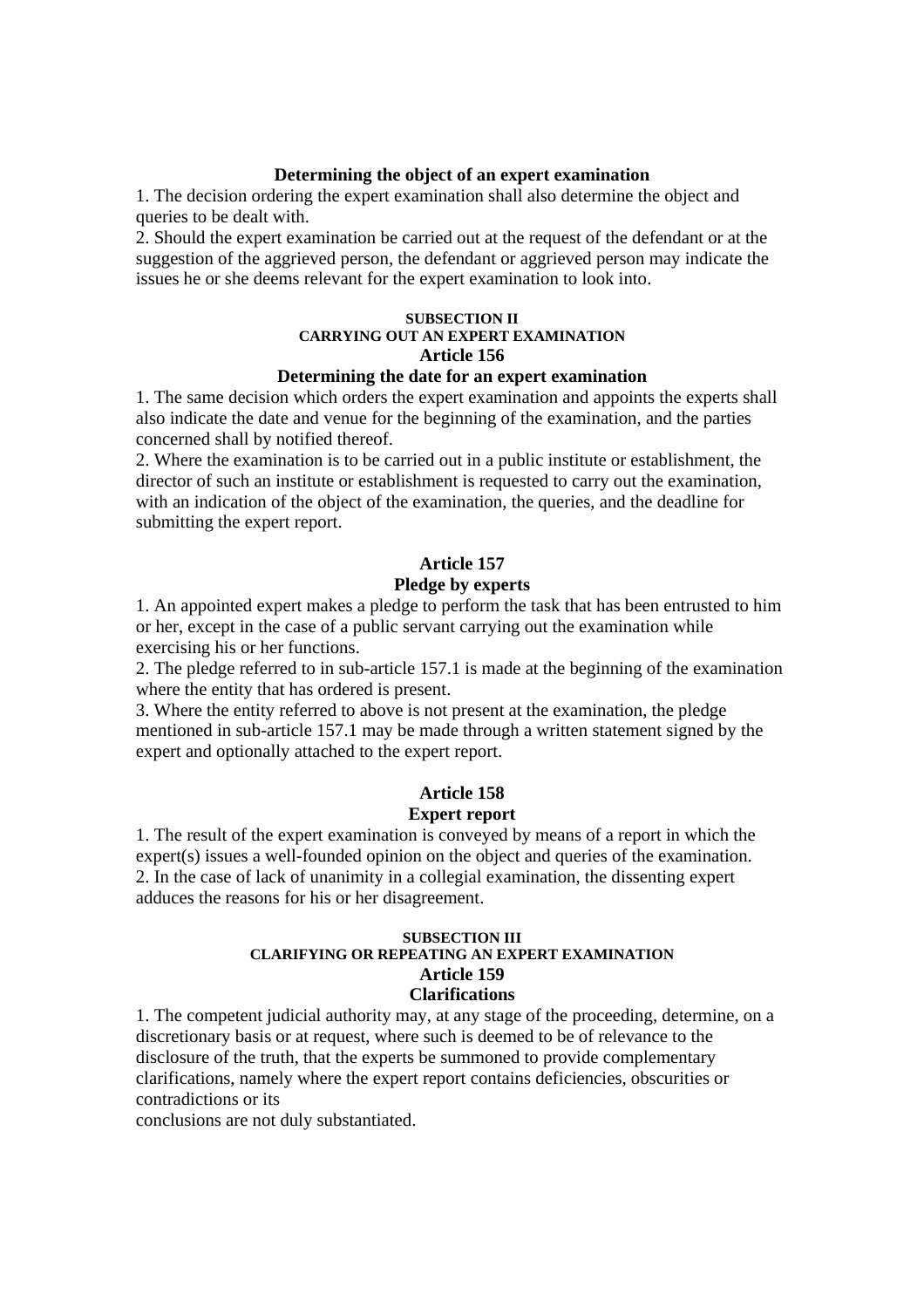2. Once a decision has been made that complementary clarifications should be provided, the experts shall be notified of the date, time and venue where such clarifications are to be given.

## **Article 160**

## **Second expert examination**

1. A second examination is ordered where the action referred to in article 159 proves to be insufficient, whenever the expert report contains deficiencies, obscurities or contradictions or where its conclusions are not duly substantiated.

2. The purpose of the second expert examination is to ascertain the same facts as those dealt with in the first examination and is intended to correct any inaccuracies in the results of the first examination.

3. The second examination shall analyse the conclusions made by the experts who took part in the first examination and, where there is a difference of opinion, substantiate the grounds for such a difference of opinion.

# **Article 161**

## **Rules for conducting a second expert examination**

1. The second examination is governed by the provisions applicable to the first examination, with the following exceptions:

(a) an expert who has taken part in the first examination may not take part in the second one;

(b) the second examination shall generally be a collegial one.

# **SUBSECTION IV**

# **PROBATIVE VALUE**

# **Article 162**

# **Probative value of an expert examination**

1. The technical, scientific or artistic judgment inherent in the expert examination is presumed to be elicited from the free assessment made by the judge.

2. Where the conviction of the judge diverges from the judgement contained in the report of the experts, the judge shall substantiate the reasons for his or her dissenting opinion. 3. In the case of a second examination, the court may give substantiated reasons for opting for a dissenting expert opinion and may, on the basis of knowledge of equal value to that required for the examination in question, reasonably diverge from any conclusions in which regard there has been no disagreement or over which no repetition has been ordered.

# **SECTION IX**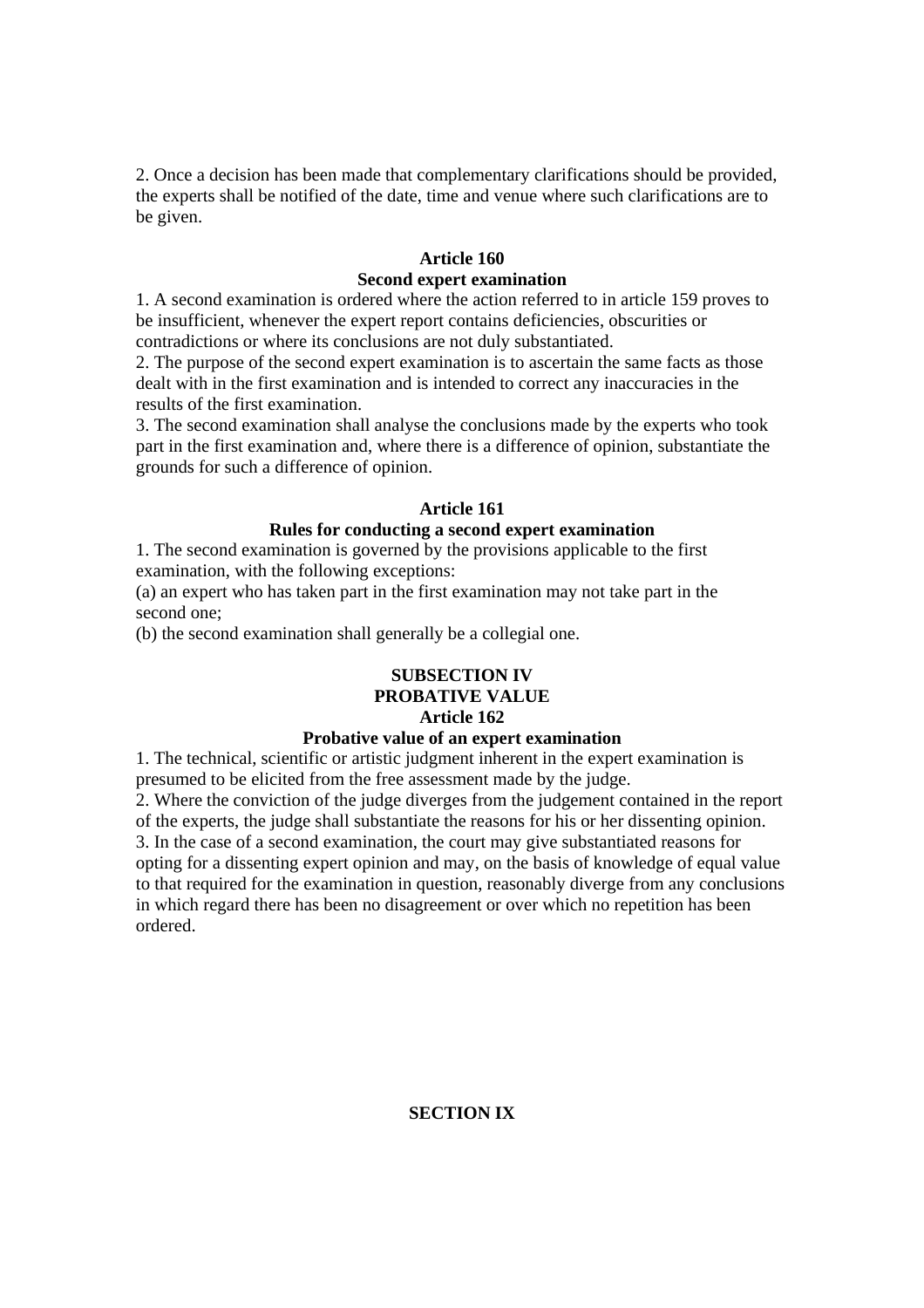# **ON IDENTIFICATION Article 163**

**Recognising a person** 

1. Where a person who is to recognise another person fails to fully identify him or her by describing that person's characteristics, a physical identification of the latter shall be done.

2. Except in the case of a trial hearing, the validity of this means of evidence requires that the person to be recognised be placed in the midst of various others with identical physical

characteristics and way of dressing, and the person who is to physically identify another person shall state whether any of the present is the person to be identified and, if so, which one.

3. Should there be more than one person to be identified, the procedure described in Sub-articles 163.1 and 163.2 shall apply separately to each of them.

4. Where there is reason to believe that the person called to physically identify another person might be intimidated or harassed for doing so and the identification is not done at the hearing, it shall be done, where feasible, without the former being seen by the latter.

# **Article 164**

# **Identifying items**

The provisions of article 163 are correspondingly applicable to the identification of items, with the necessary adaptations.

# **Article 165**

# **Probative value**

The court shall assess at its own discretion the result of the proof obtained by means of identification.

# **SECTION X RECONSTRUCTION Article 166**

# **Reconstructing an act**

1. Reconstruction of an act is admissible where there is a need to determine whether an act could have occurred in a certain way.

2. Reconstruction of an act consists of reproducing as faithfully as possible the conditions under which the fact is said or supposed to have occurred and of repeating the way in which the act was committed.

3. The decision ordering the reconstruction of an act must contain a succinct indication of its object, date, time and venue where and how it is going to be reconstructed, possibly with recourse to audiovisual means; and an expert to execute certain operations may be designated in the same ruling.

4. Subject to the provisions of Chapter I, Title IV, the public character of the action must be avoided to the extent possible.

# **Article 167**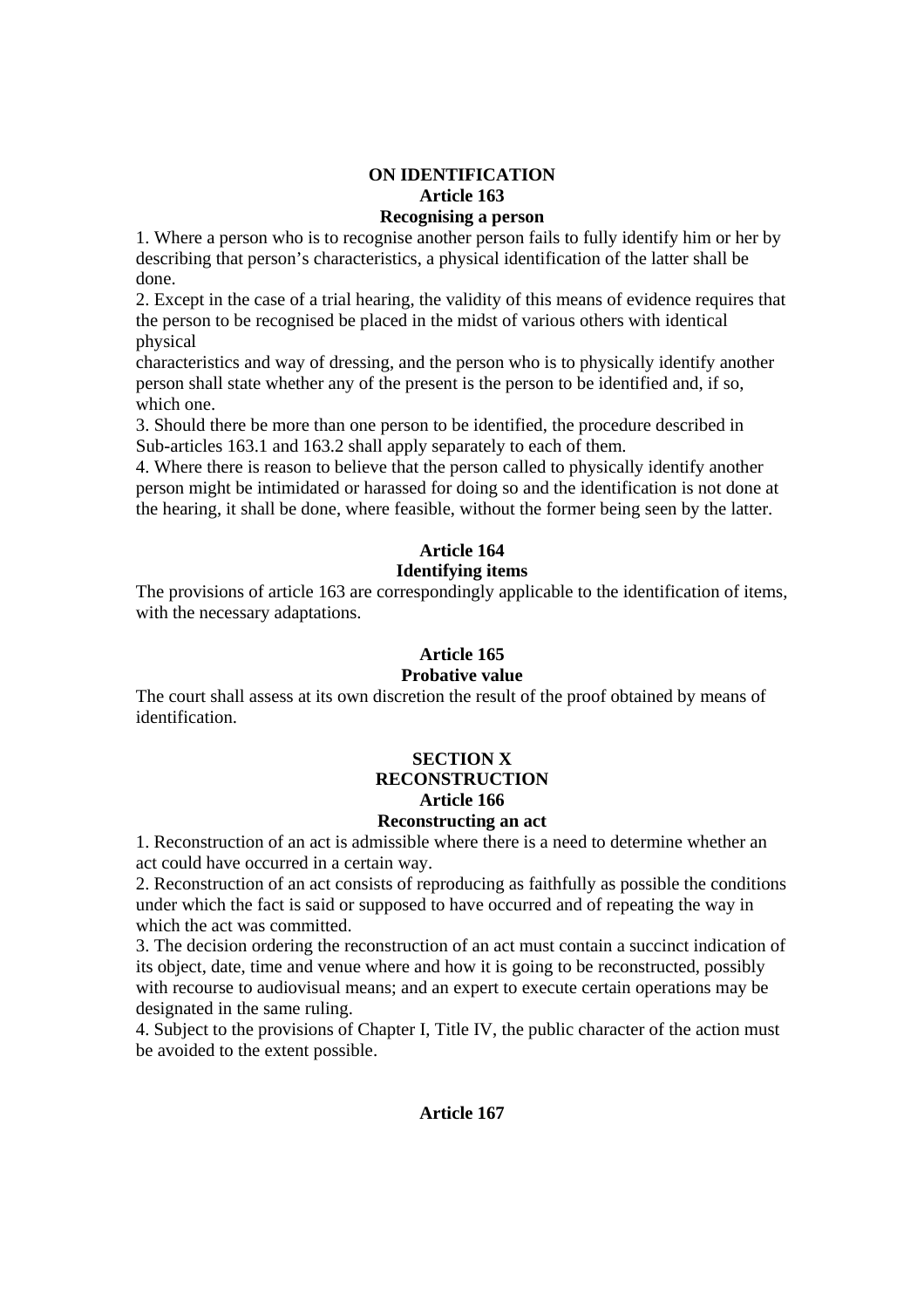#### **Probative value**

The probative value of the reconstruction of the act is assessed at the court's discretion.

## **CHAPTER III ON THE MEANS OF OBTAINING PROOF**

# **SECTION I ON SEARCH OF PERSONS AND PLACES**

## **Article 168 Concept**

1. A body search shall be carried out where there is a need to seize any items related to a crime or that may serve as a means of evidence, which someone is carrying or hiding on himself or herself.

2. A search is carried out, in a reserved place or a place that is not freely accessible to the public, where:

(a) items referred to in sub-article 168.1 are to be seized;

(b) any person is to be arrested.

#### **Article 169 Formalities**

1. Except as otherwise stated in the law, the search of persons and items are authorised through an order issued by the judge, who may direct the search if he or she deems it advisable.

2. The search of persons and items are carried by the police bodies responsible for carrying out the inquiry or by a person specifically appointed by the Public Prosecution Service for that purpose.

3. The dignity and sense of decency of the person concerned shall be respected while the search is being carried out.

4. Articles 87 and 88 are correspondingly applicable and the person concerned must sign the report that is required to be prepared during the search.

5. A duplicate of the order authorising the search shall be provided to the person concerned in the act of executing the respective search.

6. In the case of urgency or danger posed by a delay in securing authorisation, police bodies may carry out a search without prior authorisation from the judicial authority, but they shall immediately report the fact to the latter.

#### **Article 170 Search of houses**

1. The search of an inhabited house or of one of its outbuildings may only be carried out between 6 am and 8 pm, except as otherwise provided in sub-article 171.2.

#### **Article 171**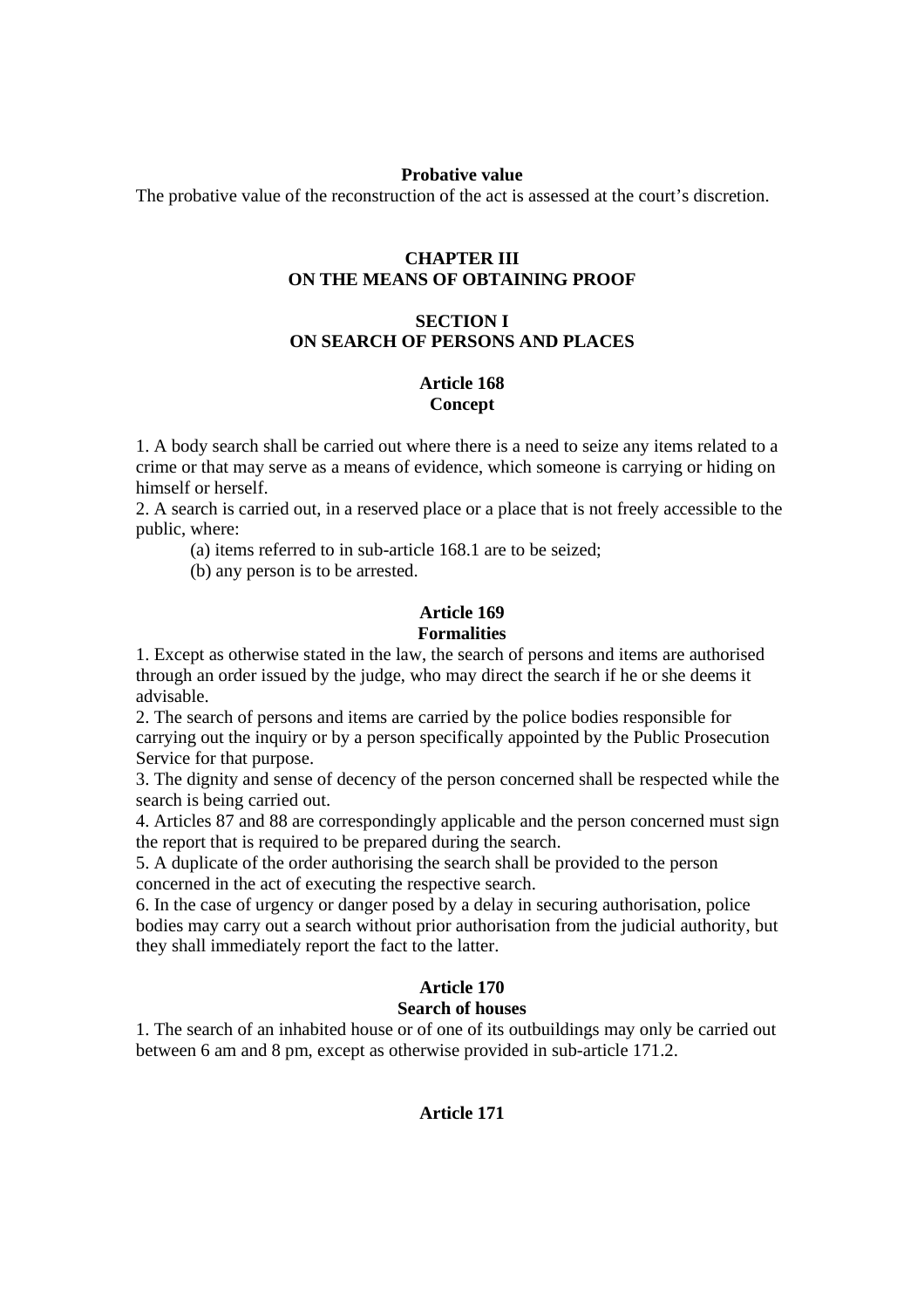#### **Relevance of consent**

1. An order issued by the judge authorising a search can be dispensed with where the person concerned consents, in writing, to the carrying out of the search.

2. Consent with regard to a home search may also cover the period of time stated in the previous article.

## **SECTION II SEIZURES Article 172 Seizing items**

1. Except as otherwise stated in the law, the seizure of an item relating to a criminal offence or that may serve as a means of evidence must be authorised by the judge. 2. In the case of urgency or danger posed by a delay in securing authorisation, police bodies may carry out a seizure without prior authorisation, but they shall immediately report the fact to the competent judge, with the aim of having the seizure validated. 3. Items seized are attached to the records or, where necessary, placed in the care of a trustee who may be the clerk of the section.

4. Where the object of the seizure is any hazardous or perishable item, the judge shall order that the necessary measures be taken to preserve or maintain such item or to destroy, sell or use it for a socially useful purpose, after an examination and evaluation report has been prepared.

5. Articles 87 and 88 are correspondingly applicable, and the person concerned must sign the report that is required to be prepared during the seizure.

## **Article 173**

#### **Disposal of seized items**

1. Seized items are restituted to their rightful owners if such items are not to be declared forfeited to the State.

2. Restitution is ordered as soon as seizure for the purpose of proof becomes unnecessary or after a final decision has been handed down by the court.

3. The decision ordering restitution is notified to the owner of the items in question; and the items are declared forfeited to the State by the judge if they are not collected within 60 days of notification.

4. The public prosecutor shall be heard before the decision referred to in sub-article 173.3 is issued.

## **SECTION III Checks Article 174 Concept and prerequisites**

1. Checks of persons, premises and items are used to examine any clues that may have been left behind in the course of committing a crime and that may indicate how and where it was committed, the person(s) who committed it or the person(s) upon whom it was inflicted.

2. As soon as a criminal offence is reported, action is to be taken in order to avoid, where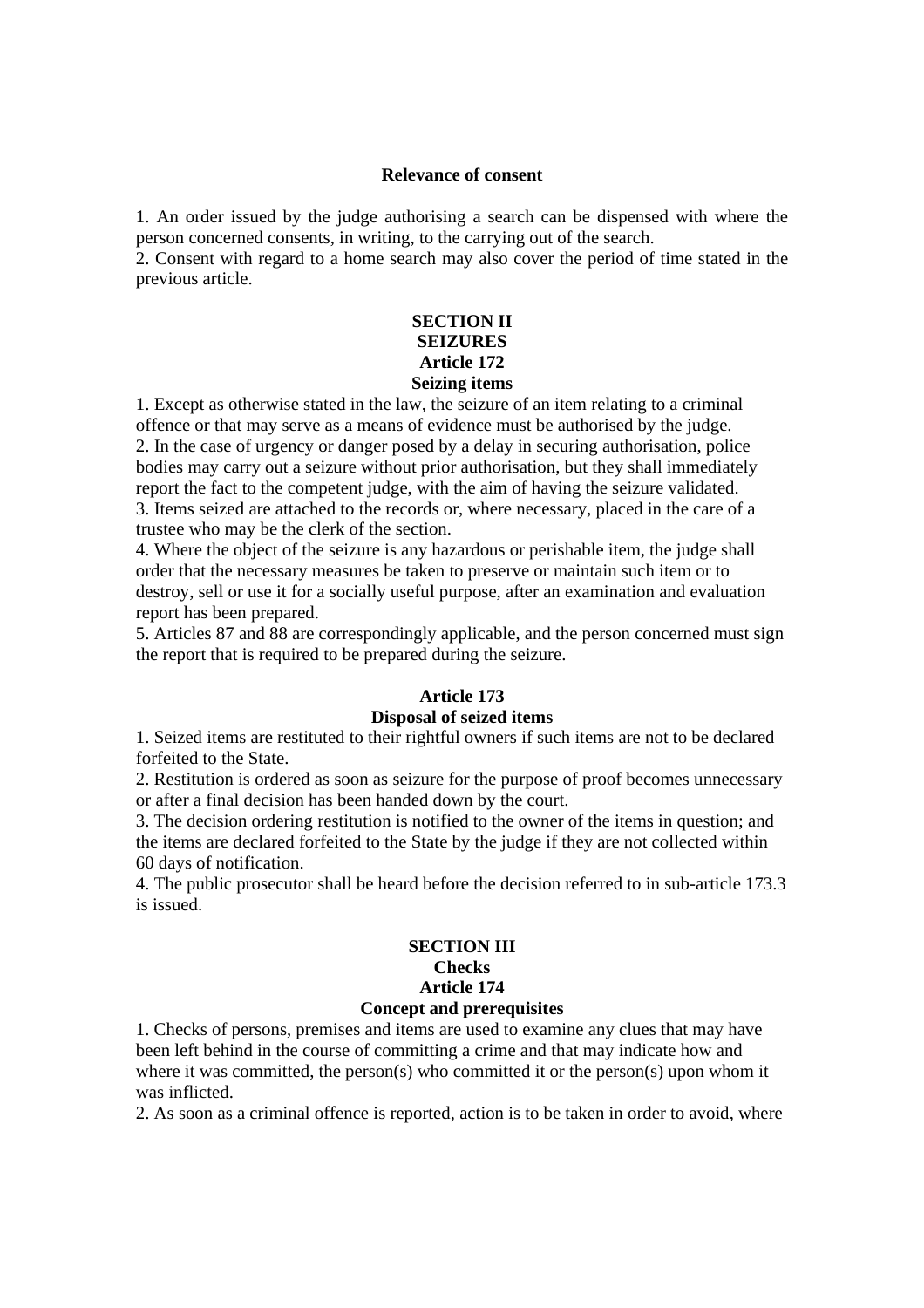feasible, the changing or effacing of clues before they are examined; and, if need be, the entry or movement of aliens into and across the crime scene, or any acts that might undermine the disclosure of the truth, may be prohibited.

3. Where the clues left behind by the perpetrator of a crime are found to have changed or effaced themselves, the state in which the persons, the premises and the items are found shall be described, seeking, where feasible, to reconstruct them and to describe how, when and why such clues have changed or effaced themselves.

4. Pending the arrival of the competent judicial authority in the crime scene, it is the responsibility of any law-enforcement agent to take the precautionary measures referred to in sub-article 174.2, where the obtaining of proof would otherwise be at immediate risk.

#### **Article 175**

#### **Subjection to checks**

1. Where a person wishes to refuse or obstruct any required check or refrains from handing over an item that is to be examined, he or she may be compelled to do so by a decision from the competent judicial authority.

2. A check that is likely to offend people's sense of decency must respect the dignity and, to the extent possible, the sense of decency of the person undergoing it.

3. The check referred to in sub-article 175.2 may be attended only by the person conducting it and the competent judicial authority, and, where there is no danger posed by a delay in doing the check, the person to be checked may be accompanied by a person he or she trusts, and must be informed of the right to do so.

4. The check of a person is contingent upon authorisation from the competent judicial authority, except where the person concerned gives his or her consent.

#### **Article 176**

#### **People at the crime scene**

1. The competent judicial authority may determine that one or more persons do not leave the place where the check is to be conducted and, if need be, compel, with the assistance of a public force, those trying to leave the place, whose presence is required, to stay there for the duration of the check.

2. Sub-article 174.4 is correspondingly applicable.

#### **SECTION IV TELEPHONE TAPPING Article 185 Prerequisites**

1. The tapping or recording of telephone conversations or communications may be ordered

or authorised by a court decision only where this action is necessary for the disclosure of the truth in connection with criminal offences:

(a) punishable by a prison sentence exceeding three years;

(b) abusive language, threat, duress, intrusion into one's private life, disruption of peace and tranquillity, when committed on the telephone, if there is any reason to believe that this action will prove to be of great importance to the disclosure of the truth or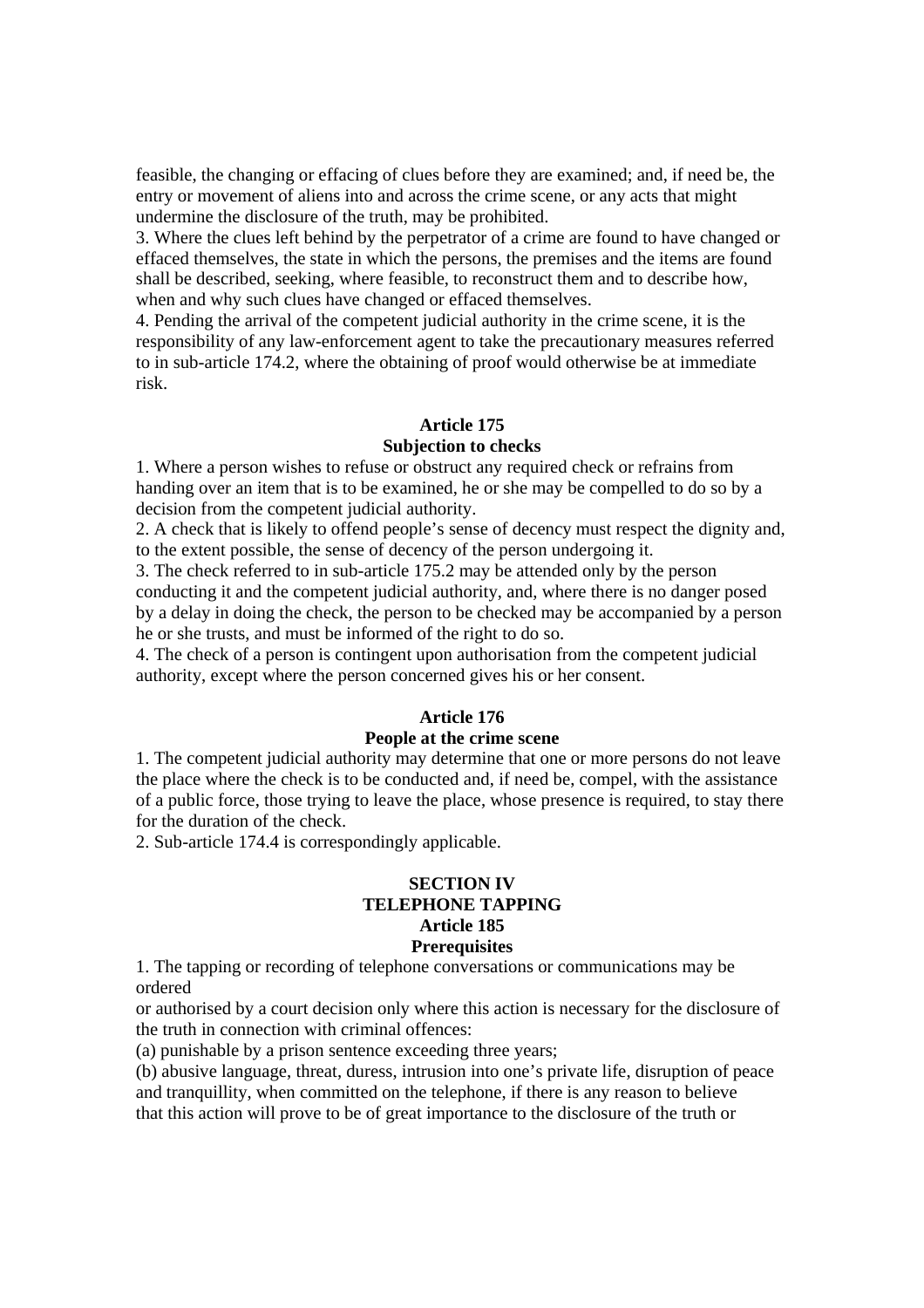to the obtaining of proof.

2. The tapping or recording of telephone conversations or communications between the defendant and the defender, except if there are strong indications that the latter may be involved in the criminal offence, is not permitted.

4. Failure to comply with the provisions of this article renders invalid the tapping or recording obtained as a means of evidence.

#### **Article 178 Procedures**

1. Once a telephone conversation has been tapped or recorded, a report of how, when and where it was conducted is prepared, and alongside with the recorded tapes or similar elements passed on to the competent judge, with a mention of this fact being made in the file.

2. The judge reviews the elements gathered, and if he or she finds them relevant to the proof, orders that such elements be attached to the records or otherwise have them destroyed.

3. The public prosecutor may, at any stage of the proceeding, order or require that the entire or part of the recording be committed to writing if such is deemed to be of relevance to the smooth running of the proceeding.

4. The defendant and the persons whose conversations have been tapped may check the contents thereof, once the investigation is over.

# **Article 179**

# **Recordings made at the request of or by any of the parties**

1. A recording made by one of the parties or addressees of the communication or conversation is valid as a means of evidence if prior judicial authorisation has been granted for that purpose, provided that the prerequisites and requirements referred to in the preceding articles have all been met.

2. Such a recording has no value as a means of evidence if the conversation or communication has been prompted by the person who recorded it or requested the recording for that purpose.

#### **Article 180 Similar cases**

The provisions of the preceding articles are correspondingly applicable to conversations or communications transmitted by any other technical means distinct from telephone.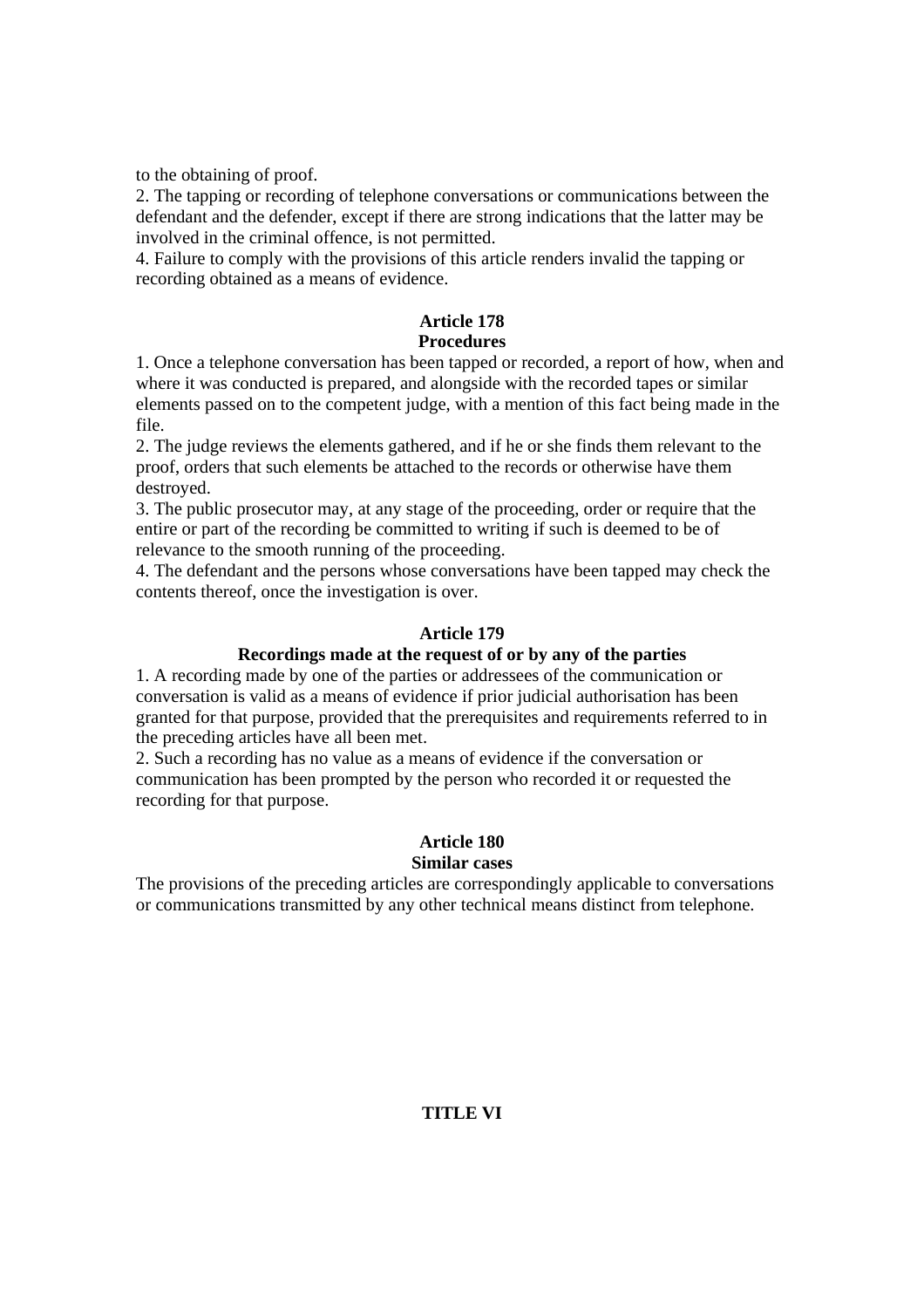# **ON RESTRICTIVE AND PROPERTY-GUARANTEE MEASURES CHAPTER I COMMON PROVISIONS SECTION I GENERAL RULES Article 181 Principle of legality**

1. Only a defendant may be subject to restrictive or property-guarantee measures.

2. Applicable restrictive and property-guarantee measures are exclusively those provided in the law and may only be applied to meet procedural requirements of a preventive nature.

3. The obligation of any citizen to identify himself or herself before an authority competent to demand it is not considered to be a restrictive measure.

# **Article 182**

# **Choosing a given measure**

In choosing a restrictive or property-guarantee measure to be actually imposed, the following shall be taken into consideration:

(a) conform the measure to the procedural needs that are expected to be safeguarded; (b) take a measure proportionate to the gravity of the crime and the penalties that are likely to be imposed in the given case;

(c) give preference to the measure that, being adequate to the preventive requirements, interferes the least with the normal exercise of the fundamental rights of the citizen.

# **Article 183**

# **General requirements**

With the exception of the provision of proof of identity and residence, the imposition of any other restrictive measure is contingent upon meeting, at least, one of the following requirements:

(a) escape of the defendant or reasonable fear that he or she might escape;

(b) reasonable fear that the investigation or trial hearing might be disrupted, namely for fear that the obtaining, conservation or veracity of the proof might be negatively impacted; or

(c) reasonable fear that the criminal activity might be pursued or that public order and peace might be disrupted as a result of the nature of the criminal offence and the circumstances surrounding it, as well as of the offender's personality.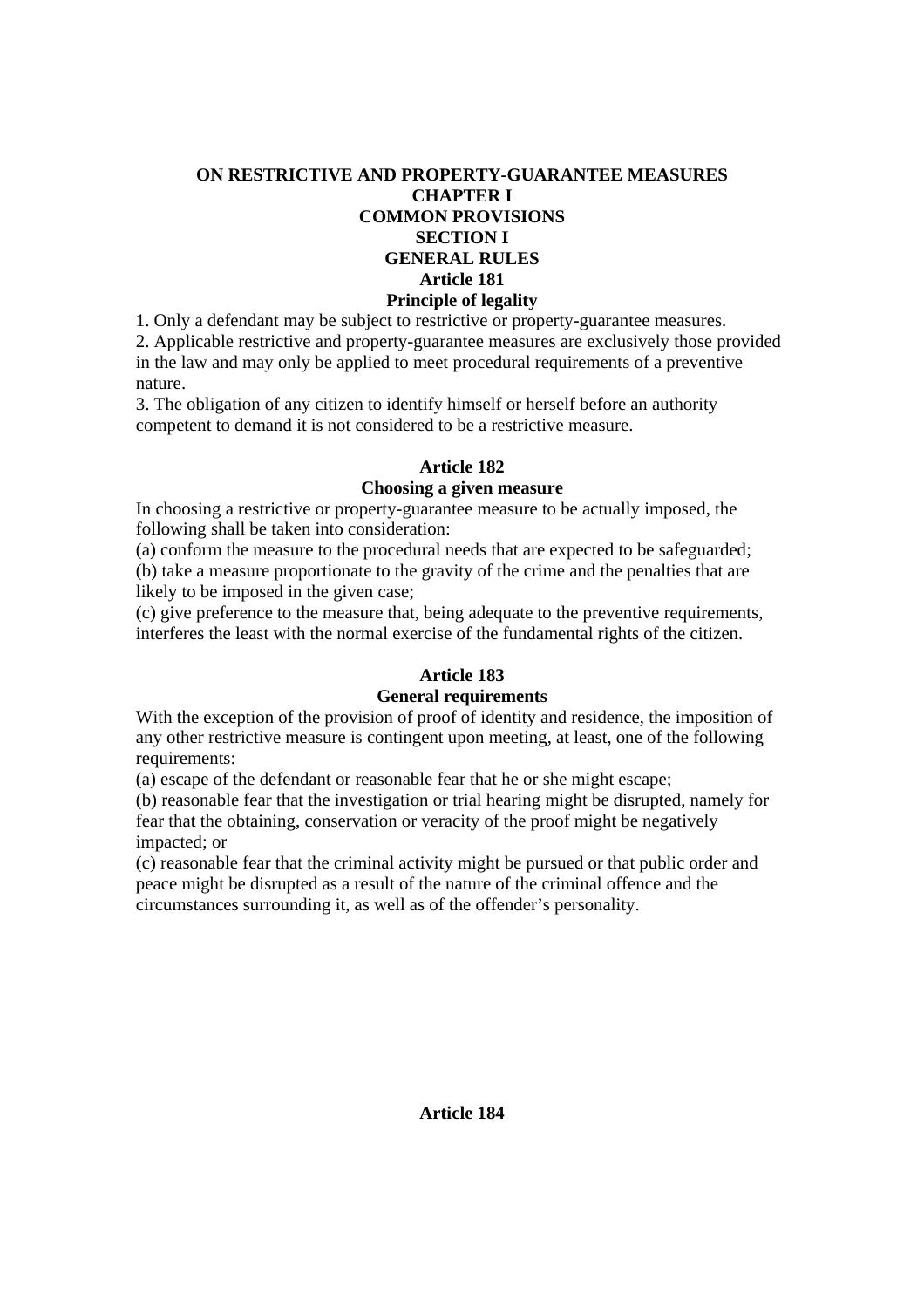#### **Legitimacy to impose measures**

1. The public prosecutor or any police entity responsible for conducting an inquiry may, in the course of the inquiry, require the provision of proof of identity and residence. 2. The remaining restrictive measures are imposed by the judge at the request of the public prosecutor, in the course of the inquiry, and by the judge, in any other procedural phase, after consultation with the public prosecutor.

3. The imposition of any restrictive measure must, where feasible and convenient, be preceded or followed by hearing the defendant.

# **Article 185**

# **Accumulation of measures**

1. Restrictive and property-guarantee measures may be cumulatively imposed on the same person.

2. The provision of proof of identity and residence may be cumulative with any other measure, whereas pre-trial detention excludes the imposition of any other restrictive measure, except for the provision of proof of identity and residence.

3. Bail and the obligation to appear before the competent authority may be cumulative one with another.

# **CHAPTER II RESTRICTIVE MEASURES SECTION I APPLICABLE MEASURES AND RESPECTIVE RULES Article 186**

## **Proof of identity and residence**

1. Every person who is declared to be a defendant must provide proof of identity and residence, even where he or she is placed under pre-trial detention or is subjected to any other restrictive or property-guarantee measure.

2. Provision of proof of identity and residence by a defendant means:

(a) truthfully providing his or her full identification, home and office address, and the address at which notices can be served to him or her in the course of the proceeding;

(b) being warned that he or she must appear before the competent authority or to remain at the disposal of the latter as required by law or when notified for that purpose;

(c) being warned that he or she must report any change of residence or of the address at which he or she may be contacted, where the defendant changes residence or is absent from it for more than fifteen days;

(d) being warned that failure to comply with the paragraphs (b) and (c) legitimises the defender to represent him or her in any procedural acts he or she had the right to attend or was required to do so, and also legitimises public notification of the date set for the trial hearing foreseen in article 257 and the holding of the hearing in his or her absence even if the defendant has justified any absence prior to the hearing.

3. Proof of identity and residence shall be prepared in duplicate and signed by the defendant, to whom one of the copies is to be handed over, and shall contain the particulars and warnings referred to in sub-article 186.2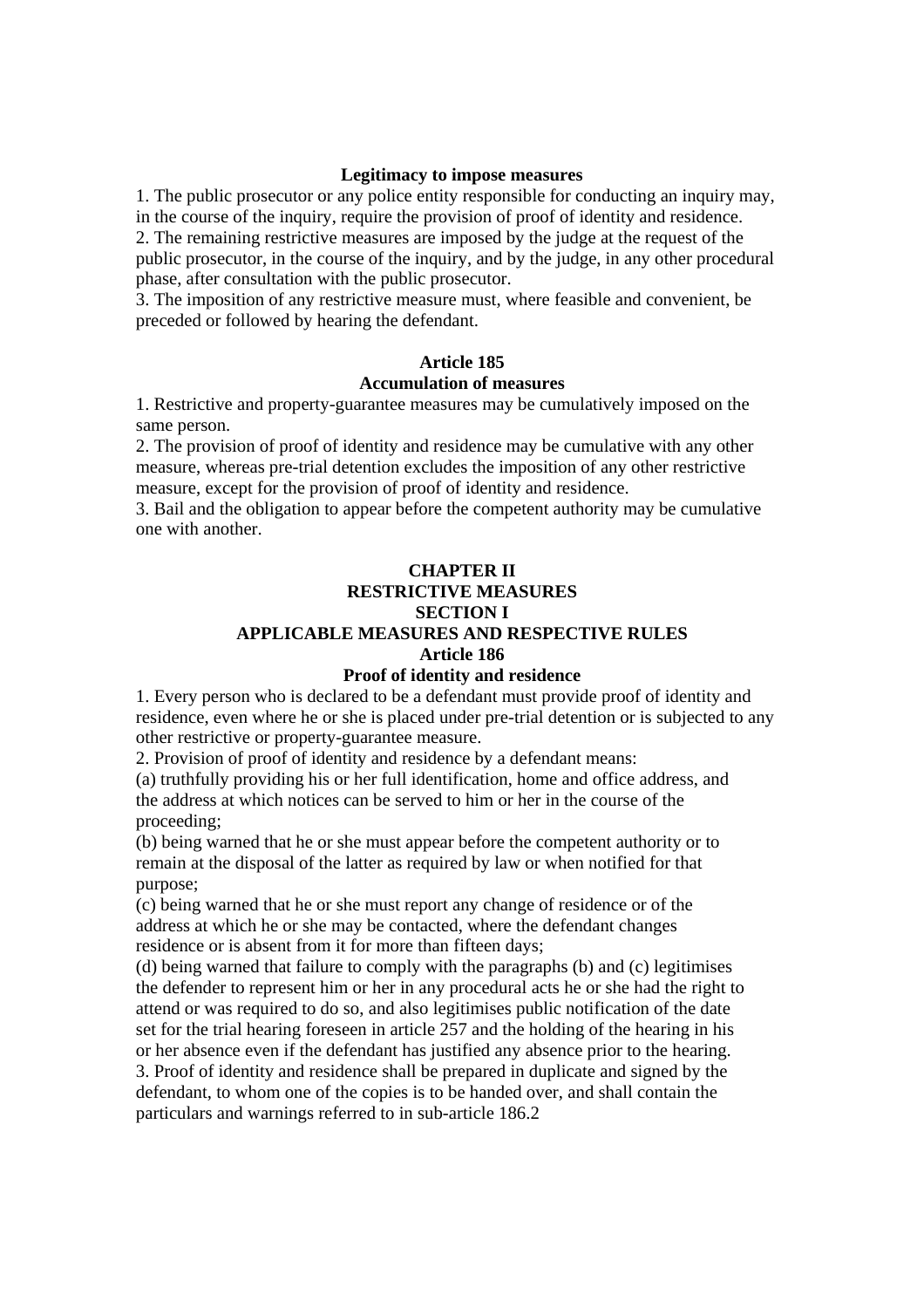#### **Article 187 Bail**

1. The defendant may be granted bail if the criminal offence imputed to him or her is punishable with imprisonment.

2. The amount of the bail depends on the socioeconomic status of the defendant, the damage caused, the gravity of his or her criminal conduct and on the objectives of a preventive nature being pursued.

3. Bail can be paid by means of a bank deposit, lien, pledge, or bank or personal surety, if requested by the person concerned upon the terms to be established by the competent authority.

4. The payment of bail is entered in the file.

5. Bail can be increased or modified, upon the payment thereof, should new circumstances

justifying or requiring such an increase or modification arise.

# **Article 188**

# **Substituting a bail**

If the defendant proves that he or she does not have the means to pay the bail or that it causes him or her very serious difficulties or inconveniences, the bail shall be substituted for another measure, except pre-trial detention.

## **Article 189**

#### **Breaking a bail**

1. A bail is declared broken through the issuance of a court order where the defendant fails to comply with the procedural obligations arising out of the restrictive measure imposed or to attend a procedural act without a justification.

3. Where a bail is broken, the amount paid accrues to the State.

# **Article 190 Removing a bail**

1. Once the final decision has been pronounced by the court, and the defendant is sentenced to imprisonment, where there is any ground for exonerating the defendant from criminal liability or, for any reason, the bail becomes unnecessary, the court shall, at own its discretion, remove the bail through a court order.

2. The court order removing the bail entails cancelling the registration of the lien or restituting the deposit or pledged assets or also exonerating the bailee from liability.

#### **Article 191**

#### **Obligation to periodically appear before the competent authority**

1. If a crime is punishable with imprisonment exceeding one year, the defendant may be obligated to appear before a judicial authority or police entity on days and time previously set on the basis of the working requirements and the area of residence of the defendant.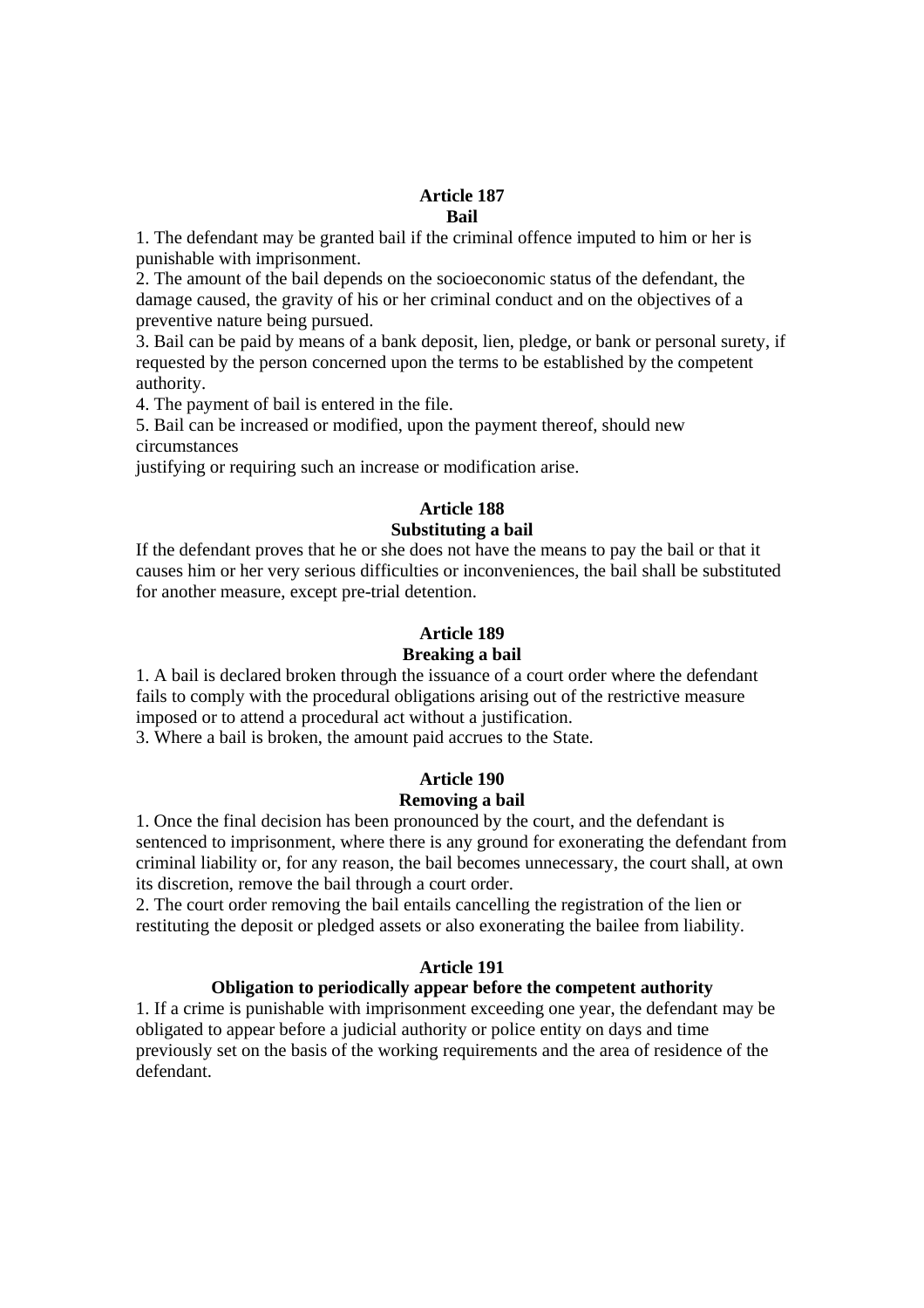2. The entity before whom the defendant appears shall fill in a proper form of appearances and submit it to the court for attachment to the file, once the measure has finished.

3. Failure to appear on the part of the defendant shall be reported to the court within five (5) days of the date the defendant should have appeared before the competent authority.

# **Article 192**

#### **Prohibition on travel**

In the case of crimes punishable with imprisonment exceeding three years, the defendant may be prohibited from:

(a) travelling overseas, or travelling without authorisation, by seizing his or her passport and notifying the passport issuing authority and the border control authorities of the fact;

(b) leaving, or leaving without authorisation, his or her area of residence.

## **Article 193**

## **Prohibition against leaving residence**

Where there are strong indications that a criminal offence punishable by imprisonment exceeding three (3) years has been committed, the judge may prohibit the defendant from leaving, or leaving without authorisation, his or her residence.

# **Article 194**

## **Pre-trial detention**

1. In addition to meeting one of the requirements provided in article 183, the imposition of pre-trial detention depends cumulatively on the existence of the following prerequisites:

(a) strong indications that a crime punishable with imprisonment exceeding three years has been committed;

(b) inadequacy or insufficiency of any other restrictive measure provided in the law.

2. Pre-trial detention may also be imposed on a person who unlawfully enters or remains on the national territory or against whom an extradition or expulsion process has been initiated, under the terms to be regulated by a specific law.

3. The imposition of pre-trial detention must, where feasible, be preceded or followed by hearing the defendant, allowing him or her to challenge the existence of the prerequisites of the said measure.

4. A person suffering from a mental disorder shall, where the requirements for the imposition of pre-trial detention are met and as long as such a disorder persists, be preventively admitted to a psychiatric hospital or other appropriate establishment, for the period of time deemed necessary for the imposition of such a provisional measure.

# **Article 195**

# **Duration of pre-trial detention and other measures**

1. Pre-trial detention may not exceed, from its beginning:

(a) one year without the presentation of an indictment;

(b) two years without a first-instance conviction;

(c) three years without a final conviction except that an appeal is filed over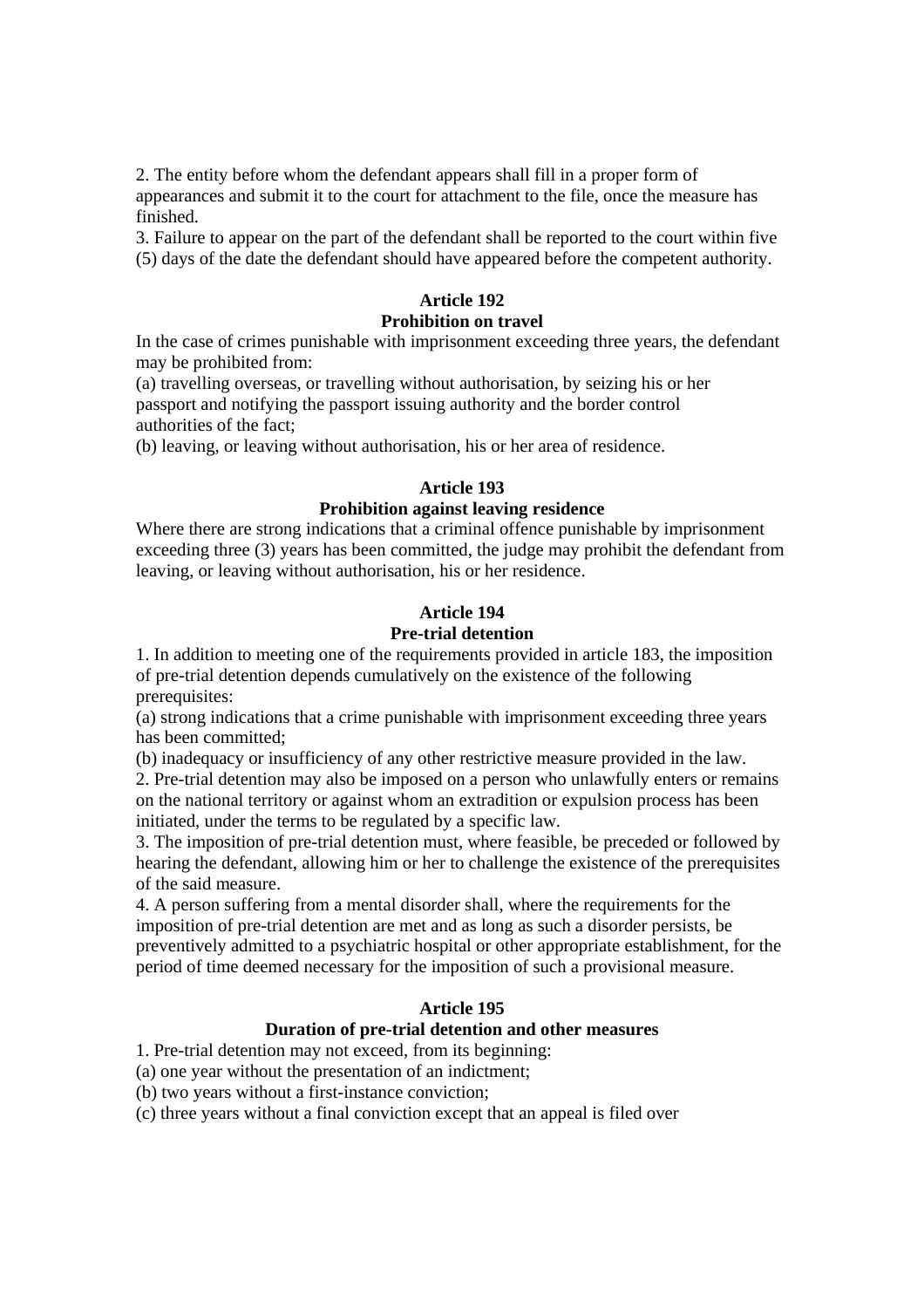constitutionality matters, in which case the time limit is extended to three and a half years.

2. The abovementioned time limits are also increased by six months where the case proves to be exceptionally complex, and a substantiated order in this respect shall be issued by the judge.

3. Once the time limits mentioned in the previous sub-articles have elapsed, the defendant must be released immediately, except where the defendant is due to remain in prison on account of another case.

4. The restrictive measures provided in articles 192 and 193 shall lapse where, from the beginning of their execution, the time limits referred to in sub-article 195.1, increased twice as much, have expired.

#### **Article 196**

## **Review of prerequisites**

1. The judge shall review the prerequisites that form the basis for maintaining the defendant under pre-trial detention every six months of the duration thereof, and the defendant and the public prosecutor may issue an opinion ten days before that period of time elapses.

2. During the investigation, the public prosecutor submits the records to the competent Judge ten days before the six-month period referred to in sub-article 196.1 elapses.

#### **Article 197**

# **Overriding pre-trial detention**

1. If requested or at his or her own discretion, the judge may override pre-trial detention and determine that the defendant be released where it is established that pre-trial detention has been imposed in cases and conditions other than those provided in the law or where the circumstances that led to pre-trial detention have ceased to exist.

#### **Article 198**

#### **Suspending pre-trial detention**

1. Pre-trial detention may be suspended on grounds of serious disease, labour pains or pregnancy for such a period as deemed necessary by the judge, depending on the probable duration of these circumstances.

2. During suspension, pre-trial detention may be substituted for another restrictive measure that is generally consistent with the situation in question.

#### **Article 199**

#### **Substituting pre-trial detention**

1. In the situation provided in the sub-article 194.4 and also in the event that the defendant suffers from a serious mental disorder that does not manifest itself continually, the judge may, on an exceptional basis, order that the defendant be admitted to hospital, with or without police surveillance, in substitution for pre-trial detention.

2. Where there is a mitigation of the provisional requirements that have resulted in the imposition of pre-trial detention, the judge may substitute it for a lesser measure, after consultation with the public prosecutor and the defendant, on a discretionary basis or at request.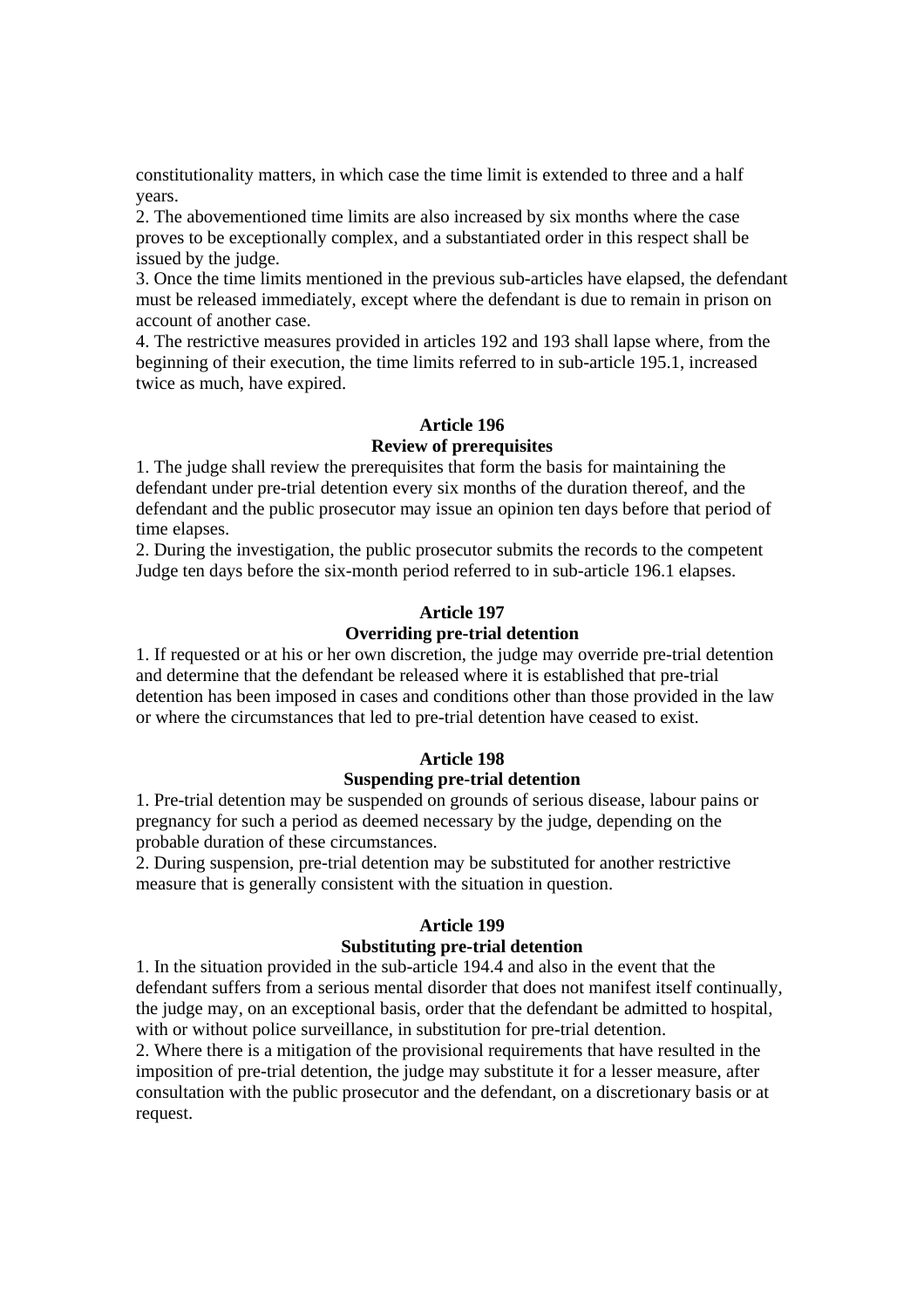# **Article 200 Deducting pre-trial detention**

1. The period of time in pre-trial detention spent by a defendant in a case where he or she is convicted is deducted from the term of imprisonment imposed.

2. Where a penalty of fine is imposed, pre-trial detention is deducted at the rate of one day of fine for, at least, one day of imprisonment.

## **Article 201**

#### **Crediting pre-trial detention**

For procedural purposes, the period of time in detention spent by a defendant is credited towards the duration of pre-trial detention.

#### **Article 202**

#### **Substituting restrictive measures**

1. Sub-article 198.2 is correspondingly applicable to any other restrictive measure. 2. In case of failure to fulfil the obligations imposed by means of a restrictive measure, other measure(s) may be imposed, or the original measure substituted, depending on the circumstances.

#### **Article 203**

# **Lapse of restrictive measures**

1. Restrictive measures lapse immediately after:

(a) a case is dismissed for lack of indictment;

(b) an order rejecting an indictment is rendered final;

**(c) a sentence of acquittal of acquittal is handed down, even though an appeal has**  been lodged against it;

(d) a convicting decision is rendered final;

2. Pre-trial detention as a measure shall also lapse immediately after a convicting sentence is handed down, even though an appeal has been lodged against it, where the imposed penalty does not exceed the period of time the defendant has spent in pre-trial detention.

3. The lapse of pre-trial detention shall result in the immediate release of the defendant. 4. If, in the case of paragraph 203.1(c), the defendant is convicted in connection with the same case, the latter may, as long as the convicting sentence is not rendered final, be subjected to any of the legally admissible restrictive measures.

5. Where the restrictive measure is bail and the defendant is convicted to imprisonment, the restrictive measure shall lapse only after the penalty begins to be executed.

# **SECTION II REFUTING IMPOSED RESTRICTIVE MEASURES Article 204**

## **Refuting a restrictive measure**

With the exception of the proof of identity and residence, all other restrictive measures may be refuted by lodging an appeal.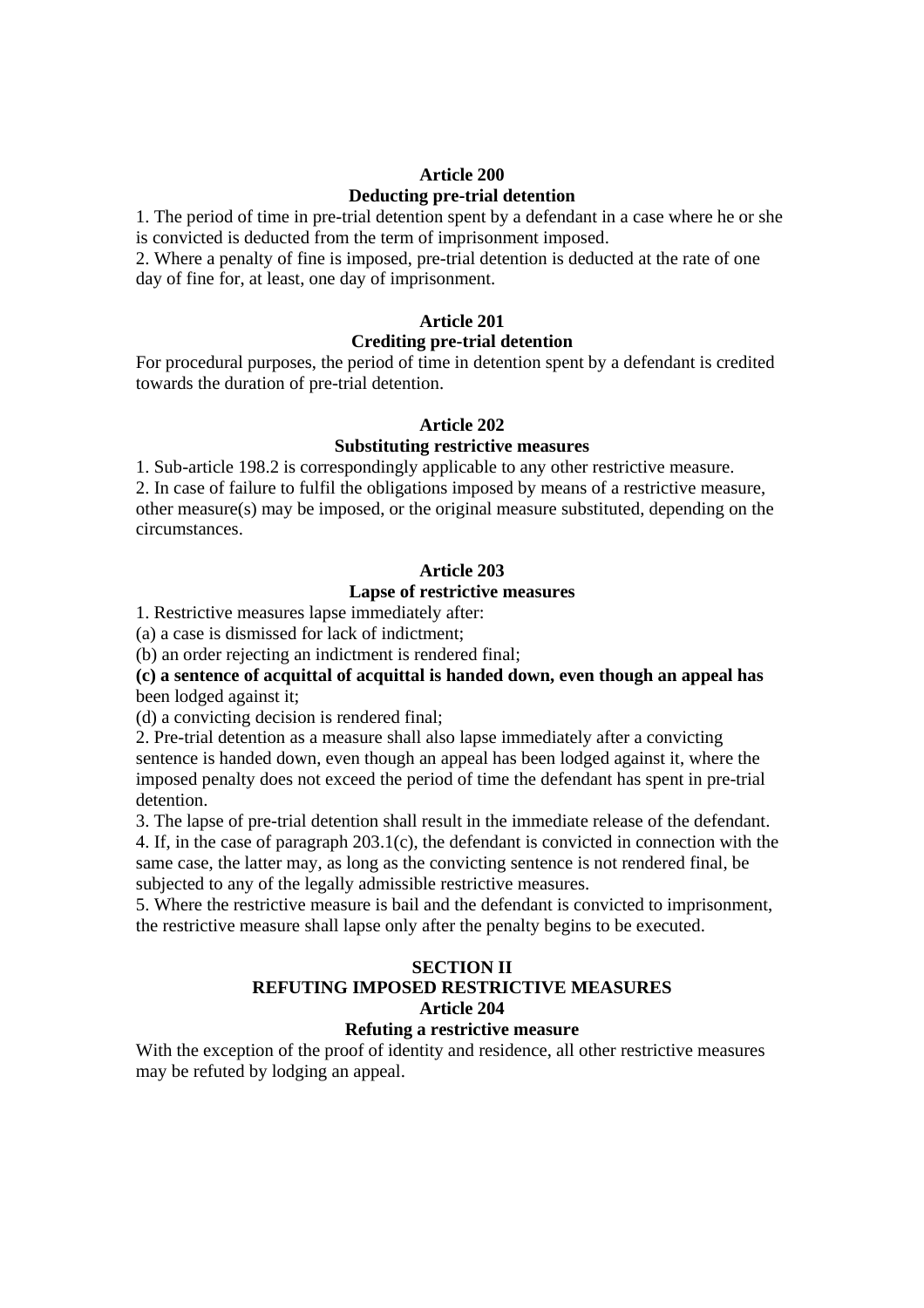# **Article 205**

## *Habeas corpus*

1. Any person who finds himself or herself under unlawful arrest or detention may, directly or through any other person fully exercising his or her political rights, request the Supreme Court of Justice to grant him or her a writ of *habeas corpus*.

2. In order for the arrest or detention of a person to be considered unlawful, it must be based on one of the following facts:

(a) be carried out or ordered by an entity not having the competence to do so; (b) be motivated by a fact in which regard arrest or detention is not permitted by law;

(c) expiry of the time limits for the duration thereof, namely the seventy-two-hour deadline for the presentation of the person under arrest or detention for his or her first judicial questioning;

(d) the person is kept on premises other than the ones permitted by law.

## **Article 206**

## **Procedural steps in handling an incident**

1. The motion, to be addressed to the President of the Supreme Court of Justice, is prepared in duplicate and filed with the authority in whose custody the person under arrest or detention is held, who shall forward it to the Supreme Court of Justice within 24 hours of its receipt, together with information concerning the circumstances surrounding the arrest or detention and whether that person is still under arrest or detention.

2. Upon receipt of the motion, the President of the Supreme Court of Justice shall order that the Public Prosecution Service be notified to issue an opinion within 48 hours and shall appoint a defender for the person under arrest or detention if the latter has not yet retained counsel .

3. Once the necessary action has been taken, a decision shall be pronounced on the motion within five days of its receipt.

4. It is incumbent upon the criminal section presided over by the President of the Supreme Court of Justice to hand down the decision.

# **Article 207**

# **Enforcing a decision**

If the decision by the Supreme Court of Justice holds that the arrest or detention is unlawful, it shall be forthwith communicated to the entity in whose custody the person under arrest or detention is held, who shall release the latter immediately, under penalty of incurring criminal liability.

# **CHAPTER III PROPERTY-GUARANTEE MEASURES SECTION I APPLICABLE MEASURES AND RULES Article 208 Pecuniary deposit**

1. Should there be reasonable fears about lack of, or a significant reduction in, guarantees for payment of a pecuniary penalty, court fees, or of any other debt with the Sate,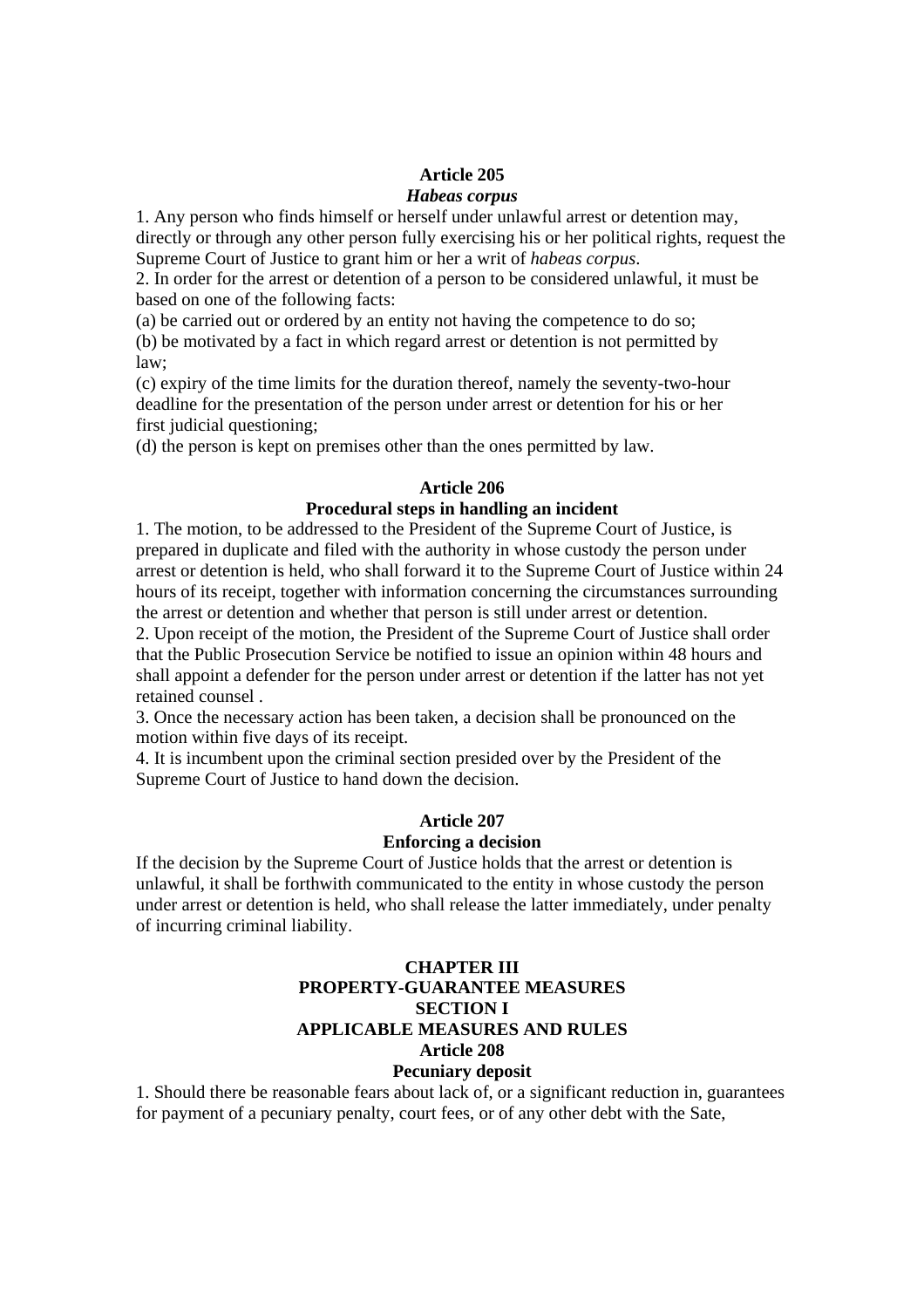pertaining to a criminal case or the compensation owed by the damage caused by the crime, the defendant shall be ordered, on a discretionary basis or at request, to make a pecuniary deposit.

2. The pecuniary deposit shall remain distinct and separate from the bail referred to in article 187 and shall continue until a final decision of acquittal is handed down or the obligations lapse.

## **Article 209 Preventive attachment**

1. If the deposit imposed under the terms of article 208 is not made, the substitution of that deposit for attachment, as regulated in the civil procedure law, may be ordered. 2. The attachment referred to in this article may be ordered even in relation to a trader. 3. Once the pecuniary deposit imposed has been made, the revocation of the attachment becomes compulsory.

# **PART II ON ORDINARY PROCEDURES TITLE I ON INVESTIGATION CHAPTER I GENERAL PROVISIONS SECTION I REPORTING A CRIME Article 210**

#### **Obtaining a report of a crime**

1. The report of a crime is obtained through:

(a) personal knowledge of the person that is to initiate the investigation, be it the Public Prosecution Service or the police;

(b) notification of the occurrence of the crime given by the police or other authorities;

(c) accusation filed by any citizen in the case of a public crime;

(d) accusation filed by any person who holds the right to complain in crimes of a semipublic nature.

2. The report of a crime is forthwith communicated to the Public Prosecution Service if the investigation has not been ordered by the latter.

## **Article 211 Notification**

1. Any police officer who learns that a crime has been committed must immediately prepare a notification.

2. Sub-article 211.1 is correspondingly applicable to any civil servant, public manager or any other public agent or authority who, in the exercise of his or her functions or as a result there from, learns that a crime has been committed.

3. In the event of a crime of a semi-public nature, the initiation of the criminal proceeding depends on the exercise of the right to complain, and the proceeding is dismissed if such a right is not exercised within fifteen days following the preparation of the written notice.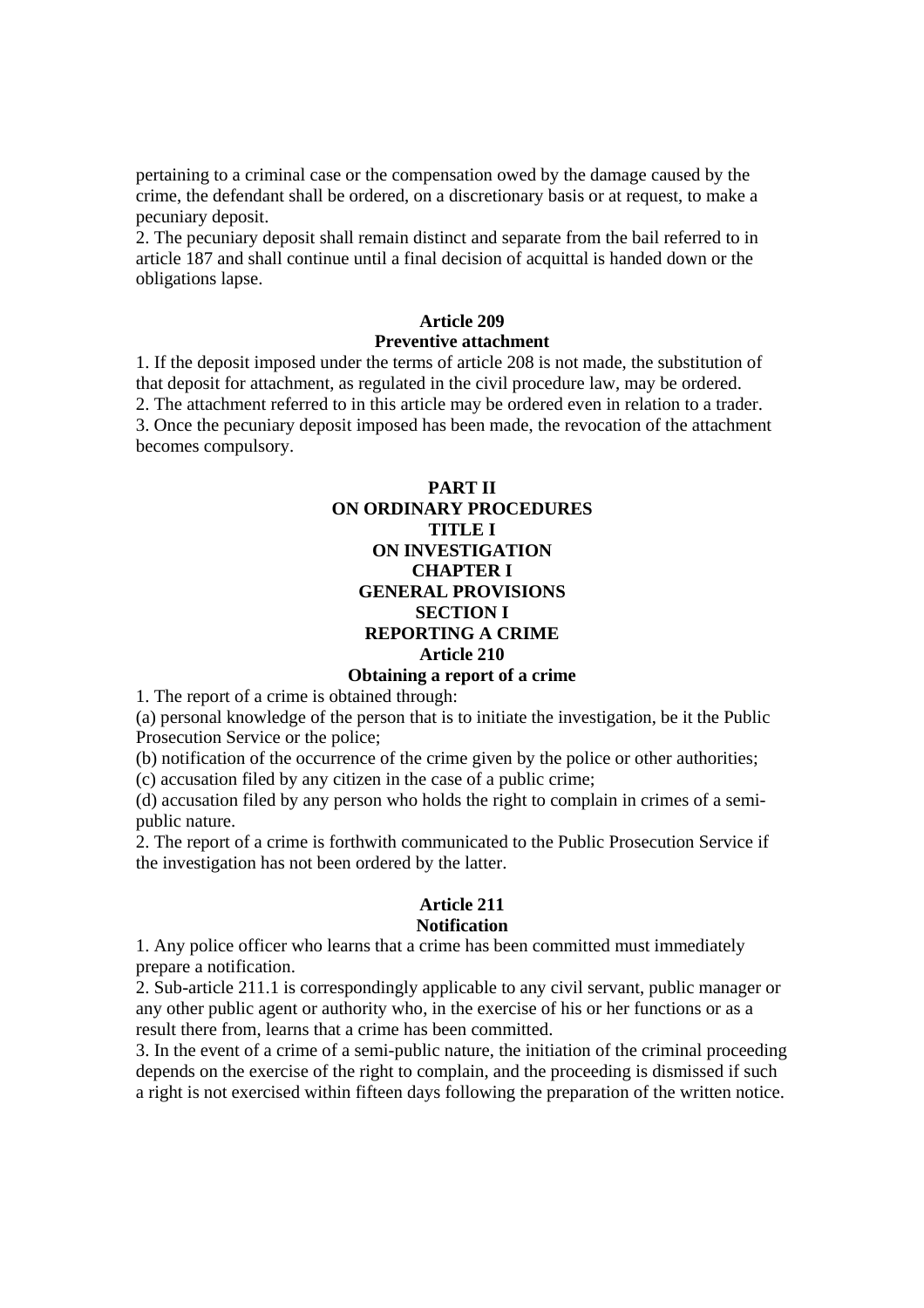4. Sub-article 211.3 does not prejudice the exercise of the right to complain within the time limits and under the terms established by law.

#### **Article 212 Written notices**

1. A written notice consists of:

(a) the identifying elements that could be collected regarding the defendant and the aggrieved person;

(b) the facts that constitute the crime;

(c) the date, time, place and the circumstances in which the crime could have been committed;

(d) the means of evidence already known;

(e) if the report of the crime has not been obtained by the person giving the notice himself or herself, the manner in which the latter got the report;

(f) the date and signature of the person giving the notice.

2. Where the person giving the notice has witnessed the commission of the crime, the notice is referred to as a < *flagrante delicto crime notice* >>

3. In the cases of relationship provided in article 20 a single notice shall be prepared.

#### **Article 213 Accusation**

1. An accusation may be made by any citizen in connection with a public crime and may be filed with the Public Prosecution Service or with a police officer, who shall convey it to the Public Prosecution Service.

2. A written accusation shall contain such elements as enumerated in sub-article 212.1 and, when made orally, it is incumbent upon the person receiving the accusation to commit it to writing, which shall be signed by the person making the accusation and by the drafter thereof.

# **SECTION II ON COMPLAINTS Article 214**

# **Persons holding the right to complain**

1. Where a criminal proceeding depends on the lodgement of a complaint, any of the persons indicated below have legitimacy to lodge it, regardless of an agreement between them:

(a) any person under any of the situations described in article 71;

(b) if the victim dies without having lodged or waived the complaint, the right to complain shall belong to the surviving spouse or a person with a similar status granted by law, to the descendants or, in the absence thereof, to the progenitors, siblings and their progenitors, except where any of these persons has taken part in the crime;

(c) where the victim is unable to exercise the right to complain on grounds of a mental disorder or for being aged less than 16 years, that right shall belong to his or her legal representative or, in the absence thereof, to any of the persons referred to in paragraph 214.1 (b), under the terms set forth therein.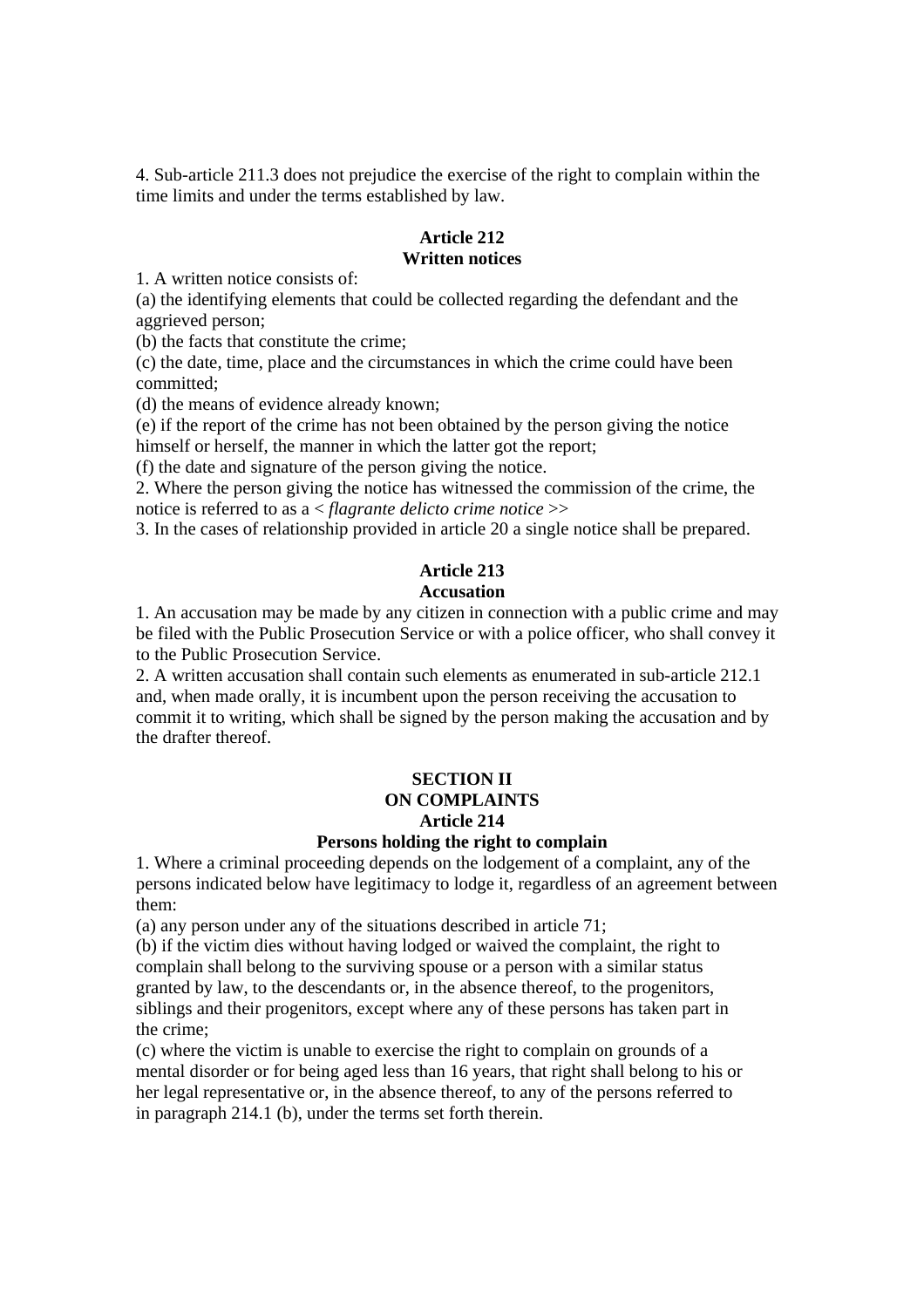2. Where, under the terms of paragraph 214.1(c), the perpetrator of the crime is the respective legal representative, the Public Prosecution Service may initiate the proceeding if the safeguard of the interests of the victim so requires.

3. A complaint lodged against of any of the persons involved in a crime implies initiating a criminal proceeding against them all.

#### **Article 215**

## **Lapse of the right to complain**

1. The right to complain lapses after six months from the date the person holing that right becomes acquainted with the act and the authors thereof, from the date the victim dies, or from the date the victim becomes legally competent to do so.

2. The deadline is counted separately with regard to the various persons holding the right to complain.

#### **Article 216**

# **Waiving or withdrawing a complaint**

1. An explicit or implied waiver of the right to complain precludes the exercise thereof at a later stage, and withdrawal of a complaint prevents that same complaint from being lodged a new.

2. Withdrawal of a complaint is admissible until such a time as the first-instance sentence is handed down, and no opposition having been filed by the defendant is a condition for validating the withdrawal.

3. Where the withdrawal becomes known during the investigation, it is the responsibility of the public prosecutor to validate it, and this responsibility rests with the presiding judge of the court where the withdrawal becomes known during the trial.

4. The judicial authority competent to validate the withdrawal notifies the defendant, as soon as it becomes acquainted with the withdrawal, requesting the defendant to state, within five days, whether he or she opposes the withdrawal, and silence on the part of the defendant in this respect shall be regarded as no opposition.

5. Where the defendant does not have an appointed defender and his or her whereabouts is not known, the notice referred to in sub-article 216.4 is given by publication.

6. A withdrawal deemed valid entails the acquittal of the defendant and of any coparticipants that may benefit from such a withdrawal.

7. In order for a waiver or withdrawal to be valid where the right to complain is, or could have been, exercised by more than one person, there needs to be an agreement among all such persons.

# **SECTION III DETENTION Article 217 Purpose**

1. Detention as referred to in the following articles is carried out for the purpose of: (a) within seventy two hours, bringing the person under detention to court in an expedited proceeding or presenting that person to the judge for his or her first judicial questioning or for the imposition of a restrictive measure; or (b) ensuring that the person under detention is immediately brought before the judicial authority in a procedural act or, this not being feasible, at the earliest opportunity,

but under no circumstances shall it be done after the seventy-two-hour deadline.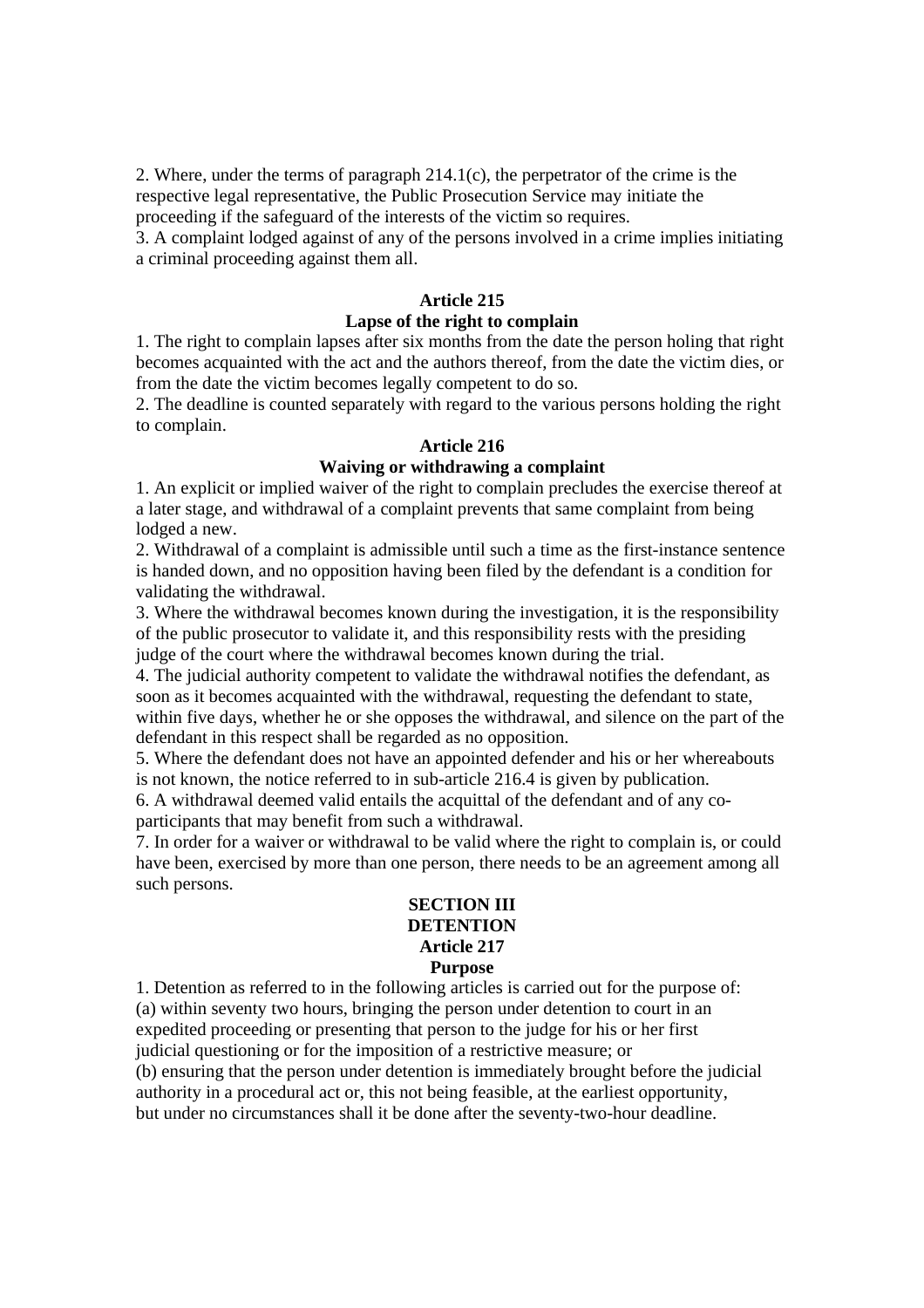2. The judge may order the detention of any procedural participant other that a legal practitioner, magistrate or public defender as a means of ensuring the immediate appearance of that person in a procedural act from which he or she has been absent without justification.

## **Article 218**

## **Arrest in** *flagrante delicto*

1. In the case of *flagrante delicto* in connection with a criminal offence punishable by imprisonment, any police authority may carry out the arrest.

2. If no police authority can carry out the arrest, any person witnessing the flagrante delicto offence may do so.

3. The person carrying out the arrest shall immediately hand the detainee over to the nearest police authority, who shall prepare a handover note containing such elements as referred to in article 220, in addition to the captor's identification and the circumstances surrounding the capture.

4. In the case of a criminal offence the prosecution of which is dependant on the lodgement of a complaint, the arrested person shall be kept under arrest only where, immediately after the arrest, the right to complain is exercised by the person who holds that right, and the complaint shall be entered in the records.

# **Article 219**

#### *Flagrante delicto*

1. *Flagrante delicto* refers to any crime that is in the process of being committed or that has just been committed.

2. *Flagrante delicto* applies to any case in which the perpetrator is, as soon as the crime has been committed, tracked down by any person or found with items or indications that clearly show that he or she has just committed the crime or has taken part in it.

3. In the case of an ongoing crime, the *flagrante delicto* status continues as long as there are any indications showing that the crime is in the process of being committed and the perpetrator is taking part in it.

## **Article 220**

## **Arrest other than in flagrante delicto**

1. With the exception of *flagrante delicto*, an arrest may only be carried out following a warrant issued by the judge.

2. Police authorities and the Public Prosecution Service, or other agencies with a similar status, may order the arrest of the defendant other than in flagrante delicto where: (a) pre-trial detention is admissible;

(b) there exist strong indications that the defendant is preparing to escape legal action;

(c) in an emergency and dangerous situation, the judge's intervention would come too late.

# **Article 221**

## **Arrest warrants**

1. Subject to sub-article 220.2, an arrest other than in flagrante delicto may be carried out only through a warrant the duplicate of which shall be handed over to the person to be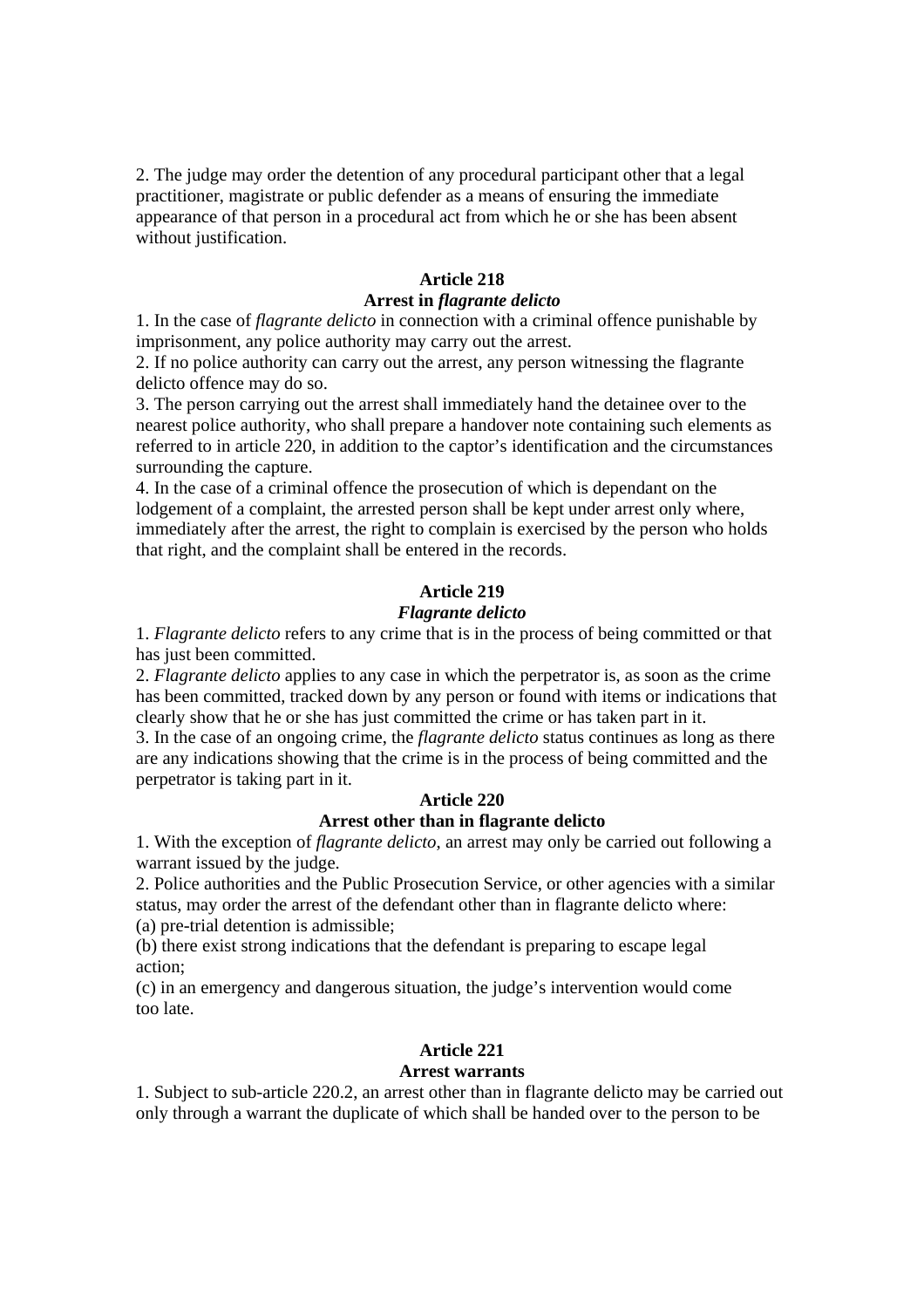arrested.

2. An arrest warrant must contain:

(a) the identification of the person to be arrested and the capacity in which he or she is intervening in the case;

(b) brief indication of the grounds for the arrest and its purpose;

(c) identification and number of the case file regarding the arrest.

3. The warrant is written in triplicate, one of the duplicates being attached to the records once the arrest has been certified, the other kept in the files of the arresting entity, and the original handed over to the person to be arrested, in the act of his or her capture.

4. An arrest that is not in compliance with this and the preceding article is unlawful.

# **Article 222**

## **Notifying an arrest**

An arrest must be immediately notified to:

(a) the judge who has ordered the arrest if the arrested person is not immediately presented to the former;

(b) the public prosecutor in any other cases.

## **Article 223**

#### **Releasing an a person under arrest**

1. Any entity who has ordered an arrest or to whom the person under arrest has been delivered shall release the latter immediately:

(a) as soon as it becomes evident that the arrest was carried out in a situation of mistaken identity;

(b) if it has been carried out outside the cases and the conditions provided in the law, namely in the cases where the 72-hour period to present the detainee has been exceeded;

(c) as soon as such order becomes unnecessary.

2. Release is preceded by a writ if the arrest has been ordered by the public prosecutor or the judge and, in the case of another entity, through the subsequent preparation of a report to be attached to the case file.

3. Any release carried out on the initiative of any police entity, before the person under arrest has been presented to the judge, must be notified to the public prosecutor, under the penalty of disciplinary liability.

## **CHAPTER II ON ENQUIRES SECTION I ACTS OF ENQUIRY Article 224 Starting an enquiry**

The enquiry starts when the report of the crime is brought to the notice of the entity responsible for conducting it.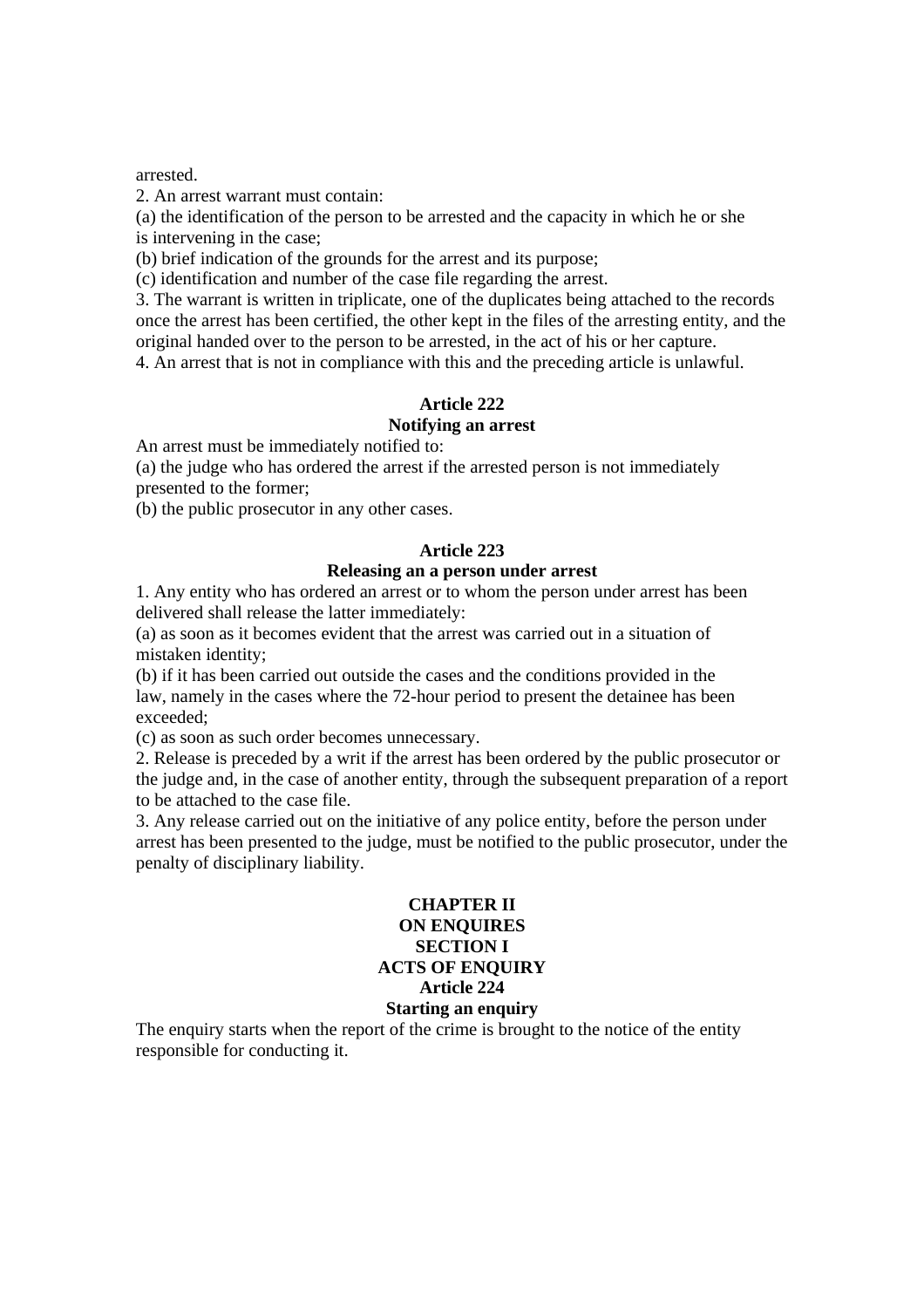# **Article 225 Purpose**

The enquiry is the investigative procedural phase intended to collect proofs and take the action required to demonstrate that a crime has been committed, hold its perpetrators liable, and secure any elements of relevance in determining the damage caused by the crime and the compensation amount, where the perpetrators are not to be tried in an expedited proceeding.

# **Article 226**

# **Acts under judicial jurisdiction**

The following acts are under the exclusive jurisdiction of the judge of the area where the enquiry is being conducted:

(a) to carry out the first questioning of an arrested defendant;

(b) to conduct the committal of statements to writing for future use;

(c) to decide about the search of items and/or persons, where the law reserves the judge the competence to do so, namely the search of a lawyer's or doctor's office, a bank or other credit institution;

(d) to authorise telephone tappings;

(e) to authorise the seizure of mail and become acquainted with its contents before any other entity does, as well as to seize any items from a lawyer's or doctor's office, bank or other credit institution, examining any records deemed necessary for that purpose;

(f) to perform such other acts as may be assigned by the law.

2. The acts referred to in sub-article 226.1 are performed at the request of the public prosecutor.

3. Where the person under arrest cannot be presented to the judge referred to in subarticle 226.1, within seventy two hours, for his or her first questioning, the former must, on an exceptional basis, be presented to the judge of the area where the arrest was carried out, but under no circumstances shall the presentation occur beyond the seventy-two-hour period.

4. The search of, or the seizure of any items from, a lawyer's or doctor's office, a bank or other credit institution, as referred to in paragraphs 226.1 (c ) and (e), shall be carried out by the judge personally.

# **Article 227**

# **Acts under the jurisdiction of the public prosecutor**

In addition to assuming a leadership role in any enquiry that the public prosecutor is not carrying out directly, it is the responsibility of the public prosecutor to perform or authorise any acts, where the law reserves the public prosecutor the competence to do so.

# **Article 228**

# **Carrying out an enquiry**

1. The police entity may carry out any other procedural acts to be carried out in the course of the enquiry.

2. For the purposes of sub-article 228.1, territorial jurisdiction is determined by the decree setting out the organic structure of the police entity.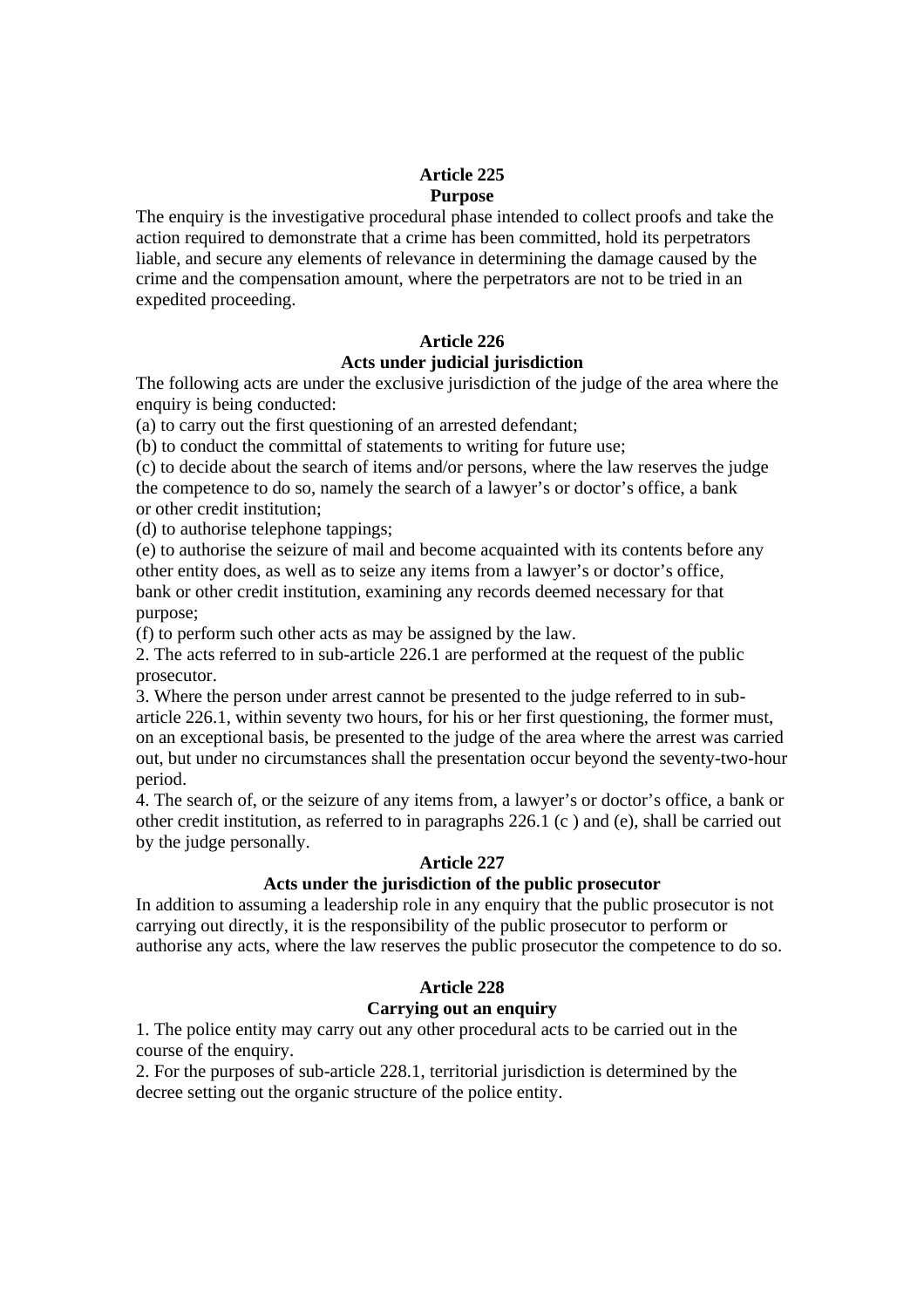# **Article 229**

# **Enquires against magistrates**

1. Where a magistrate is the subject of the report of a crime, a magistrate with a category or seniority that is equal to or higher than that of the defendant is appointed to conduct the enquiry.

2. Where the subject of the report of a crime is the Prosecutor General, a judge from the Supreme Court of Justice, who shall not take part in the trial phase, shall be appointed by the drawing of a lot.

# **Article 230**

# **Statements for future use**

1. Statements and confrontation of witnesses may take place beforehand where there are substantiated grounds for doing so, particularly in the case of a victim of a sexual crime, or in the case of an imminent overseas trip by a person who is to give testimony as a witness, victim, aggrieved person, expert, technical consultant or take part in a confrontation of witnesses that is likely to prevent him or her from appearing at the trial. 2. Early statements under the terms of sub-article 230.1 shall be taken by the territorially competent judge, following a request by the public prosecutor, the aggrieved person or the defendant, and committed to writing.

3. The procedural participants referred to in sub-article 230.2 may attend the hearing where the statements are made and may request the judge to ask any questions deemed necessary.

4. Statements for future use shall be freely assessed in trial.

# **Article 231**

# **Inquiry against a particular person**

1. After an enquiry against a particular person has commenced, the questioning of that person becomes compulsory

2. Exception to sub-article 231.1 is made where:

(a) the defendant resides overseas;

(b) the defendant resides in an area under the jurisdiction of a court other than the

one where the inquiry is taking place;

(c) the defendant cannot be found for notification purposes.

# **Article 232**

# **Duration of an inquiry**

1. Six months is the time limit for conducting an inquiry where there are any defendants held under pre-trial detention.

2. In cases of great complexity during the investigation phase, the time limit referred to in Sub-article 232.1 may be extended, only once, for another six months, through an order issued by the public prosecutor.

3. The time limits referred to in sub-articles 232.1 and 232.2 are doubled where there are no defendants held under detention.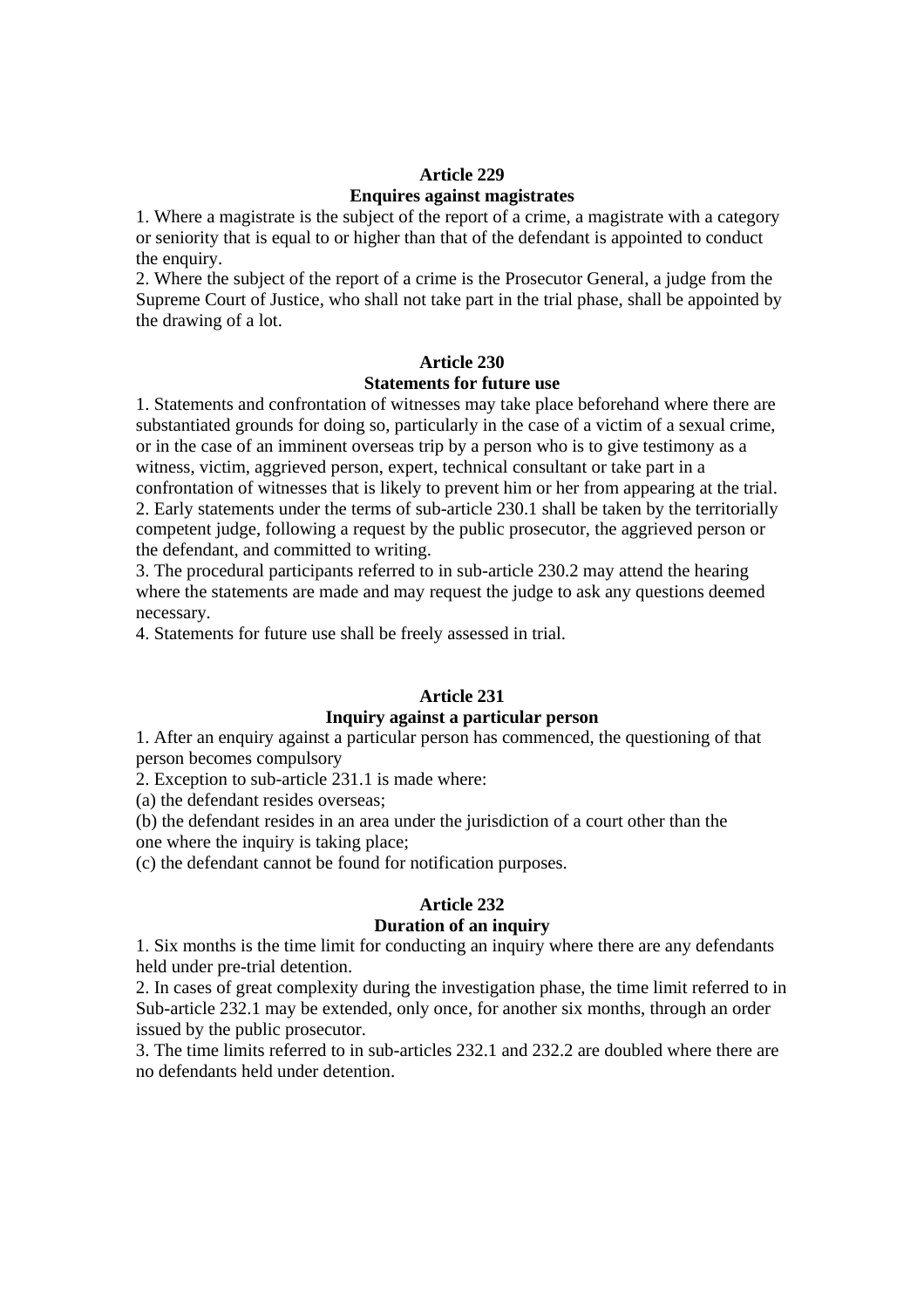#### **Article 233**

## **Reporting the outcome of search for proof in writing**

The outcome of the search for proof undertaken in the course of an enquiry must be committed to writing.

## **SECTION II ON CLOSURE OF ENQUIRY Article 234 Final report**

1. Where an enquiry has been completed under sub-article 57.2, the entity tasked with carrying out the inquiry prepares a final report and submits the records to the Public Prosecution Service.

2. The Public Prosecution Service may order further action and set a time limit for the completion thereof if it deems such action necessary for the disclosure of the truth.

#### **Article 235**

#### **Dismissing a case**

1. Once the provisions of article 234 have been complied with or the enquiry closed, the Public Prosecution Service shall issue an order of dismissal:

(a) if sufficient evidence amounting to a crime has not been gathered;

(b) if the perpetrator of the crime remains unknown;

(c) if the criminal proceeding is legally inadmissible.

2. Dismissal may be total or partial.

3. Where new elements of relevance to the investigation arise, an enquiry dismissed on the grounds referred to in sub-articles 235.1 and 235.2 must be reopened on a discretionary basis or at request.

4. The immediate superior may order the indictment on a discretionary basis or at the request of the aggrieved person; otherwise the case shall be placed on the files of the Public Prosecution Service.

#### **Article 236 Order of indictment**

1. If sufficient evidence amounting to a crime and leading to the identification of the perpetrator thereof has been gathered during the enquiry, the Public Prosecution Service shall issue a writ of indictment within fifteen days.

2. Evidence is considered to be sufficient where a penalty or security measure may be reasonably imposed on the defendant in trial by virtue of such evidence.

3. Under the penalty of nullity, the writ of indictment shall contain:

(a) elements conducive to the identification of the defendant;

(b) the account of the facts that constitute the crime or are of relevance to the

determination of the penalty or security measure;

(c) the indication of the applicable substantive provisions;

(d) the date and signature.

4. In the case of relationship between cases a single writ of indictment is issued.

5. The indictment also indicates the roll of witnesses and any other proofs to be presented at the hearing.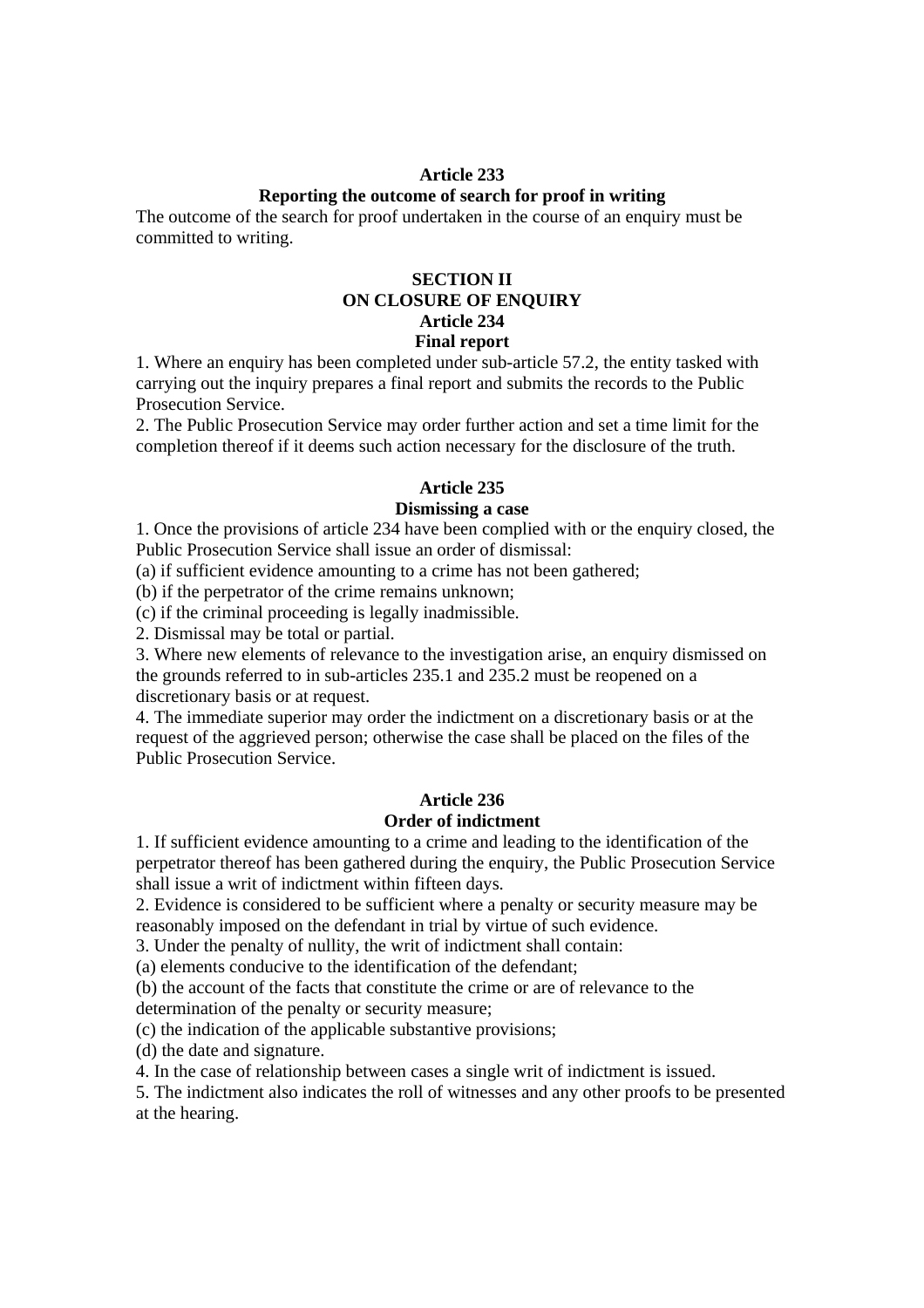#### **Article 237 Notification**

1. The order of dismissal or the writ of indictment is notified to both the defendant and the aggrieved person.

2. Where notifying the defendant personally proves to be of no avail, a notice by publication may be given to the defendant informing him or her of the order of dismissal or of the writ of indictment referred to in sub-article 237.1

# **Article 238 Referral to trial**

Subject to sub-articles 14.2 and 14.3, the records are referred to the trial court for distribution once the writ of indictment has been notified by the Public Prosecution Service.

# **TITLE II ON TRIALS CHAPTER ON THE PREPARATION OF A TRIAL Article 239**

# **Assessing an indictment**

1. Once the records have been received by the court, the judge shall:

(a) assess the jurisdiction, legitimacy, nullities and other exceptions or any prior issues that are likely to impede an immediate assessment of the grounds of action; (b) issues a rejection order, where the indictment is deemed to be blatantly groundless;

(c) admit the indictment and set a trial date, if the judge is of the opinion that the case must proceed to trial.

# **Article 240 Setting a date for trial**

1. The order admitting the indictment and setting a trial date must also contain:

(a) the appointment of a defender, if counsel has not yet been retained or appointed for the entire proceeding;

(b) the decision on any restrictive or property-guarantee measures to be imposed on the defendant or the review of the imposed ones;

(c) the request for a criminal record check.

2. The order, accompanied by a copy of the indictment, is notified to the public prosecutor,

the defendant, and his or her defender, and the aggrieved person.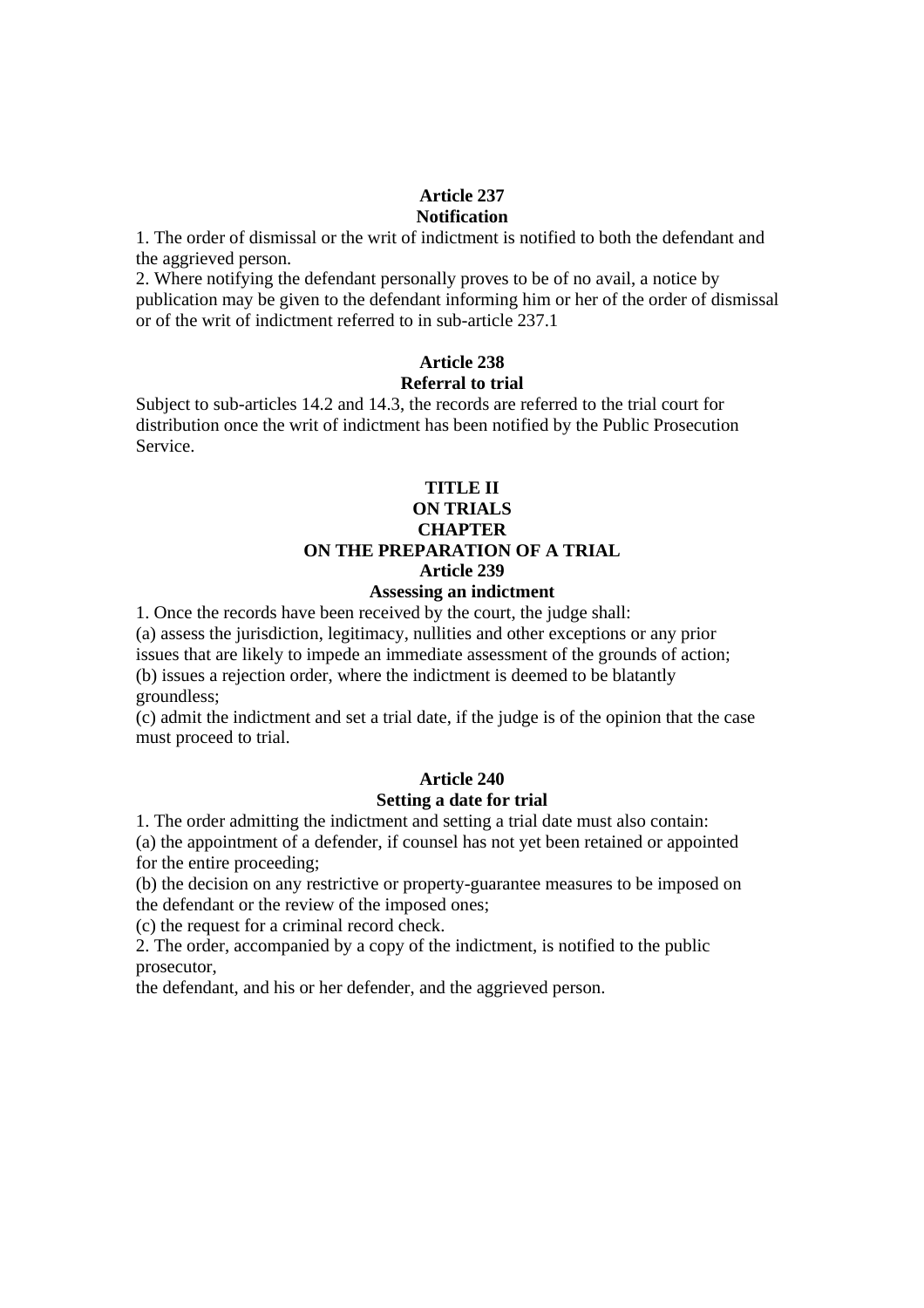# **Article 241 Rebuttal and roll of witnesses**

1. Within fifteen days of notification of the order setting the trial date, the defendant shall present, if he or she so wishes, his or her rebuttal, the roll of witnesses and any other proofs to be produced.

2. The motion is filed in the written form and is not subject to any procedures, with a duplicate attached thereto to be handed over to the public prosecutor.

# **Article 242 Endorsement**

Where the trial is to be held in a court with more than one judge, the records are afterwards referred to each of the assistant judges for consultation and endorsement.

# **Article 243**

# **Statements for future use or taken in the domicile**

1. At the request of the public prosecutor, of the victim or of the defendant, the court may take statements from any of the procedural participants referred to in sub-articles 236.5 and 241.1 in their domicile where, on substantiated grounds, they are not able to appear at the hearing.

2. The procedures set for hearings, except with regard to the public character thereof, are observed while taking statements.

3. Statements are committed to writing.

# **Article 244**

#### **Rogatory letters**

1. The issuance of rogatory letters is not permitted in connection with the taking of statements from procedural participants who have been heard during the inquiry. 2. On an exceptional basis, persons who have not been heard through statements during the inquiry, residing outside of the territorial jurisdiction of the court and having serious difficulties or inconveniences in making a trip to appear before the court, may be questioned by means of a rogatory letter at the request of either the prosecution or the defence.

## **CHAPTER II ON HEARINGS SECTION I GENERAL PROVISIONS Article 245 Conduct and order at hearings**

1. The conduct of the hearing and the order of business are the responsibility of the judge, who shall adopt such measures as deemed appropriate and necessary for the smooth running of the hearing, to the extent that they are not inconsistent with any expressed law. 2. Sub-article 73.2 is correspondingly applicable.

3. Decisions relating to the order of business and the conduct of the hearing may be pronounced orally and without following any specific procedures.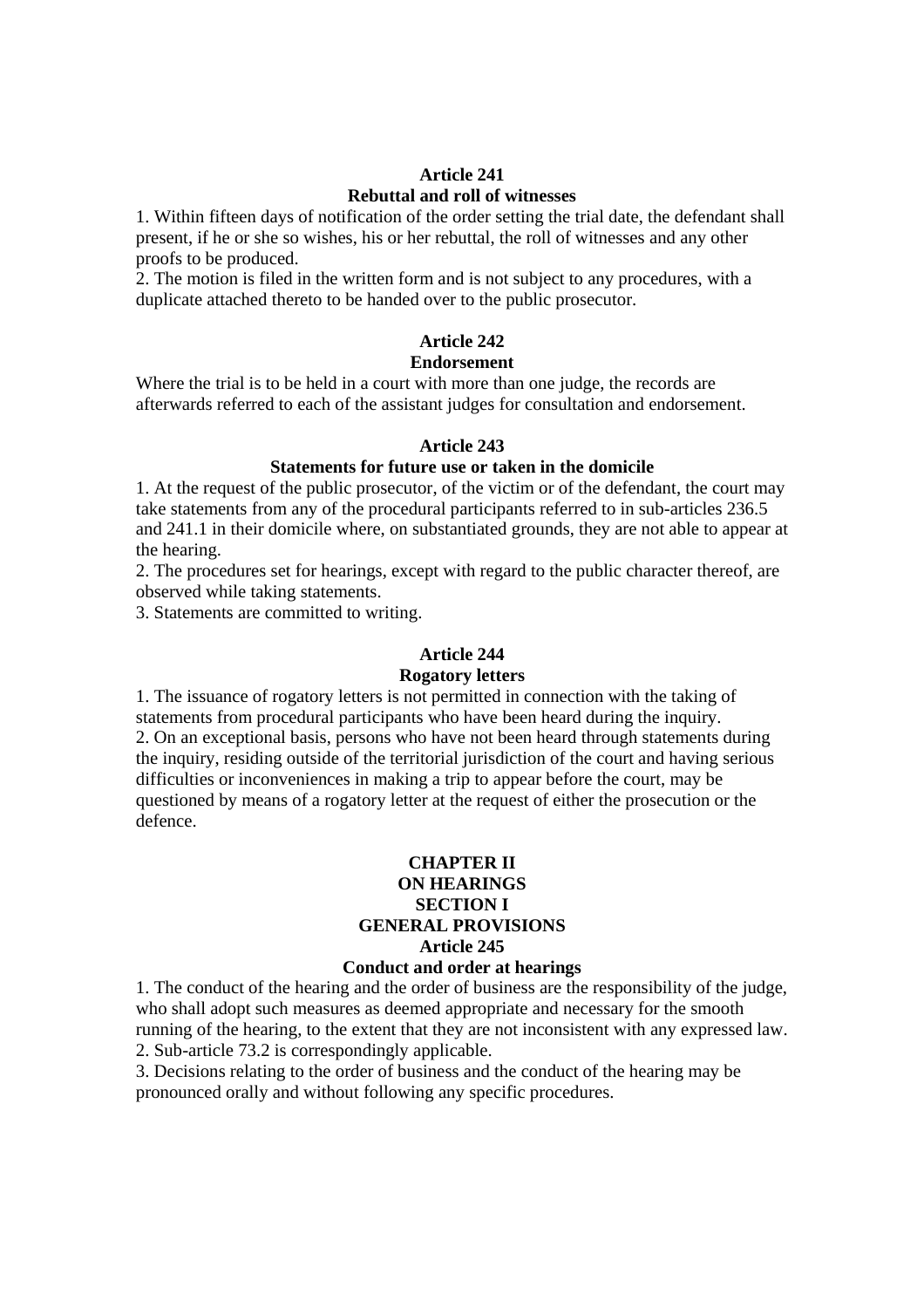#### **Article 246**

## **The adversarial nature of proceedings**

The court shall ensure the observance of the adversarial nature of the proceeding, namely before a decision on incidental matters is made and in relation to the presentation or examination of any proofs at the hearing, under the penalty of nullity.

## **Article 247**

# **Public character of hearings**

1. Hearings shall have a public character, under the penalty of irreparable nullity.

2. Articles 75 and 76 are correspondingly applicable.

# **Article 248**

## **Oral character of hearings**

Except as otherwise stated by the law, the proceedings and the production of proofs at the hearing are conducted orally before the court.

#### **Article 249**

#### **Documenting acts performed at hearings**

1. A court clerk shall prepare the minutes of the hearing containing:

(a) the indication of the venue, date, opening and closing time and the number of hearing sessions;

(b) the name of the judge and of the public prosecutor;

(c) the identification of the defendant and his or her counsel or defender;

(d) the identification of the deposing witnesses, experts, technical consultants, and interpreters:

(e) the recording of any motions made orally, the stance of the other procedural participants in regard to such acts and the decisions made thereon, including the record of any challenges made at the hearing;

(f) the terms of conciliation or withdrawal, if any;

(g) any other decisions and indications determined by the law;

(h) the signature of the presiding judge and of the court clerk who prepared the minutes;

2. Statements made before the court are committed to writing in the absence of video or audio recording equipment.

3. The judge may determine that the acts referred to in paragraph 249.1(e) be recorded in writing at the end of the production of proofs where an immediate writing thereof might disrupt the smooth running of the proceedings.

#### **Article 250**

#### **Uninterrupted character of hearings**

1. A hearing proceeds without interruption, except in the case of adjournment or interruption provided by law.

2. The judge shall determine the adjournment of the hearing for such a duration as deemed necessary for the rest and refreshment needs of the participants.

3. The hearing shall be adjourned until the following workday where it cannot be concluded on the day it started.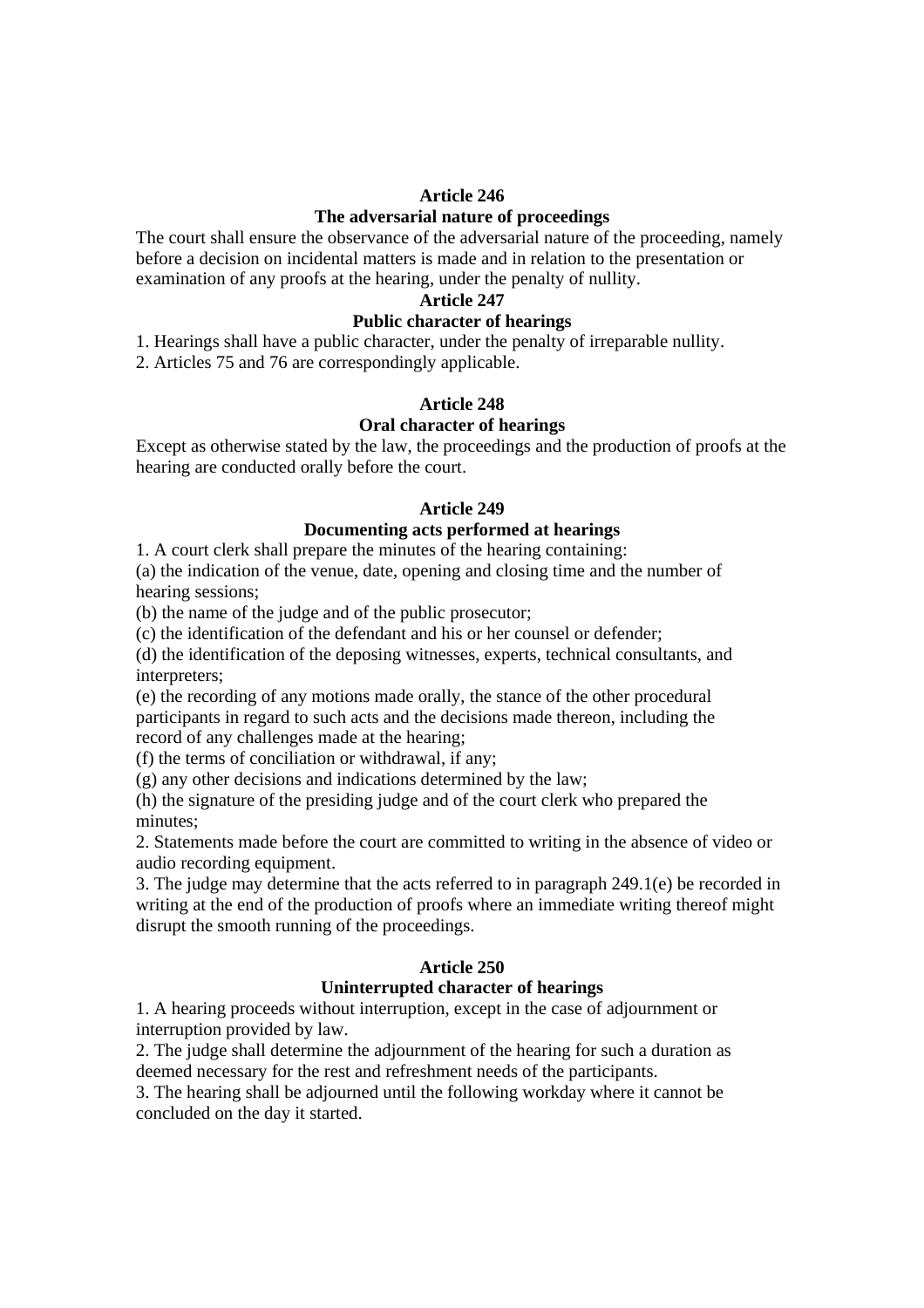4. The judge shall order the interruption of the hearing after it has started if: (a) a person who cannot be immediately replaced and whose presence is indispensable, by operation of the law or of a court decision, fails to appear at the hearing or becomes unable to attend it;

(b) it is absolutely necessary to produce further evidence, which is unavailable at the time the hearing is in progress;

(c) any prejudicial or incidental matter, the settlement of which is essential for a proper adjudication of the case and that renders the continuation of the hearing highly inconvenient before that matter is settled, arises.

5. An interrupted or adjourned hearing is resumed from the last procedural act performed; however, any proofs produced lose validity where the resumption of the hearing is not feasible within 30 days.

#### **Article 251**

## **Postponing the date set for a hearing**

1. The inability of constituting a court and failure to take any of the steps set out in article 244 are the grounds on which to postpone the date set for the hearing.

2. The absence of procedural participants before the hearing has started may result in a postponement only when and as determined by the law.

#### **Article 252**

#### **Investigation principle**

At its own discretion or if requested to do so, the court shall issue a writ ordering the production of every evidence the knowledge of which proves to be essential for the disclosure of the truth and for a proper adjudication of the case, while observing the adversarial nature of the proceedings.

#### **Article 253**

## **Attendance of defendants**

1. The presence of the defendant at the hearing is compulsory, except as otherwise stated in the law.

2. It is the responsibility of the judge to take the appropriate and necessary action to prevent the defendant from leaving the hearing before it comes to a close.

3. Once the defendant has been questioned about his or her identification, he or she may be removed from the courtroom on the grounds of repeated breaches of the rules of conduct at the hearing.

4. The defendant may also be removed from the courtroom for a period of time deemed necessary when his or her presence may contribute to inhibiting or intimidating a person who is to make statements.

5. Even if the defendant is removed from the courtroom, he or she must hear the reading of the sentence.

## **SECTION II PRELIMINARY ACTS Article 254 Calling the roll**

1. At the time set for the beginning of the trial, the court clerk shall, publicly and loudly,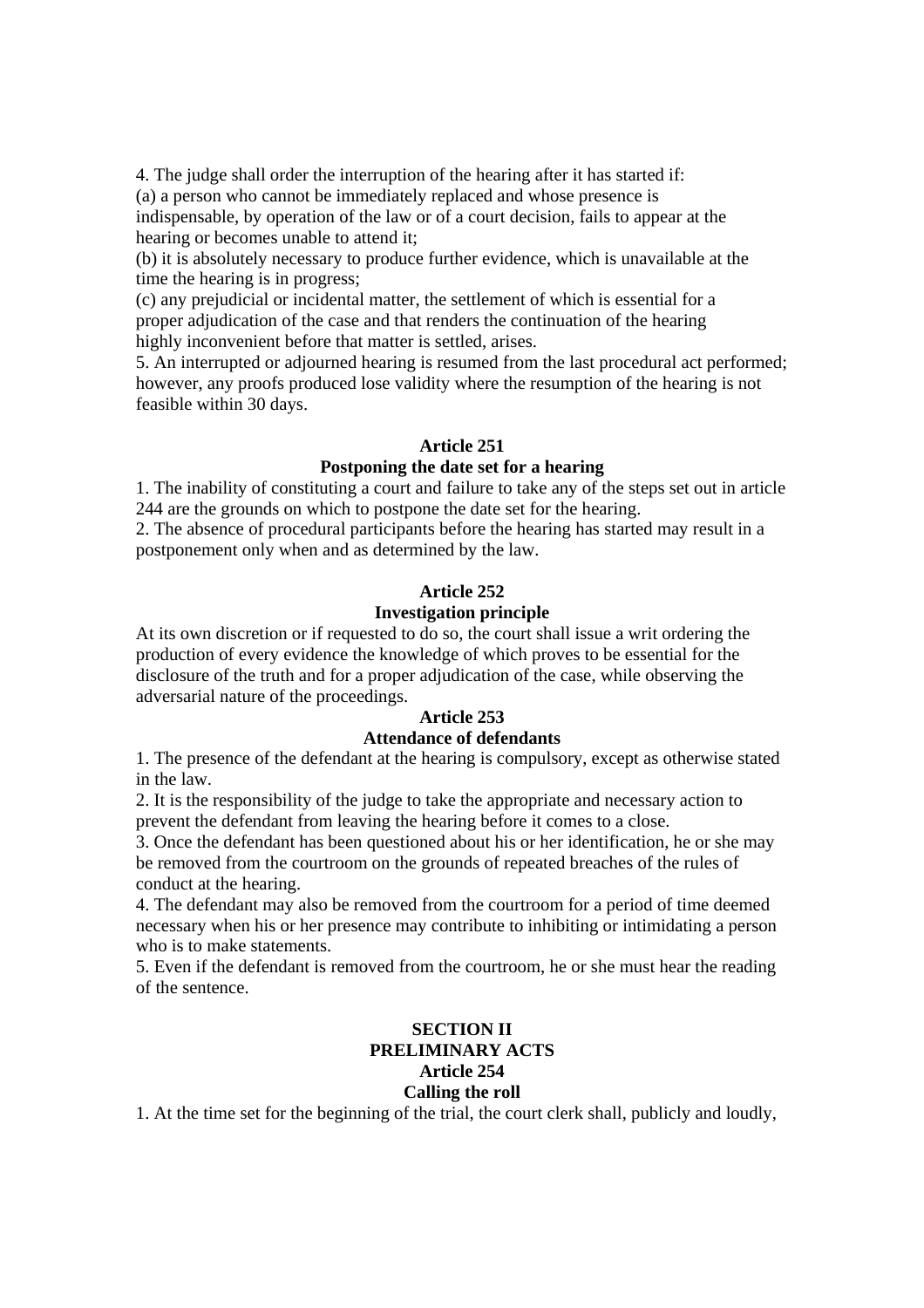identify the case and call the procedural participants.

2. Should any procedural participant be absent, a second call shall be made after fifteen minutes have elapsed.

3. Once these procedures have been complied with, the court clerk shall inform the presiding judge of the persons present and/or absent.

#### **Article 255**

#### **Starting or postponing a hearing**

1. Where all the procedural participants are present or where, though a person is absent, the hearing is not postponed, the court calls the hearing to order and starts the trial.

2. Otherwise, the court sets a new date for the trial.

3. The postponement of the hearing and the grounds therefore, including the position of the public prosecutor and of the defendant are entered in the postponement minutes.

## **Article 256**

#### **Absence of defendants**

1. Where the defendant fails to appear at the hearing, having been duly notified, the hearing shall be postponed before proofs begin to be presented.

2. Failure to justify the absence within five days implies the payment of a fine and the issuance of an arrest warrant in order to ensure the defendant's presence at the hearing to be held on the reset date.

3. Should the defendant justify his or her absence, he or she shall be notified of the reset date for the trial with the warning that, in the case of a new absence, the trial shall be held in absentia and that he or she shall, for all possible purposes, be represented by his or her defender.

## **Article 257**

#### **Impossibility of notifying or arresting a defendant**

1. Where the defendant has provided the proof of identity and residence and he or she cannot be either arrested in order to ensure his or her presence at the hearing or notified personally of the writ setting the date for the trial, a public notice shall be affixed at the residence indicated in his or her proof of identity and residence.

2. A public notice thus served shall be affixed no later than twenty days before the reset date for the trial and with the warning that the trial shall be held as if the defendant were present and that he or she shall, for all possible purposes, be represented by the defender. 3. The use of a public notice does not preclude a detention or arrest warrant from being simultaneously issued.

#### **Article 258**

#### **Waiving the attendance of a defendant**

Where a defendant is practically unable to appear at the hearing due to advanced age, serious disease or residence overseas, he or she may request or agree that the hearing be held in his or her absence, in which case the defendant shall be represented by his or her defender for all possible purposes.

#### **Article 259**

# **Other cases of impossibility of notifying or arresting a defendant**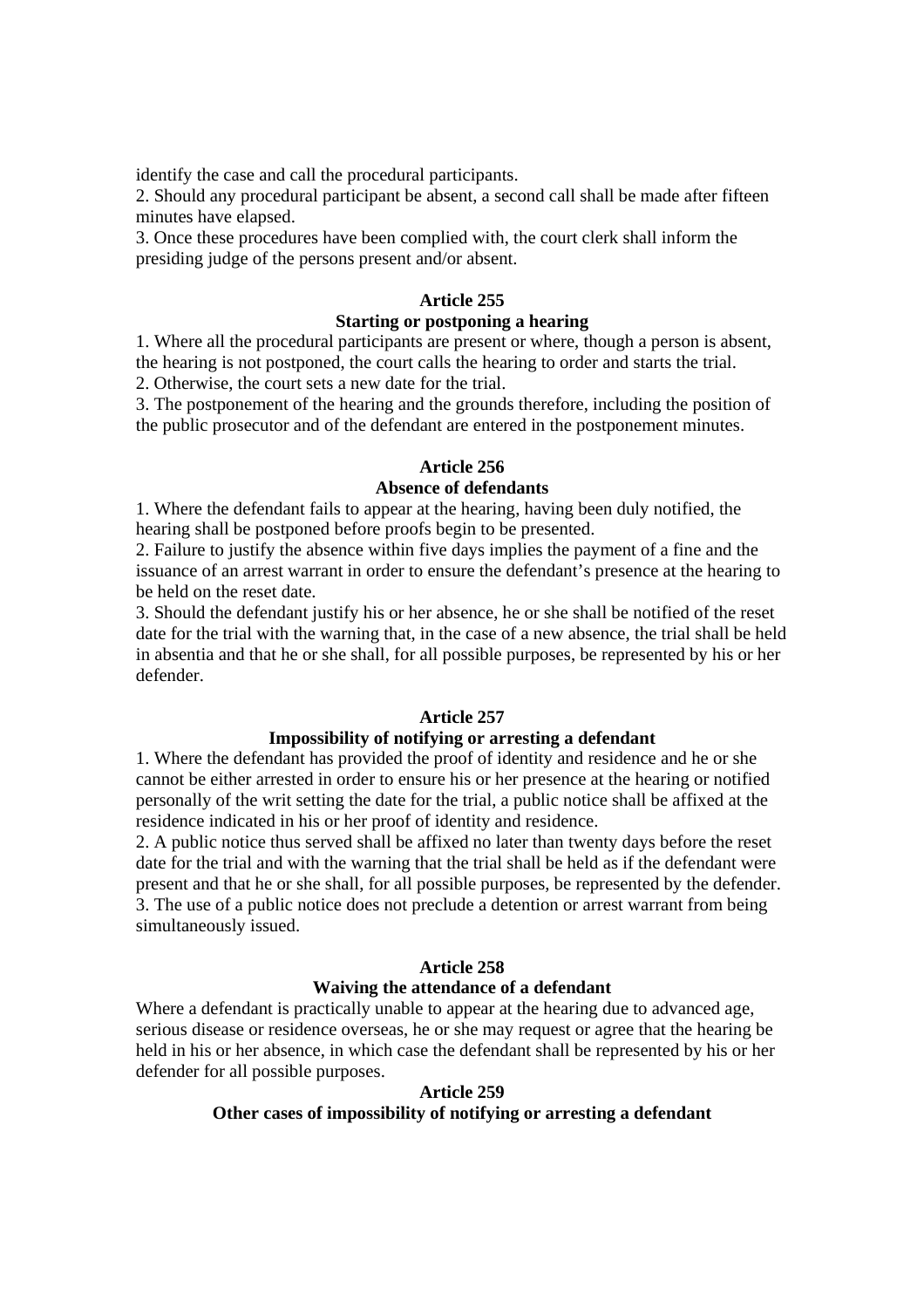1. Apart from the cases provided in sub-article 257, where the defendant has not provided a proof of identity and residence, the police shall be requested to investigate and report about the whereabouts of the defendant in order that he or she can be given the notice. 2. Should the impossibility of notifying the defendant in the case referred to in sub-article 259.1 persists in that his or her whereabouts remains unknown, the court may order the arrest of the former in order to ensure his or her appearance in court.

#### **Article 260**

#### **Absence of the public prosecutor or defender**

1. The absence of either the public prosecutor or the defender shall not justify the postponement of the hearing.

2. The public prosecutor shall be replaced by his or her legal substitute and the defender by a competent person, preferably a lawyer or law graduate, under the penalty of irreparable nullity.

3. Substitutes shall be given the time required for them to prepare for the trial, namely for the perusal of the records and contact with the defendant.

#### **Article 261**

## **Absence of the victim, witnesses, experts or technical consultants**

1. The absence of the aggrieved person, witness, expert or technical consultant may justify the postponement of the hearing on one occasion only and only if the court believes that his or her presence is essential for the discovery of the truth and that the presence of the absentee on the new date to be set for the hearing is likely to be ensured. 2. Where any of the aforementioned persons is likely to still appear in the course of the hearing or such a hearing shall require more than one session, the court shall initiate the trial and shall allow that person to give his or her testimony as soon as he or she arrives at the hearing; otherwise, sub-article 261.1 shall apply.

# **SECTION III ON PRODUCTION OF PROOFS Article 262**

## **Attempts at conciliation**

1. Where proof has commenced to be produced, in a crime the criminal proceeding of which depends on the lodgement of a complaint, the judge may seek to reach conciliation between the defendant and the aggrieved person.

2. If conciliation is reached, mention of this fact shall be made in the minutes and the judge shall, after consultation with the public prosecutor, endorse the agreement reached.

#### **Article 263**

#### **Keeping away a person who is to make statements**

1. While proof is being produced, every person who is to make statements is excluded from the courtroom without access to any information about what is occurring inside the courtroom.

2. It is the responsibility of the court clerk to ensure that sub-article 263.1 is complied with before and after the production of proof commences.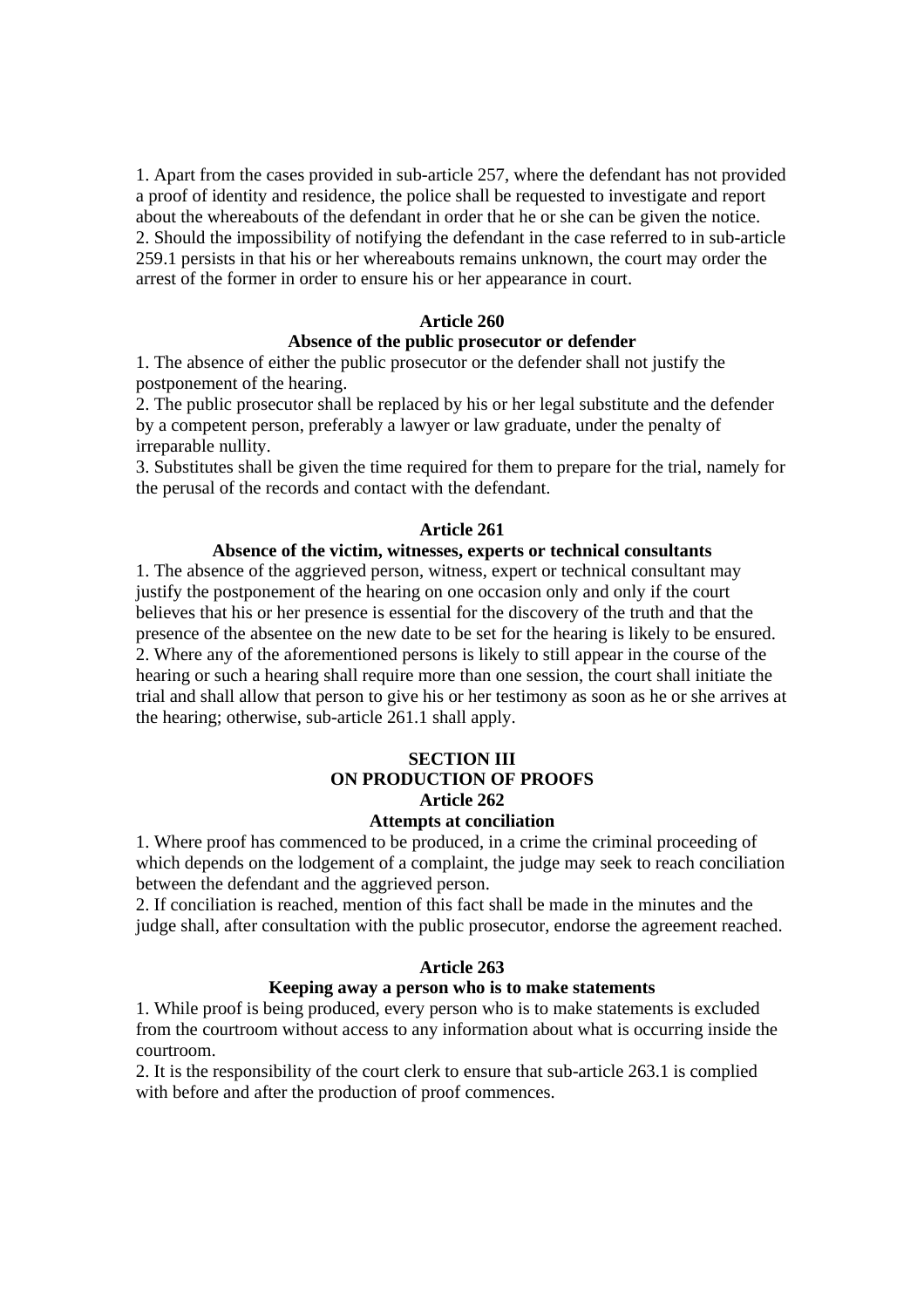#### **Article 264 Information**

The production of proof is preceded by the reading and explanation of the contents of the indictment by the judge to the defendant.

# **Article 265**

# **Order followed in the production of proof**

1. The order in which proof is produced is as follows:

(a) statements by the defendant;

(b) evidence presented by the public prosecutor;

(c) evidence presented by the defendant;

(d) other evidence the court deems necessary.

2. Lastly, proof produced beforehand by way of documents attached to the records shall be examined, provided that any of the parties concerned so requires.

3. If the court deems it convenient for the discovery of the truth, the aforementioned order of production of proof may be altered, except with regard to statements by the defendant who is the first person to intervene in this respect, and the latter may make further statements at any stage of the hearing.

#### **Article 266 Evaluation of proof**

# 1. The court's opinion may only be based on proof that has been either produced or examined at the hearing.

2. Excepted from sub-article 266.1 is the following proof, which may be used even without having been examined at the hearing, where no one has required the examination thereof:

(a) records relating to statements for future use or taken in a person's domicile, or by means of a rogatory letter, in an act conducted by a judge;

(b) enquiry records to the extent that they contain statements by the defendant, the aggrieved person or by witnesses heard before a judicial authority;

(c) any documents compiled in the course of the enquiry or presented with the rebuttal;

(d) records prepared in the course of the enquiry, which do not contain statements by any of the persons referred to in paragraph 266.2(b).

# **Article 267**

# **Prohibited reading of statements**

1. With the exception of the cases provided in article 266, records of statements made during the inquiry may not be used at the hearing.

2. Exceptionally, the records of statements referred to in sub-article 267.1 may be used at the

hearing but only for substantiating the opinion of the court where there is a noticeable contradiction or discrepancy between those statements and the ones made at the hearing by

the same person, which cannot be otherwise clarified.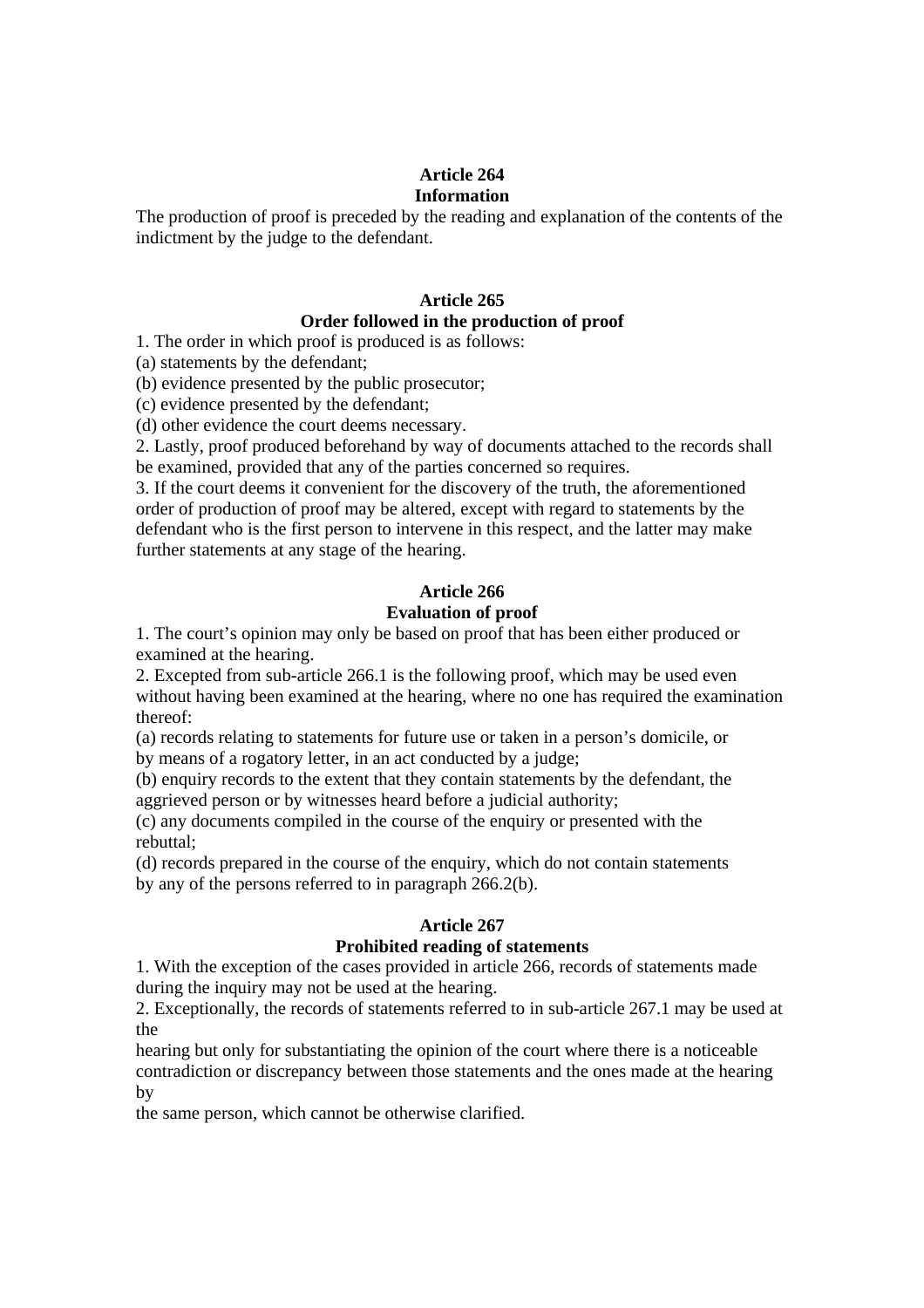3. The use of the prerogative granted in sub-article 267.2 must be mentioned in the hearing minutes in the form of a writ authorising it and pointing out the contradiction or discrepancy that requires clarification.

4. Proof obtained in breach of the foregoing sub-articles of this article is not valid.

# **Article 268**

## **Statements by the defendant**

1. The questioning of the defendant begins with questions relating to his or her identification, preceded by the warning referred to in paragraph 60 (c) and sub-article 62.3.

2. Article 62 is correspondingly applicable to the questioning of the defendant at the hearing.

3. Where the defendant wishes to make statements as to the grounds of the action, the judge shall ask him or her whether he or she admits or denies the facts set forth in the indictment.

4. Where the court is satisfied that the admission of guilt is free and genuine, the questioning, including the remaining production of proof, is limited to the facts and circumstances that have not been sufficiently clarified

5. Where the defendant denies the facts set forth in the indictment, the court shall hear him or her in all that is of relevance to the case.

6. The public prosecutor and the defender shall, following this order and through the presiding judge, ask any questions deemed necessary for the clarification of the truth. 7. The defendant may, spontaneously or on the recommendation of the defender, refuse to respond to some or all of the questions asked, without detriment to himself or herself.

# **Article 269**

# **Several defendants**

1. In the event of several defendants, the judge determines whether these should be heard in each other's presence or separately.

2. In the case of a separate hearing, the judge shall, after hearing all the defendants, inform them on what has occurred in their absence, under the penalty of nullity.

# **Article 270**

# **Statements by the aggrieved person**

The judge or, through him or her, the public prosecutor and the defender may, following this order, ask the aggrieved person any questions.

# **Article 271**

# **Statements by witnesses**

1. Witnesses are questioned, one after the other, by the order in which they have been indicated, unless the judge reasonably decides otherwise.

2. A witness is questioned by the person who has indicated him or her, and shall then be cross-examined by the remaining procedural participants. The witness may be questioned again if issues that have not been addressed in the initial questioning arise during the cross-examination.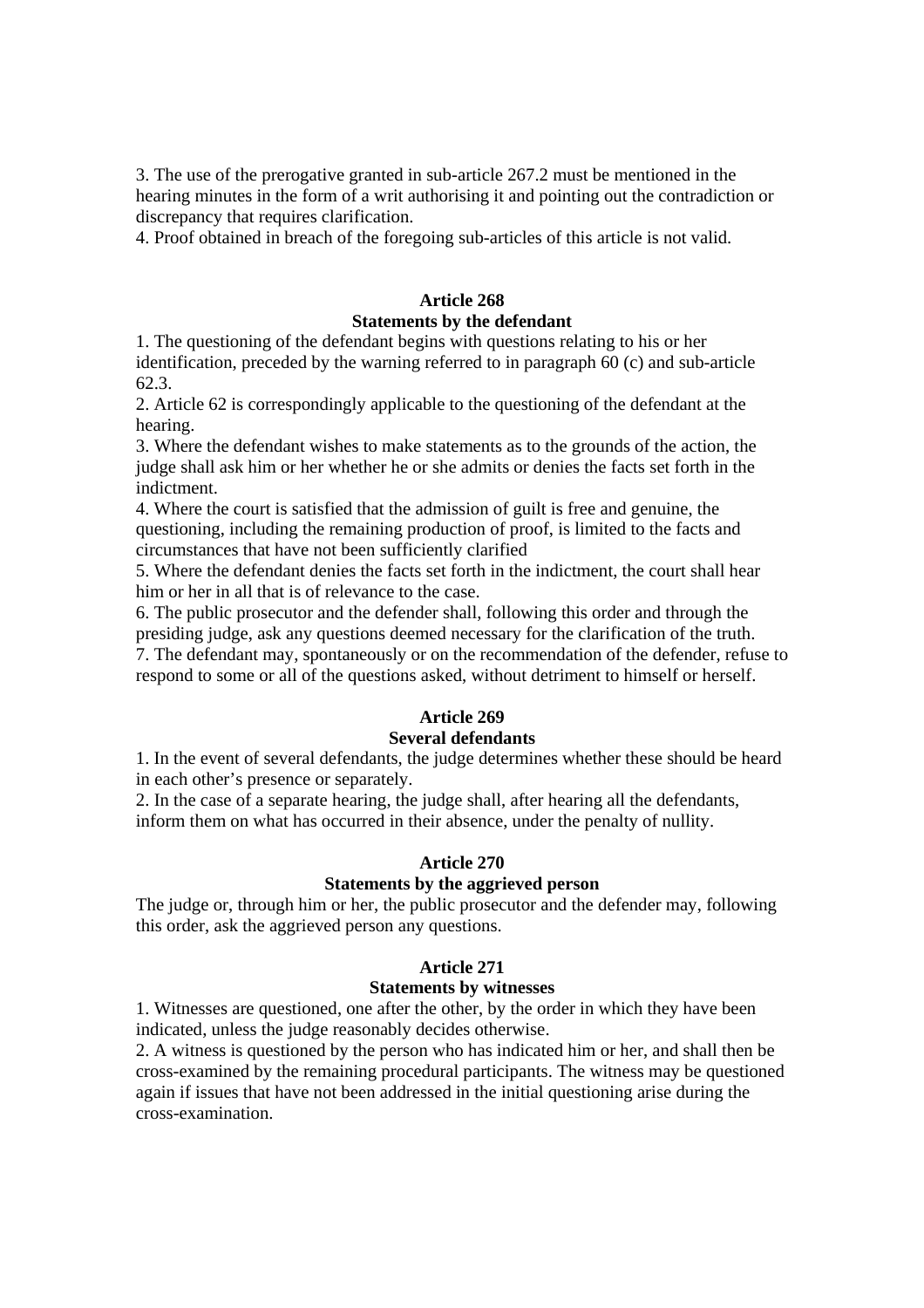3. The judges may, at all times, ask any questions deemed relevant to the discovery of the truth.

4. The witnesses indicated by a defendant may only be questioned by the defenders of the other defendants if those defenders request the judge to do so and the latter deems it necessary for a reasonable adjudication of the case.

#### **Article 272**

#### **Statements by experts and technical consultants**

Any questions addressed to an expert or technical consultant are asked by the judge or, through him or her, by the public prosecutor and the defender.

#### **Article 273**

# **Non-substantial amendments to the facts set forth in the indictment**

1. If any facts that are not set forth in the indictment but are clearly relevant to the adjudication of the case, and do not imply an aggravation of the maximum limit of the applicable penalty, come up while proof is being produced, the court shall, on one's own initiative or at request, report those facts to the public prosecutor and the defender, giving them, if required, time for preparing their procedural position.

2. Sub-article 273.1 does not apply where an amendment results from facts alleged by the defence.

#### **Article 274**

#### **Changing legal qualification**

Where the court believes that the facts contained in the indictment must have a legal qualification different from the one stated therein, even though this results in an increase in the maximum limit of the applicable penalty, the court shall report it to the public prosecutor and the defender, giving them, if requested, a deadline for preparing their procedural position.

#### **Article 275**

#### **Substantial amendments to the facts of an indictment**

1. If during the production of proof facts that are not contained in the indictment arise, which amount to imputing to the defendant a more serious crime or the aggravation of the maximum limit of the applicable penalty, the court shall, on a discretionary basis or at request, report such facts to the public prosecutor and the defender.

2. The trial shall proceed if the public prosecutor and the defendant agree that it should proceed with the inclusion of the new facts and such new facts do not fall outside the jurisdiction of the court.

3. Where the trial proceeds, the court shall give the public prosecutor and the defender a deadline not exceeding 10 days for preparing their procedural position, if requested, and shall postpone the hearing, if necessary.

4. In the absence of the agreement referred to in sub-article 275.2, the notice of amendments given to the public prosecutor is equated with an advice for him or her to proceed in accordance with the new facts.

5. In the event that the new facts fall outside the jurisdiction of the court, the records are referred to the competent court for trial.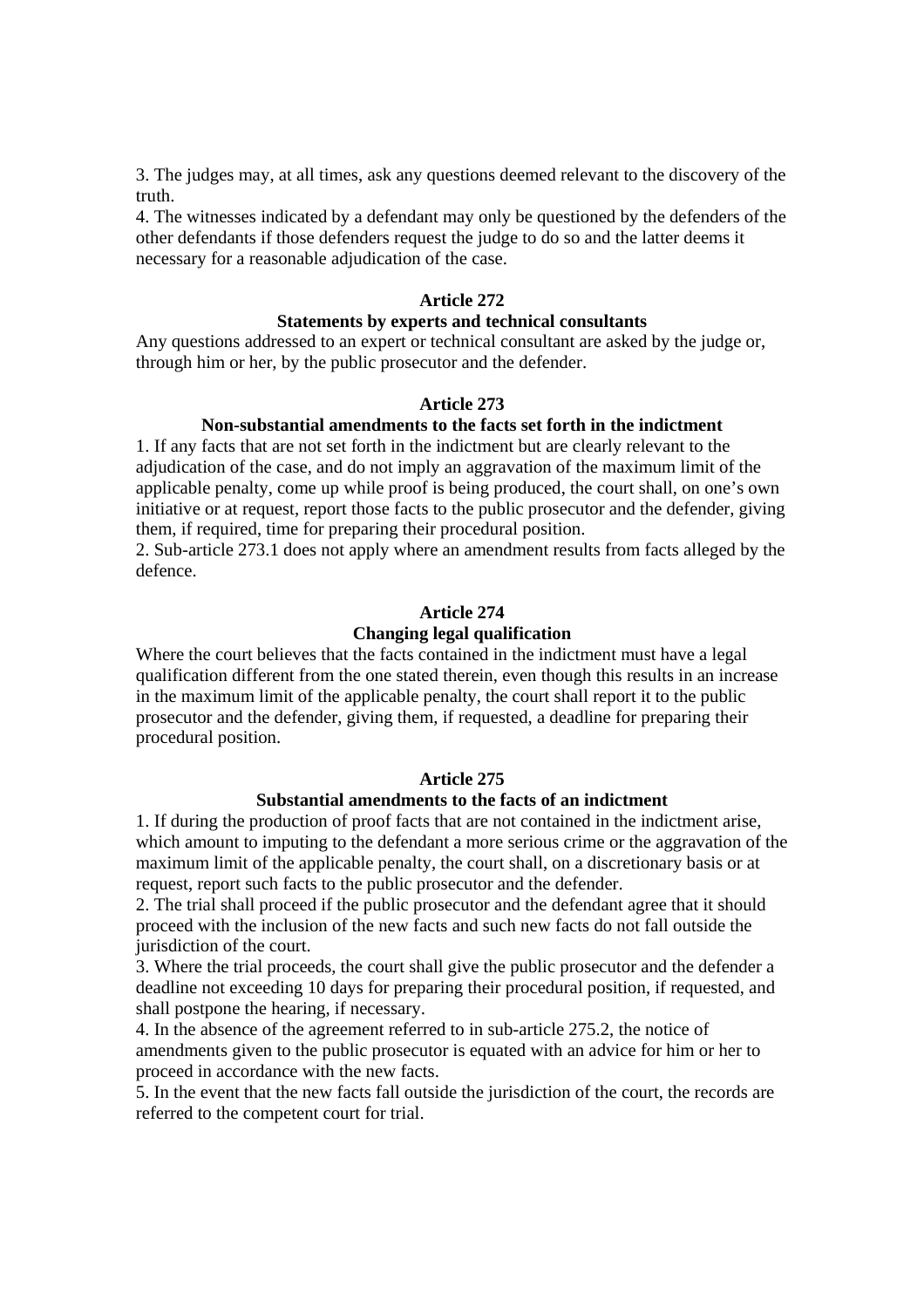## **Article 276 Oral allegations**

1. Once proof has been produced, the right to be heard is successively given to the public prosecutor and the defender for them to orally present their factual and legal conclusions, for a period of time not exceeding thirty minutes, which may be extended by the judge in particularly complex cases.

2. A response to refute arguments that have not been previously discussed is admissible, following that same order, for a period of time not exceeding fifteen minutes.

### **Article 277**

#### **Final statements by the defendant**

Before the hearing is declared closed, the judge shall ask the defendant whether he or she has any further allegations to make in favour of his or her defence, and shall take note of anything said by the defendant that substantiates his or her defence.

## **Article 278**

## **Decision-making process**

1. The closing of the discussion is followed by a decision-making process involving all the judges who constitute the court.

2. The decision is made through a simple majority of votes.

3. The court begins by examining incidental or prior issues falling under its jurisdiction, which are yet to be decided: if the case is to proceed, questions are asked about the facts contained in the indictment, and in the defendant's initial reply, or arising from the arguments of the case, which are of relevance in deciding the matters referred to in sub-article 278.8.

4. Even if defeated in a previous matter, each member of the court has the obligation to take part in the deliberations and vote on subsequent matters, and the prevailing opinion is presumed to have been adhered to.

5. Judges may not, under the penalty of incurring disciplinary and criminal liability, disclose anything related to the case, which has occurred during the deliberation, namely publicise any voting direction.

6. Abstention is not admissible.

7. Substantiation of proved and unproved facts, through an account as complete as possible of the grounds on which the opinion of the court was based while assessing, examining or identifying the proof, is required while responding to the questions. 8. The court shall afterwards decide, taking into account the proved facts:

(a) whether the elements that constitute the type of crime have been identified;

(b) whether the defendant has committed or taken part in the crime;

(c) whether the defendant has acted with guilt;

(d) whether any reason for excluding the illegality or guilt has been identified;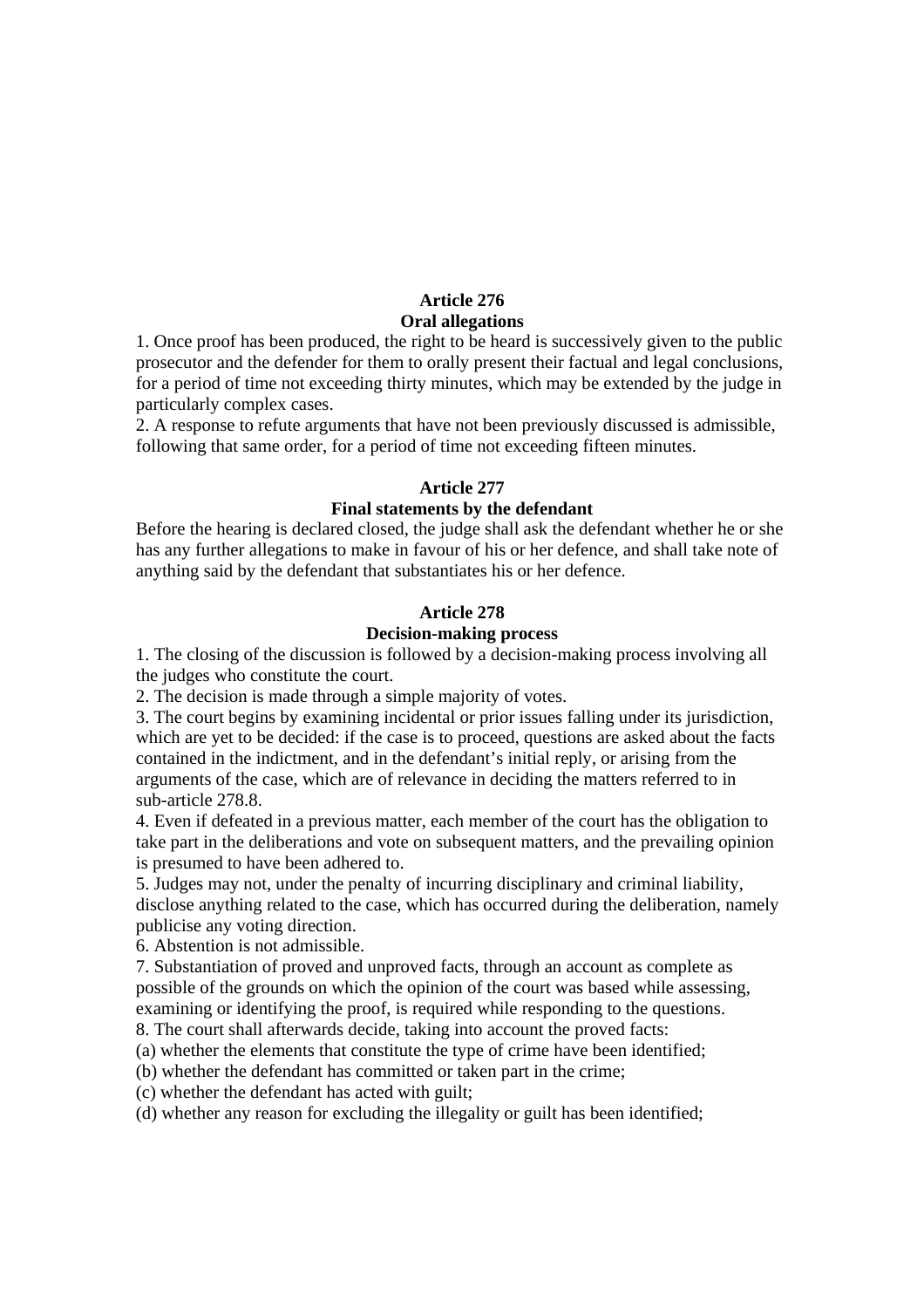(e) whether any other legal prerequisites for rendering the perpetrator punishable or for imposing a security measure thereon have been identified;

(f) on the choice and specific extent of the penalty;

(g) whether the prerequisites for civil compensation arbitration have been identified.

## **Article 284**

#### **Preparing and reading out a sentence**

1. Once the decision-making process has been completed, the judge or his or her substitute, where the former has been defeated in the matter of law, shall prepare the sentence in keeping with the prevailing opinions.

2. The sentence is signed by the judge and the assistant judges, who may issue statements of vote concerning any issues related to the legal provisions applied and the choice and extent of the penalty.

3. The sentence shall be read out and explained publicly by the judge at the hearing, within fifteen days.

4. The reading is tantamount to notifying the persons who are or are to be considered present at the hearing.

#### **Article 280 Exhortation to the defendant**

Upon reading out the sentence, the judge may address the defendant explaining to him or her the sense of the decision and exhorting him or her to correct himself or herself, if convicted.

#### **Article 281**

### **Elements required for a sentence**

1. The sentence begins with a report containing:

(a) the identifying elements of the defendant;

(b) an indication of the crime(s) imputed to the defendant;

(c) a summary of the conclusions contained in the defendant's initial reply, if any;

(d) an indication of the amendments to the facts of the indictment, if any;

2. The report is followed by a rationale enumerating the proved and unproved facts and containing the substantiation of facts referred to in sub-article 278.7, with reference thereto if required, as well as an account as accurate and concise as possible of the legal and factual grounds on which the decision is based.

3. The sentence ends with an opinion containing:

(a) the applicable legal provisions;

(b) the convicting or decision of acquittal, including the one on civil compensation;

(c) the indication of how the items and objects related to the crime are to be disposed of;

(d) the order to refer the criminal record to the criminal registry;

(e) the date and signatures of the court members, with mention of the declaration of vote, if any

4. The sentence shall be in compliance with the provisions of this Code and of the Code of Court Costs concerning costs.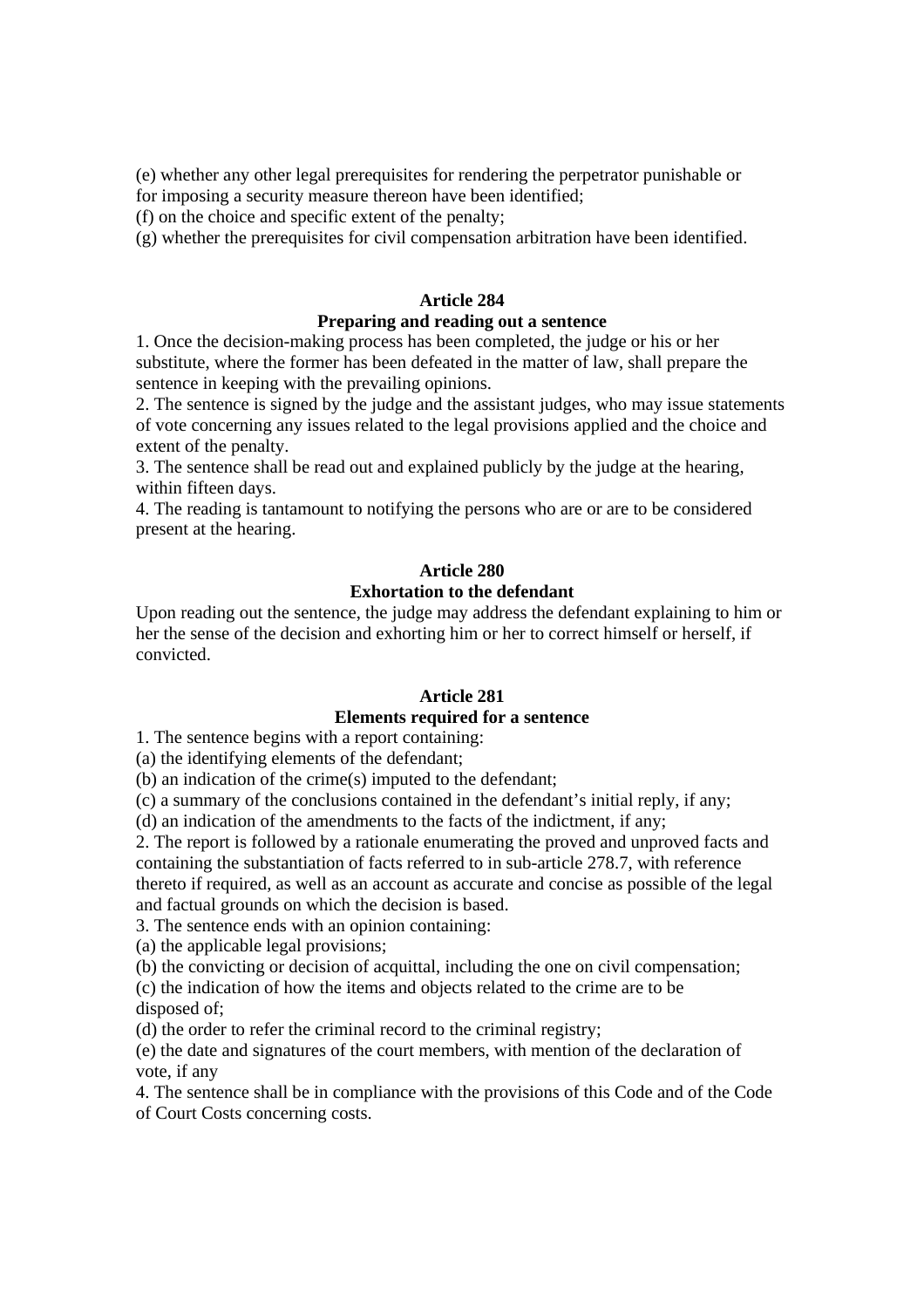## **Article 282 Convicting sentence**

The court shall, in a convicting sentence, specify the grounds on which the choice and extent of the penalty applied are based, indicating, where applicable, when and how the sentence is going to be served, other duties imposed upon the convict and the duration thereof, as well as the status of the convict in regards to any restrictive measures.

## **Article 283**

## **Sentence of acquittal**

1. A sentence of acquittal shall declare the extinction of any restrictive measure and order the immediate release of a defendant held under pre-trial detention; however, the defendant may remain in prison on account of another case.

2. If the crime has been committed by a person immune from criminal culpability, a sentence of acquittal together with the imposition of a security measure shall be equivalent to a convicting sentence for the purpose of applying article 282.

## **Article 284**

## **Deciding on a request for compensation**

1. A sentence of acquittal may also punish the defendant with the payment of compensation where losses and the liability of the defendant have been ascertained and assessed.

2. Where the amount of the compensation cannot be assessed or other relevant elements cannot be ascertained, the court shall refer the matter to a civil court for a decision thereon, even though in part.

## **Article 285**

## **Correcting a sentence**

1. The court shall, on a discretionary basis or at request, proceed with the correction of a sentence where:

(a) apart from the cases provided in article 286, the provisions of articles 281 to 284 have not been complied with or have not been fully complied with;

(b) the sentence contains an error, lapse, obscurity or ambiguity the elimination of which does not amount to a change in its essence.

2. Where an appeal has already been filed, the correction is made, where feasible, by the court competent to adjudicate the appeal.

3. Sub-articles 285.1 and 285.2 are correspondingly applicable to court orders.

### **Article 286 Nullity of sentence**

1. A sentence is null where:

(a) it does not contain the factual and legal rationale, the indication of the rationale of the court's opinion on the proved and unproved facts, even though by reference thereto, and the convicting or decision of acquittal;

(b) it convicts the defendant of facts other than those set forth in the indictment or in the amendment thereto, if any.

(c) it is pronounced by a court with no criminal jurisdiction;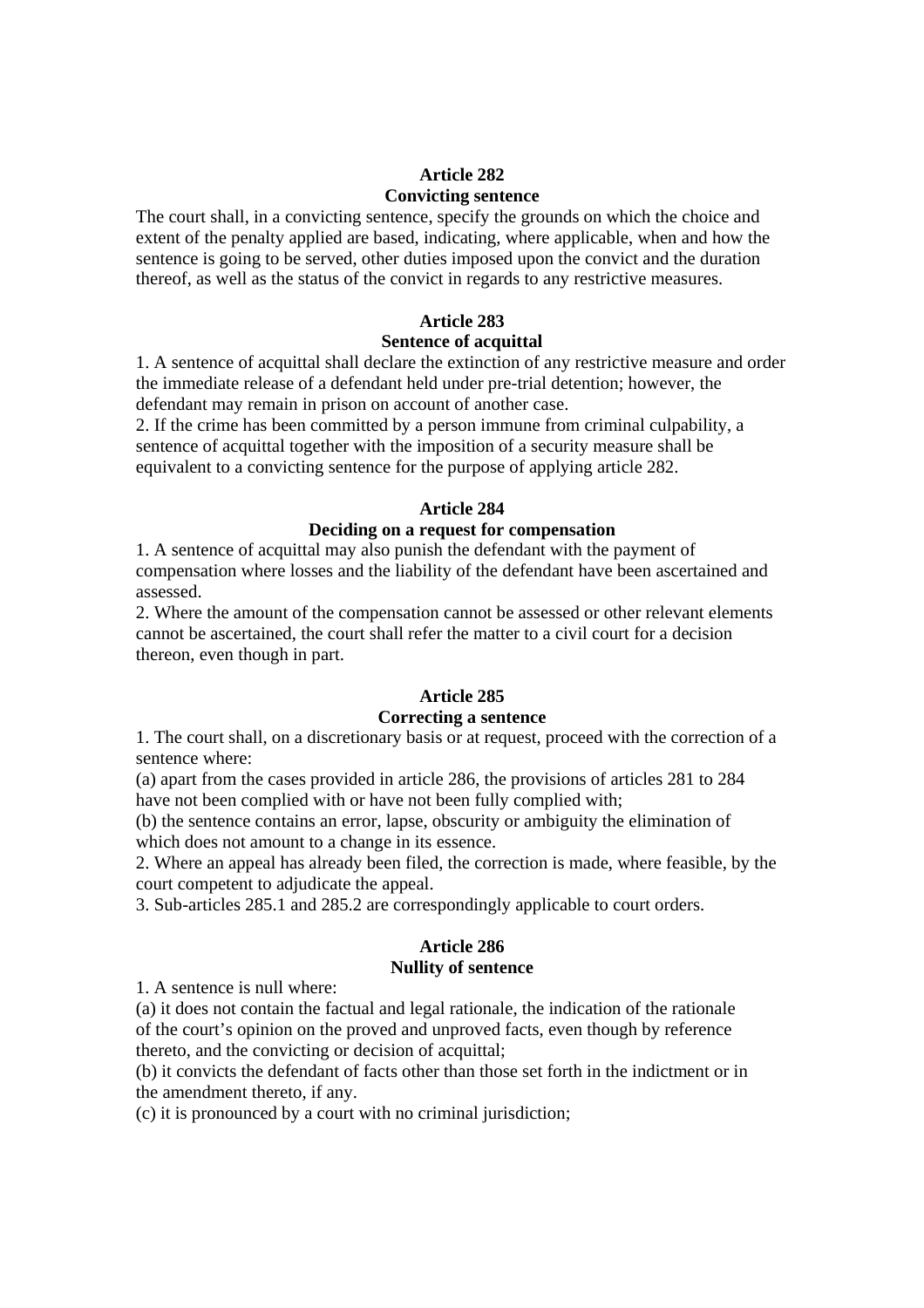(d) it is not put to writing, subject to sub-article 349.4.

## **TITLE III ON APPEALS CHAPTER I ON ORDINARY APPEALS SECTION I ON GENERAL PRINCIPLES Article 287**

#### **Principles of maximum admissibility of appeals**

1. Where it is not expressly prohibited by law, court orders, sentences and decisions may be appealed against in entire or in part.

2. The appeal may cover both maters of fact and matters of law.

## **Article 288**

### **Decisions not subject to appeal**

An appeal is not admissible against:

(a) routine orders;

(b) decisions ordering the execution of acts that depend on the court's discretion;

(c) sentences containing civil compensation where the amount of the compensation falls within the jurisdictional limit of the court appealed against and the decision challenged is unfavourable to the appellant in an amount lower than one half of that limit;

(d) in any other cases provided by law.

### **Article 289 Persons eligible to appeal**

Only a person interested in acting may appeal, namely:

(a) the public prosecutor, against any decision, even though he or she does it in the defendant's exclusive interest;

(b) the defendant, against any decision pronounced against him or her or in relation to the part which is against him or her;

(c) a person who has been punished with the payment of any amount of money or who has to defend any right affected by the decision.

# **Article 290**

## **Scope of appeal**

1. An appeal lodged against a sentence covers the entire decision.

2. Except if based upon strictly personal grounds, an appeal lodged by one of the defendants, in the case of co-participation, shall include the other defendants.

#### **Article 291**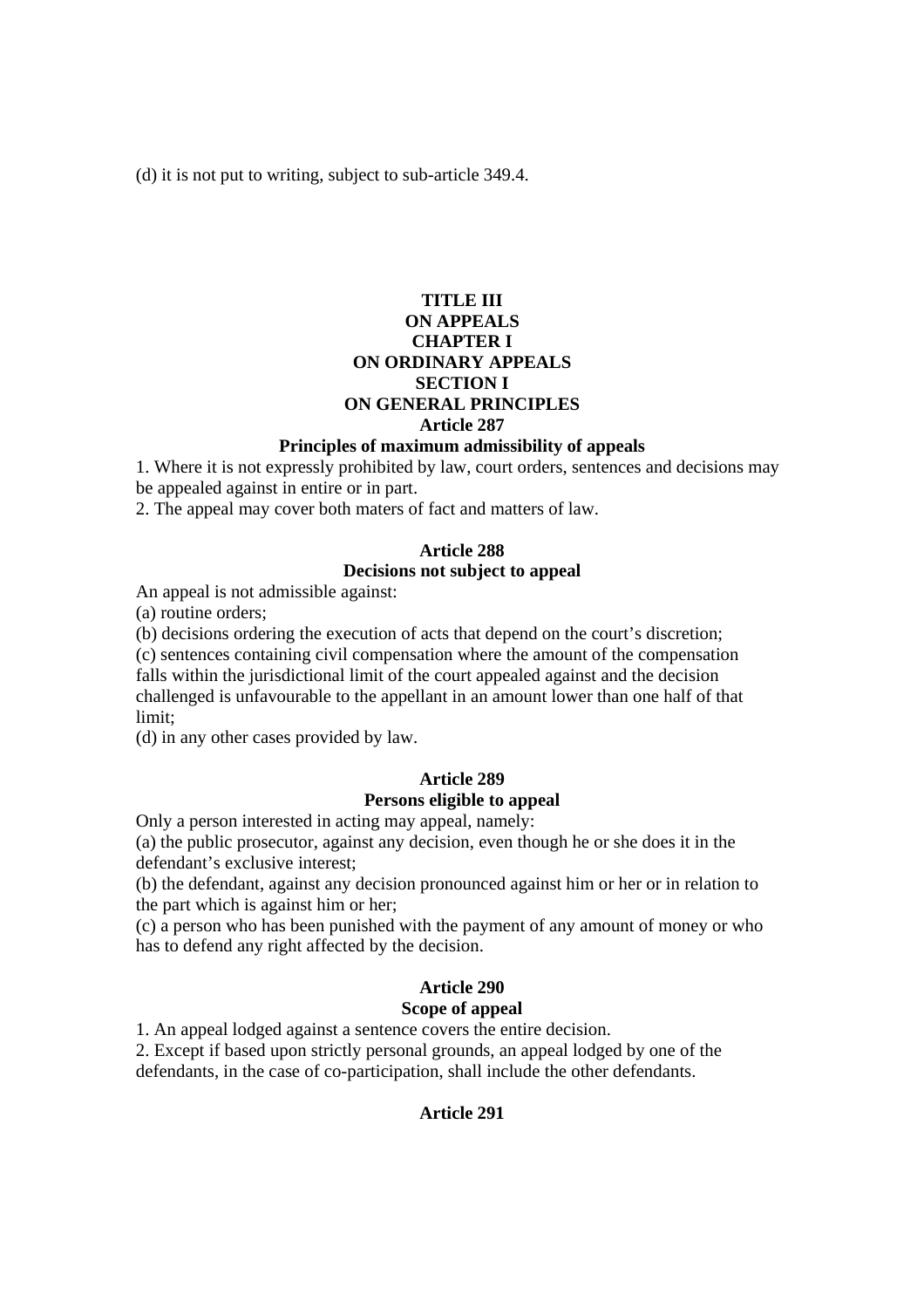### **Degrees of appeal**

1. Every final criminal decision pronounced by a district court is appealable to the Supreme Court of Justice.

2. A criminal decision pronounced in the first instance by the criminal section of the Supreme Court of Justice is appealable to the full bench of that court.

3. The Supreme Court of Justice shall adjudicate matters of fact and matters of law.

## **Article 292**

## **Limitation of appeal**

1. An appeal is limited to one part of the decision where the part appealed against may be separated from the part that has not been appealed against, in order to render possible a separate review and decision, is admissible, without prejudice to any consequences imposed by law in regard to the entire decision appealed against if the appeal is deemed granted.

2. For the purpose of applying sub-article 292.1, a separate part means the part of the decision referring to:

(a) criminal matters as opposed to the part relating to civil matters;

(b) each of the crimes, in the case of accumulation of crimes;

(c) the issue of culpability as opposed to the part relating to the issue of determining the penalty;

(d) each of the penalties or security measures, within the scope of the issue of determining the penalty.

3. Where the appellant limits the scope of the appeal to one part that the higher court believes it is not susceptible to be adjudicated and decided separately, a decision shall be made against the adjudication of the appeal.

4. The appellant may, by means of a request filed within five days of the date on which the partial adjudication of the appeal was rejected, amend the particulars of the appeal subject by expanding its object.

## **Article 293**

## **Prohibition of** *reformatio in pejus*

1. Where the defendant alone lodges an ordinary appeal against the final decision, the higher court may not impose a penalty that might be regarded as heavier in nature or degree than that set out in the appealed decision.

2. Sub-article 293.1 also applies where the appeal has been lodged by the public prosecutor alone or by the public prosecutor and the defendant, but in the exclusive interest of the defence.

#### **Article 294**

## **Waiving or withdrawing an appeal**

1. The right to lodge an appeal against a particular decision may be waived. 2. The withdrawal of an appeal is admissible through a motion or request on the court record, before a decision on the appealed matter has been pronounced.

## **Article 295**

## **Remitting an appeal to a higher court**

1. Remitted in the records themselves are the appeals lodged against decisions bringing a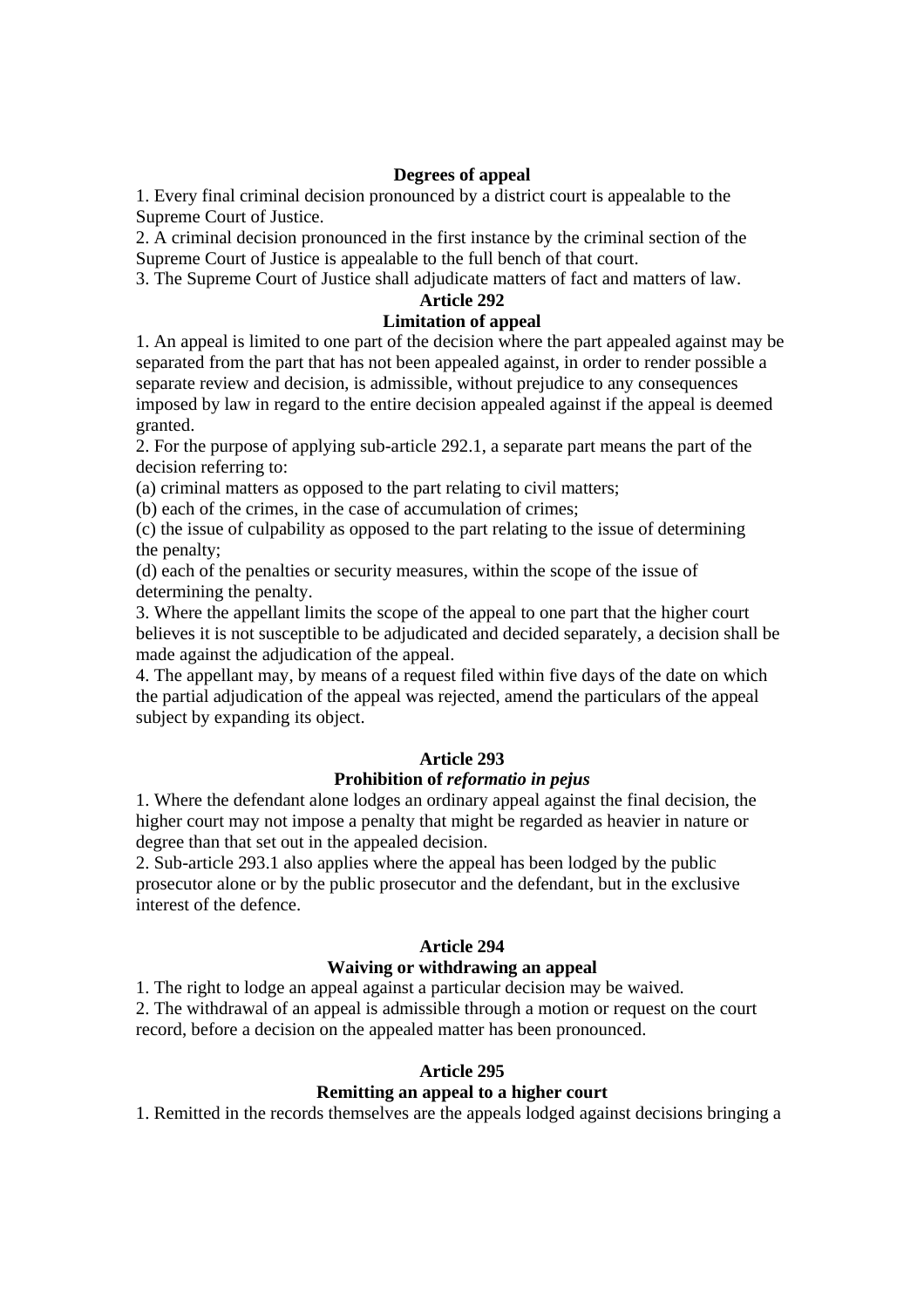case to a close and those that must be remitted together with the records.

2. Appeals other than those referred to in sub-article 295.1, which are to be remitted immediately, are remitted separately.

## **Article 296**

## **Appeals to be remitted immediately to the higher court**

1. The following appeals are immediately remitted to the higher court:

(a) against a decision bringing a case to a close and against any decision pronounced thereafter;

(b) against a decision imposing or maintaining a restrictive measure, except proof of identity and residence;

(c) against a decision by the judge punishing the defendant with the payment of any amount of money under the terms of this code;

(d) against an order in which the judge does not recognise himself or herself as a disqualified judge;

(e) against an order rejecting an indictment.

2. Any appeal the retention of which would render it absolutely useless is also immediately remitted to the higher court.

### **Article 297**

## **Appeals to be remitted at a later stage**

Any appeal that is not remitted immediately is remitted, processed and adjudicated along with the appeal against the final decision.

## **Article 298**

## **Effects of appeals**

1. An appeal lodged against a final convicting decision has a suspensive effect.

2. The effects of the appealed decision are suspended by:

(a) an appeal lodged against a decision punishing the defendant with the payment of any amount of money under the terms of this code, if the appellant makes a deposit of that amount within seven days of the lodgement of the appeal;

(b) an appeal lodged against a court order declaring a bail broken;

3. Any other appeals shall be merely devolutive in their nature.

#### **SECTION II ON APPEALS Article 299**

#### **Scope of the powers of cognition**

1. An appeal may be predicated on a disagreement with the decision made or on the omission of a decision relating to an issue that was expected to be adjudicated.

2. Even though an appeal is limited to matters of law, the court shall, on a discretionary

basis or if requested to do so, adjudicate any defects that clearly amount to:

(a) insufficient matter of fact held as proved for a decision;

(b) an irreparable contradiction of the rationale or between the rationale and the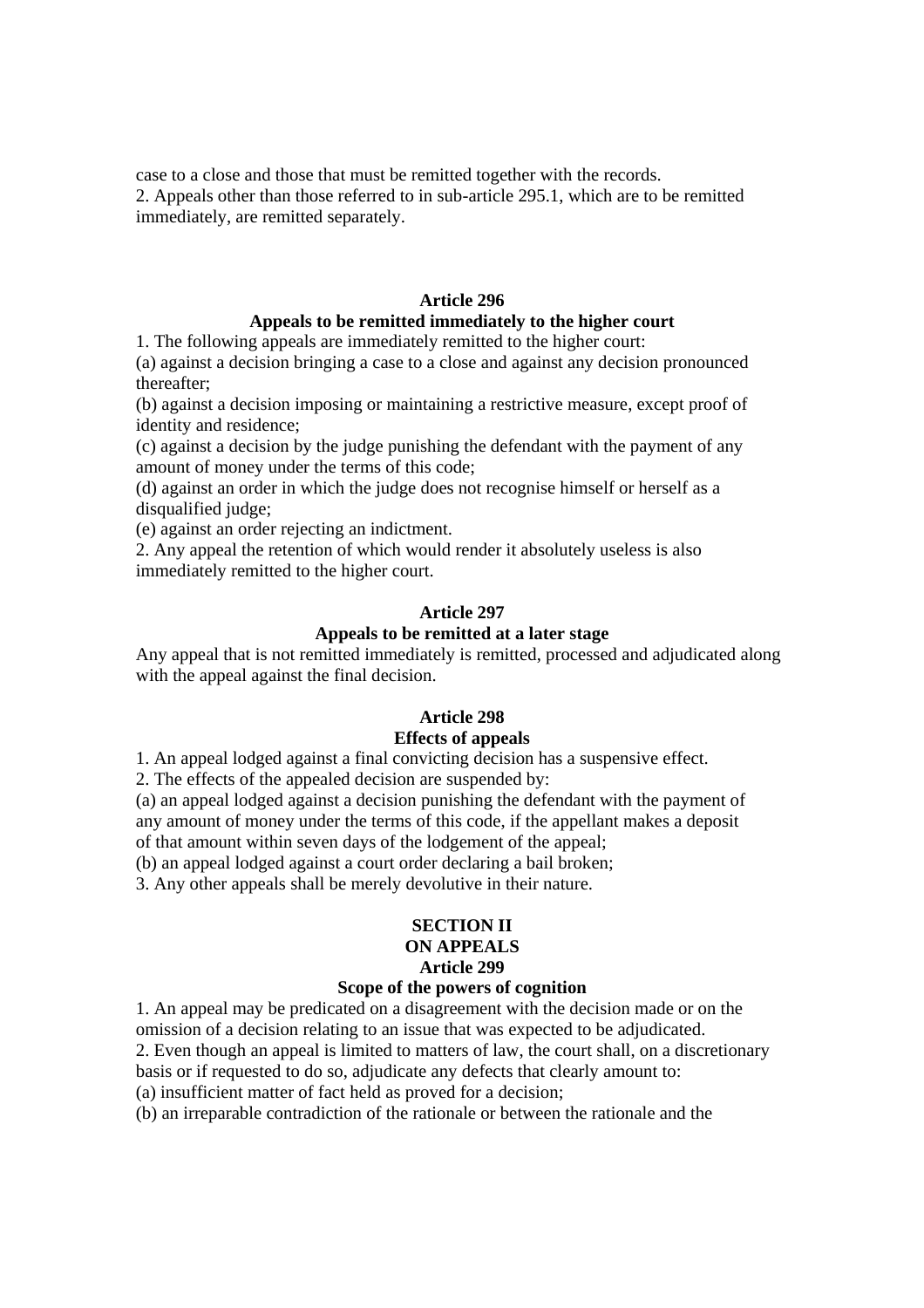decision on the matter of fact held as proved;

(c) a blatant error in assessing the proof;

(d) the omission of any action that could have been taken at the trial hearing and that ought to be considered essential to the discovery of the truth.

## **Article 300**

## **Time limit for lodging an appeal**

1. An appeal shall be lodged within fifteen days of notification of the decision or of the date from which it should be considered as having been notified.

2. An appeal is lodged by way of a motion or by way of a simple statement entered in the minutes, if related to a decision pronounced at a hearing.

3. An appeal motion shall at all times be lodged on substantiated grounds; otherwise, the appeal shall not be admitted.

4. Where the appeal is lodged by way of a statement entered in the minutes the substantiation of the appeal may be presented within fifteen days from the date on which the appeal was lodged.

## **Article 301**

## **Substantiation of an appeal**

1. The substantiation of an appeal specifies the grounds for the appeal and ends with a presentation of conclusions, set out article by article in which the appellant summaries the grounds for the motion.

2. With respect to maters of law, the conclusions shall also state the following elements, under the penalty of rejection;

(a) the provisions that have been breached;

(b) the sense in which, in the opinion of the appellant, the appealed court has

interpreted each provision or what it has been applied with, and the sense in which it should have been interpreted or what it should have been applied with; and

(c) in the case of error in determining the applicable provision, the legal provision that, in the opinion of the appellant, should be applied.

3. With respect to matters of fact, the appellant must specify;

(a) the points of fact that he or she believes have been wrongly adjudicated;

(b) the proof that leads to a decision distinct from the one that is being appealed against;

(c) the proof that needs to be renewed.

## **Article 302**

## **Notification and reply**

1. The appeal motion and the substantiation of the appeal shall be notified to the other procedural subjects affected by the appeal and shall therefore be accompanied by the number of copies required.

2. The procedural subjects affected by the appeal may reply within fifteen days from the date the notice referred to in sub-article 302.1 was given.

3. The reply shall be notified to the procedural subjects concerned, in conformity with Sub-article 302.1 with regard to the number of copies.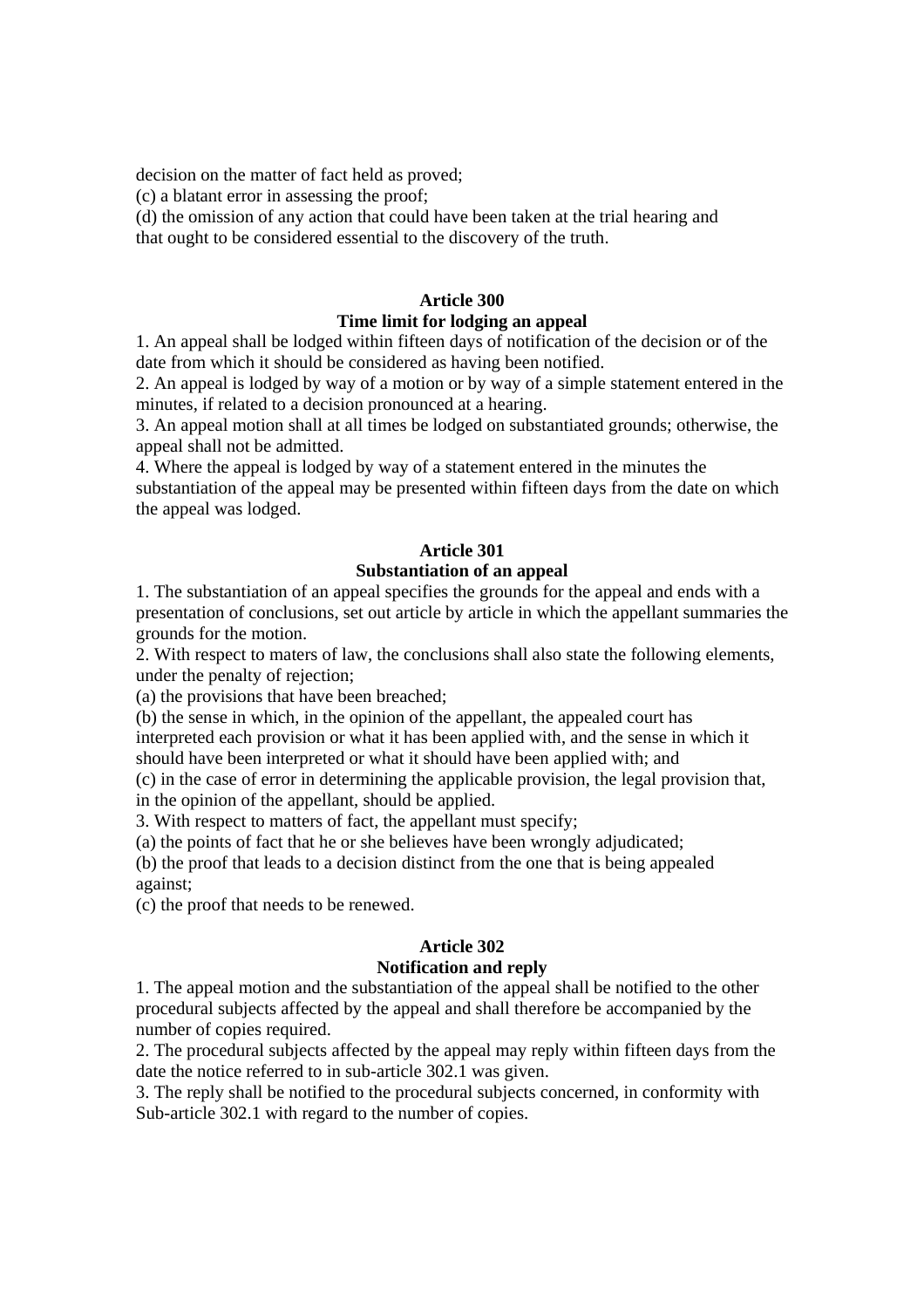## **Article 303**

#### **Remitting an appeal**

Once the appeal has been lodged and all other procedures complied with by the court registry, the appeal is immediately remitted to the higher court.

### **Article 304 Admitting an appeal**

1. Once the appeal has been received, the higher court assesses all prior or incidental issues that might impede the adjudication of the grounds of action.

2. The higher court shall not adjudicate the appeal where the decision may not be appealed against, where the appeal has been lodged beyond the time limit, where the appellant does not meet the requirements for lodging the appeal or in the absence of substantiation.

3. It is incumbent upon the rapporteur to draft the decision on the appeal, whether the appeal is to proceed or to be rejected.

#### **Article 305**

### **Endorsement by the assistant judges**

Where proof needs not be produced, the records are referred, for a 5-day period, to each of the assistant judges, along with the draft decision.

#### **Article 306**

#### **Deliberation and decision**

1. The trial judge and two assistant judges shall make a deliberation and decide by a simple majority of votes.

2. Where proof needs not be renewed, deliberation is made collectively; however, the court may previously listen to the prosecution and the defence in oral allegations in a hearing session, if the court deems it necessary for a proper adjudication of the appeal 3. The decision is drafted by the trial judge or, where the latter is defeated, by his or her substitute, and the dissenting opinion is admissible.

4. The decision is notified to the appellants, the respondents, and the public prosecutor.

#### **Article 307**

#### **Renewal of proof**

1. Where a matter of fact and a matter of law are to be adjudicated, the court admits the renewal of proof if any of the defects referred to in sub--article 299.2 has been identified and there is a reason to believe that the renewal of proof shall prevent the case from being returned.

2. The decision admitting or rejecting the renewal of proof shall determine the terms and the extent to which the proof produced in the first instance may be renewed.

3. Proof is renewed at a hearing.

4. The defendant shall at all times be summoned to the hearing, but, if he or she has been regularly summoned, his or her absence does not imply the postponement of the hearing, except as otherwise decided by the court.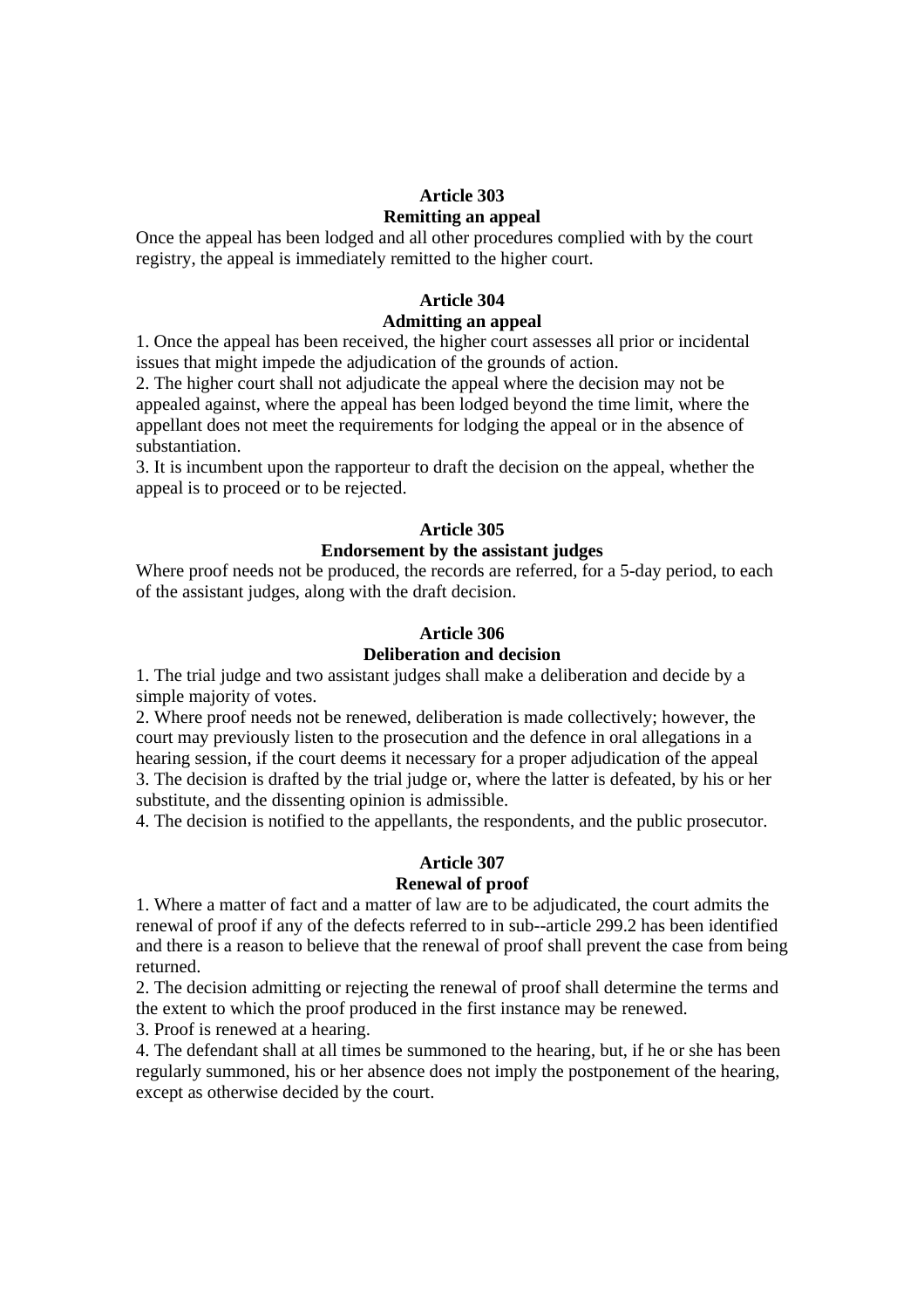### **Article 308**

#### **Amending a decision that has been appealed against**

1. Subject to article 299, a decision by a first-instance court on a matter of fact may be amended where:

(a) the records contain all the elements of proof on which the decision was based;

(b) where documented proof is challenged under the terms of sub-article 301.3; Or (c) the proof has been renewed.

## **Article 309**

#### **Proceeding with a case**

1. Where the case is to proceed, the judge shall make the conclusions, set a date for the hearing, determine the persons to be summoned, and shall have the endorsements completed, where applicable.

2. The public prosecutor and the defender shall at all times be summoned to the hearing.

#### **Article 310**

## **Postponing a hearing**

1. The absence of a person summoned shall result in the postponement of the hearing only where the court deems it indispensable for the administration of justice.

2. Where the defender fails to appear before the hearing and the hearing cannot be postponed, the court shall appoint a new defender and shall give the latter the time required for him or her to consult with the defendant and to examine the records, if required.

3. Postponing a hearing more than once is not permitted.

#### **Article 311 Hearing**

1. Once the hearing has been called to order, the judge shall initiate the discussions with a brief statement on the object of the appeal, in which he or she enunciates the matters the court believes to deserve a special examination.

2. The statement shall be followed by the renewal of proof, where applicable.

3. Afterwards, the public prosecutor and the defender are given the floor to make allegations, each for a period of time not exceeding thirty minutes.

4. The provisions relating to hearings in first-instance trials are correspondingly applicable.

## **Article 312**

### **Deliberation**

Once the hearing has come to a close, the court shall meet to deliberate over the case, in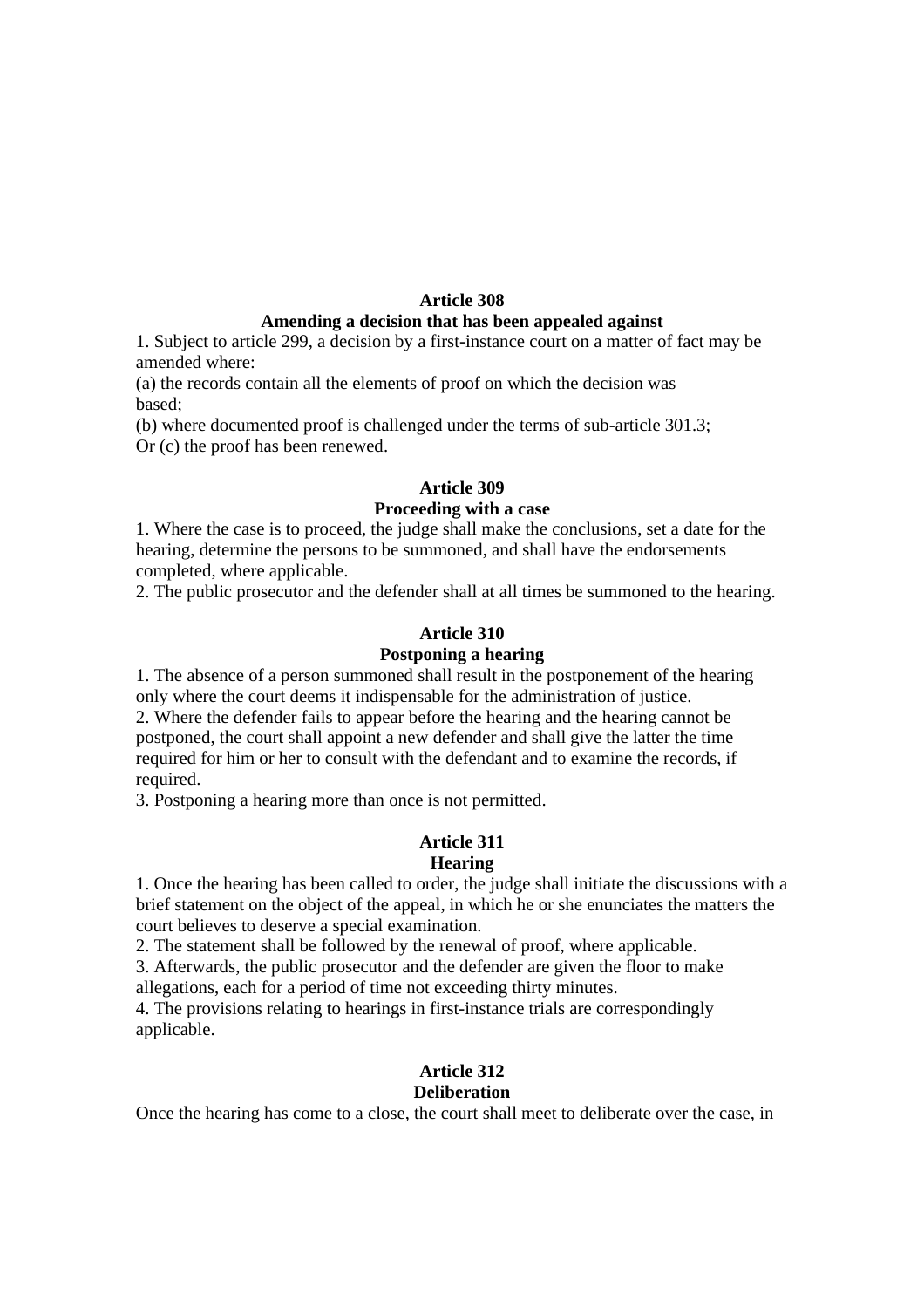compliance with article 306.

#### **Article 313**

#### **Returning a case for a new trial**

1. Where the cause of action cannot be determined, the court of appeal shall decide that the case be returned for a new trial in regard to the totality of the object of the case or to any matters that have been specifically identified in the decision ordering the return thereof.

## **CHAPTER II ON EXTRAORDINMARY APPEALS SECTION I EXISTENT APPEALS Article 314**

#### **Types of extraordinary appeals**

Extraordinary appeals may be considered for a review or for the establishment of jurisprudence.

#### **Article 315**

## **Grounds for a review and the admissibility thereof**

1. The review of a final sentence rendered by the court is admissible where: (a) another final sentence rendered by the court has considered false any of the elements of proof upon which such a decision was determined;

(b) another final sentence rendered by the court proves that a judge has committed a crime related to the exercise of his or her functions in the case;

(c) the facts upon which the conviction was established are inconsistent with the data as proved in another sentence and serious doubts arise from this contradiction as to the fairness of the conviction;

(d) newly disclosed facts or elements of proof that, per se or combined with those that have been assessed in the case, raise doubts as to the fairness of the conviction, except if the sole purpose of such facts or elements of proof is to correct the specific extent of the penalty.

2. For the purpose of applying sub-article 315.2, the order that has brought a case to a close is equated with a sentence.

3. Review is admissible even though the proceeding has abated or the penalty has either lapsed or been served.

#### **Article 316 Legitimacy**

1. Review may be requested by the public prosecutor and, in a convicting sentence, by the convicted person.

2. Where the convicted person is deceased, review may be requested by a spouse,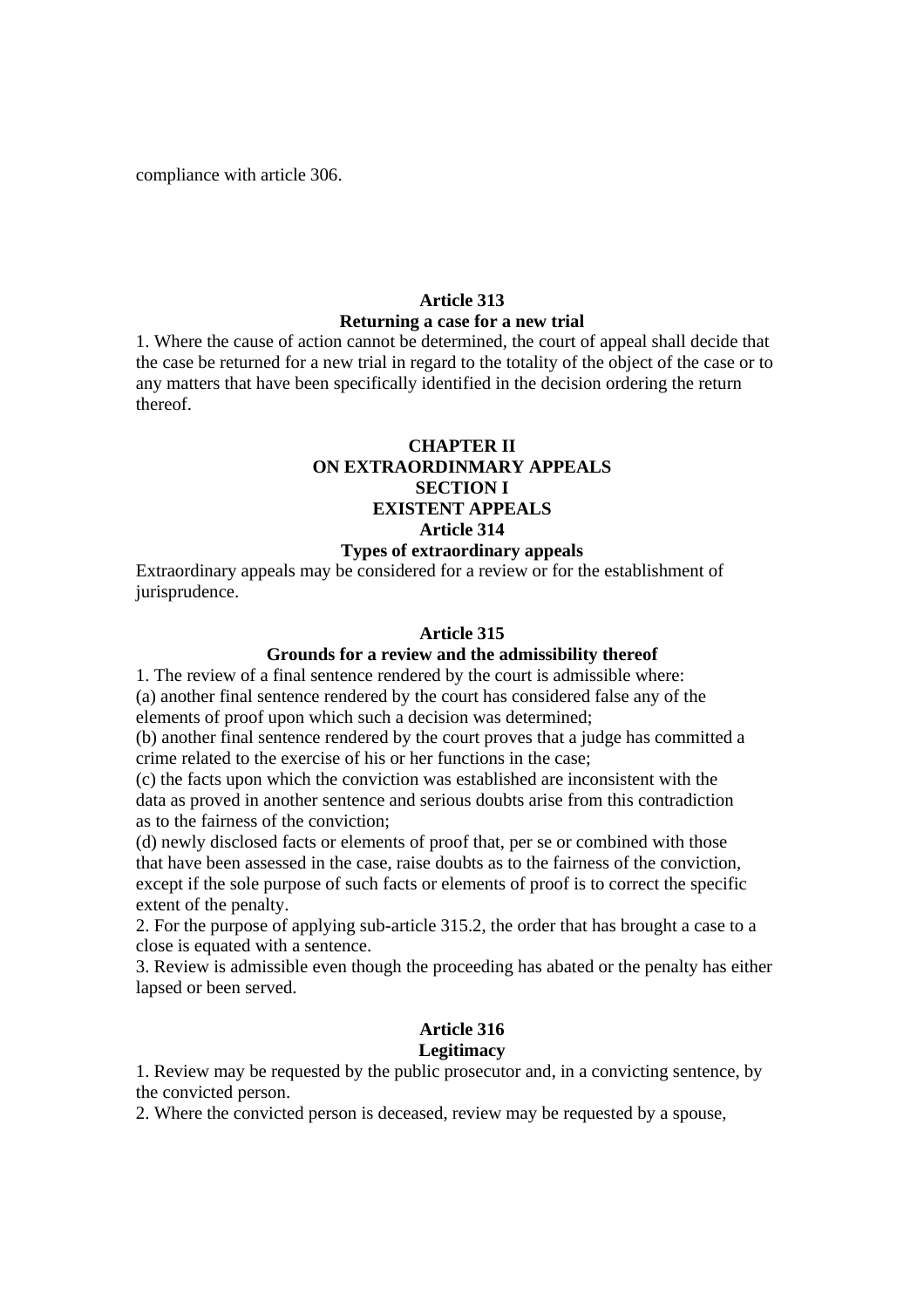descendant, progenitor or anyone related by blood or affinity up to the fourth degree in the collateral line.

## **Article 317**

## **Procedures for submitting and handling a petition for review**

1. A petition for review shall be filed with the court that has handed down the sentence to be reviewed.

2. A petition for review is attached to the record where the sentence to be reviewed was issued.

3. It is incumbent upon the aforementioned court to process the review file by taking any action deemed necessary and ordering that any documents relevant to the decision be attached to the file.

4. The production of proof by means of statements shall always be documented.

5. Upon completion of the necessary action or after thirty days have elapsed from the date on which the petition for a review is submitted, the referral of the file to the full bench of the Supreme Court of Justice, along with information from the investigating judge regarding the grounds of action, is ordered.

### **Article 318**

#### **Procedures for handling and deciding review**

1. Upon receipt by the Supreme Court of Justice, the file is submitted to the judge. 2. The judge shall, within fifteen days, draft the decision to be submitted for endorsement as an attachment to the file, if he or she deems it necessary that any action be taken before the decision is rendered.

3. The decision to grant or reject the review is pronounced within fifteen days of the date on which the last endorsement was affixed to the file and is made by the judge and two assistant judges.

4. Where the Supreme Court of Justice authorises a review, it designates, for the purpose of holding a new trial, a court with the same rank and composition as those of the court that has handed down the decision to be reviewed.

#### **Article 319 New trial**

1. In order to proceed with the review of the decision as soon as it receives the file, the designated court shall set a date for the trial and follow all other procedures as if in an ordinary proceeding.

2. The decision handed down in this new trial may not be subjected to further review, except as provided in paragraph 315.1(b).

## **Article 320 Compensation**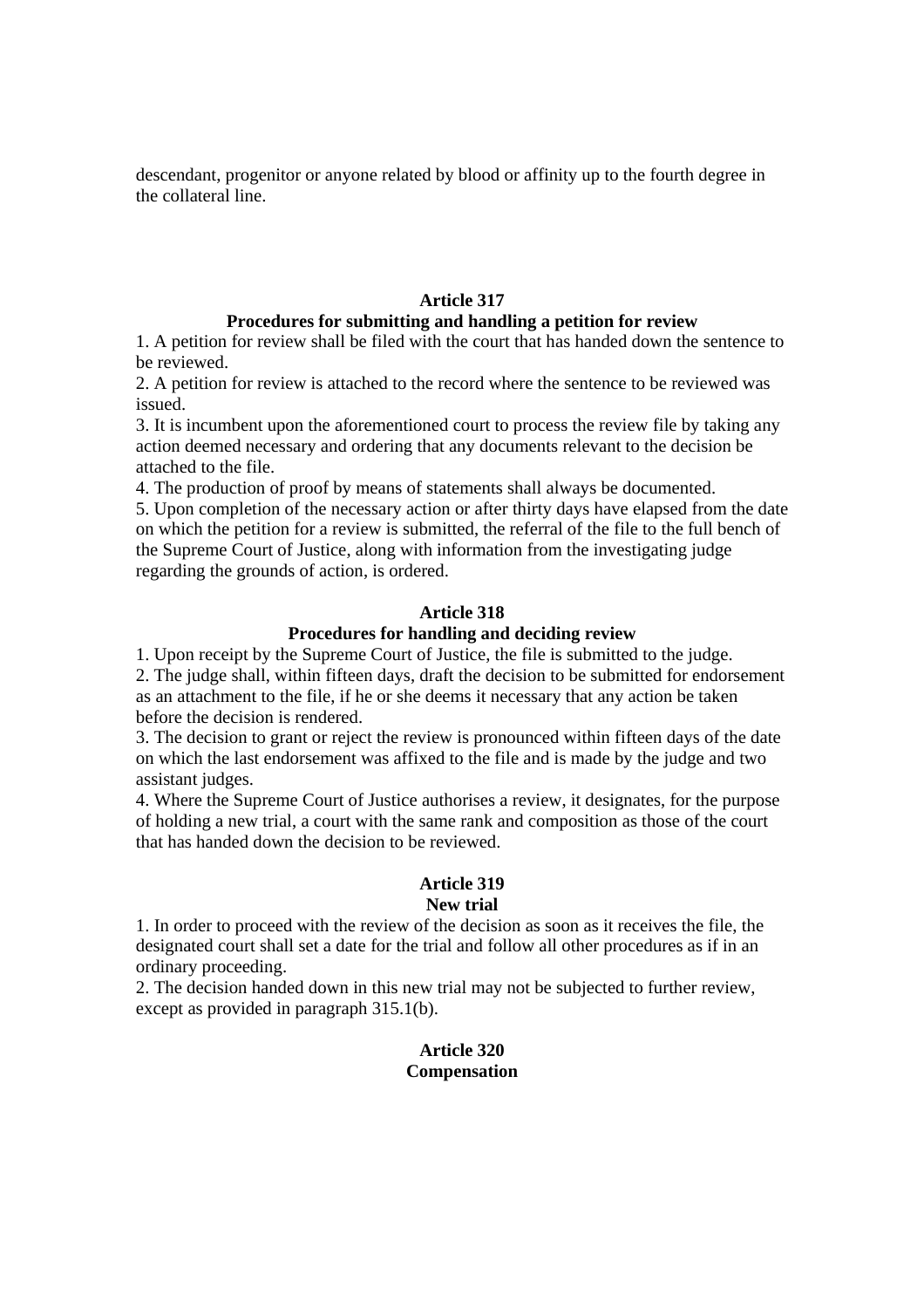1. Where the reviewed decision has been one of conviction and the review court acquits the defendant, the latter has the right to compensation for losses suffered and to a refund of any amount of money paid as a fine, tax costs, and court costs.

2. The review court has the competence to decide on the compensation and may, in the absence of particulars, submit it for settlement during the execution of the sentence. 3. The State is responsible for the payment of the assessed amounts.

## **SECTION III ESTABLISHING JURISPRUDENCE Article 321**

## **Grounds for lodging an appeal**

1. Where, within the scope of the same legislation, the Supreme Court of Justice renders two decisions that, being related to the same matter of law, are predicated on conflicting reasoning, either the public prosecutor or the defendant may appeal to the full bench of that court against the decision rendered last.

2. Decisions are considered to have been rendered within the scope of the same legislation where no legislative modifications have impacted, whether directly or indirectly, on the settlement of the controverter matter of law between the times such decisions were rendered.

3. Only a previous final decision may serve as the basis for an appeal.

#### **Article 322**

## **Lodging an appeal and the effect thereof**

1. An appeal to establish jurisprudence shall be lodged within thirty (30) days from the date on which the last final decision was rendered and it does not have suspensive effect. 2. The appellant shall identify in the petition the decision that is in contradiction with the appealed decision and, if the latter has been published, the place of its publication, and demonstrate the contradiction causing the jurisprudential conflict.

3. The appeal to establish jurisprudence is binding on all courts of Timor-Leste upon publication in the Official Gazette.

### **Article 323**

#### **Subsidiary regime**

The provisions relating to ordinary appeals shall apply on a subsidiary basis to appeals to establish jurisprudence, with the necessary adaptations.

## **TITLE IV ON EXECUTION CHAPTER I ON GENERAL PROVISIONS Article 324**

## **Executive force of criminal decisions**

1. Decisions of criminal conviction shall have executive force nationwide as soon as they become final, and it is the responsibility of the Public Prosecution Service to enforce them.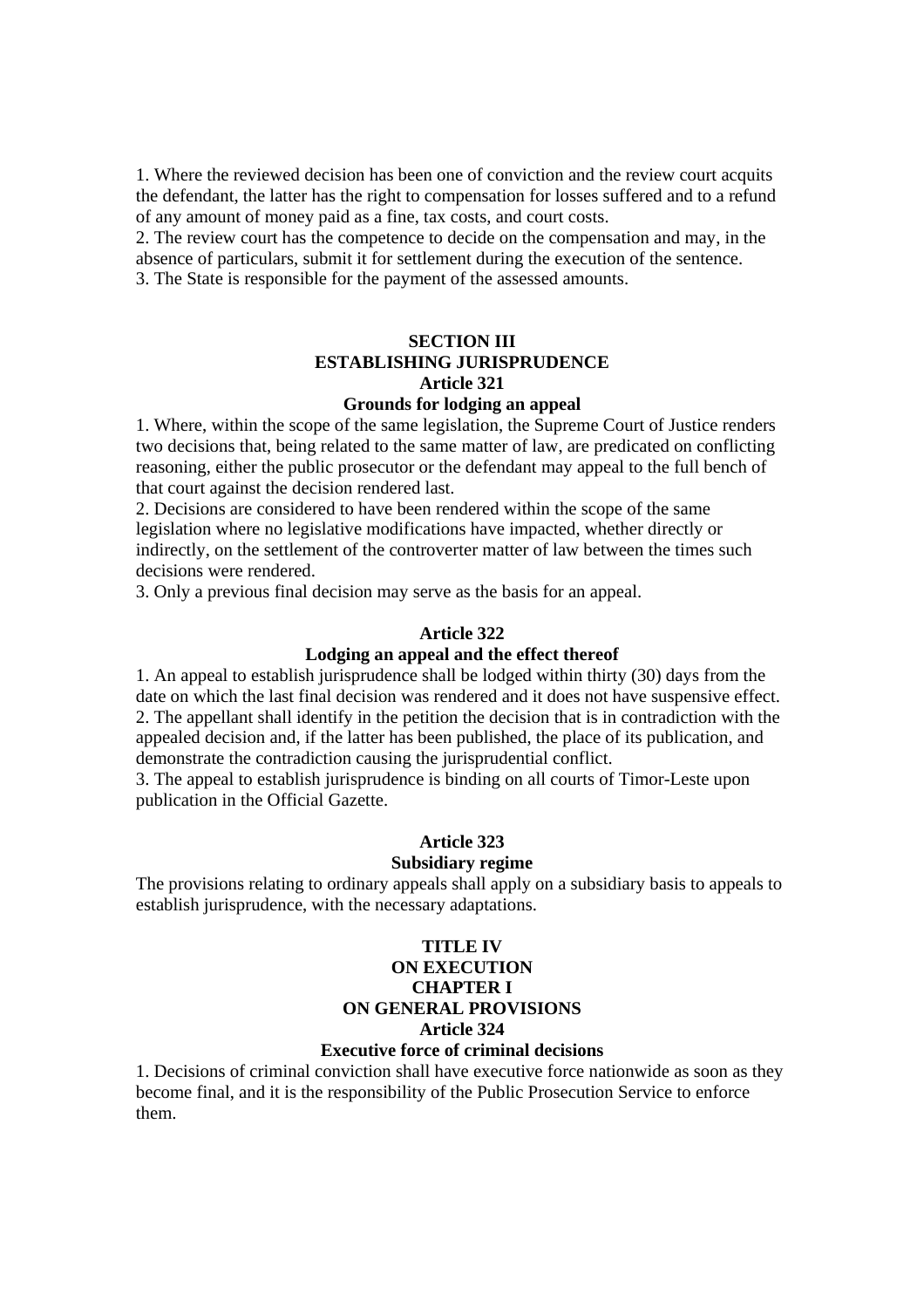2. Decisions of final acquittal shall be executed as soon as they are handed down.

3. The executive force of criminal decisions handed down by courts in Timor-Leste is extensive to a foreign territory in conformity with treaties, conventions, and the norms of international law.

## **Article 325 Decisions that may not be executed**

The following are decisions that shall not be executed:

(a) criminal decisions handed down by a court with no criminal jurisdiction;

(b) decisions imposing a penalty or measure that is non-existent in the Timorese law;

(c) decisions that fail to specifically determine the imposed penalty or measure;

(d) decisions that have not been put to writing.

## **Article 326**

## **Executive competence**

1. Executive competence rests with the first-instance court where the case has been handled.

2. Where the Supreme Court of Justice has intervened as a first instance court, executive competence lies with the first instance court of the area where the domicile of the convicted person is located.

3. The execution of a penalty is dealt with in the records themselves, and it is the responsibility of the public prosecutor to take any action necessary to correctly execute the penalty.

4. A court that declares a penalty or security measure to cease shall notify the defendant and, where applicable, the prison service or other competent service of the fact.

## **Article 327**

## **Suspending an execution process**

1. Where a case is initiated against a magistrate, court clerk, witness or expert in connection with facts that may have resulted in the conviction of the defendant, the suspension of the execution process is ordered pending the adjudication of that case. 2. The request to suspend an execution process is filed with the Supreme Court of Justice, sitting in full bench, which has the competence to determine the restrictive measure that may be applied to the convict during the suspension.

## **CHAPTER II ON THE EXECUTION OF A PRISON SENTENCE Article 328**

## **Beginning and end of imprisonment**

1. A convicted person punished with imprisonment begins serving the sentence upon his or her admission to the prison establishment and such a sentence ends with his or her release on the morning of the last day of the sentence.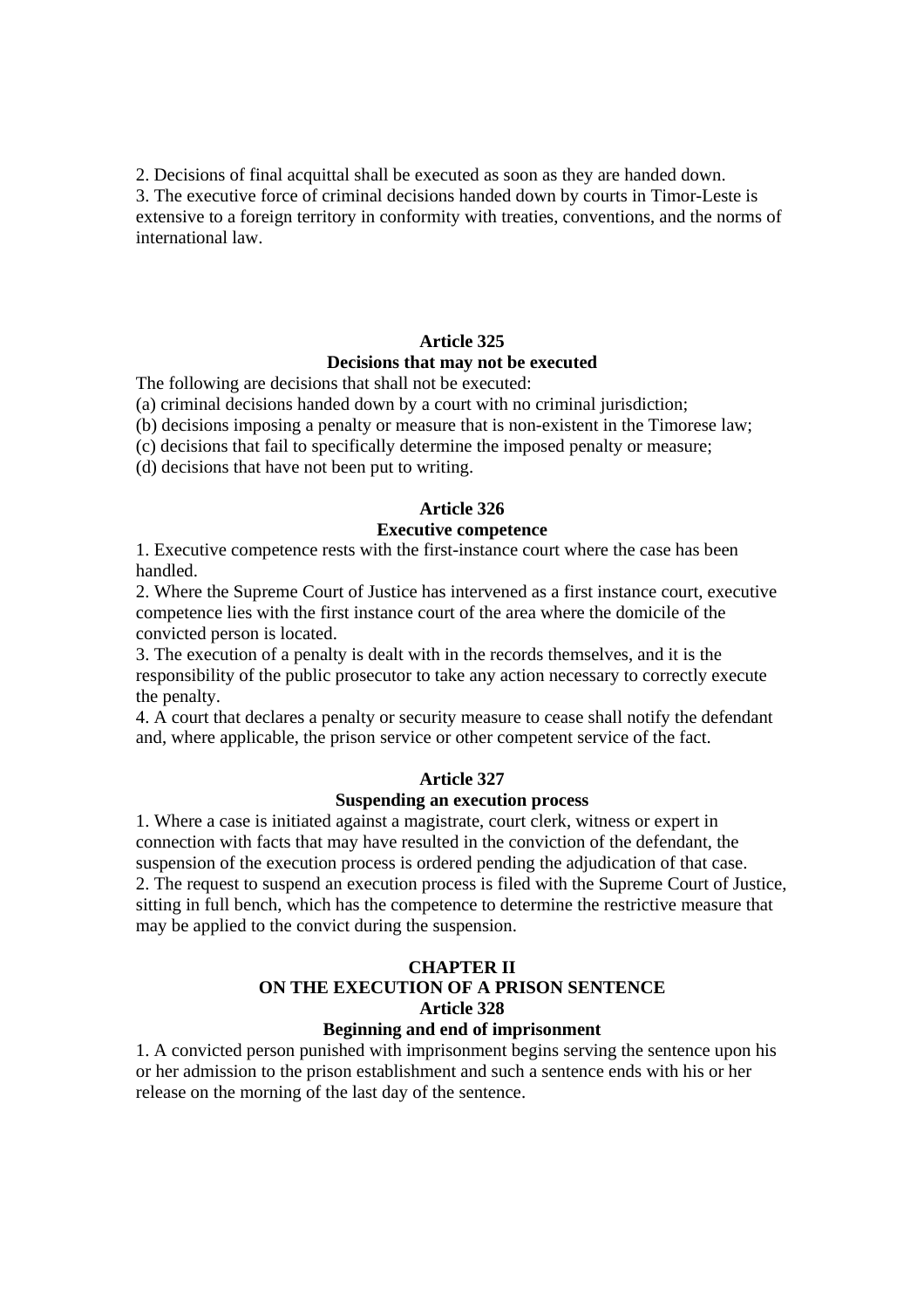2. In order to start or finish serving his or her sentence, a convicted person is admitted to or discharged from a prison establishment by means of a writ issued by the trial judge.

#### **Article 329**

## **Suspending execution on grounds of escape**

1. The suspension of a prison sentence occurs where a convict escapes from prison or fails to report back after an exit from prison and the execution of the prison sentence shall be resumed when the convicted person is either captured or reports back to prison. 2. Interspersed periods of time are added up for the purpose of crediting imprisonment.

#### **Article 330**

#### **Crediting imprisonment**

1. Years, months and days are computed on the basis of the following criteria for the purpose of crediting imprisonment:

(a) imprisonment determined in years ends on the day, within the last year, that corresponds to the beginning of the crediting and, in the absence of a corresponding day, on the last day of the month;

(b) imprisonment determined in months is credited with each month being considered as a period ending on the corresponding day of the following month, or in the absence thereof, on the last day of the month;

(c) imprisonment determined in days is credited with each day being considered as a 24-hour period, subject to article 331, which provides for the time of release.

2. Where imprisonment is not served on a continued basis, to the day figured out on the basis of the criteria set out in sub-article 330.1, is added the day that corresponds to the interruptions.

#### **Article 331 Parole**

1. Where the imposed prison sentence exceeds six months, and once one half of the sentence has been served, the court shall, if requested to do so or at its own discretion, request the public prosecutor, the prison service, and other services referred to in the sentencing law, to issue an opinion on the granting of parole.

2. Opinions shall be issued within thirty days.

3. Once the opinions referred to in sub-article 331.1have been compiled, the judge issues an order deciding whether to grant parole or not.

4. The granting of parole may be subject to the fulfilment of the same duties as those upon which the suspension of the execution of a prison sentence is dependant.

#### **Article 332**

#### **Requirements for granting parole**

1. The granting of parole depends on the convicted person's good behaviour in prison and strong capacity and willingness to readapt himself or herself to society and on other requirements as provided in the sentencing law.

2. The granting of parole, regardless of the requirements referred to in sub-article 332.1, is compulsory after the convict has served five-sixths of the sentence, where it has not been granted at an earlier stage.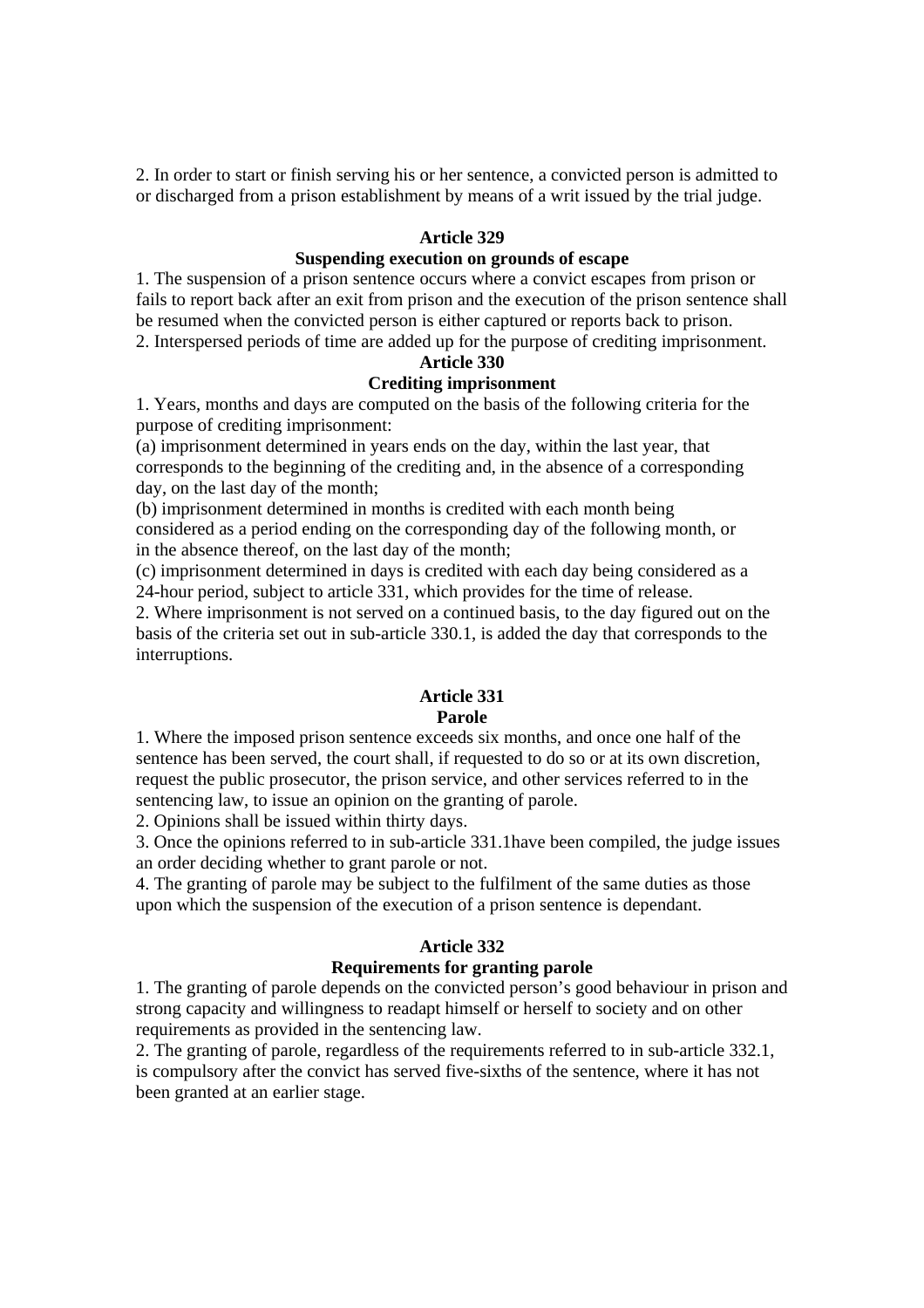## **Article 333 Revocation of parole**

1. Parole is revoked where the convicted person commits, during the course of the period of parole, a crime punishable with imprisonment and is convicted of such a crime and punished with imprisonment.

2. If during the course of the period of parole, the convicted person is punished for another crime or breaches the duties upon which parole is dependant, the judge may, as the case may be:

(a) solemnly warn him or her;

(b) extend the period of parole for another year;

(c) revoke parole.

3. Revocation of parole implies the execution, in entire or in part, of the imprisonment yet to be served, without prejudice to the convict being granted parole again, after one year has elapsed.

### **Article 334**

## **Exit from prison while serving a sentence**

A convicted person may be authorised to exit prison for periods of short or medium duration, to be regulated by specific decree.

## **CHAPTER III**

#### **ON THE EXECUTION OF PENALTY OF FINE Article 335**

## **Voluntary payment**

1. A fine may be paid within fifteen days from the date on which the decision imposing it has become final, in an amount determined therein.

2. A request may, within the same deadline, be filed for the payment of the fine to be made in instalments.

3. Sub-article 335.1 does not apply in the event that the payment of a fine in instalments has been authorised.

## **Article 336**

#### **Property execution**

1. Property execution shall, at the request of the public prosecutor, apply where the deadline for paying a fine, or some of its instalments, has expired or the convicted person has ceased doing the work he or she is required to carry out in lieu of the fine.

2. Property execution shall be initiated with the motion by the public prosecutor indicating any sufficient and unencumbered assets owned by the convicted person and the latter may, within the same deadline as in which he or she could have voluntarily paid the fine, indicate any assets to be garnished in lieu of those mentioned in the initial motion filed by the public prosecutor.

3. Property execution shall follow the terms of an ordinary execution proceeding, with the necessary adaptations, and shall be dealt with as an attachment to the records in which the conviction was passed.

## **Article 337**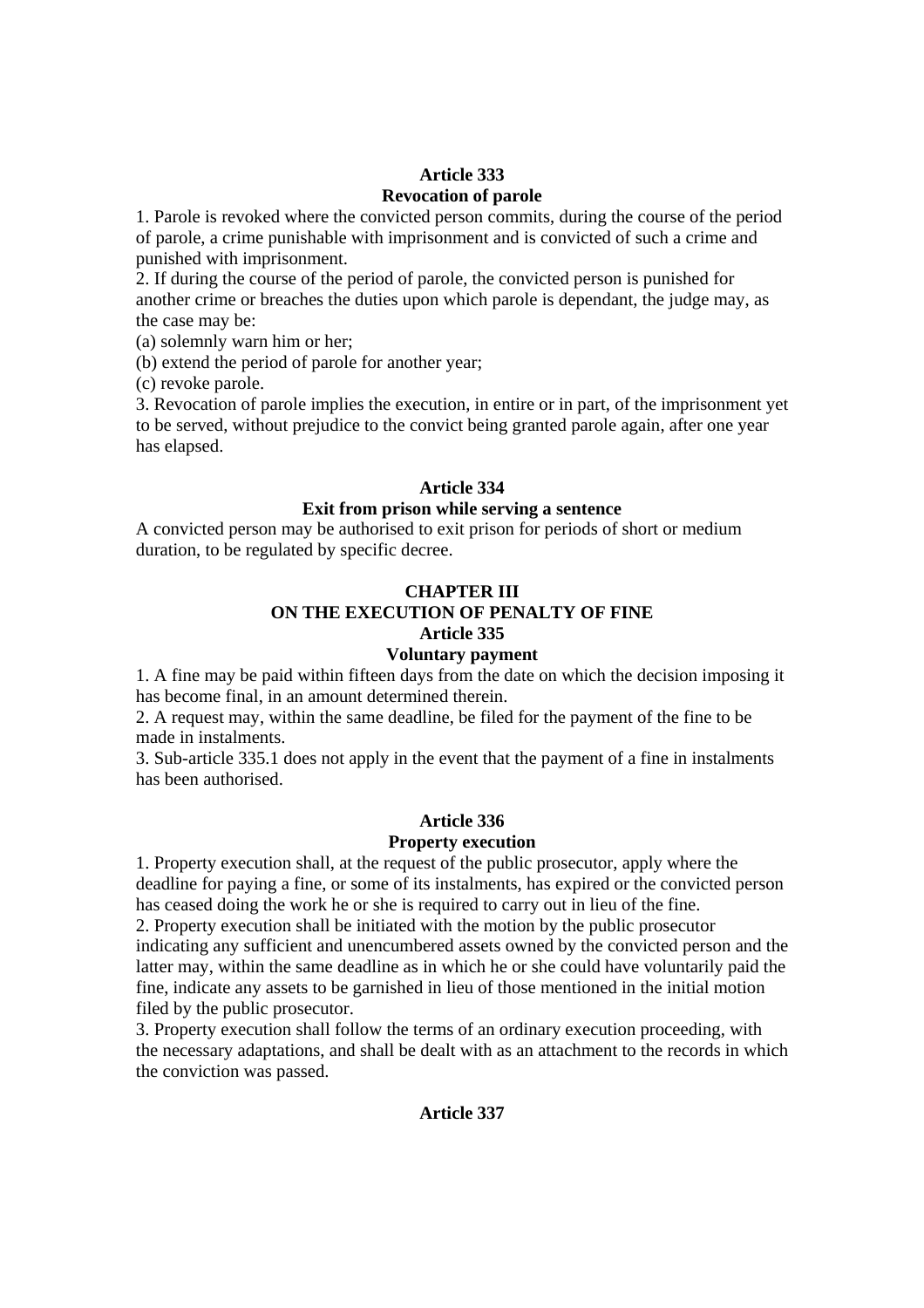#### **Alternative imprisonment**

1. In the event a fine is not paid or where property execution is not feasible, the serving of a prison sentence may be imposed as an alternative.

3. Upon being arrested to serve an alternative prison sentence, the convicted person may avoid the execution of the arrest by paying the fine in its entirety to the official tasked with executing the warrant of arrest. The latter shall issue a receipt acknowledging receipt of the corresponding amount of money and certify the reason why the warrant has not been executed.

## **CHAPTER IV ON THE EXECUTION OF A SUSPENDED SENTENCE Article 338**

### **Changing duties and extending the period of suspension**

An order changing any duties upon which the suspension of the execution of a prison sentence or the extension of the period of suspension is dependant shall be preceded by hearing the convicted person and the public prosecutor and by collecting proof relating to the circumstances determining the failure to fulfil such duties.

### **Article 339**

### **Revoking a suspension**

The court shall proceed in accordance with article 338, except where the revocation of the suspension derives from the commission of a crime during the period of suspension.

#### **Article 340**

#### **Pardoning a suspended sentence**

The pardoning of a prison sentence the execution of which is suspended occurs if and when the suspension is revoked.

#### **Article 341**

#### **Declaring the lapse of a suspended sentence**

1. A sentence is declared lapsed where the period of suspension has elapsed without a reasonable justification for determining the revocation or extension of the suspension. 2. Where the case is pending due to a crime that might lead to the revocation of the suspension or procedural incident that might result in the revocation or extension of the suspension, the sentence may not be declared lapsed until after a decision thereon is handed down.

#### **CHAPTER V**

#### **ON THE EXECUTION OF THE PENALTY OF COMMUNITY LABOUR Article 342 Execution**

1. The public agency where the convicted person is required to provide community labour shall, on a quarterly basis or whenever the circumstances so justify, inform the court of the manner in which the sentence is being served.

2. Refusal to deliver services or a deficient delivery thereof shall be reported to the court that shall, before issuing a decision, proceed in accordance with articles 332 and 333.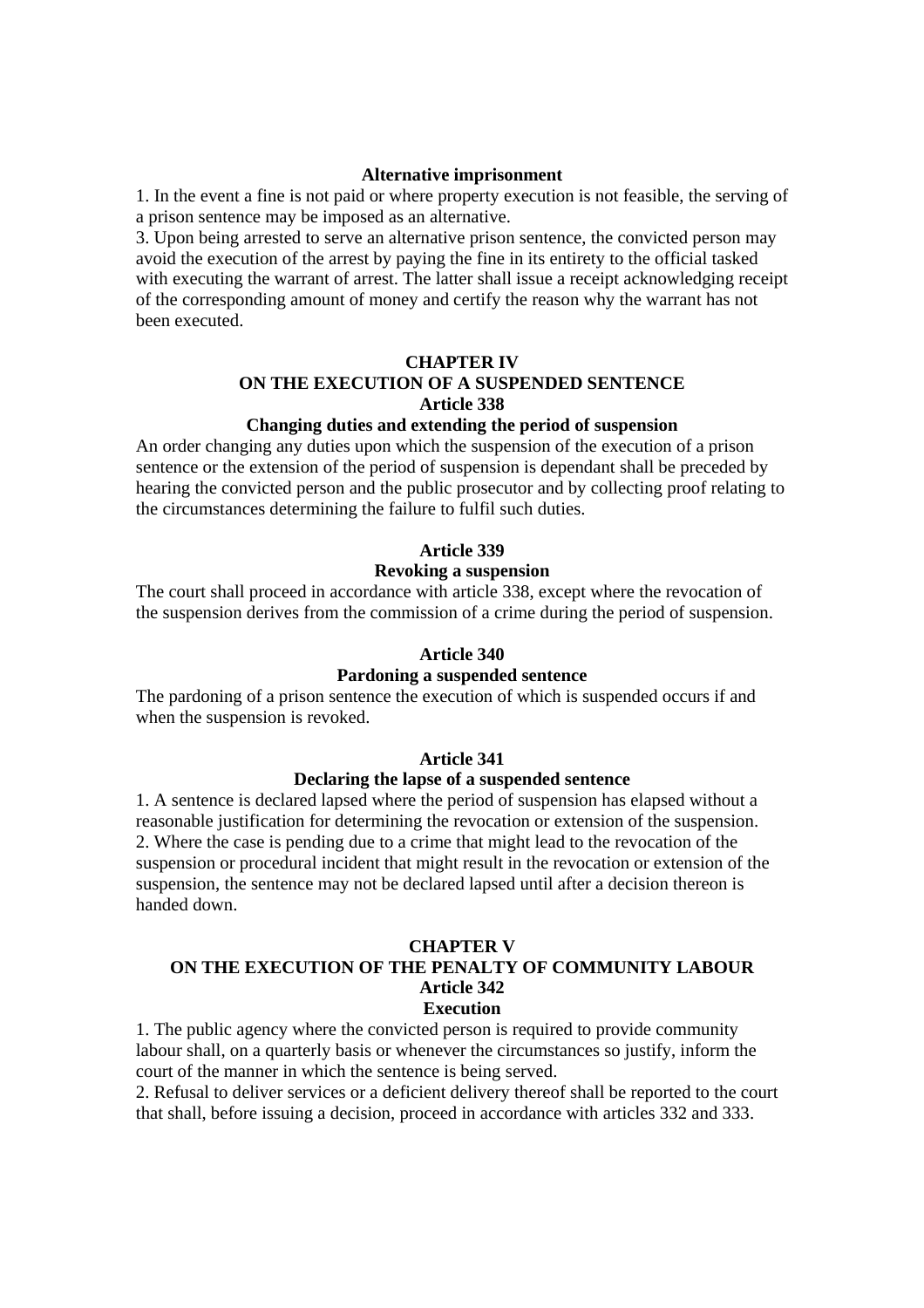3. Once the period of delivery of services has elapsed and the report from the agency where the services have been provided is attached to the records, the court shall declare the sentence to have lapsed.

## **CHAPTER VI ON THE EXECUTION OF SECURITY MEASURES Article 343**

#### **Deciding on the execution of a security measure**

1. The decision imposing any security measure shall determine the form of its execution. 2. During the execution of a security measure, the court shall decide on what appropriate action to take with regard to the execution phase, after consultation with the public prosecutor and the convicted person or his or her defender and, where the court deems it necessary, the medical expert.

#### **Article 344**

#### **Internment as a security measure**

1. When a security measure consists of interning the convicted person, the establishment where he or she is interned shall organise a personal file containing:

(a) communications from and/or to the court;

(b) periodic evaluation reports on the internee's situation;

(c) mental examinations relating to the danger that the convict might pose;

(d) any other elements required to evaluate the internee's situation from the perspective of his or her rehabilitation.

2. The internee's situation shall be re-evaluated every six months and the corresponding report submitted to the court for that purpose.

3. Yearly re-evaluations shall be preceded by hearing the public prosecutor and the convicted person or his or her defender.

#### **Article 345**

#### **Suspending or prohibiting the practice of a profession**

1. The court shall request the employer concerned to execute any penalty or measure that consists of suspending or prohibiting the exercise of any professional activity.

2. For the purposes of applying sub-article 345.1, the court shall submit a copy of the decision to the agency tasked with executing the measure.

3. Sub-articles 345.1 and 345.2 are correspondingly applicable to the execution of any other accessory penalties and measures.

## **PART III EXPEDITED TRIAL Article 346 When expedited trial takes place**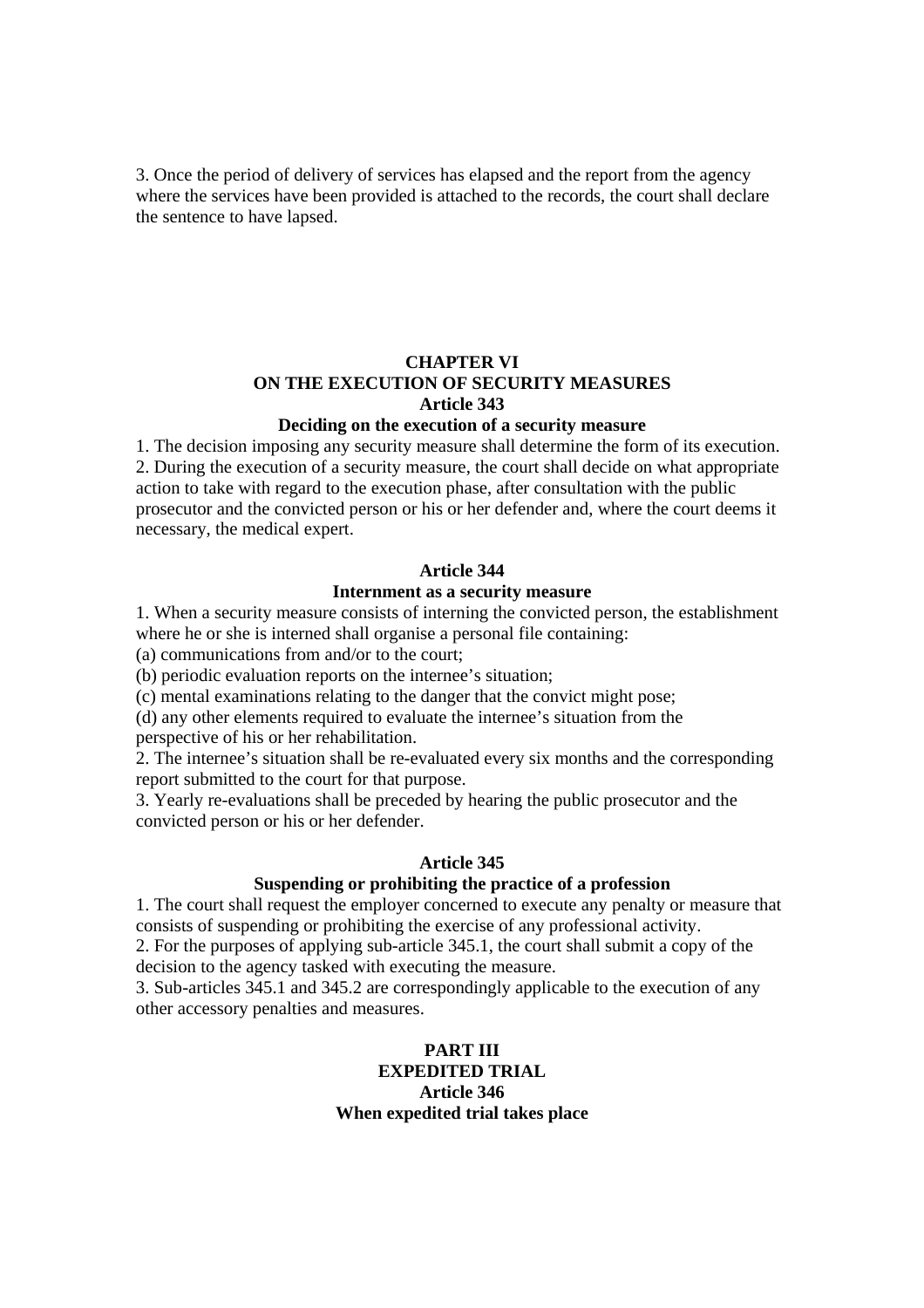1. A person arrested in flagrante delicto, in connection with a crime carrying a prison sentence of up to five years, shall be judged by an expedited trial.

2. The trial hearing shall be initiated within seventy-two hours following his or her arrest. 3. Where the trial hearing may not be initiated within the 72-hour period, the proceeding shall, in accordance with article 348, retain its expedited nature until its closure.

#### **Article 347**

#### **Referring a person under arrest to trial**

1. The police entity that has carried out the arrest or the person to whom the person under arrest has been delivered shall forthwith refer him or her to the Public Prosecution Service or, in a case of urgency, directly to the competent court for trial, and shall notify the Public Prosecution Service concurrently.

2. The indictment shall be replaced with a report prepared by the public prosecutor before the hearing begins, after consultation with the arresting entity.

## **Article 348 Notification**

1. Where the trial cannot be initiated within seventy-two hours following the arrest or, having the defendant been brought to court, the trial cannot take place immediately, the person under arrest is released on the basis of proof of identity and residence. 2. In the case referred to in sub-article 348.1, the defendant and the other procedural participants shall be notified of the date on which the trial hearing shall be held. 3. Upon the arrest or delivery of the detained person, the police entity shall notify the witnesses of the crime and the aggrieved person to appear at the hearing and inform the defendant that he or she may present up to three witnesses at the trial hearing.

4. All preceding information shall be contained in the report of arrest *in flagrante delicto*.

#### **Article 349**

### **Procedures for conducting an expedited trial**

1. Proof shall be documented in accordance with article 249.

2. The court shall, where feasible, hear the aggrieved person with regard to damage suffered as a consequence of the crime and decide the respective compensation on a discretionary basis.

3. A rebuttal may be submitted in writing at the beginning of the trial hearing.

4. The sentence shall have a simplified format and may be handed down orally and dictated into the minutes soon after the trial hearing ends, but where its complexity so justifies, the sentence may be handed down in writing within five days of the date on which the hearing was held.

5. The provisions relating to trial hearings in an ordinary proceeding are correspondingly applicable, with the necessary adaptations.

## **Article 350 Appeals**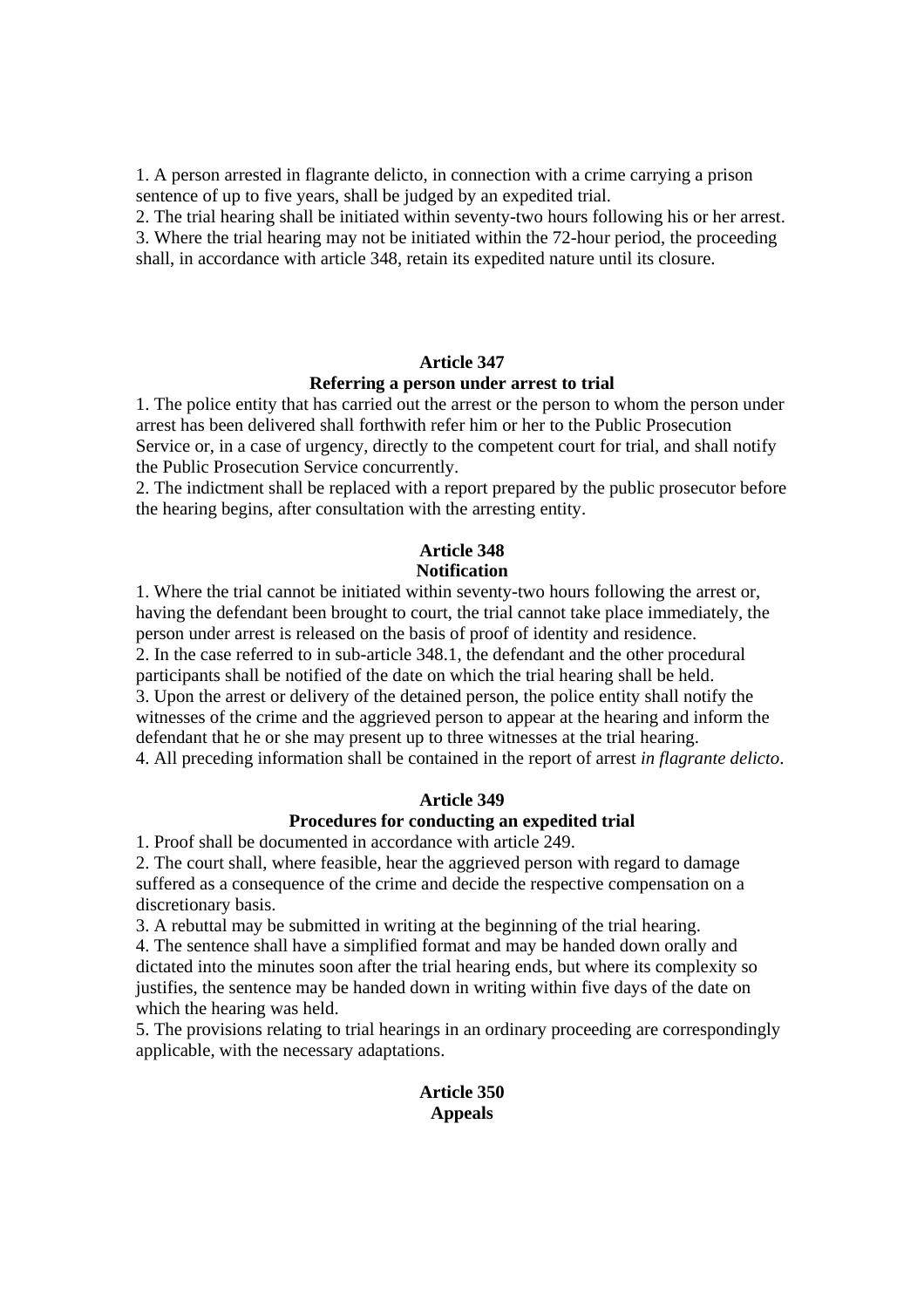In an expedited proceeding only an appeal against the sentence or the order closing the case is admissible.

### **PART IV ON FINAL PROVISIONS Article 351 Compensation for deprivation of liberty**

1. A person who has been unlawfully arrested or placed under pre-trial detention may ask for compensation for the losses suffered as a result of deprivation of liberty.

2. Deprivation of liberty is presumed to be unlawful where the entity who has carried out or ordered it fails to prepare a record, report or writ stating the prerequisites for carrying out the arrest or detention.

4. The deadline for filing a compensation request for damage suffered as a result of deprivation of liberty shall be one (1) year, counted from the date on which the arrest or detention was carried out or the person concerned was released.

#### **Article 352**

## **Need to review and confirm a sentence passed by a foreign court**

1. Where, by virtue of the law, treaty or convention, a criminal sentence imposed by a foreign court is to be valid in the Democratic Republic of Timor-Leste, its enforceability is contingent upon prior review and confirmation by the Supreme Court of Justice. 2. At the request of the person concerned, a civil compensation order contained in a sentence imposed by a foreign court may be confirmed in the same proceeding of review and confirmation of that sentence.

3. Sub-article 355.1 does not apply where the sentence imposed by a foreign court is invoked in the courts of the Democratic Republic of Timor-Leste as an element of proof.

#### **Article 353**

#### **Legitimacy**

The public prosecutor and the defendant are the persons with legitimacy to lodge a petition for the review and confirmation of a criminal sentence imposed by a foreign court.

### **Article 354**

#### **Requirements for confirmation**

1. In order for a criminal sentence imposed by a foreign court to be confirmed, the following requirements need to be met:

(a) that, by virtue of the law, treaty or convention, the sentence may be enforced in the territory of Timor-Leste;

(b) that the fact that has served as a basis for the conviction is also punishable by the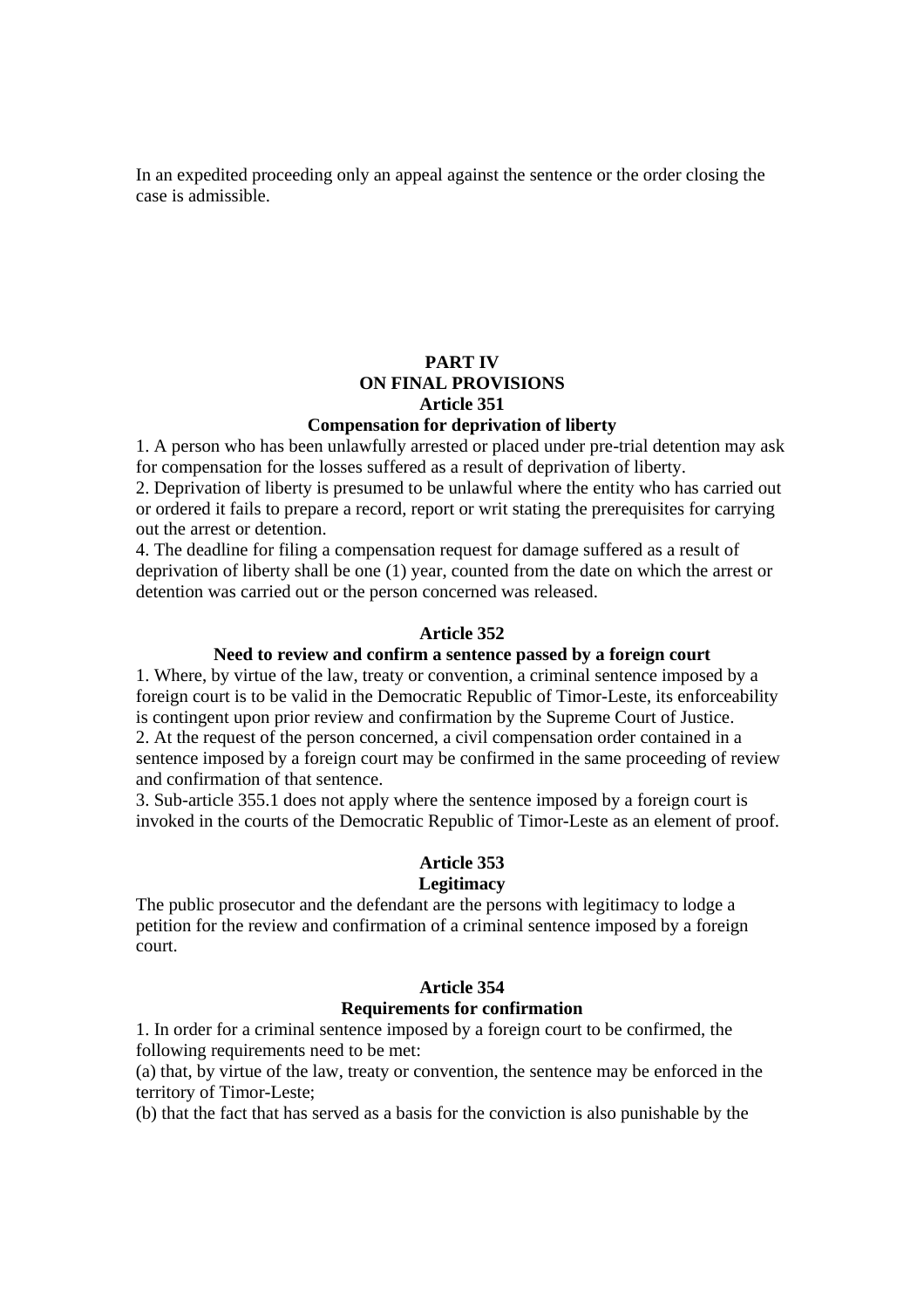Timorese law;

(c) that the sentence has not imposed any penalty or security measure prohibited by the Timorese law;

(d) that the defendant has been assisted by a defender and, where the defendant was not familiar with the language used in the proceeding, also by an interpreter;

(e) that, except as otherwise stated in a treaty or convention, the sentence is not related to a crime that can be described, in accordance with the Timorese law or that of the country where the sentence was rendered, as a crime against the state security.

2. Where the criminal sentence imposed by a foreign court has imposed a penalty that is not provided in the Timorese law or a penalty provided in the Timorese law but to an extent greater than the maximum admissible under law, the sentence is confirmed, but the penalty imposed shall be either converted to the extent that corresponds to such a case under the Timorese law or reduced up to the appropriate limit.

3. A sentence imposed by a foreign court may be confirmed even though its minimum limit is below the one admissible under the Timorese law.

#### **Article 355**

#### **Excluding enforceability**

Where all requirements for the confirmation of a sentence have been met, but the criminal proceeding or the penalty has lapsed under the Timorese law on the grounds of a statute of limitations, amnesty or otherwise, the sentence shall be confirmed but the enforceability of the penalty or security measure imposed is overruled.

#### **Article 356**

#### **Executing a sentence**

The execution of a criminal sentence passed by a foreign court and confirmed by the Supreme Court of Justice of Timor-Leste may not be initiated unless the convicted person has served the sentence or security measure of a similar nature of which he or she may have been convicted by a Timorese court.

#### **Article 357**

## **Relations with foreign authorities**

Relations with authorities of a foreign country, in the area of criminal justice administration, are regulated by international treaties and conventions and any other loose legislation on judicial cooperation.

#### **Article 358**

#### **Liability to pay court costs and procedural fees**

1. Where the defendant is found guilty, the court may also punish the defendant with the payment of the court costs and other procedural fees if the court believes that the economic status of the defendant allows him or her to bear such expenses.

2. Execution in connection with court costs shall follow the civil procedure rules and is dealt with as an attachment to the records in which the sentence was handed down, under the responsibility of the public prosecutor.

### **Article 359**